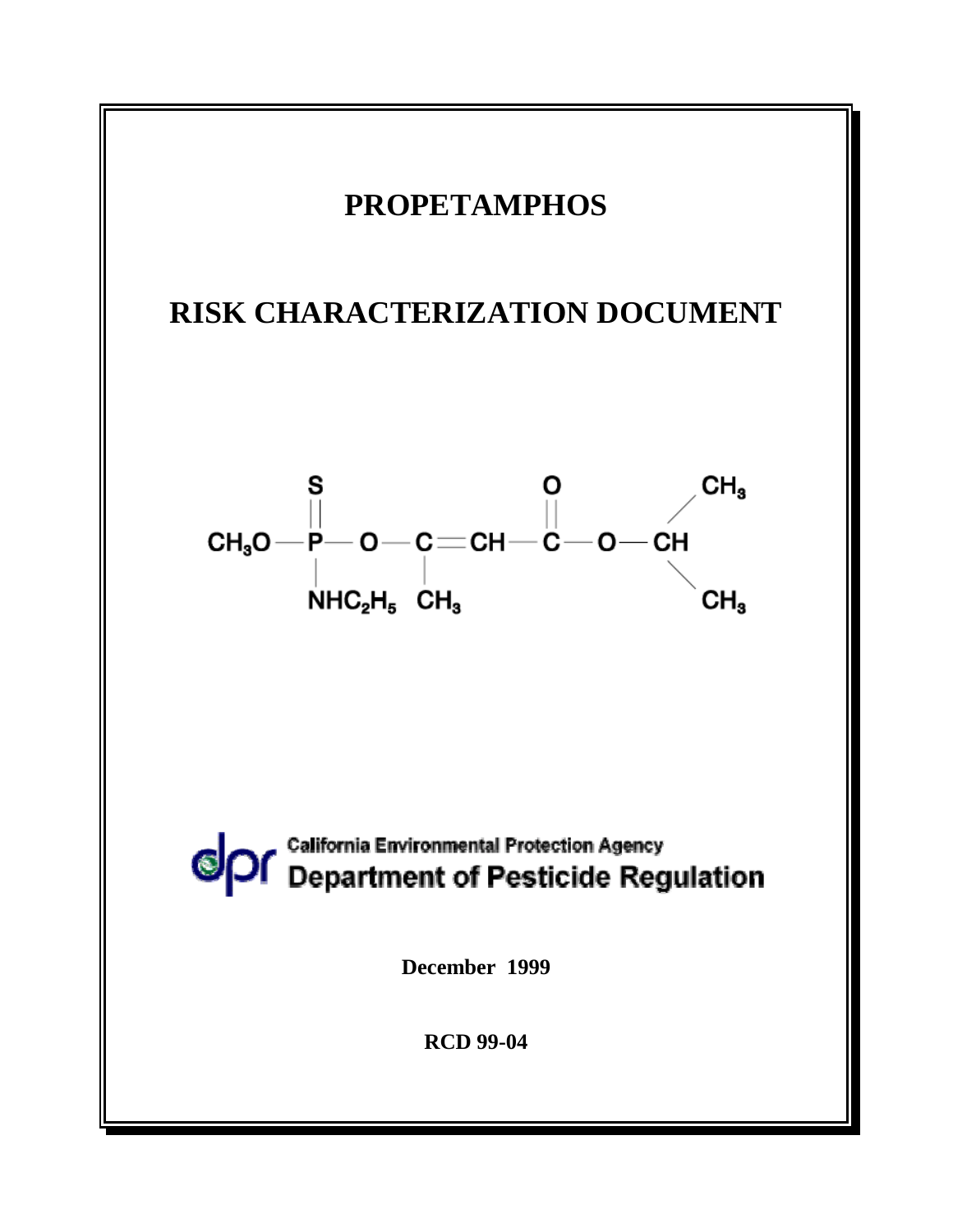# **CALIFORNIA ENVIRONMENTAL PROTECTION AGENCY DEPARTMENT OF PESTICIDE REGULATION**

**Paul E. Helliker Director** 

For additional copies of this report please contact:

Department of Pesticide Regulation Pesticide Registration Branch 830 K Street,  $9^{th}$  St. – L/L Sacramento, California 95814-3510

(916) 445-4400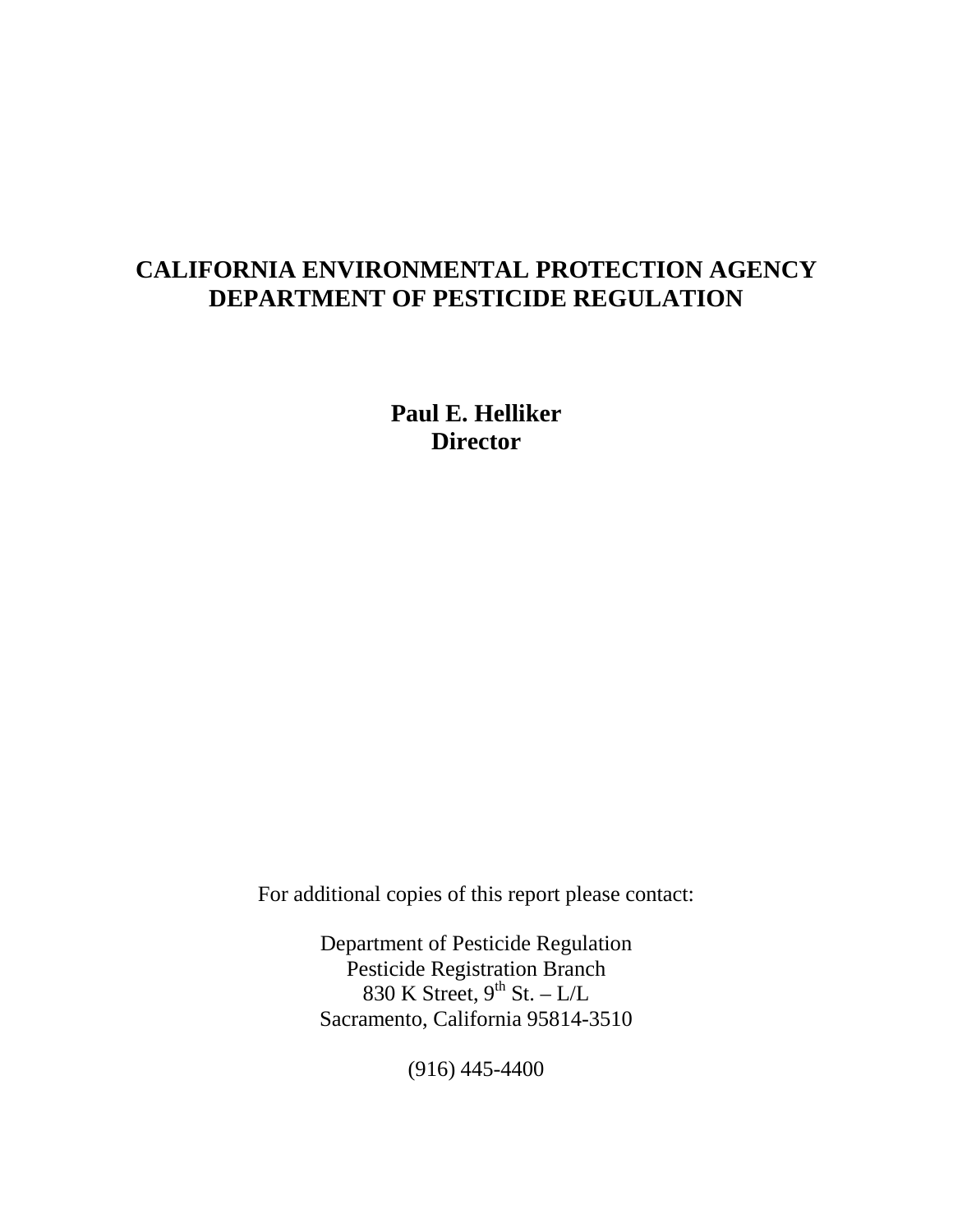**PROPETAMPHOS**  (CATALYST™)

### **RISK CHARACTERIZATION DOCUMENT**

Medical Toxicology and Worker Health and Safety Branches DEPARTMENT OF PESTICIDE REGULATION CALIFORNIA ENVIRONMENTAL PROTECTION AGENCY

March 26, 1999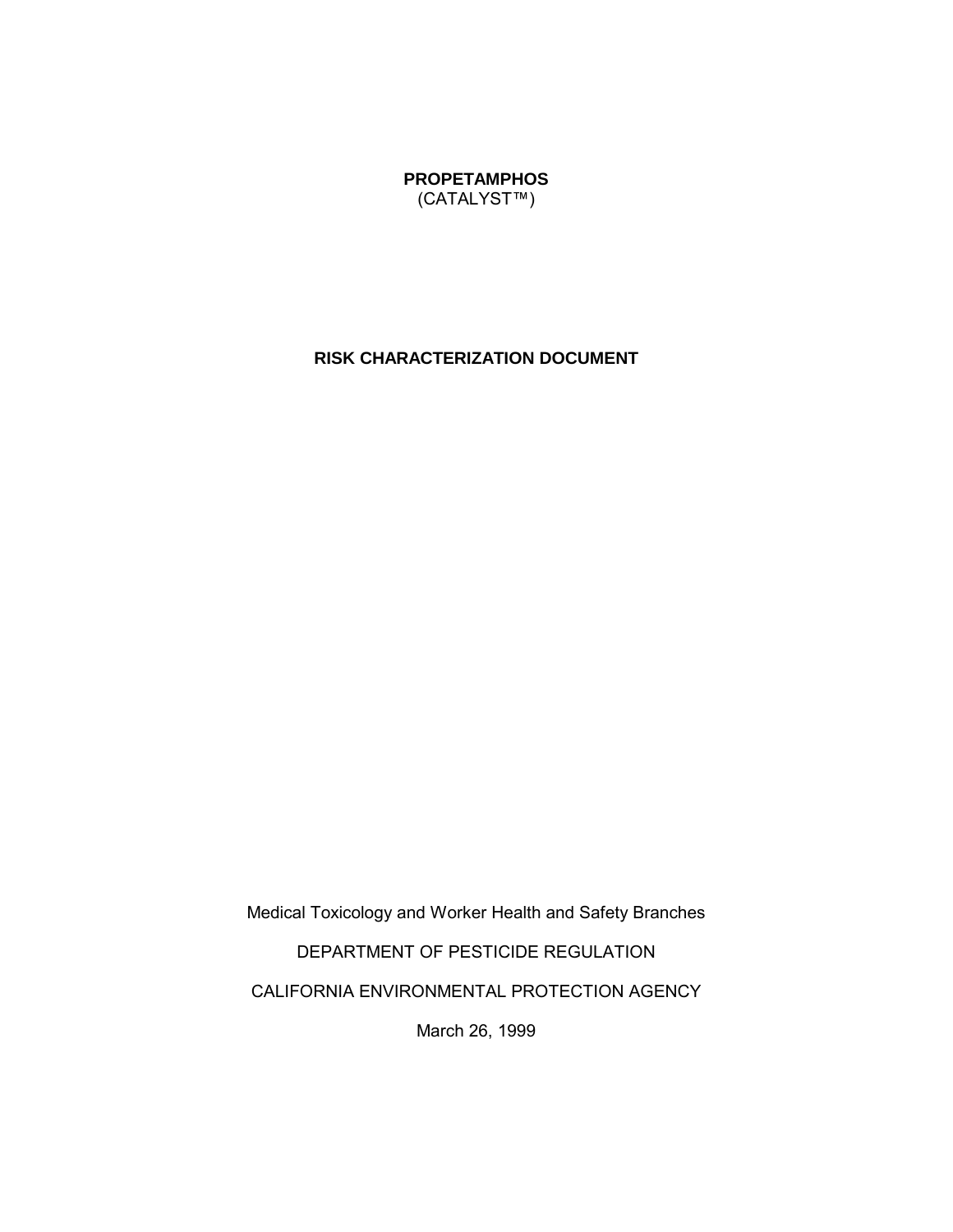# Contributors and Acknowledgments

<span id="page-3-0"></span>

| Principal Author:                  | Carolyn M. Lewis, MS, DABT<br><b>Associate Toxicologist</b><br><b>Health Assessment Section</b><br><b>Medical Toxicology Branch</b> |
|------------------------------------|-------------------------------------------------------------------------------------------------------------------------------------|
| <b>Toxicology Reviews:</b>         | Marilyn Silva, PhD, DABT<br><b>Staff Toxicologist</b><br>SB 950 Data Review Section<br>Medical Toxicology Branch                    |
| <b>Worker Exposure Assessment:</b> | Tareg A. Formoli, MS<br>Associate Environmental Research Scientist<br>Worker Health and Safety Branch                               |
| Peer Reviewed By:                  | Keith F. Pfeifer, PhD, DABT<br><b>Senior Toxicologist</b><br><b>Health Assessment Section</b><br><b>Medical Toxicology Branch</b>   |
|                                    | Jay P. Schreider, PhD<br><b>Primary State Toxicologist</b><br>Medical Toxicology Branch                                             |

DPR acknowledges the review of this document by the Hazard Evaluation Section, Office of Environmental Health Hazard Assessment, as part of the Adverse Effects Advisory Panel evaluation.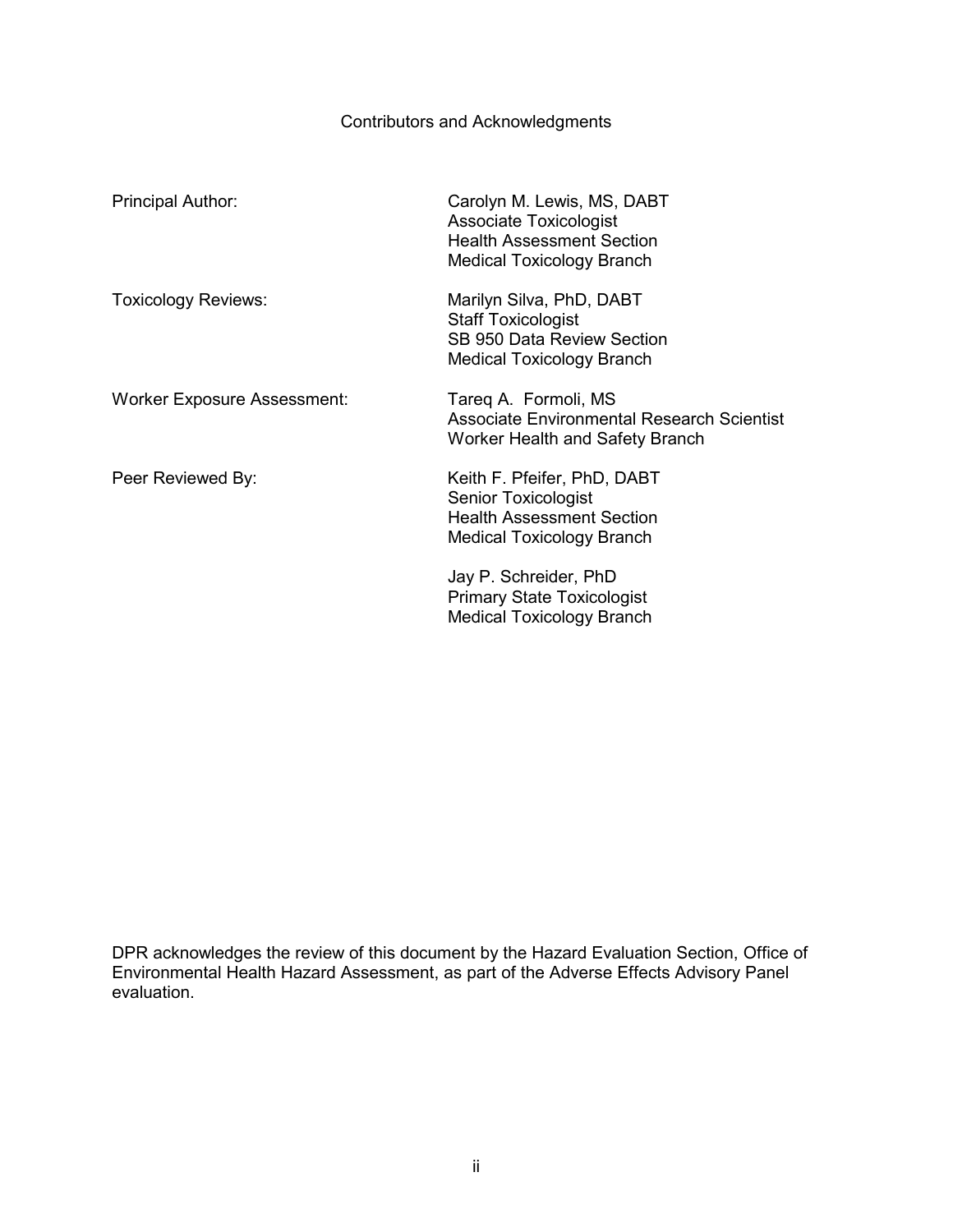# **TABLE OF CONTENTS**

|                |                                                    | <b>PAGE</b> |
|----------------|----------------------------------------------------|-------------|
|                |                                                    |             |
| $\mathbf{I}$ . |                                                    |             |
| II.            | Α.<br>B.<br>C.<br>D.<br>Ε.<br>F.<br>G.             |             |
| III.           | A<br><b>B.</b><br>C.<br>D.<br>Ε.<br>F.<br>G.<br>Η. |             |
| IV.            | A.<br>В.<br>C.                                     |             |
| $V_{\cdot}$    |                                                    |             |
| VI.            |                                                    |             |
| VII.           |                                                    |             |
| VIII.          | Appendix. Peer Review Comments and Responses       |             |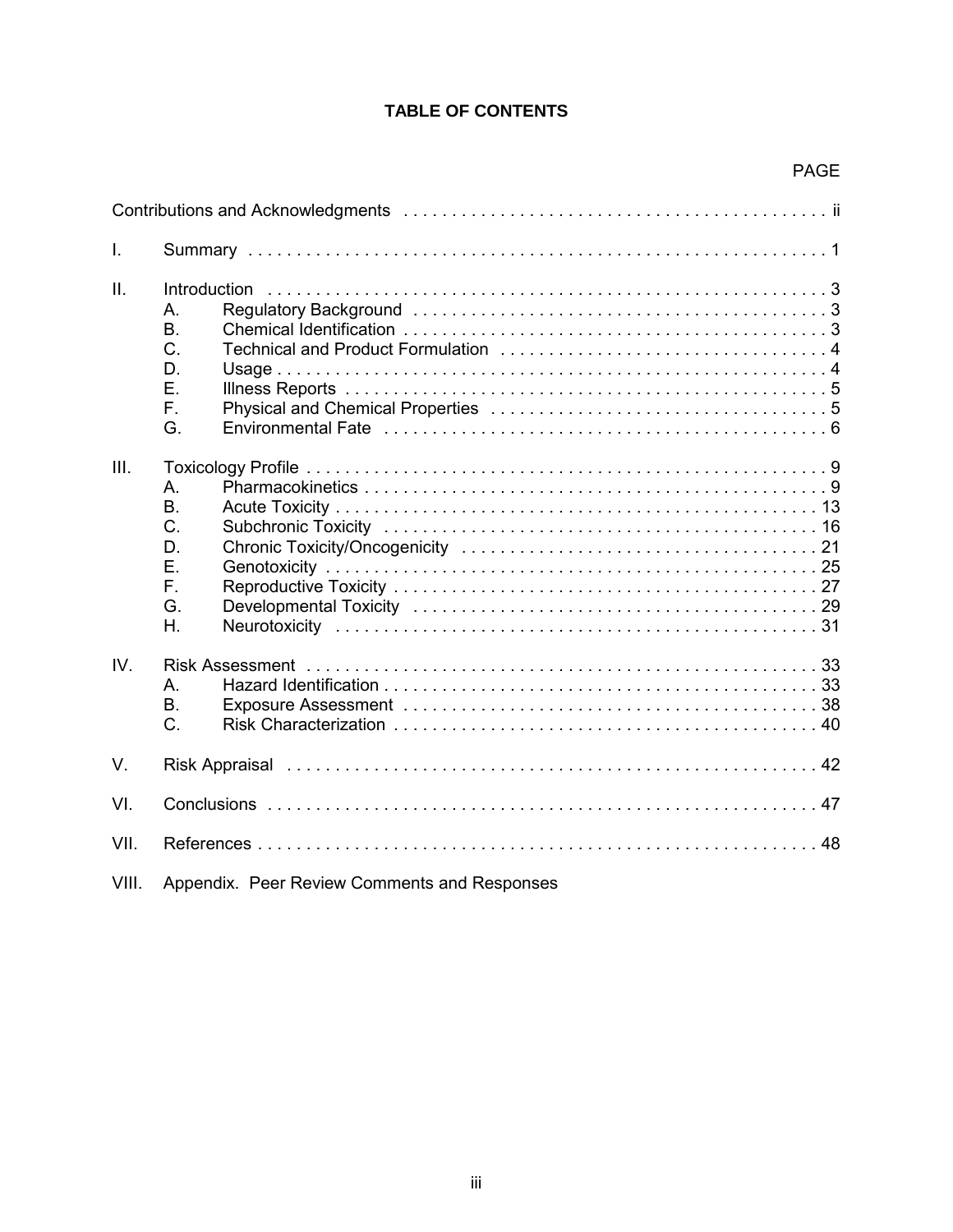#### **I. SUMMARY**

<span id="page-5-0"></span>Propetamphos, (E)-1-methylethyl-3[[(ethylamino)methoxyphosphinothioyl]oxy]-2 butenoate, is an insecticide that is registered mainly for indoor structural use. It was placed in reevaluation by DPR due to the increasing number of illnesses associated with its use. DPR was also concerned about potential over-exposures of humans that come in contact with treated rooms. This risk assessment was conducted to evaluate the potential adverse health effects in humans from occupational and residential exposure to propetamphos.

Propetamphos is an organophosphoramidothioate pesticide whose primary biological activity is through its inhibition of cholinesterase (ChE) enzymes. The effects observed in laboratory animals after acute exposure are primarily cholinergic signs (tremors, ataxia, fasciculations, salivation, lacrimation). No-Observed-Effect Levels (NOELs) could not be established in any of the standard battery of acute toxicity studies. A NOEL for acute effects was seen in pregnant rats during the first few days of exposure. This study was selected as the definitive study for evaluating acute occupational and residential exposure to propetamphos with a critical NOEL of 1.5 mg/kg based on tremors, exophthalmos, and drowsiness. Effects seen in laboratory animals with subchronic and chronic exposure included cholinergic signs, brain ChE inhibition, dermal irritation, reduced body weights and food consumption, reduced mating index, reduced litter size, reduced number of implantation sites, increased pup mortality, decreased pup body weights, hematological changes indicative of anemia, clinical chemistry changes indicative of hepatotoxicity, increased liver weights, hepatic necrosis, and thickened mucosa of the small intestine. Not all effects were seen in all species. A 1-year dog study was selected as the definitive study for evaluating chronic occupational and residential exposure to propetamphos with a critical NOEL of 0.59 mg/kg/day based on diarrhea, vomiting, prolonged anestrus, reduced brain ChE activity (M: 79%; F: 82% of controls), increased liver weights, thickened mucosa of small intestine, and hepatic necrosis.

No monitoring data were available for occupational exposure of propetamphos; therefore, exposure data from application of similar formulations containing propoxur and chlorpyrifos were used as surrogate data. The absorbed daily dosage (ADD) for applicators ranged from 12.8 µg/kg/day for the 1% ready-to-use trigger pump spray to 109.6 µg/kg/day for the emulsifiable concentrate mix for soil injection. Assuming applicators are exposed 233 days per year, the annual average daily dosage (AADD) ranged from 8.2 to 69.9 µg/kg/day. The residential exposure was estimated using two different methods. In one method, residential exposure was estimated using passive dosimetry where volunteers performed Jazzercise® routines 3, 6, and 9 hours after the rooms had been treated with propetamphos. The other method estimated exposure assuming that the residues on the skin were in equilibrium with the dislodgeable residues on the carpet. Using passive dosimetry, the ADDs for adults and children were 28.3 and 44.0 µg/kg/day, respectively. Assuming 24 applications per year and 5 days of exposure following each application, the AADDs were 9.3 and 14.5 µg/kg/day for adults and children, respectively. Using dislodgeable carpet residues, the ADDs for adults and children were 12.3 and 18.9 µg/kg/day, respectively. The AADDs were 4.0 and 6.2 for adults and children, respectively.

The margin of exposure is the ratio of the NOEL from the laboratory animal studies to the estimated human exposure dosage (ADD or AADD). Generally, a margin of exposure greater than 100 is considered protective of human health when it is calculated from a NOEL derived from an animal study. The MOEs for acute occupational exposure were 117, 109, and 14 for the 1% pump spray, 1% aerosol, and 1% emulsifiable concentrate mix for soil injection,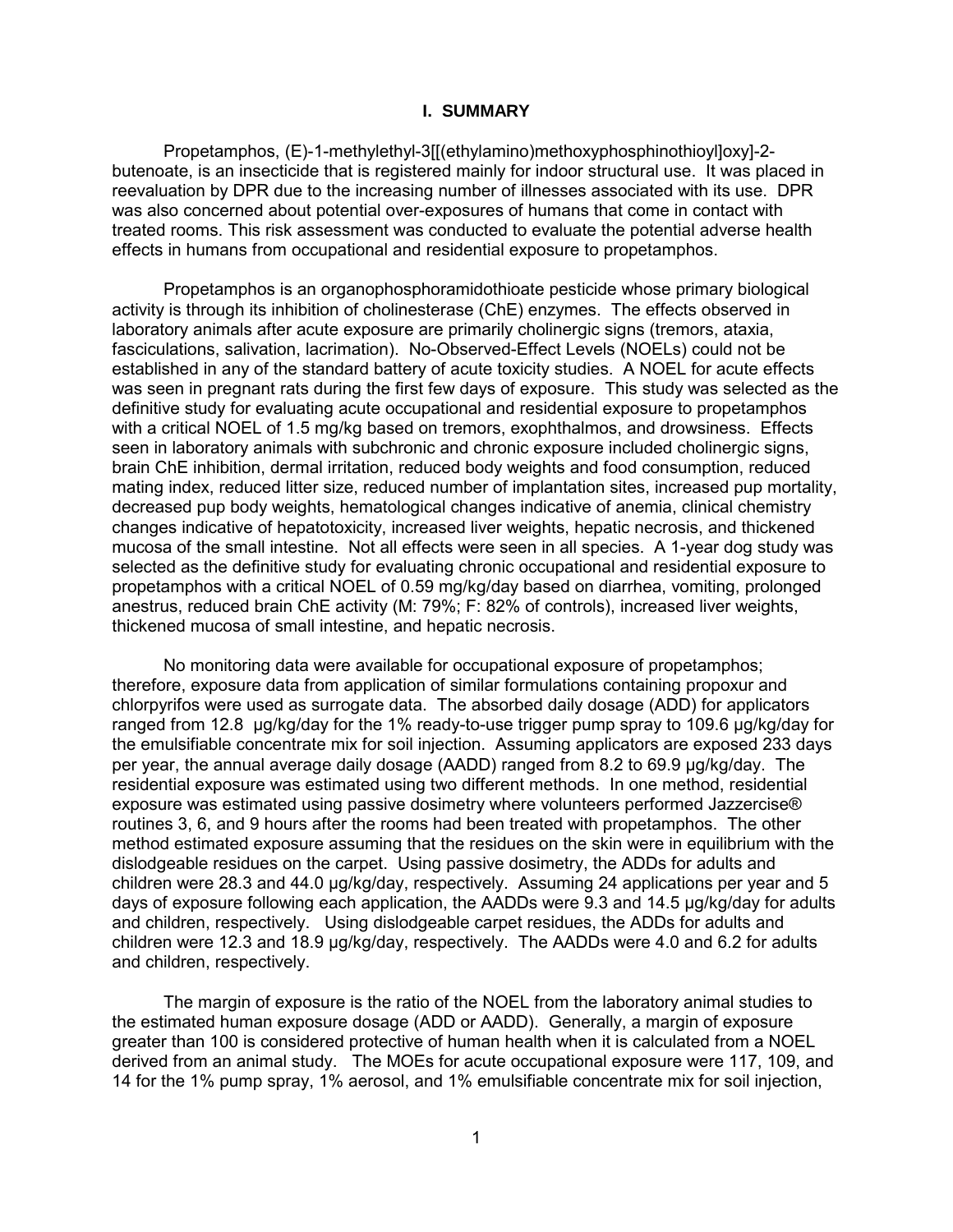respectively. The MOEs for chronic occupational exposure were 72, 67, and 8 for the 1% pump spray, 1% aerosol, and 1% emulsifiable concentrate mix for soil injection, respectively. The acute MOEs for residential exposure based on passive dosimetry were 53 and 34 for adults and children, respectively. The chronic MOEs for adults and children were 63 and 41, respectively. Using the dislodgeable carpet residues, the acute MOEs for residential exposure were 122 and 79 for adults and children, respectively. The chronic MOEs for adults and children were 147 and 95, respectively.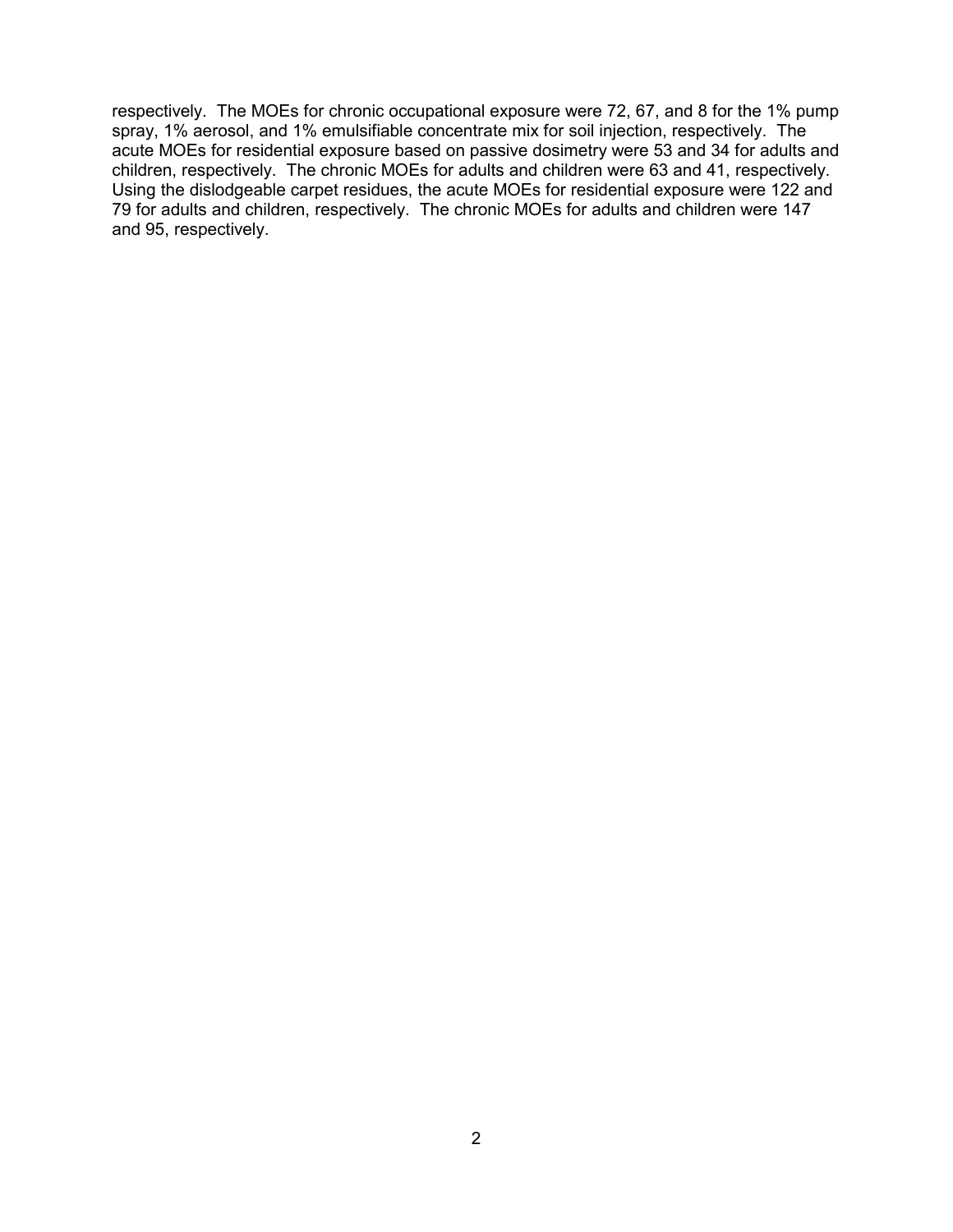#### **II. INTRODUCTION**

### <span id="page-7-0"></span>**A. REGULATORY BACKGROUND**

Propetamphos, (E)-1-methylethyl-3[[(ethylamino)methoxyphosphinothioyl]oxy]-2 butenoate, is an insecticide that is registered mainly for structural pest control. It was placed in reevaluation by DPR (then part of the California Department of Food and Agriculture) in March 1990 due to the increasing number of illnesses associated with its use (DPR, 1994). DPR was also concerned about potential over-exposures of humans that come in contact with treated rooms. In September 1990, DPR requested additional data from the registrant on dermal sensitization, odor threshold, indoor exposure and dermal absorption. Data on dermal sensitization and indoor exposure have been submitted and reviewed by the Worker Health and Safety Branch. A sensory irritation study was submitted in place of an odor threshold study. The registrant requested that DPR assume a default value for dermal absorption in lieu of a dermal absorption study. This risk assessment was conducted to evaluate the potential adverse health effects in humans from occupational and residential exposure to propetamphos. There are food and feed additive tolerances for propetamphos due its use in food and animal feed handling establishments. However, a dietary exposure analysis was not performed because these food/feed tolerances are not specific to any food/feed items.

### **B. CHEMICAL IDENTIFICATION**

including neuromuscular junctions by rapidly hydrolyzing the neural transmitter, acetylcholine. Propetamphos is an organophosphoramidothioate pesticide whose primary biological activity is through its inhibition of cholinesterase (ChE) enzymes. ChEs are a family of enzymes found throughout the body that hydrolyze choline esters. In the nervous system, acetylcholinesterase (AChE) is involved in the termination of impulses across nerve synapses The active metabolite of organophosphate pesticides, such as propetamphos, bind to the active site (a serine hydroxyl group) of the AChE protein forming an transient intermediate complex which eventually hydrolyzes with the loss of a leaving group, resulting in a stable, phosphorylated, and essentially unreactive enzyme complex (Ecobichon, 1996). The oxygen analog of propetamphos is the active metabolite that binds to serine site on AChE (Mason *et al.*, 1993). The phosphorylated enzyme can only be spontaneously reactivated at a very slow rate under normal circumstances. If "aging" (dealkylation of an ester group) of the intermediate phosphorylated enzyme occurs, the inhibition of AChE is considered irreversible presumably due to a perturbation of the active site preventing dephosphorylation. Mason *et al.* (1993) observed no spontaneous reactivation of propetamphos inhibited human plasma ChE *in vitro* up to 45 hours after initial inhibition and only slight reactivation after administration of pralidoxime methiodide (only 29-35%) suggesting that most of the propetamphos inhibited ChE had aged.

Butyrylcholinesterase (BuChE), sometimes referred to as plasma ChE, pseudocholinesterase, or serum esterase, is also inhibited by propetamphos. Any reference in this document to "cholinesterase", without specifically indicating that the enzyme is serum or plasma ChE, should be interpreted as AChE. BuChE only occurs to a limited extent in neuronal elements of the central and peripheral nervous systems. In addition to plasma, it is also present in the liver, lung and other organs, although its physiological function is unknown (Lefkowitz et al., 1990; Brimijoin, 1992; U.S. EPA, 1993; Pantuck, 1993). An atypical genetic variant of plasma cholinesterase has been associated with an increased susceptibility to various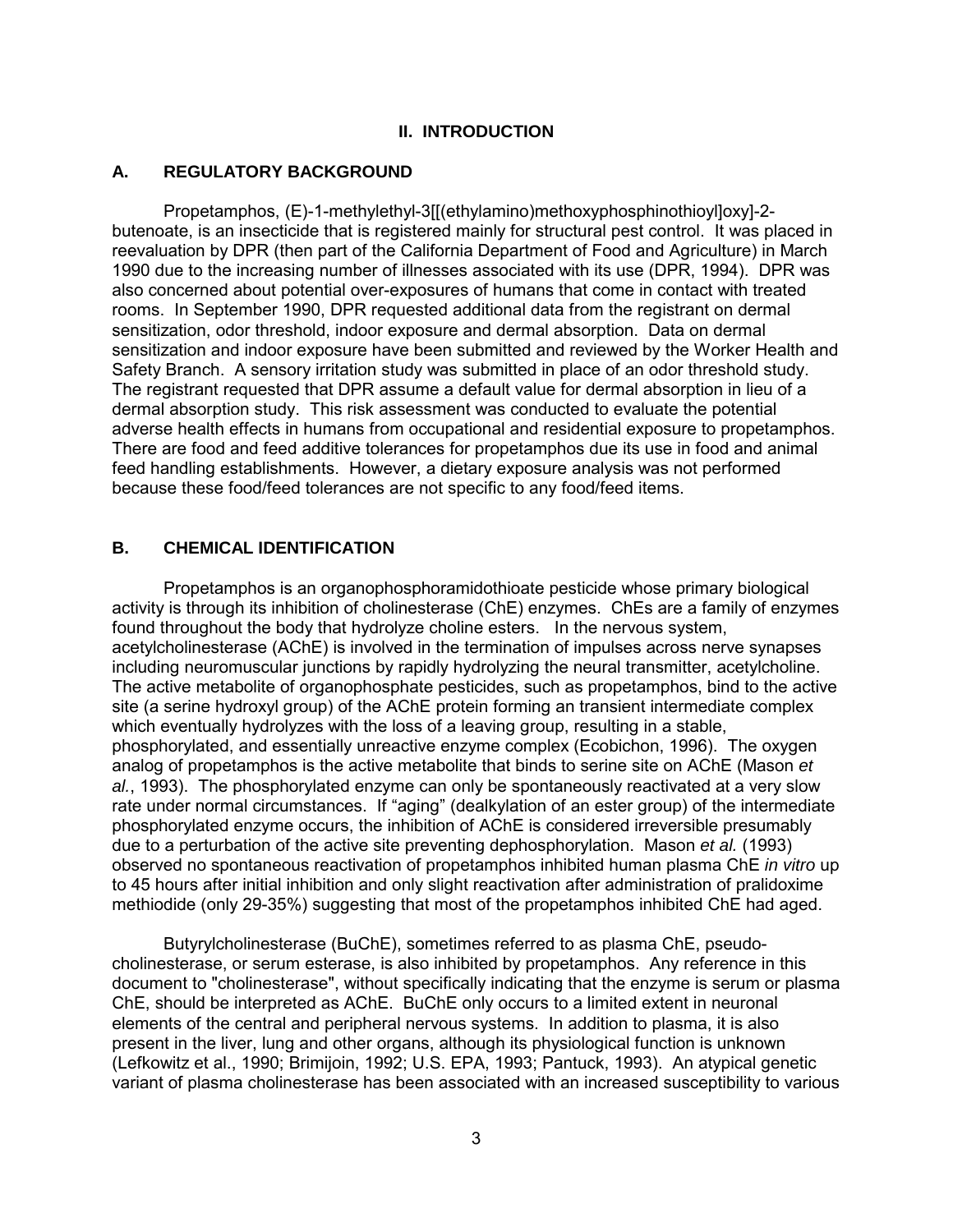# <span id="page-8-0"></span>**B. CHEMICAL IDENTIFICATION (cont.)**

drugs, such as succinylcholine and cocaine (Lockridge, 1990; Pantuck, 1993). However, it is unclear if this increased susceptibility to certain drugs in people with the atypical plasma ChE translates to a possible adverse effect when plasma ChE is inhibited by organophosphates. In an in vitro study, it was shown that the atypical and normal plasma ChE was equally sensitive to the organophosphate inhibitors, diisopropylfluorophosphonate (DFP) and tetraethylpyrophosphonate (TEPP), but the atypical plasma ChE was less sensitive than the normal plasma ChE to 14 drugs, especially succinylcholine and decamethonium (Kalow and Davis, 1958). In another study, rats that were depleted of plasma AChE by injecting them intravenously with antibodies specific to this enzyme were not more susceptible to paraoxon toxicity than untreated controls based on their performance in a functional observational battery and AChE activity in the brain and diaphragm (Padilla et al., 1992). The investigators concluded that based on the results with plasma AChE, it was unlikely that plasma BuChE or erythrocyte AChE would offer significant protection against paraoxon toxicity, either.

The inhibition of AChE results in the accumulation of endogenous acetylcholine in nerve tissue and effector organs. In acutely toxic episodes, muscarinic, nicotinic and central nervous system (CNS) receptors are stimulated with characteristic signs and symptoms occurring throughout the peripheral and central nervous systems (Ellenhorn and Barceloux, 1988; Murphy, 1986). Muscarinic effects can include increased intestinal motility, bronchial constriction and increased bronchial secretions, bladder contraction, miosis, secretory gland stimulation and bradycardia. Nicotinic effects include muscle weakness, twitching, cramps and general fasciculations. Accumulation of acetylcholine in the CNS can cause headache, restlessness, insomnia, anxiety and other non-specific symptoms. Severe poisoning results in slurred speech, tremors, ataxia, convulsions, depression of respiratory and circulatory centers and, eventually, coma.

### **C. TECHNICAL AND PRODUCT FORMULATION**

Currently, there is only 1 product registered in California that contains propetamphos (18.9%) as an active ingredient that is registered by Wellmark International. This product is for indoor use in structures against various insects including silverfish, cockroaches, earwigs, beetles, fleas, ants, wasps, spiders, mites, ticks and other miscellaneous insects. This product can be sold to the general public for home use; however, generally, only licensed pesticide control operators use it.

### **D. USAGE**

In 1995, 78,683 lbs. of propetamphos were used in California by licensed pesticide applicators (DPR, 1996). Of this amount, 99% was for structural pest control. Other reported uses included landscape maintenance, public health pest control, regulatory pest control, rightsof-way, and vertebrate pest control. Because the propetamphos products can be sold to the general public for home use which is not included in the DPR Use Report, the amount reported underestimates the total amount of propetamphos used in California.

The propetamphos liquid concentrate may be applied as spot, surface, and crack and crevice treatments via low pressure spray or injected into the soil for termites. The application rates ranged from 0.5 to 1.0% active ingredient per gallon of spray mix for these uses.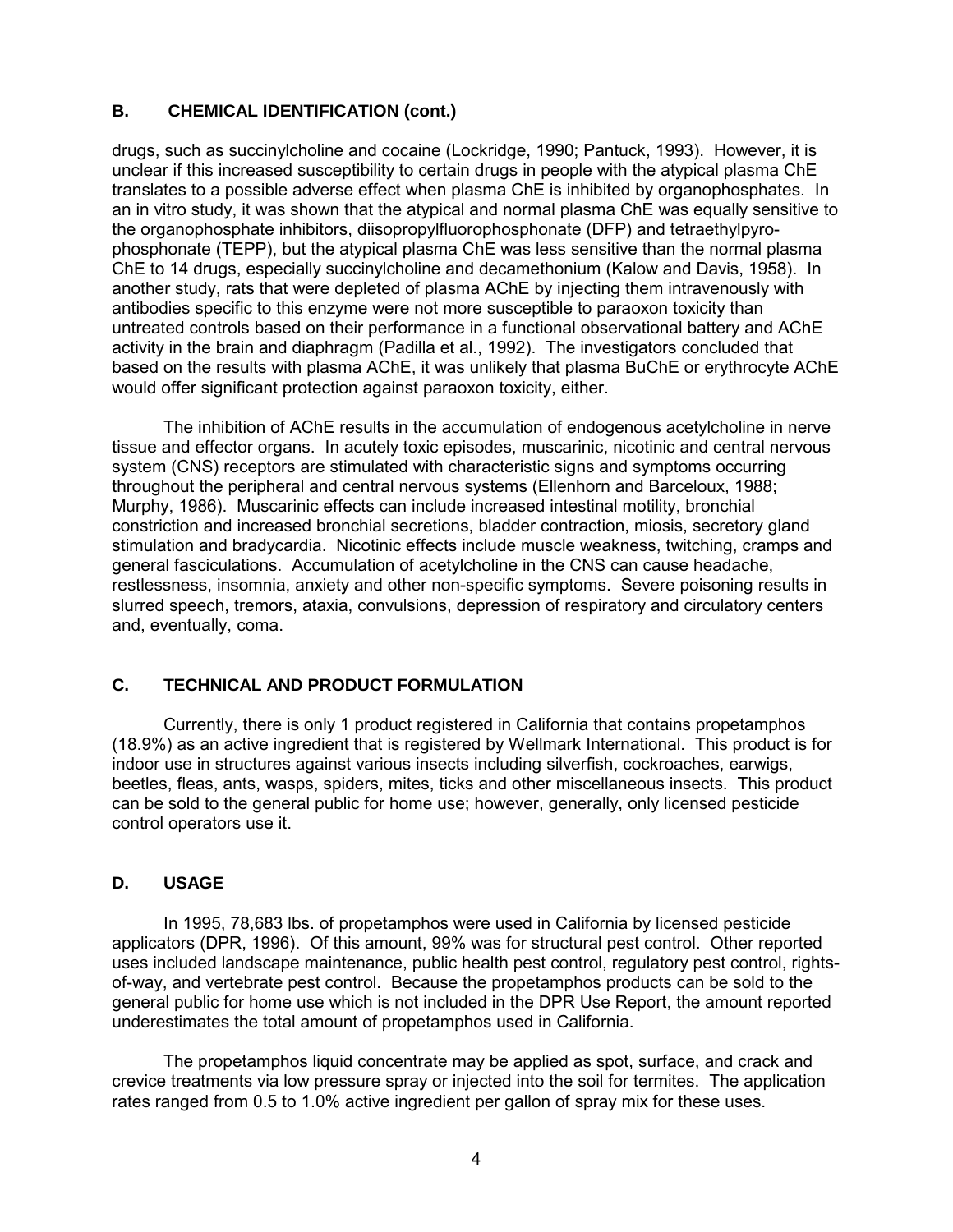### <span id="page-9-0"></span>**E. ILLNESS REPORTS**

 During this time, 80% of the cases involved adult females who were non-pesticide handlers. In California, there were 371 cases of illnesses/injuries related to exposure to propetamphos alone or in combination with other pesticides between 1982 and 1993 (DPR, 1995). Most of the cases (208) involved non-pesticide handlers (office workers, teachers, restaurant workers, and residents) that had systemic effects compatible with, but not specific to cholinesterase inhibition after exposure to propetamphos alone. Another 120 non-pesticide handlers had systemic effects after exposure to propetamphos in combination with other pesticides. Of these cases, 56% were classified as definite/probable incidents related to exposure to propetamphos. From 1989 to 1993, the illnesses/injuries were reported by gender.

developed chest congestion and sleep disturbance. Sherman (1995) published a summary of 41 cases of organophosphate poisoning, of which 37 cases involved chlopyrifos. Two of these 37 cases also involved exposure to propetamphos. One case involved a male infant less than 1 year old whose home was treated. The infant exhibited peripheral and central nervous system signs, chest congestion, and diarrhea. The other case involved a 50-year-old woman whose home was treated. She

U.S. EPA reported 8 incidents of illness/injuries related to exposure to propetamphos between 1991 to 1996 in their Office of Pesticide Programs (OPP) Incident Data System (IDS) (U.S. EPA, 1998a). Two incidents were not considered likely to be related to exposure. Of the other 6 incidents, 3 incidents involved workers that developed symptoms after their work area had been treated. Workers in two of these cases developed possible allergic reactions. Eye irritation was seen in 2 office workers wearing contacts in the other incident. An applicator developed a swollen face (possible allergic reaction) every time he used propetamphos in a fourth incident. In a fifth incident, a homeowner developed a corneal ulcer after their house was treated with propetamphos and cypermethrin. The sixth incident involved a child which was taken to the emergency room after exposure, but no details were available on the effects or how the child was exposed. OPP also supports the National Pesticide Telecommunication Network (NPTN) which is a toll free information service. Between 1984-1991, NPTN received calls involving 276 incidents in humans and 47 incidents in animals (mostly pets). From April 1995 to May 1998, NPTN received 20 calls concerning health effects possibly related to propetamphos.

### **F. PHYSICAL/CHEMICAL PROPERTIES** (Sandoz, 1978)

| 1. Chemical Name:       | (E)-1-methylethyl 3-[[(ethylamino)methoxyphos-<br>phinothioyl]oxy]-2-butenoate |
|-------------------------|--------------------------------------------------------------------------------|
| 2. Common Name:         | Propetamphos                                                                   |
| 3. Trade Name:          | Catalyst, Safrotin                                                             |
| 4. CAS Registry Number: | 31218-83-4                                                                     |
| 5. Empirical Formula:   | $C_{10}H_{20}NO_4PS$                                                           |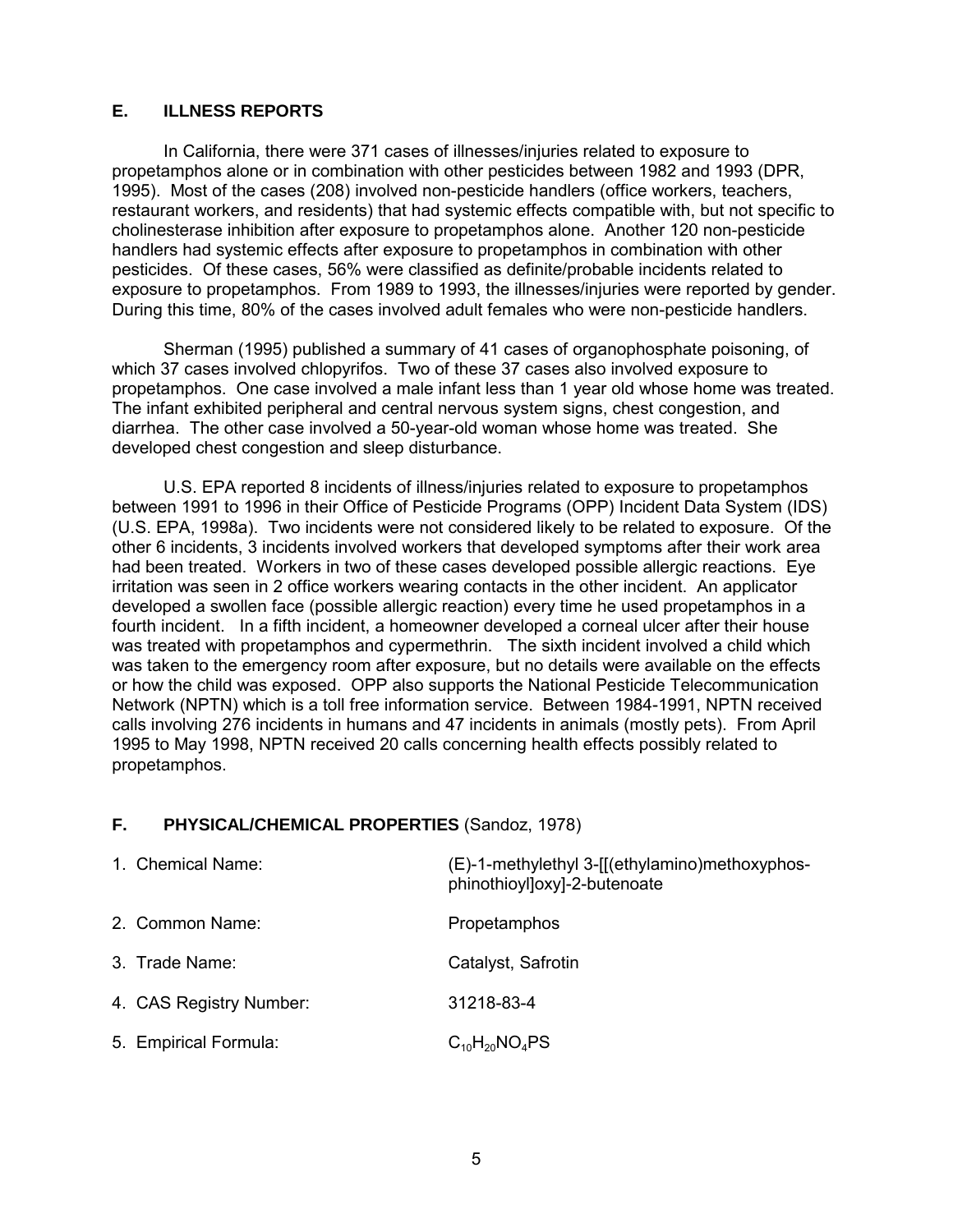### <span id="page-10-0"></span>**F. PHYSICAL/CHEMICAL PROPERTIES (cont.)**

6. Structural Formula:

|                       | CH <sub>s</sub> O<br>CН                                                                                                                                                                                                                                 | CH <sub>3</sub><br>-CH |
|-----------------------|---------------------------------------------------------------------------------------------------------------------------------------------------------------------------------------------------------------------------------------------------------|------------------------|
|                       | NHC <sub>2</sub> H <sub>5</sub>                                                                                                                                                                                                                         | CH <sub>3</sub>        |
| 7. Molecular Weight:  | 281.3                                                                                                                                                                                                                                                   |                        |
| 8. Physical State:    | oily liquid                                                                                                                                                                                                                                             |                        |
| 9. Color:             | light brown to straw                                                                                                                                                                                                                                    |                        |
| 10. Flash Point:      | >100°C (Pensky Martins Closed Cup)                                                                                                                                                                                                                      |                        |
| 11. Boiling Point:    | 87-89°C at 0.005 mmHg                                                                                                                                                                                                                                   |                        |
| 12. Specific Gravity: | 1.12 $\pm$ 0.03 g/cm <sup>3</sup> at 20 °C                                                                                                                                                                                                              |                        |
| 13. Solubility:       | Soluble in organic solvents, i.e., xylene, hexane,<br>acetone; soluble in water at 110 mg/l at 24°C                                                                                                                                                     |                        |
| 14. Stability:        | The half-life is greater than 5 years at $20^{\circ}$ C. In a<br>buffered aqueous solution at 20°C the half-lives<br>ranged from 37 to 47 days between pH 5 and 9.<br>The half-life in an aqueous media exposed to<br>sunlight is approximately 5 days. |                        |
| 15. Vapor Pressure:   | 8.1 x 10 <sup>-5</sup> mmHg (25 <sup>°</sup> C)                                                                                                                                                                                                         |                        |

### **G. ENVIRONMENTAL FATE**

Propetamphos has no agricultural use and, therefore, no environmental fate studies are required under the Pesticide Contamination Prevention Act (AB2021). However, one published study was available which examined the degradation of propetamphos in soil, water and sediment (Jain *et al.*, 1987). The dissipation from soil was more rapid when applied at 250 g/ha than at 500 g/ha with no resides detected by 7 and 15 days, respectively. A similar pattern was seen in water containing sediment where residues persisted longer when applied at the higher rate. No residues were detected in water after 7 days when applied at 100 g/ha and after 15 days when applied at 200 g/ha. The dissipation of residues from water containing sediment were attributed to the adsorption of propetamphos to the sediment. Dissipation from water without sediment was much slower (80% by day 3) when compared to water with sediment (100% by day 3). Residues in the sediment at both application rates increased from days 3 to 15 after application, after which they began to decrease slowly.

In a 1986 chemical spill from the Sandoz plant in Switzerland, several chemicals entered the Rhine River (Brüggemann and Halfon, 1990). Eight chemicals (disulfoton, dinitro-*o*-cresol,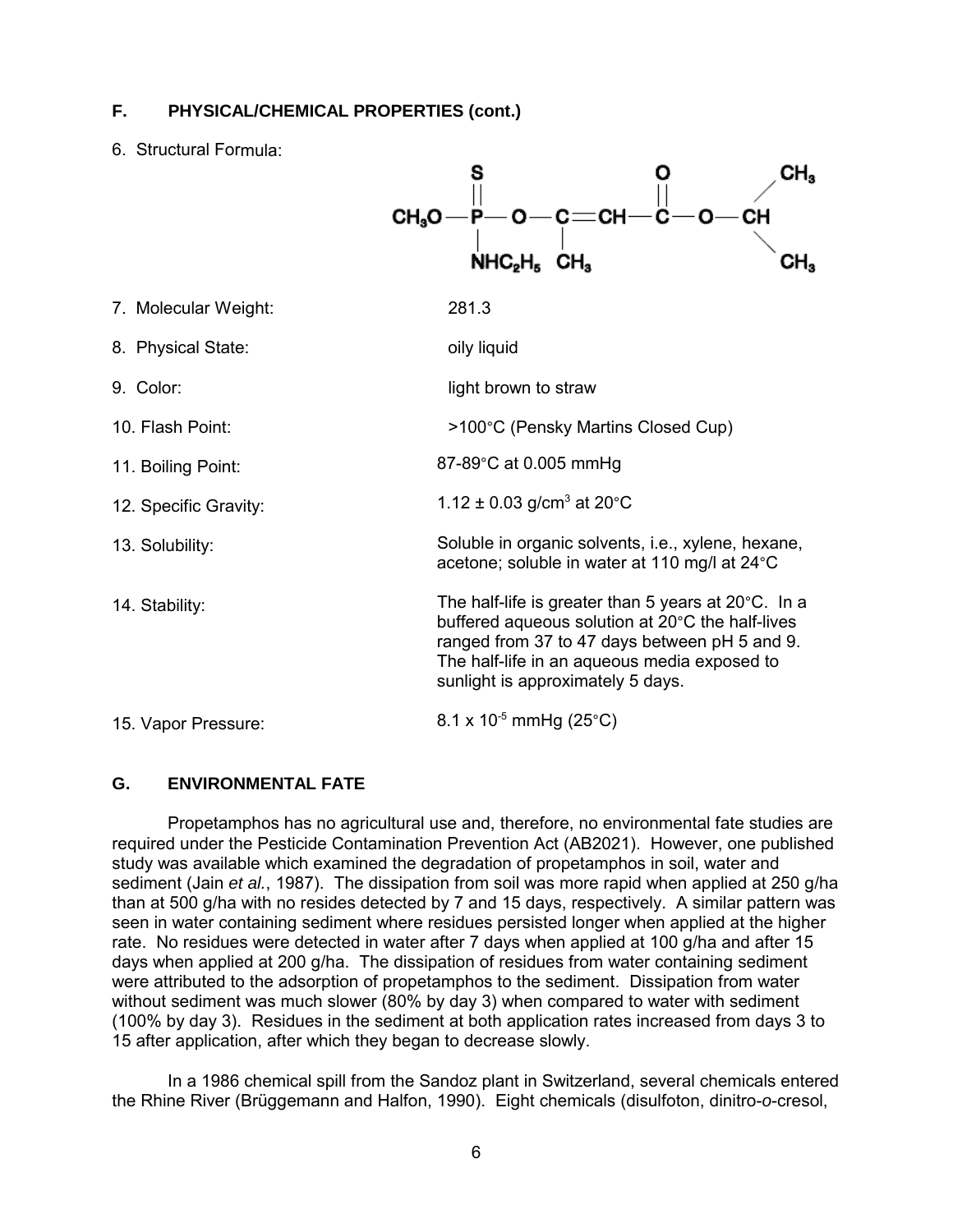### **G. ENVIRONMENTAL FATE (cont.)**

propetamphos, thiometon, parathion, etrimfos, metoxuron and fenitrothion) that were found in the river were evaluated for their potential environmental hazard. Two ranking methods were used. The first method combined environmental fate and toxicity data using a standardized index with range 0-1 in a statistical model. The other method involves organizing the chemicals in a diagram based on set theory and systems analysis. The most hazardous chemicals identified by both methods were parathion, propetamphos and dinitro-*o*-cresol. However, the investigators did not compare these ranking with the actual residues found in the river or evidence of toxicity in wildlife.

The dissipation of propetamphos from various surfaces such as glass, painted and unpainted wood, and vinyl was examined because of its structural use. Several studies reported that the dissipation of propetamphos was slowest from glass surfaces (Johnson, 1974; Badie and Whitacre, 1975; Winkler, 1982). The percent of applied material remaining after 21 days was the greatest for glass ranging from 48 to 70%. The percentage of propetamphos remaining on vinyl and wood surfaces was significantly lower ranging from 0 to 5% on unpainted wood. The dissipation from these latter surfaces appears to be due to its penetration through the wood regardless of whether it was painted or not or covered with vinyl (Badie and Whitacre, 1975). It was not possible to determine how much of the applied material penetrated the wood, but these surfaces retained enough propetamphos sufficient to kill exposed roaches. The LT<sub>50</sub> values (time required for half the animals to die) were <0.5, 11.5, 8.0 and 6.1 days for glass, vinyl, painted and unpainted wood, respectively. The findings of a published study conducted by Agnihotri *et al.* (1987) appear to conflict with these previous studies in that the dissipation of propetamphos from ceramic, sunmica, and glass was much greater than from plywood and soil. Approximately 92% of the residues were lost within 3 days after application to ceramic, sunmica, and glass. Only 61 and 70% of the residues were lost from plywood and soil, respectively. The residues were non-detectable on ceramic, sunmica, and glass by 28 days. The residues on plywood and soil were no longer detected 45 days after application.

Chemical and radioisotope analysis indicated that when propetamphos is applied to glass it undergoes little, if any, degradation (Winkler, 1982). The loss of propetamphos from glass was attributed to volatization of the parent compound or degradation products. The known degradation products of propetamphos are volatile acetoacetate intermediates which are formed both hydrolytically and biochemically by the cleavage of the P-O-vinyl bond.

 that direct contact of the food item with residual propetamphos, rather than by volatization. Residues in foods were analyzed in 6 different food handling establishments (dairy, cannery, cookie plant, bakery, food market, and cafeteria) treated with propetamphos (Graben and Januszanis, 1982). No apparent trend in the residue levels was found with respect to time over the 15 days after application in all 6 establishments. The residue levels were all less than 0.01 ppm, except in four instances. In each of these instances, only one of several food items had a detectable residue. The investigators suggested that this pattern of residues indicated

Airborne and surface residues were also analyzed in residences and an office treated with propetamphos (Stumphy, 1975). The airborne residues ranged from 0.36 to 4.54  $\mu$ g/m<sup>3</sup> one hour after treatment and continued to dissipate with time. The surface residues were more variable, ranging from 4 to 2900 ng/cm<sup>2</sup>. Airborne residues of propetamphos were monitored for 50 hours after a broadcast application to 6 apartments for cat fleas (Koehler and Moye, 1995). In non-ventilated apartments the highest air concentration were found at 0 and 2 hours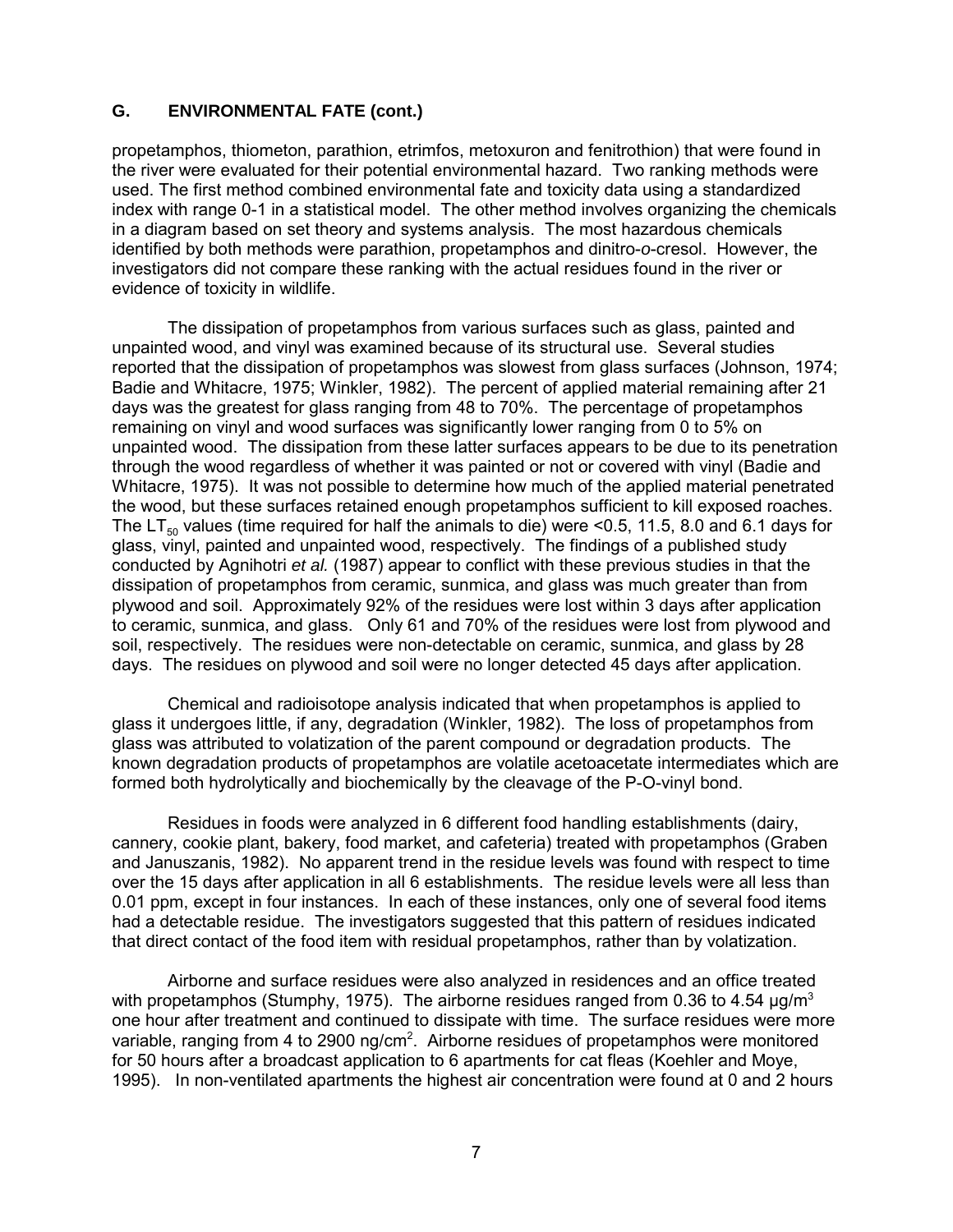# **G. ENVIRONMENTAL FATE (cont.)**

after application and ranged from 24 to 49 ng/L. In ventilated apartments, the peak air concentrations ranged from 6 to 36 ng/L.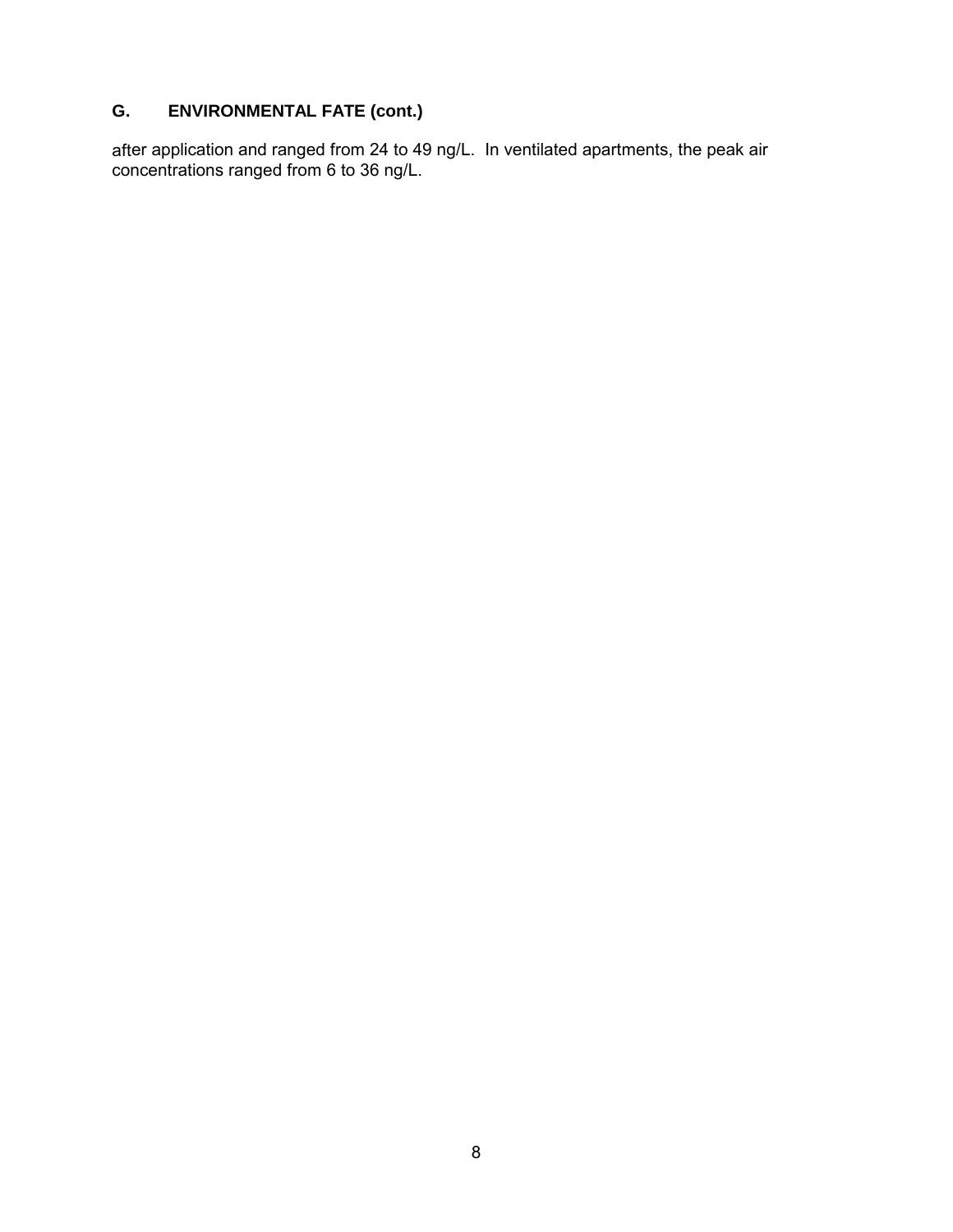#### **III. TOXICOLOGY PROFILE**

#### <span id="page-13-0"></span>**A. PHARMACOKINETICS**

#### **Summary**

Propetamphos appears to be readily absorbed and metabolized by the oral route with 97% excreted in the urine and expired air within 96 hours after administration. The oral absorption was assumed to be 100%. No dermal absorption data were available for propetamphos, so a default assumption of 50% was used. A default assumption of 50% respiratory retention and 100% absorption was also used for propetamphos. The major metabolic pathway proposed for propetamphos involves hydrolytic reactions, breaking the P-Ovinyl bond to form an acetoacetate metabolite which then decarboxylates to acetone and  $CO<sub>2</sub>$ after ester hydrolysis.

#### Absorption

 of the applied dose being excreted in the feces in the 96 hours immediately following dosing. Female Wistar rats/dose were administered a single oral dose of 14C-propetamphos (radiolabeled on 1 and 3 carbons of the butenoic acid moiety) at 0.6, 6, or 16 mg/kg by gavage in polyethylene glycol-400 (Bhuta, 1979). Three rats/dose/time had blood drawn at 0, 0.5, 1, 2, 4, 6, 8, 12, 24, 48, 72 or 96 hours. Based on radioactivity in the blood, the absorption half-life was estimated to be 2.5 hrs. The investigators concluded that greater than 95% of the applied dose would be absorbed within 10 hours of dosing. This conclusion was supported by only 3%

In another study conducted by Patel *et al.* (1982), unlabeled propetamphos was administered to Wistar rats at 6.4 mg/kg/day by oral gavage in polyethylene glycol-400 for 7 days, followed by a single oral dose of <sup>14</sup>C-propetamphos (radiolabeled on 1 and 3 carbons of the butenoic acid moiety) within 24 hours. Blood was collected serially from 5 rats/sex at 0, 1, 2, 4, 12, 24, 72 and 120 hours following the radioactive dose. An absorption half-life was not estimated; however, the mean fecal excretion after 120 hours was only 7% of the applied dose indicating that the absorption was essentially complete.

 these three studies, the oral absorption for propetamphos was assumed to be 100%. In a third study, 5 or 6 Sprague-Dawley rats/sex/dose were administered a single dose of  $14$ C-propetamphos (label on 1 and 3 carbons of butenoic acid moiety) by oral gavage at 0.5 and 18 mg/kg (Ferdinandi, 1993). Another group was administered unlabeled propetamphos for 14 days at 0.5 mg/kg and then given a single oral dose of  $14C$ -propetamphos on day 15. Based on the radioactivity recovered in the urine, expired air, cage wash, tissues, skin and carcass in the 72 hours following dosing, the oral absorption ranged from 87.0% to 92.7%. Based on the plasma concentration curves, the estimated absorption half-lives were 0.11 and 0.10 hour in males and females at 0.5 mg/kg, respectively, and 0.27 and 0.17 hour in males and females at 18 mg/kg. Although there were some slight differences in the absorption kinetics based on gender and dose, the investigators did not consider them biologically significant. Based on

No dermal absorption data was available for propetamphos; therefore, a default value of 50% was used for humans. The use of 50% instead of 100% as a default value for dermal absorption in humans is a science policy developed by the Worker Health and Safety Branch of DPR based on a review of dermal absorption data for 40 pesticides (Donahue, 1996). The mean rat dermal absorption for these 40 pesticides was  $19 \pm 14\%$ . The 95th percentile was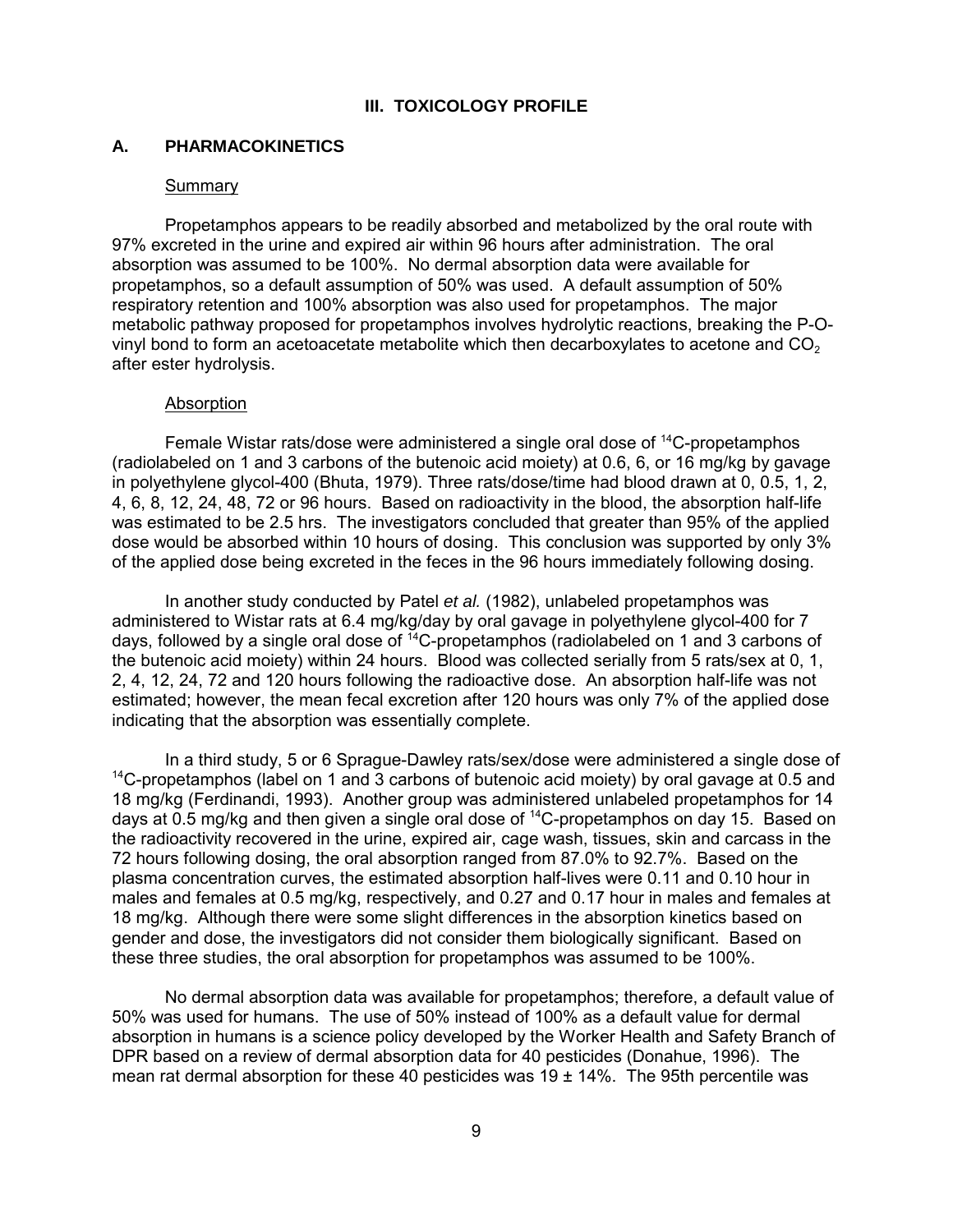### **A. PHARMACOKINETICS (cont.)**

approximately 42%. The use of this default value should theoretically result in an overestimation of human exposure by the dermal route in most cases since the dermal absorption in humans is generally two to ten-fold lower than rats (Wester and Maibach, 1993).

#### **Distribution**

In the single-dose study conducted by Bhuta (1979), the elimination of propetamphos at 0.6 mg/kg followed a monophasic pattern with an estimated half-life of 60 hours based on the radioactivity in blood. At 6 mg/kg, the elimination followed a biphasic pattern with estimated half-lives of 12 and 110 hours. The investigators suggested that these long half-lives do not indicate bioaccumulation, but rather reflect the distribution and incorporation of the radiolabeled metabolites into natural constituents in tissues through the carbon pool. Within an hour of administration, the blood levels were lower than most surrounding tissues. The rats sacrificed at 1, 2, 4, 8, 24, 72 or 96 hours for blood were also analyzed for tissue residues. The highest tissue levels were found in the bone marrow and reproductive organs. The investigators suggested that the radioactivity in the fat and bone marrow were from the metabolism of propetamphos into fragments that were then incorporated into the natural constituents in tissues, such as, fatty acids, amino acids, sugars, etc.

As with a single dose at 6 mg/kg/day, the elimination of propetamphos after multiple doses at 6.4 mg/kg/day followed a biphasic pattern with estimated half-lives of 8 and 106 hours for females and 6 and 120 hours for males (Patel *et al.*, 1982). Groups of 5 rats/sex/time were sacrificed at 24, 72 or 120 hours for analysis of tissue residues. Unlike the single dose experiment, the highest tissue residue levels were in the lung, skin and fat. The investigators suggested that the difference in the tissue residues between single and multiple doses may be due to an increased metabolism in the steady state condition.

The distribution of propetamphos was also examined in 6 male and 5 female Fisher 344 rats after administration of <sup>14</sup>C-propetamphos (labeled on 1 and 3 carbons of the butenoic acid moiety) via an indwelling jugular cannula at 12 mg/kg (Dix *et al.*, 1992). Propetamphos was highly bound to the plasma proteins over a total plasma concentration range of 12-196 µg/ml (free fraction = 0.06). There was no statistical difference between males and females in the mean area under the concentration curve ( $M = 23.5$ ; F=18.2 min·mg/L), mean clearance (M=0.559; F=0.828 L/min/kg), mean residence times (M=28.3; F=14.4 min) and mean volume of distribution at steady state (M=14.7; F=12.3 L/kg). However, the mean terminal elimination rate constant was significantly different (M=0.015; F=0.037 min<sup>-1</sup>). Despite the similarity in most of these pharmacokinetic parameters, females were reported to exhibit more clinical signs of toxicity than males. Because of the rapid elimination of propetamphos from the plasma, these investigators concluded that it is unlikely that propetamphos would bioaccumulate.

effect in females. In the study conducted by Ferdinandi (1993), the elimination kinetics of the plasma radioactivity fit a two compartment model best with an alpha-phase half-life of 1.09 to 2.48 hours and a beta-phase half-life of 23.9 to 28.3 hours. There was not a significant gender or dose effect. The volume of distribution ranged from 464 mL (0.5 mg/kg) to 528 mL (18 mg/kg) in males and from 339 mL (0.5 mg/kg) to 326 mL (18 mg/kg). There was a significant gender, but not dose, effect on the volume of distribution. The total body clearance in males was 71.1 and 64.8 mL/hour at 0.5 and 18 mg/kg, respectively, and in females was 59.3 and 38.3 mL/hour at 0.5 and 18 mg/kg, respectively. There was a significant gender effect and a significant dose effect in females.<br>
10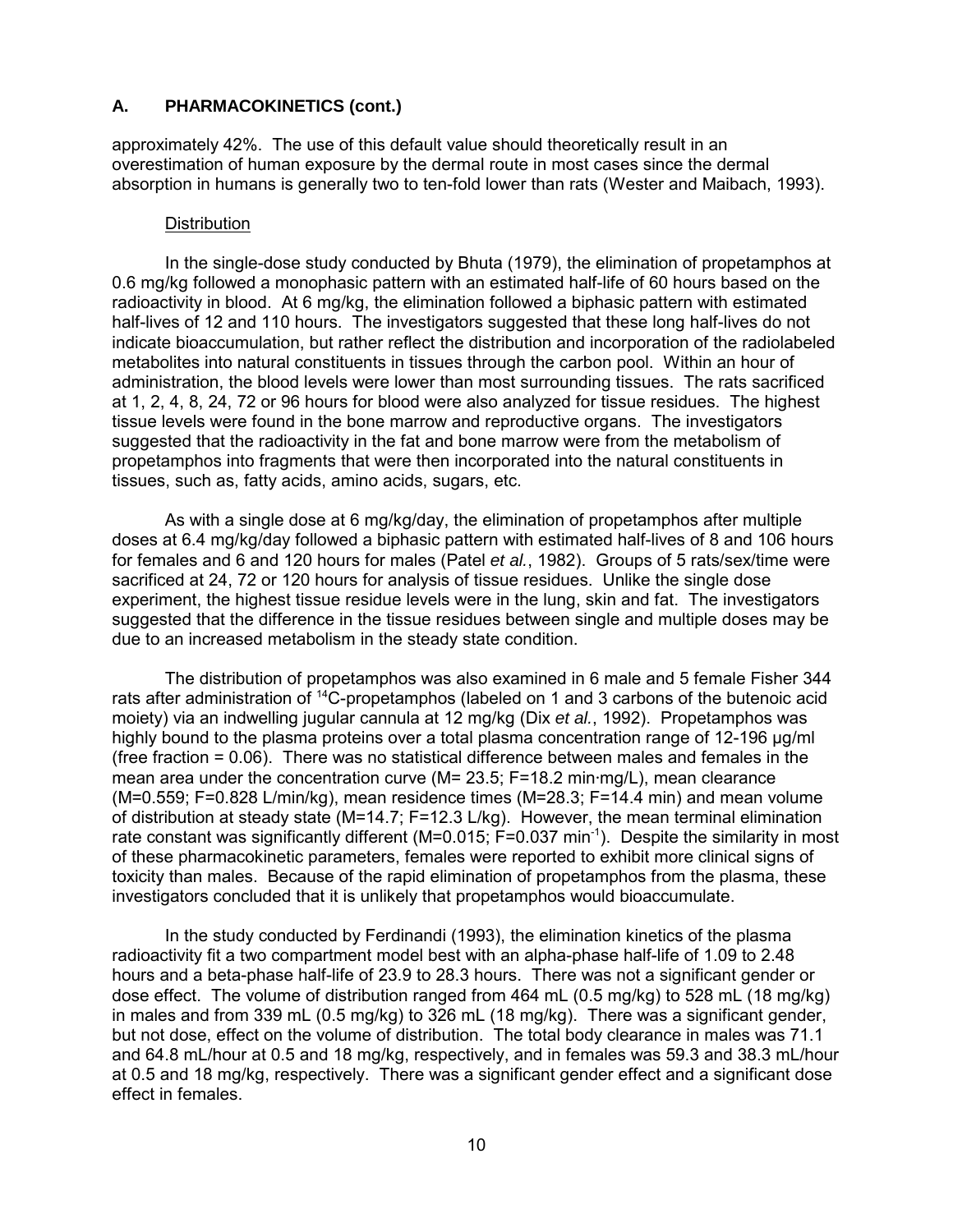### **A. PHARMACOKINETICS (cont.)**

#### **Biotransformation**

The metabolism of 14C-propetamphos (radiolabeled on 1 and 3 carbons of the butenoic acid moiety) in the rat was studied after oral administration of single doses (0.6, 6, and 16 mg/kg) and multiple doses at 6.4 mg/kg/day (Patel and Winkler, 1982). The major nonconjugated and conjugated metabolites were volatiles consisting of acetone and acetate-type compounds. Minor non-volatile metabolites excreted in the urine were desmethyl, desisopropyl and desmethyl-desisopropyl propetamphos. Neither the oxygen analog nor the N-desethyl metabolite was found. Based on their findings, the investigators proposed that propetamphos is metabolized by hydrolytic reactions, breaking the P-O-vinyl bond to form an acetoacetate moiety which decarboxylates to acetone and CO<sub>2</sub> after ester hydrolysis (Figure 1). As with other organophosphorothioate compounds, the oxygen analog of propetamphos is presumably the active metabolite which is formed by desulfuration via cytochrome P-450 (Ecobichon, 1996). This metabolite may not have been found in this study because it can readily be hydrolyzed by aryl and aliphatic hydrolases in mammals.

The *in vitro* metabolism of <sup>14</sup>C-propetamphos (labeled on the vinyl and carbonyl carbons) was examined in housefly (insecticide-resistant and susceptible), cockroach and mouse liver preparations (Wells *et al.*, 1986a&b). The oxygen analog was isolated from housefly and cockroach preparations, but not mouse liver preparations. Mouse liver preparations metabolized propetamphos 10 times more rapidly than the housefly and cockroach preparations. The major metabolic pathway in mouse liver homogenates involved the dealkylation of propetamphos via microsomal enzymes to form desisopropyl propetamphos. The major metabolic pathway in housefly preparations involved glutathione conjugation to form *S*-3-(isopropylcrotonyl)glutathione and (*S*)-3-[[[[(ethylamino)methoxy]phosphino]thioyl]oxy] butanoic acid, 1-methylethyl ester, glutathione. The insecticide-resistant housefly preparations had a greater capacity for glutathione conjugation than the susceptible housefly preparations. Hydrolysis of propetamphos occurred in all preparations with the major products being *O*methyl ethylphosphoramidothioic acid (mouse, housefly, cockroach), isopropyl acetoacetate (mouse), and acetoacetic acid (mouse, cockroach). The *in vivo* metabolism of propetamphos in the housefly was also examined by Wells *et al.* (1986a). The phophoramidothioic acid and isopropyl acetoacetate were further metabolized *in vivo* to CO<sub>2</sub> and acetone.

Ferdinandi (1993) also examined the biotransformation of propetamphos in rats.  $CO<sub>2</sub>$ was the major biotransformation product resulting from the catabolism of the butenoic acid moiety. This metabolic pathway appeared to be saturated at high doses. O-Desmethyl propetamphos and isopropyl 3-(N-acetyl-L-cysteinyl)-2-butenoate were minor metabolites identified in the urine. Oxidative O-demethylation to form O-desmethyl propetamphos followed by glucuronic acid conjugation was proposed as a significant alternate metabolic pathway. The major urinary metabolite was not definitively identified, but indirect evidence suggest that it is a glucuronic acid conjugate of O-desmethyl propetamphos. Glutathione conjugation was suggested as a minor metabolic pathway.

#### Excretion

In the single-dose study conducted by Bhuta (1979), 10 female rats/dose were placed in metabolism cages for 96 hrs to collect urine and feces. An additional 4 female rats/dose were placed in metabolism cages designed for  $CO<sub>2</sub>$  collection for 7 or 48 hrs. Based on the  $CO<sub>2</sub>$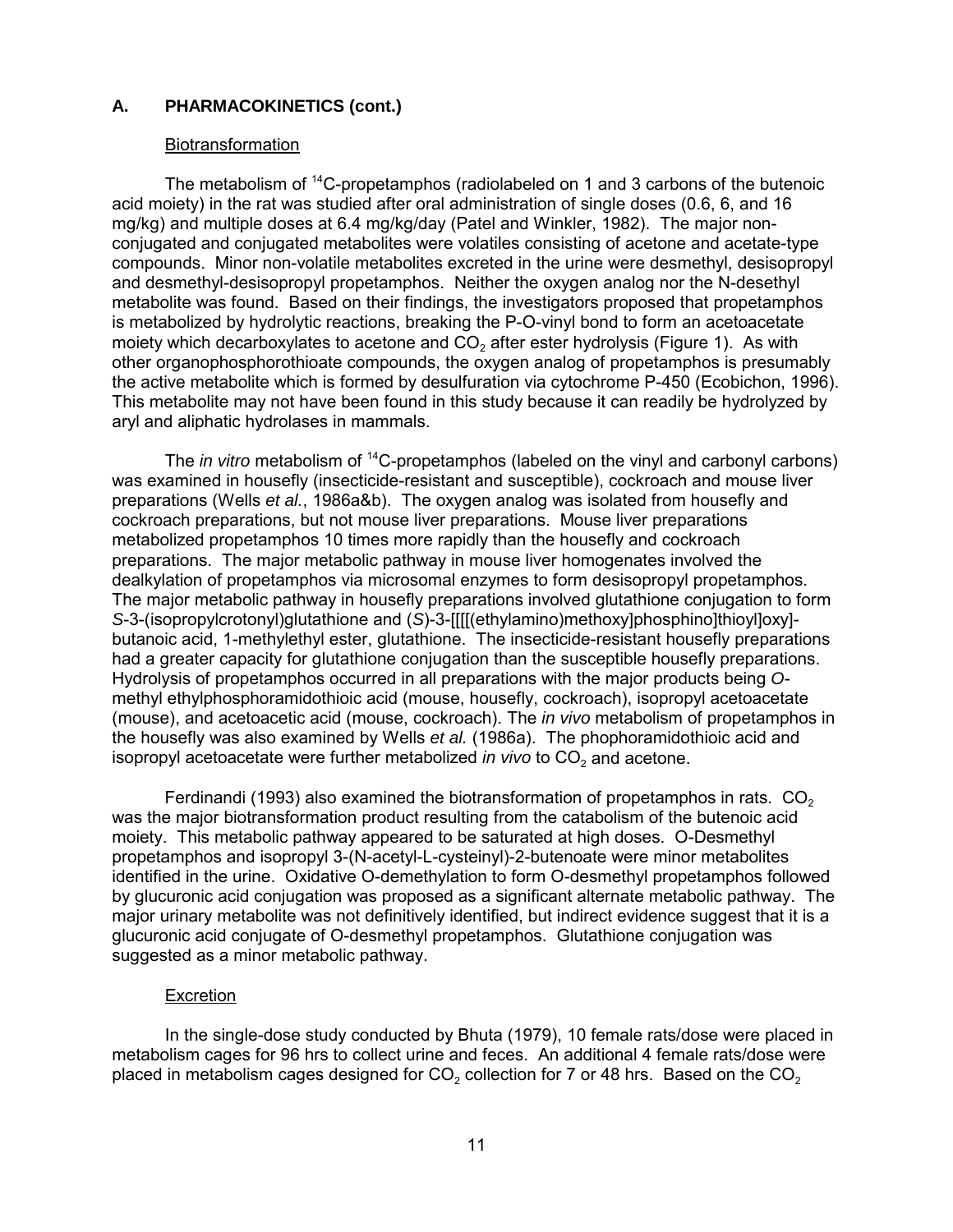

**Figure 1.** Proposed Metabolic Pathways for Propetamphos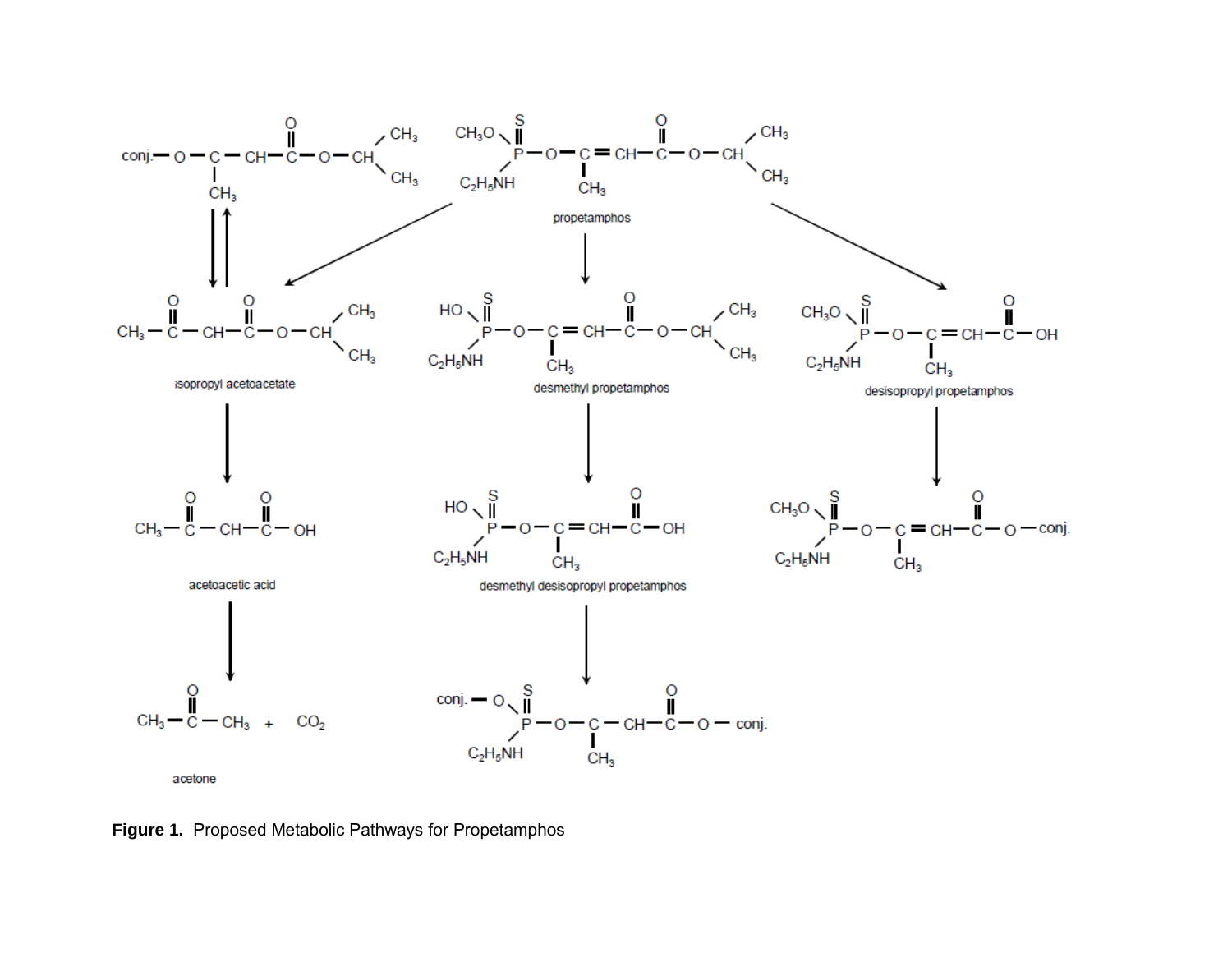### <span id="page-17-0"></span>**A. PHARMACOKINETICS (cont.)**

 the administered dose at all dose levels. excretion during the first 7 hours, the total excretion of propetamphos as  $CO<sub>2</sub>$  was estimated to be 80, 60 and 40% at 0.6, 6, and 16 mg/kg, respectively. Approximately 12, 20, and 38% of the radioactivity were excreted in the urine at these respective dosages. The investigators suggested that the lower  $CO<sub>2</sub>$  excretion and higher urinary excretion at the higher doses indicates saturation of the oxidative metabolic pathways. Fecal excretion was less than 3% of

 In the multiple-dose study conducted by Patel *et al.* (1982), 5 rats/sex were placed in metabolism cages for urine and feces collection for 120 hours following the last dose. Two rats/sex were placed in metabolism cages designed for CO<sub>2</sub> collection for 24 hours. Approximately 42 and 62% of the radioactivity were excreted as  $CO<sub>2</sub>$  in females and males, respectively, during the first 24 hours. Urinary excretion was approximately 44 and 33% in females and males, respectively, during the 120 hours following the final dose. Fecal excretion was 8.6 and 4.7% in females and males, respectively. Based on these findings, the investigators suggested that the male rats have a higher metabolic rate than female rats.

 except for females at 18 mg/kg which excreted only 59%. In the study conducted by Ferdinandi (1993), rats administered 0.5 mg/kg excreted 67- 73% of the applied dose in expired air as  $CO<sub>2</sub>$ . Approximately 15-18% of the applied dose was excreted in the urine. Only 2-3% of the applied dose was excreted in the feces. At 18 mg/kg, the amount excreted in expired air was significantly reduced (28-33%) while the amount excreted in the urine (48-49%) and feces (3-5%) increased. There was no difference due to gender or with repeated dosing. Approximately 80-91% was excreted during the first 24 hours,

# **B. ACUTE TOXICITY**

### **Summary**

 pig. The standard battery of acute toxicity tests was available for both the technical grade propetamphos and the liquid concentrate. Five of the 14 available acute toxicity tests were acceptable based on FIFRA guidelines. The clinical signs observed in animals after acute exposure to technical grade propetamphos were typical cholinergic signs (e.g., tremors, ataxia, gasping/labored breathing, facial and urogenital stains). A no-observed-effect-level was not established in any of the acute toxicity studies for technical grade propetamphos. However, the lowest-observed-effect level (LOEL) in an inhalation  $LC_{50}$  study with rats was 6.25 mg/L (1,000 mg/kg) based on salivation, tachypnea, hypoactivity, ocular and nasal discharge, and hypersensitivity. The LOEL in the oral toxicity study for technical grade propetamphos was 50 mg/kg based on hypoactivity, diarrhea, tachypnea, excessive urination, flaccidity, ataxia, salivation, and nasal discharge. Due to the insufficient information a LOEL could not be determined in the dermal toxicity study. Very slight erythema was observed with dermal exposure. Slight conjunctival irritation was observed with ocular exposure. No dermal sensitization was observed with either the technical material or the formulation in the guinea

### Technical Grade Propetamphos

The acute toxicity of technical grade propetamphos is summarized in Table 1. Due to differences in the acute toxicity of the isomers, 90% of the technical grade propetamphos is the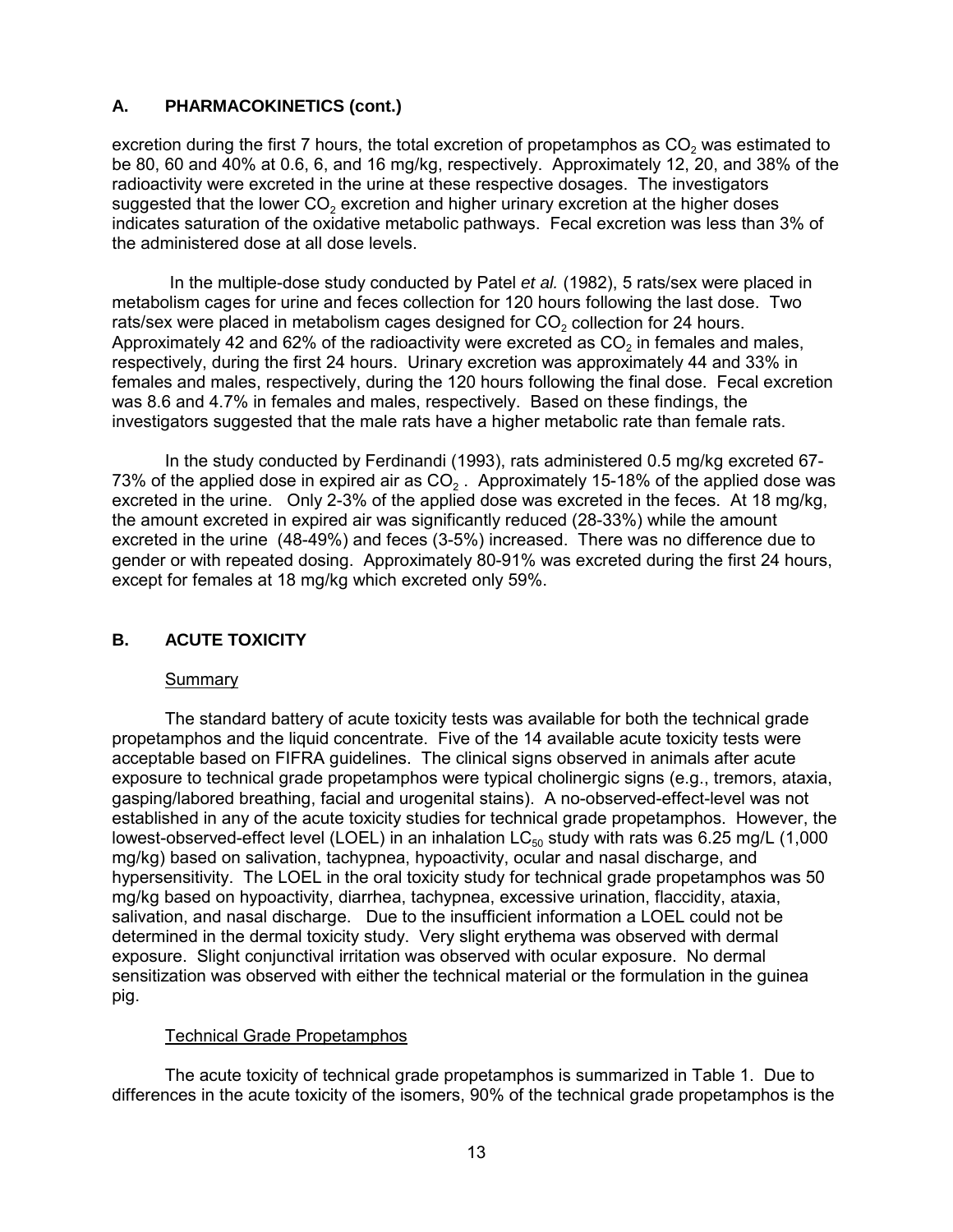# **B. ACUTE TOXICITY (cont.)**

| <b>Species</b>                                                                                                                                                                                                                                                                        | Sex       | <b>Results</b>                          | References <sup>a</sup> |  |  |
|---------------------------------------------------------------------------------------------------------------------------------------------------------------------------------------------------------------------------------------------------------------------------------------|-----------|-----------------------------------------|-------------------------|--|--|
|                                                                                                                                                                                                                                                                                       |           | <b>Acute Inhalation LC<sub>50</sub></b> |                         |  |  |
| Rat                                                                                                                                                                                                                                                                                   | M         | 19.3 mg/L (4-hr, whole body)            | 1 <sup>b</sup>          |  |  |
|                                                                                                                                                                                                                                                                                       | F         | 15.4 mg/L (4-hr, whole body)            |                         |  |  |
|                                                                                                                                                                                                                                                                                       |           | Acute Oral LD <sub>50</sub>             |                         |  |  |
| Rat                                                                                                                                                                                                                                                                                   | M         | 75.4 mg/kg                              | 1                       |  |  |
|                                                                                                                                                                                                                                                                                       | F         | 82.8 mg/kg                              |                         |  |  |
|                                                                                                                                                                                                                                                                                       | <b>NR</b> | 122 mg/kg (cis isomer)                  | $\overline{2}$          |  |  |
|                                                                                                                                                                                                                                                                                       | <b>NR</b> | 8 mg/kg (trans isomer)                  |                         |  |  |
|                                                                                                                                                                                                                                                                                       |           | <b>Acute Dermal LD<sub>50</sub></b>     |                         |  |  |
| Rabbit                                                                                                                                                                                                                                                                                | M/F       | 474 mg/kg                               | 1                       |  |  |
|                                                                                                                                                                                                                                                                                       | <b>NR</b> | 2100 mg/kg (cis isomer)                 | $\overline{2}$          |  |  |
|                                                                                                                                                                                                                                                                                       | <b>NR</b> | 128 mg/kg ( <i>trans</i> isomer)        |                         |  |  |
|                                                                                                                                                                                                                                                                                       |           | <b>Primary Dermal Irritation</b>        |                         |  |  |
| Rabbit                                                                                                                                                                                                                                                                                | M/F       | Mild irritation                         | 1,3                     |  |  |
|                                                                                                                                                                                                                                                                                       |           | <b>Primary Eye Irritation</b>           |                         |  |  |
| Rabbit                                                                                                                                                                                                                                                                                | M/F       | Slight irritation                       | 1                       |  |  |
|                                                                                                                                                                                                                                                                                       | M/F       | No irritation                           | 4                       |  |  |
|                                                                                                                                                                                                                                                                                       |           | <b>Dermal Sensitization</b>             |                         |  |  |
| Guinea Pig                                                                                                                                                                                                                                                                            | M/F       | No Sensitization                        | 5                       |  |  |
|                                                                                                                                                                                                                                                                                       | M/F       | No Sensitization                        | 6                       |  |  |
| $\mathsf{a}$<br>References: 1. Wazeter and Goldenthal, 1974; 2. Leber, 1972; 3. Hamburger and Klotzsche, 1978a; 4.<br>Hamburger and Klotzsche, 1978b; 5. Hamburger and Klotzsche, 1980; 6. Wilkinson and Singer, 1990.<br>b<br>$LC_{50}$ values expressed as a nominal concentration. |           |                                         |                         |  |  |

| Table 1. The Acute Toxicity of Technical Grade Propetamphos |
|-------------------------------------------------------------|
|-------------------------------------------------------------|

E or *cis* isomer and less than 1% is the Z or trans isomer (Jucker and Kaparally, 1982). The *cis*  isomer is less acutely toxic than the *trans* isomer by at least an order of magnitude (Leber, 1972). Clinical signs were observed at all dosages during and after a single 4-hour inhalation exposure (whole body) to technical grade propetamphos (Wazeter and Goldenthal, 1974). The

signs included (in decreasing order with dosage) gasping, dyspnea, prostration, tremors, ataxia, eye squint, lacrimation, bradypnea, fasciculations, salivation, tachypnea, hypoactivity, ocular and nasal discharge, and hypersensitivity. Deaths occurred at 12.5 mg/L (nominal) and higher. Gross pathological findings included lung congestion at 12.5 mg/L (nominal) and higher. Thymic petechiation, corneal opacity and hyperemic nares were observed occasionally. The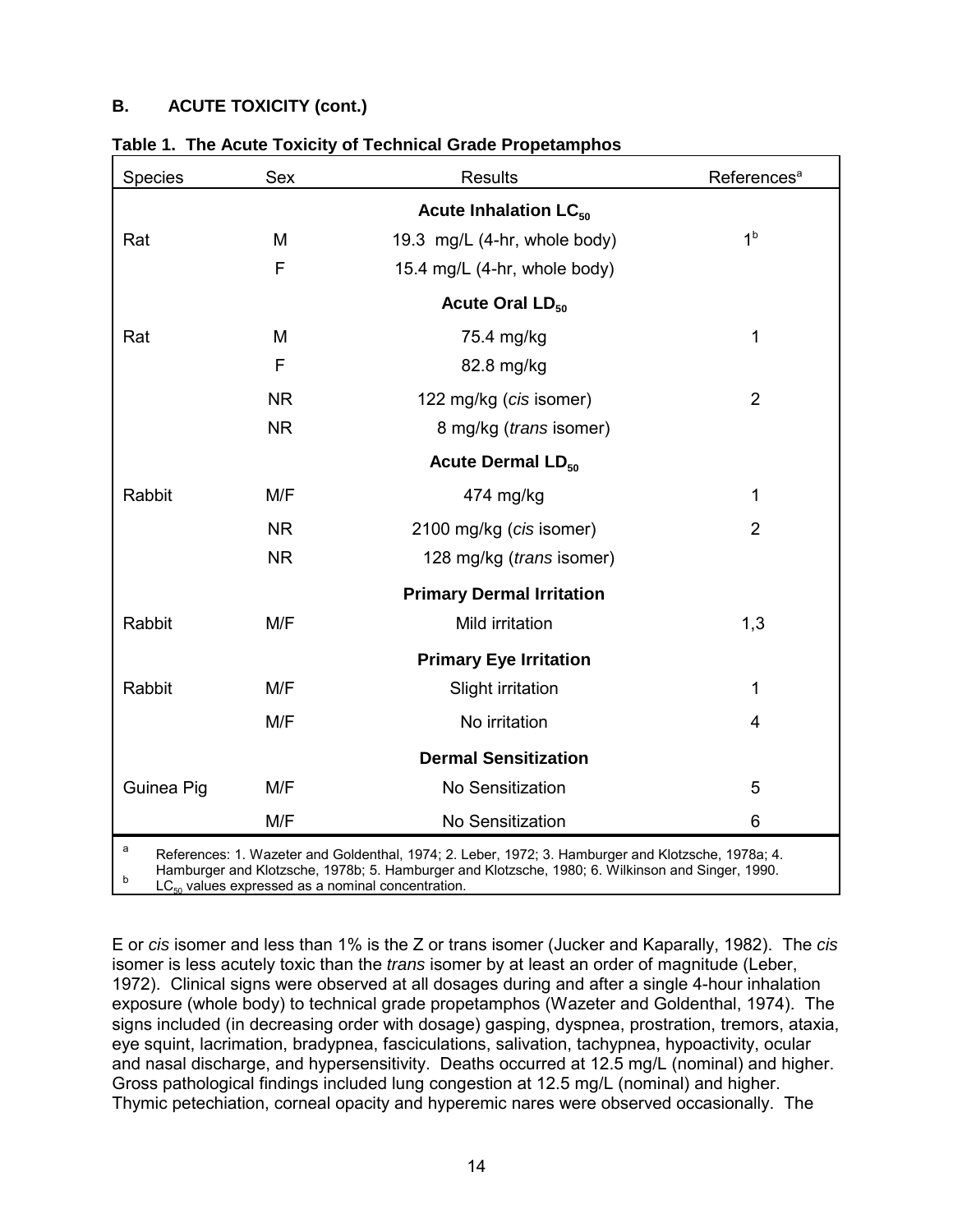# **B. ACUTE TOXICITY (cont.)**

lowest-observed-effect level (LOEL) for this study was 6.25 mg/L (nominal: 1,000 mg/kg)<sup>1</sup> based on salivation, tachypnea, hypoactivity, ocular and nasal discharge, and hypersensitivity. A no-observed-effect level (NOEL) was not established in this study. Clinical signs were seen at all dosages when technical grade propetamphos was administered orally (Wazeter and Goldenthal, 1974). Death was observed at 79.4 mg/kg and higher. The signs seen at the LOEL, 50 mg/kg, were hypoactivity, diarrhea, tachypnea, excessive urination, flaccidity, ataxia, salivation, and nasal discharge. Necropsy findings at 79.4 mg/kg and higher were congested lungs, stomach mucosa petechiation, thymic petechiation, kidney petechiation and yellowish/brownish material in stomach. A NOEL was not established for this study. Clinical observations (including local effects) and necropsies were not performed in the only available acute dermal toxicity study for technical grade propetamphos (Wazeter and Goldenthal, 1974). Deaths were observed down to 632 mg/kg. The lowest dose tested was 200 mg/kg. Technical grade propetamphos caused mild skin irritation which included very slight erythema on abraded sites; the erythema was still present in some animals at 72 hrs (Wazeter and Goldenthal, 1974; Hamburger and Klotzsche, 1978a). The ocular responses to technical propetamphos varied from no irritation to slight irritation (Wazeter and Goldenthal, 1974; Hamburger and Klotzsche, 1978b). The slight irritation included slight redness and swelling of the conjunctiva that cleared by 48 hrs. No evidence of sensitization was found with technical grade propetamphos using guinea pigs (Hamburger and Klotzsche, 1980; Wilkinson and Singer, 1990).

The acute toxicity of the 18.9% propetamphos liquid concentrate is summarized in Table 2. The registrant submitted a study for a 50% emulsifiable concentrate formulation not currently registered in California in lieu of conducting an inhalation study for this formulation (Hoffman, 1992). The clinical signs observed after inhalation exposure to the 50% emulsifiable concentrate were similar to the technical grade material with the exception that labored breathing, irregular gait, limb impairment, reduced righting reflex, body weight loss, and corneal irregularity were also observed with the liquid concentrate (Hoffman, 1992). The clinical signs observed with acute oral exposure to the 18.9% liquid concentrate were similar to the technical grade material except that gasping, depression, bulging eyes, and coma were also observed with the liquid concentrate (Kreuzmann, 1990a). Necropsy findings with oral administration included pale, dark and/or mottled lungs and liver, and thin and transparent stomach and intestines. The clinical signs seen after acute dermal exposure to the 18.9% liquid concentrate included shallow/labored breathing, prostration, incoordination, tremors, hypothermia, depression, hypoactivity, hunched posture, piloerection, emaciation, dehydration, nasal and ocular discharge, salivation, loose, soft or mucoid feces, reduced feces, and muscle fasciculations, erythema, edema, and desquamation at the test site (Kreuzmann, 1990b; Rush, 1994). Necropsy findings with dermal administration included pale and mottled lungs and liver, bright red lungs, pale and congested kidneys, dark red foci/reddened thymus, reddish-brown and black foci in stomach mucosa, and stomach wall thickened (Kreuzmann, 1990b; Rush, 1994). Mild dermal irritation in the form of very slight erythema and edema was seen with the liquid concentrate which cleared by 48 hrs (Kreuzmann, 1990c). Mild ocular irritation in the form of conjunctival redness, swelling and discharge was observed with the liquid concentrate which cleared by day 1 (Kreuzman, 1990d). No evidence of sensitization was found with the liquid concentrate using guinea pigs (Kreuzmann, 1990e).

<sup>&</sup>lt;sup>1</sup> Estimated assuming a rat breathes 40 L/kg/hr (Zielhuis and van der Kreek, 1979).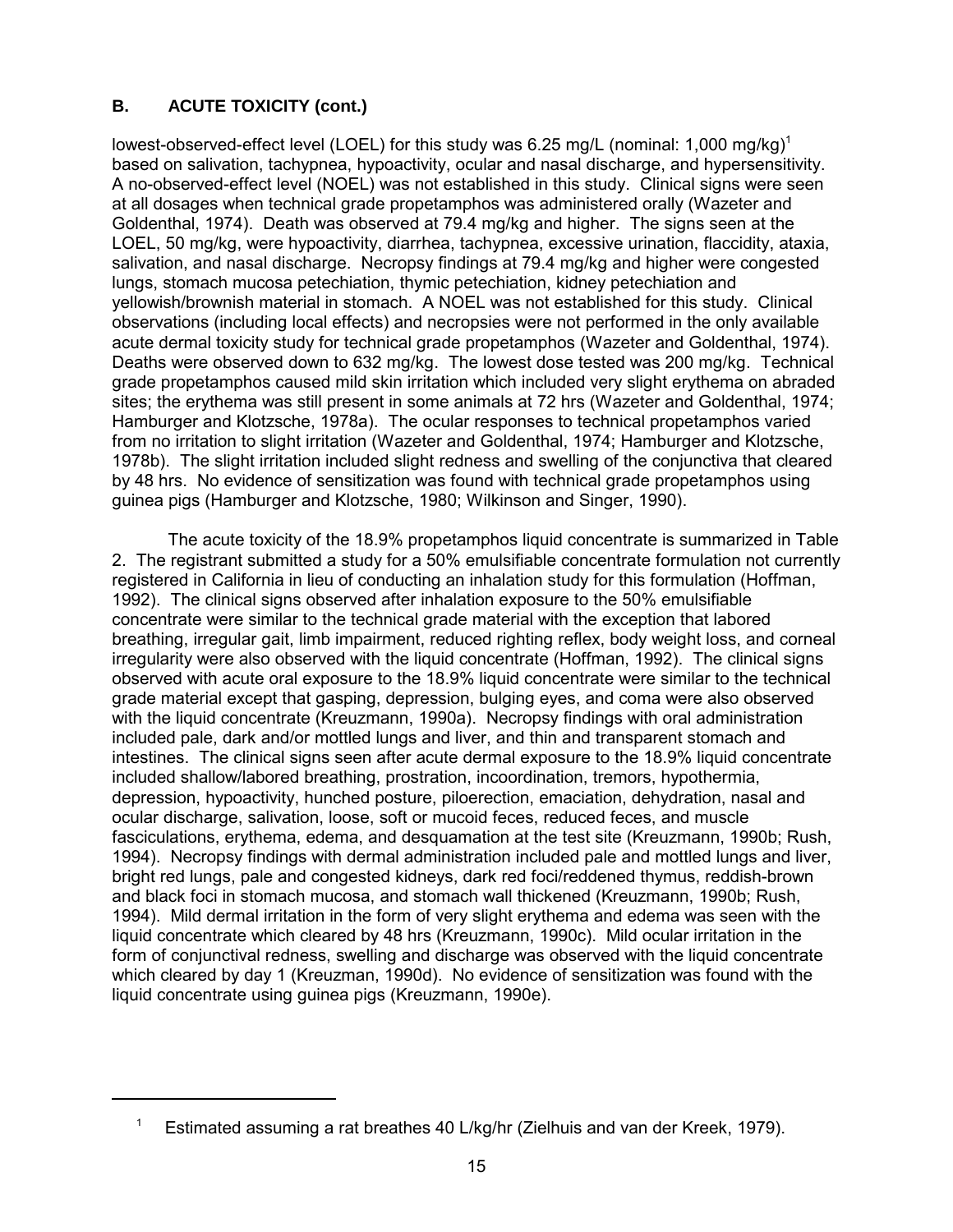# **B. ACUTE TOXICITY (cont.)**

| Species                                                                                                                                                                                                                                                                                  | Sex          | <b>Results</b>                           | References <sup>a</sup> |  |  |  |
|------------------------------------------------------------------------------------------------------------------------------------------------------------------------------------------------------------------------------------------------------------------------------------------|--------------|------------------------------------------|-------------------------|--|--|--|
|                                                                                                                                                                                                                                                                                          |              | <b>Acute Inhalation LC<sub>50</sub></b>  |                         |  |  |  |
| Rat                                                                                                                                                                                                                                                                                      | М            | 1.20 mg formulation/L (4-hr, whole body) | 1 <sup>bx</sup>         |  |  |  |
|                                                                                                                                                                                                                                                                                          | $\mathsf{F}$ | 0.67 mg formulation/L (4-hr, whole body) |                         |  |  |  |
|                                                                                                                                                                                                                                                                                          |              | Acute Oral LD <sub>50</sub>              |                         |  |  |  |
| Rat                                                                                                                                                                                                                                                                                      | M            | 630 mg formulation/kg                    | $2^*$                   |  |  |  |
| F<br>392 mg formulation/kg                                                                                                                                                                                                                                                               |              |                                          |                         |  |  |  |
|                                                                                                                                                                                                                                                                                          |              | <b>Acute Dermal LD<sub>50</sub></b>      |                         |  |  |  |
| Rabbit                                                                                                                                                                                                                                                                                   | M/F          | >2,100 mg formulation/kg                 | 3                       |  |  |  |
|                                                                                                                                                                                                                                                                                          | M            | 3,499 mg formulation/kg                  | $4^*$                   |  |  |  |
|                                                                                                                                                                                                                                                                                          | F            | 2,499 mg formulation/kg                  |                         |  |  |  |
|                                                                                                                                                                                                                                                                                          |              | <b>Primary Dermal Irritation</b>         |                         |  |  |  |
| Rabbit                                                                                                                                                                                                                                                                                   | M/F          | Mild Irritation                          | $5*$                    |  |  |  |
|                                                                                                                                                                                                                                                                                          |              | <b>Primary Eye Irritation</b>            |                         |  |  |  |
| M/F<br>Rabbit                                                                                                                                                                                                                                                                            |              | Mild Irritation                          | $6*$                    |  |  |  |
| <b>Dermal Sensitization</b>                                                                                                                                                                                                                                                              |              |                                          |                         |  |  |  |
| Guinea Pig                                                                                                                                                                                                                                                                               | M/F          | No Sensitization                         | $\overline{7}$          |  |  |  |
| a<br>References: 1. Hoffman, 1992; 2. Kreuzmann, 1990a; 3. Kreuzmann, 1990b; 4. Rush, 1994; 5. Kreuzmann,<br>1990c; 6. Kreuzmann, 1990d; 7. Kreuzmann, 1990e.<br>b<br>An inhalation $LC_{50}$ study for a 50% propetamphos emulsifiable concentrate was submitted in lieu of a study for |              |                                          |                         |  |  |  |

|  |  |  | Table 2. The Acute Toxicity of Propetamphos Liquid Concentrate (18.9%) |  |
|--|--|--|------------------------------------------------------------------------|--|
|  |  |  |                                                                        |  |

the 18.9% liquid concentrate. The  $LC_{50}$  value is expressed as an analytical concentration.

Acceptable study based on FIFRA guidelines.

# **C. SUBCHRONIC TOXICITY**

### **Summary**

Nine subchronic toxicity studies (2 inhalation, 4 dietary, and 3 dermal) were available for propetamphos. However, interpretation of the findings from several of these studies (2 inhalation and 2 dermal studies) was difficult because a propetamphos emulsifiable concentrate was administered rather than the technical grade material. The adverse effects seen in the studies with the technical grade propetamphos were vomiting, diarrhea, tremors, reduced body weights and food consumption, and brain ChE inhibition. In general, DPR does not consider plasma and erythrocyte ChE inhibition in the absence of clinical signs or symptoms an adverse effect because the ChEs in blood have no known physiological function. However, plasma and erythrocyte ChE inhibition are considered an indication of exposure. Only statistically significant brain ChE inhibition was considered an adverse effect. The lowest NOEL was 0.09 mg/kg/day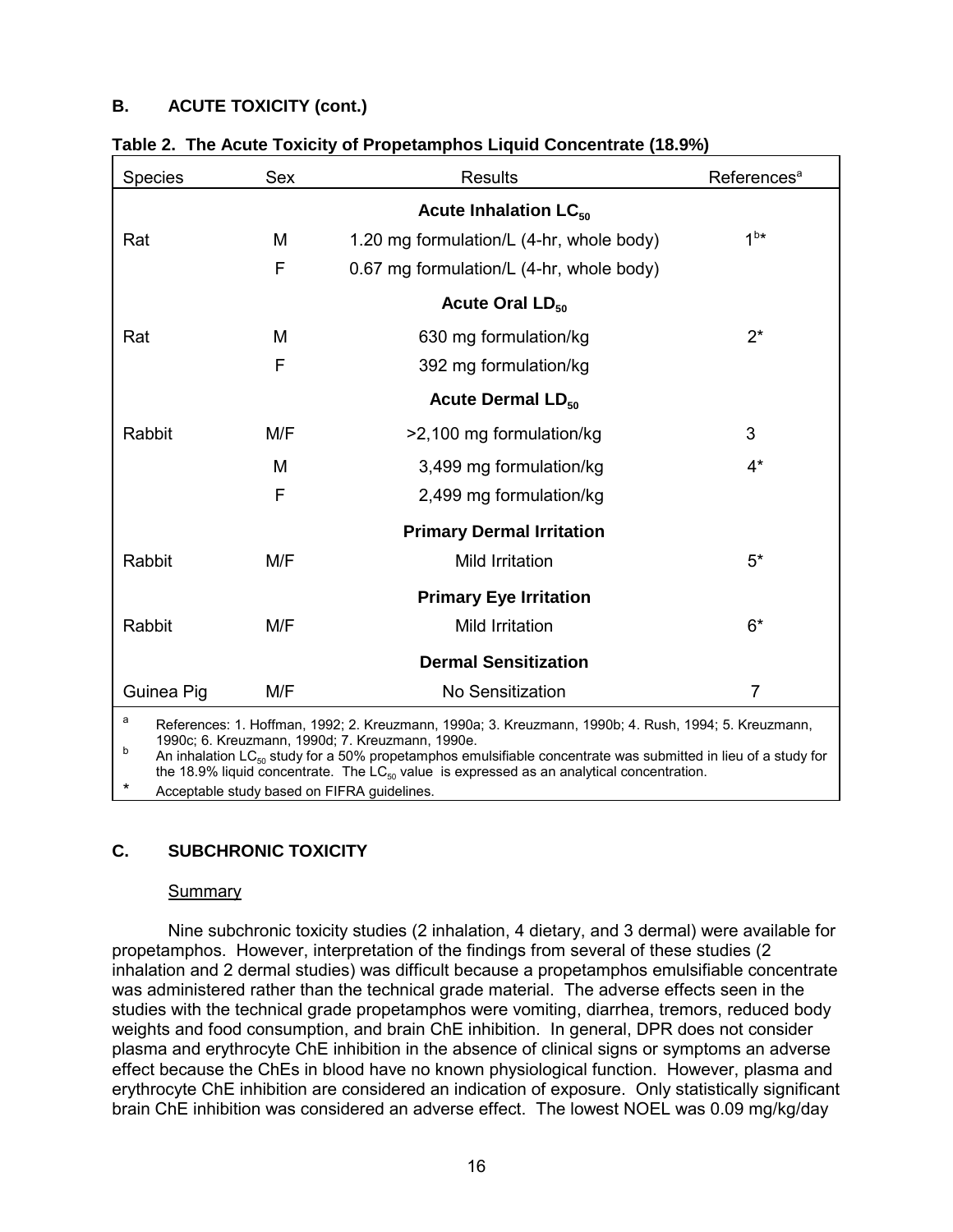based on reduced brain ChE activity in male dogs (64% of controls). None of the subchronic studies met FIFRA guidelines.

### Inhalation-Rat

Groups of 5 Spartan rats/sex/dose were exposed to propetamphos emulsifiable concentrate (purity not reported) in a mist at 0, 1, 3, or 6 mg/L (nominal; 0, 160, 480 or 960 mg/kg/day<sup>2</sup>) for 4 hours/day, 5 days/week for 2 weeks (Wazeter and Goldenthal, 1975b). Four rats (2 males and 2 females) at 3 mg/L and 6 rats (1 males and 5 females) at 6 mg/L died or were sacrificed *in extremis* during the study. Rats in all of the treatment groups exhibited various cholinergic signs including increased respiratory rate, dyspnea, salivation, lacrimation, fasciculations, flaccidity, ataxia, tremors, hypothermia, exophthalmos, ocular and nasal discharges, and soft stools. Rats had slight decreases in their mean body weights at 3 mg/L (M & F: 11%) and 6 mg/L (M: 13%) by the study termination. No effect on food consumption, hematology, and urinalysis were observed. Several male rats in the treatment groups had elevated serum aspartate aminotransferase activity. At study termination, the mean plasma ChE activity was reduced at 1 mg/L (M: 44%; F: 20% of controls), 3 mg/L (M: 33%; F: 17% of controls), and 6 mg/L (M: 33%of controls). The mean erythrocyte ChE activity was also reduced at 1 mg/L (M: 88%; F: 83% of controls), 3 mg/L (M: 75%; F: 78% of controls), and 6 mg/L (M: 71% of controls). Stomach hemorrhages and mucosal thickening at 3 and 6 mg/L were considered compound-related. Bone marrow hypoplasia in a few rats at 3 and 6 mg/L was also considered compound-related. A NOEL was not established for this study based on increased respiratory rate, salivation, lacrimation, nasal discharge, flaccidity, hypersensitivity, soft stools and fasciculations observed at 1 mg/L (160 mg/kg/day). This study had several major deficiencies including no analysis of the test article or chamber concentrations, an inadequate exposure duration, too few animals per group, an incomplete clinical chemistry analysis, no ophthalmological examination, and an incomplete histopathological examination.

In another inhalation study, 10 Sprague-Dawley rats/sex/dose were exposed to a propetamphos emulsifiable concentrate (50%) in a mist at 0, 53, 97, 304, or 1,009 µg/L (actual; 0, 8.5, 15.5, 48.6 or 161.4 mg/kg/day<sup>3</sup>) for 4 hours/day, 5 days/week for 2 weeks (Leuschner *et al.*, 1978). Due to the high mortality rate in rats at 1,009 µg/L, animals at this dose level exposure were terminated at day 7. At 304 µg/L, 12 animals died (7 males and 5 females) between the 3rd and 11th day of the study. No deaths occurred at 53 and 97 µg/L. Clinical signs (exophthalmus, ataxia, piloerection, apathy, and prostration) were observed at 97 µg/L and higher. At study termination, the mean body weights were also reduced at 97 µg/L (M: 4%; F: 7%) and 304 µg/L (M: 28%; F: 29%). Food consumption was reduced only at 1,009 µg/L. By study termination, several hematological changes were observed in both sexes at 304 µg/L, including a reduction in RBC count, hematocrit, hemoglobin, and lymphocytes and an increase in immature neutrophils. The number of leukocytes was reduced in both sexes at 97 and 304 µg/L. Several serum clinical chemistry changes were observed in both sexes at 97 and 304 µg/L, including an elevation of aspartate aminotransferase (ASAT), alanine aminotransferase (ALAT) and alkaline phosphatase, and a reduction of glucose. Similar trends were observed at 1,009 µg/L, although statistical analysis was not possible due to the high mortality rate. No

<sup>&</sup>lt;sup>2</sup> Estimated assuming a rat breathes 40 L/kg/hr (Zielhuis and van der Kreek, 1979).

 $3$  ibid.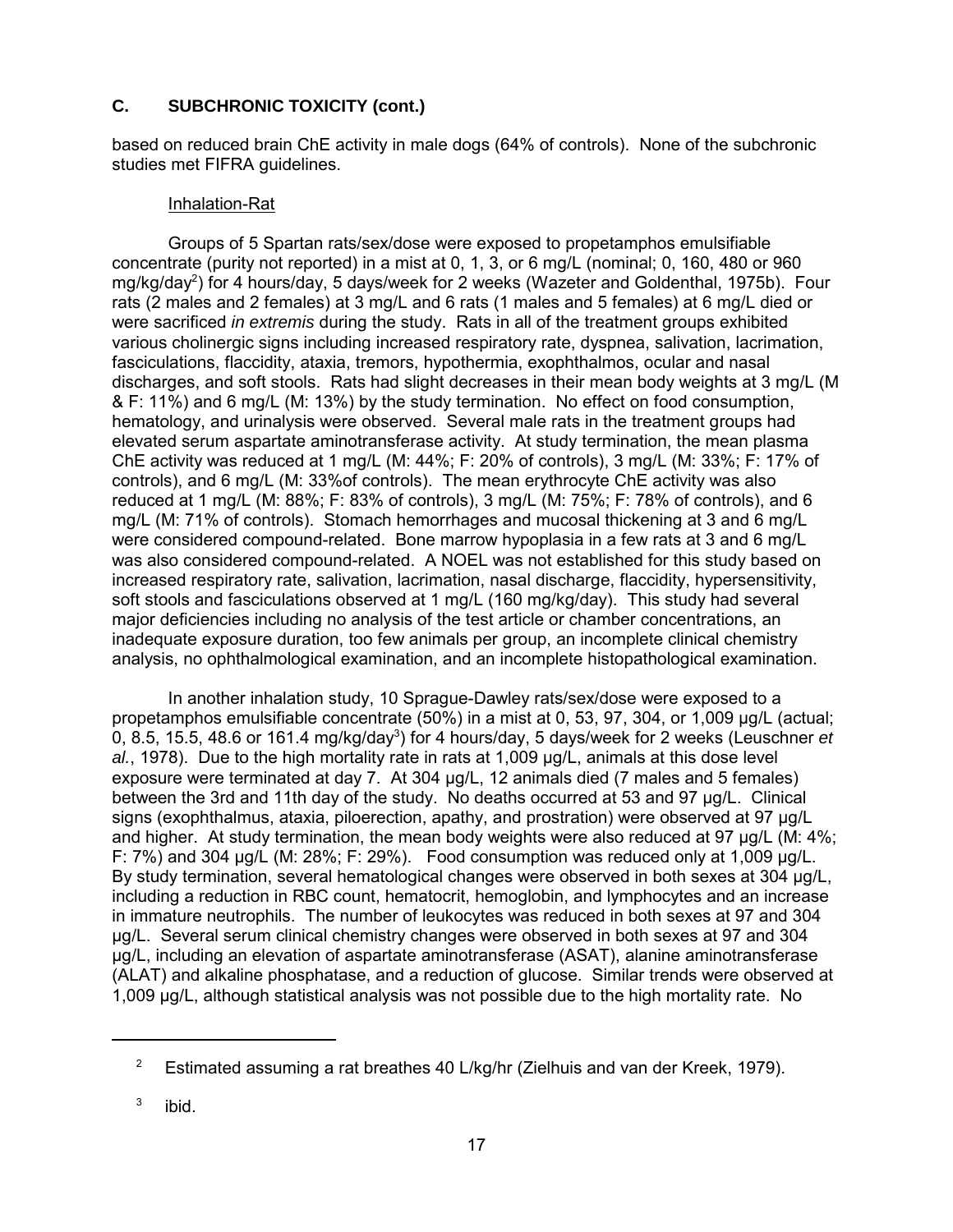significant sex-related difference in response was seen with either the hematological or clinical chemistry changes. At termination, the mean serum ChE levels were reduced at 53 ug/L (M: 57%; F: 56% of controls), 97 µg/L (M: 38%; F: 24% of controls), and 304 µg/L (M: 35%; F: 21% of controls). A slight reduction in the mean erythrocyte ChE activity (86% of control activity) was also observed in males at 304 µg/L, but the difference was not statistically significant. The specific gravity in the urine of both sexes was significantly increased at the 304 µg/L. An increased incidence of hemorrhagic erosions of the stomach was observed macroscopically in surviving rats of both sexes at 97 and 304 µg/L. Pulmonary congestion was observed in the rats that died. Absolute organ weights were reduced for liver, heart, lungs, spleen, adrenal glands, thymus, and gonads in both sexes at 304 and 1,009 µg/L, presumably due to reduced body weights since the relative weights for these organs were not reduced. The NOEL was 53 µg/L (8.5 mg/kg/day) based on exophthalmus, ataxia, piloerection, apathy, reduced body weights, clinical chemistry changes, and hemorrhagic erosion of the stomach. This study had several major deficiencies including no analysis of the test article, no particle size analysis, an inadequate exposure duration, an inadequate clinical chemistry analysis, and no ophthalmological examination.

### Dietary-Mouse

In a 4-week study, 20 CD-1 mice/sex/dose were fed propetamphos (91.8%) in the diet at 0.05, 0.1, or 0.5 mg/kg/day (Machi *et al.*, 1979). Four mortalities occurred during the study at 0.1 and 0.5 mg/kg/day (2 at each dose level). No clinical signs were observed in any animals including the four that died. The mean body weights in males were significantly lower at 0.05, 0.1 and 0.5 mg/kg/day on days 21 ( 12%, 18%, and 12%, respectively) and 26 (11%, 18%, and 10%, respectively). There was no significant difference in the female body weights at any time. The administration of propetamphos did not affect food consumption significantly, although the high-dose females had consistently lower food consumption (13-16%). Plasma and erythrocyte ChE levels were not significantly different from the controls at any dose level. Liver ChE levels were significantly lower (74% of control activity) in females at 0.1 mg/kg/day. Brain ChE levels were significantly lower at 0.1 mg/kg/day (M: 87%; F: 72% of controls) and 0.5 mg/kg/day (M: 78%; F: 74% of controls). No gross pathological anomalies attributable to the administration of propetamphos were observed. The NOEL for females was 0.05 mg/kg/day based on the deaths and reduced brain ChE activity (72% of controls). The NOEL for males appears to be less than 0.05 mg/kg/day based on the weight loss (12%). This study had major deficiencies including an inadequate exposure duration, an inadequate clinical chemistry analysis, no hematological analysis, and no ophthalmological or histopathological examination.

Groups of 8 CD-1 mice/sex/dose were fed propetamphos (91.4%) in the diet at 1, 7, 15, 28, or 59 mg/kg/day for 8 weeks (Bagdon *et al.*, 1978). The highest dose was increased to 103 mg/kg/day for weeks 6 and 7 and to 172 mg/kg/day during week 8. One male and 1 female died in the high-dose group when the propetamphos in the diet was increased to 172 mg/kg/day. Weakness, decreased locomotor activity, and/or pallor were observed in the highdose male that died and in one high-dose female that survived. The animals at the high dose had significantly reduced mean body weights (M:15-36%; F: 14-25%) throughout the 8-week study. The mean body weights in the 28 mg/kg/day group were significantly reduced during weeks 1-6 for the males (12-24%) and during weeks 3-5 for the females (10-13%). Food consumption was not affected by the administration of propetamphos, except in the high-dose group where it was reduced in both sexes (M: 19-22%; F: 17-41%) when the dose level was increased to 103-172 mg/kg/day (weeks 6-8). At week 7, the mean plasma ChE activity was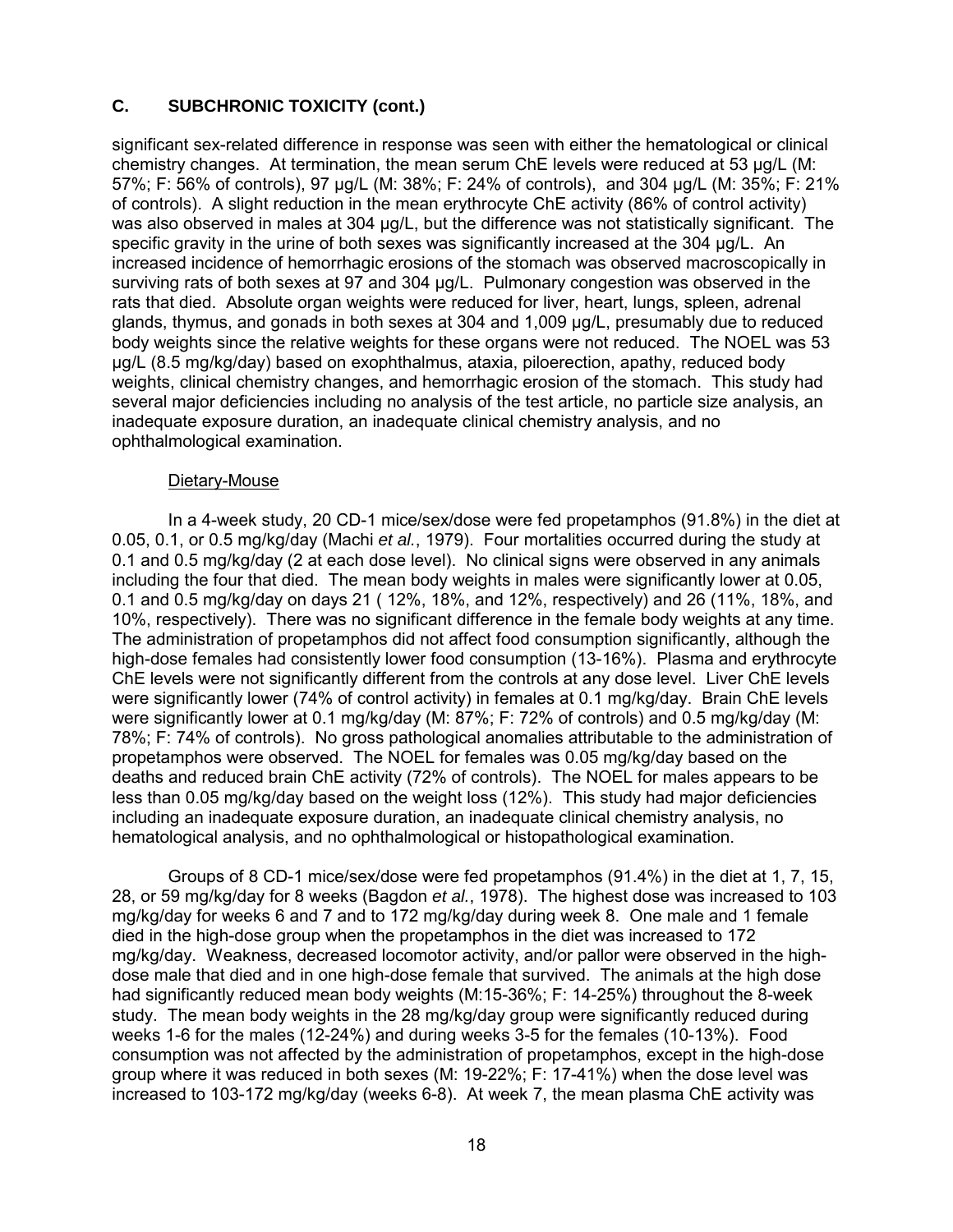significantly reduced at 1 mg/kg/day (M: 55%; F: 71% of controls), 7 mg/kg/day (M: 21%; F: 26% of controls),15 mg/kg/day (M: 13%; F;14% of controls), 28 mg/kg/day (M & F: 10% of controls), and 59 mg/kg/day (M & F: 7% of controls). The mean erythrocyte ChE activity was also significantly reduced at 1 mg/kg/day (F: 55% of controls), 7 mg/kg/day (M: 38%; F: 54% of controls), 15 mg/kg/day (M & F: 20% of controls), 28 mg/kg/day (M: 17%; F: 12% of controls), and 59 mg/kg/day (M: 8%; F: 7% of controls). At week 8, the mean liver ChE activities were significantly lower at 1 mg/kg/day (M: 71% of controls), 7 mg/kg mg/kg/day (M: 66%; F: 86% of controls), 15 mg/kg/day (M: 56%; F: 66% of controls), 28 mg/kg/day (M: 51%; F: 67% of controls), and 59 mg/kg/day (M: 19%; F: 14% of controls). The mean brain ChE activity was significantly reduced at 7 mg/kg/day (M: 72%; F: 59% of controls), 15 mg/kg/day (M: 46%; F: 49% of controls), 28 mg/kg/day (M & F: 31% of controls), and 59 mg/kg/day (M: 19%; F: 11%). No necropsies were performed on these animals. The NOEL was 1 mg/kg/day based on the reduced brain ChE activity (M: 72%; F: 59% of controls). This study also had major deficiencies including an inadequate exposure duration, an inadequate clinical chemistry analysis, no hematological analysis, no ophthalmological or histopathological examination, and no individual animal data.

#### Dietary-Dog

Four Beagle dogs/sex/dose were fed propetamphos (91.8%) in the diet at 0, 6, 12, or 24 ppm (M: 0, 89, 176 or 692 µg/kg/day; F: 0, 83, 165 or 702 µg/kg/day) for 6 months (Hamburger *et al.*, 1979). After 6 weeks the low and mid-doses were dropped to 2 and 4 ppm, respectively, since blood ChE inhibition was greater than 20%. None of the animals exhibited any signs of toxicity nor was there any treatment related effect on body weight gain, food and water consumption. No toxicologically significant differences in the hematology, urinalysis, ophthalmoscopy, and necropsy were found. No treatment-related differences in clinical chemistry values were noted, except ChE activity. At week 26, the mean plasma ChE activity was reduced significantly at 24 ppm (M: 60%; F: 61% of controls). The mean erythrocyte ChE activity was also reduced at 24 ppm (M: 37%; F: 50% of controls). The mean liver ChE activity (acetyl and butyryl combined) was significantly reduced in males at 24 ppm (40% of controls) and in females at  $12\neg 4$  ppm (63% of controls) and 24 ppm (30% of controls). Brain cortical ChE activity was significantly reduced in males at  $12\neg 4$  ppm (64% of controls) and 24 ppm (58% of controls) and in females at 24 ppm (35% of controls). Cerebellar ChE activity was not affected. The NOEL was  $6\rightarrow 2$  ppm (89 µg/kg/day) based on the reduced cortical ChE activity in males (64% of controls). This study had a few major deficiencies including changes in dose levels during the study and no analysis of the dosing material.

Two beagle dogs/sex were assigned to two groups (Allen *et al.*, 1989). The dogs in group 1 were fed a control diet on days 1-38 of the study and then a diet containing propetamphos (90.8%) at 100 ppm (3.97 mg/kg/day) on days 39 to 68. Group 2 dogs were administered propetamphos in the diet at 4, 30, 60, 120, and 180 ppm (0.17, 1.25, 2.39, 5.22 and 5.03 mg/kg/day) on days 1-10, 11-14, 15-21, 22-28, and 29-58, respectively. One male dog from group 2 was fed only the control diet after day 46. There were no deaths. A possible treatment-related effect was vomiting observed at 30 ppm and higher. Diarrhea was observed at 120 and 180 ppm. Tremors, deep respiration and salivation were observed at 180 ppm. The food consumption was reduced (M: ~50-75%; F: 30-70%) at 180 ppm. The body weights were reduced at 120 and 180 ppm (M:  $\sim$ 10%; F:  $\sim$ 30%). A reduction in the plasma ChE activity (M: 25-79%; F: 10-72% of baseline) was measured at 30 ppm and higher. The erythrocyte ChE activity was also reduced at 30 ppm and higher (M: 11-86%; F: 8-94% of baseline).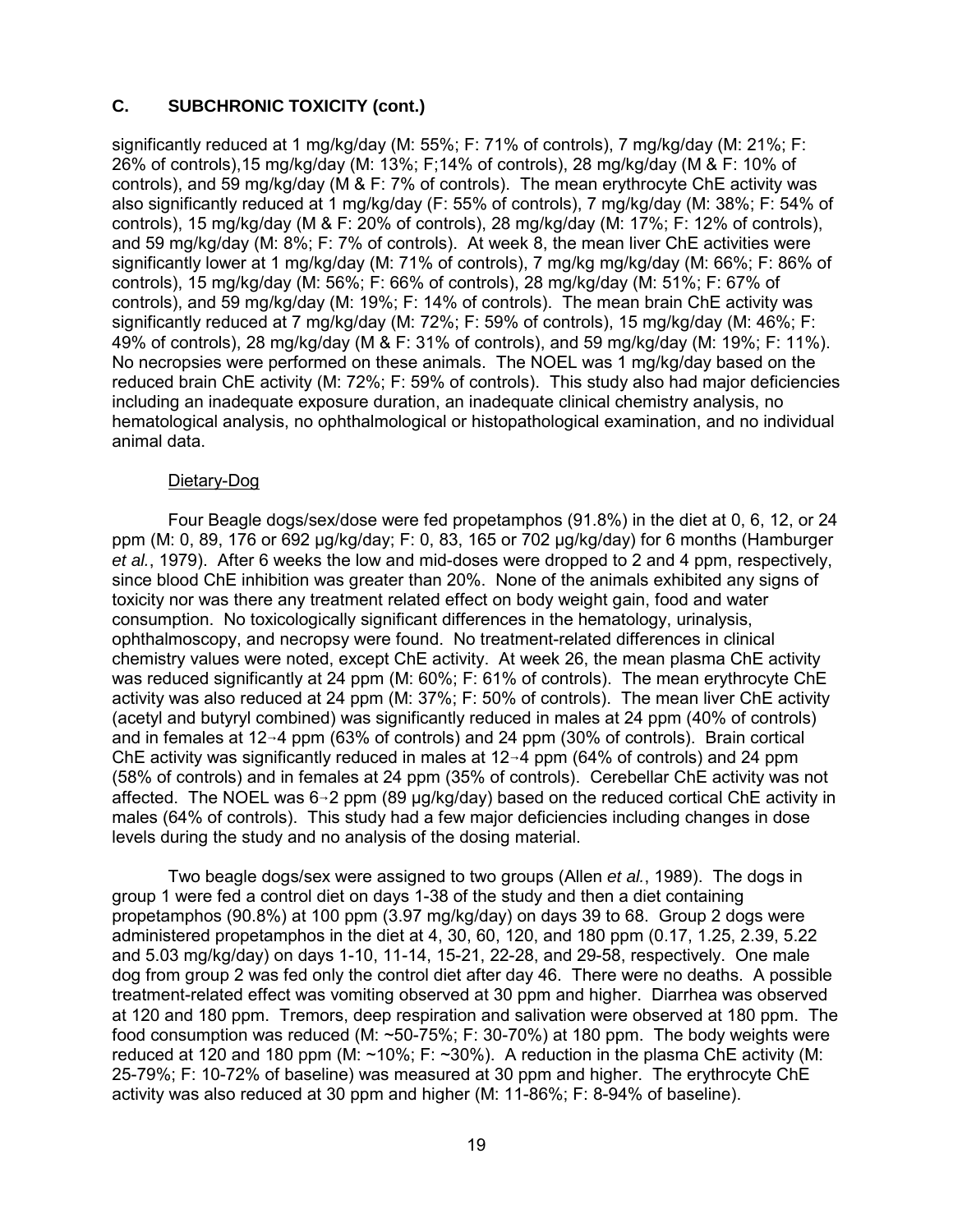Interpretation of the brain ChE activity is confounded by the study design since there were no dogs assigned to study that were untreated before they were sacrificed. Clinical chemistry for one treated female revealed increases in aspartate aminotransferase, alanine aminotransferase, glutamate dehydrogenase, alkaline phosphatase, gamma glutamyltransferase, blood urea, creatinine, bilirubin, total lipids, cholesterol, phospholipids, and magnesium values. Decreases in albumin, calcium, and chloride were also seen. The investigators suggested these changes were indicative of hepatotoxicity and other metabolic disturbances. Reduced prostate weight and testes weight were observed in several males. Because of frequent changes in the dosage for treated animals, a NOEL could not be established in this study. This study had major deficiencies including no concurrent control group, frequent dosage changes, an inadequate number of animals, an incomplete clinical chemistry analysis, no hematological analysis, no ophthalmological examination, and no histopathological examination.

### Dermal-Rabbit

In a 3-week dermal study, groups of 4 New Zealand White rabbits/sex/dose were exposed dermally to an undiluted propetamphos emulsifiable concentrate (purity not reported) at 0, 20, 60, or 180 mg/kg/day for 6 hrs/day, 5 days/wk (Wazeter and Goldenthal, 1975a). Ataxia, fasciculations, dyspnea, respiratory congestion, prostration, cyanosis, convulsions, cachexia, flaccidity, and vocalization were observed at 20 mg/kg/day or above. All but one rabbit at 60 and 180 mg/kg/day died during the study. Dermal irritation also was observed including erythema, edema, atonia, desquamation, coriaceousness, and fissuring in all treatment groups. No treatment-related differences in body weights, hematology, clinical chemistry, and urinalysis values were noted. At day 21, the mean plasma and erythrocyte ChE activity for both sexes combined were reduced at 20 mg/kg/day (45% and 52% of controls, respectively). Gastrointestinal irritation and pneumonia were observed in the animals that died. Other than dermal irritation no treatment-related gross observations or changes in organ weights were seen in the survivors. Microscopic lesions including acanthosis, hyperkeratosis, dermal inflammation, thymic hypoplasia/involution, skeletal muscle fiber degeneration, and pneumonia were observed in animals at 20 mg/kg/day and higher. The NOEL was less than 20 mg/kg/day based on the dermal irritation, cholinergic signs and microscopic lesions in the skin, thymus, skeletal muscle and lungs. This study had several major deficiencies including no analysis of the test article or dosing material, an inadequate number of animals per group, an inadequate clinical chemistry analysis, and no individual animal data for dermal or clinical observations.

Four New Zealand White rabbits/sex/dose were exposed dermally to technical grade propetamphos (purity not reported) at 0.0, 0.5, 2.5 or 5.0 mg/kg/day for 6 hrs/day, 5 days/wk for 3 weeks (Wazeter and Goldenthal, 1976a). Fifty percent of the control animals had water applied to the application site while the other 50% had corn oil applied. Propetamphos was diluted in corn oil in the treatment groups. Pustule formation, erythema, edema, scabbing, and coriaceousness were observed in all the groups receiving corn oil, including the controls. In addition, treatment-related dermal irritation was observed in the form of atonia, desquamation, and occasional fissuring, blanching or bleeding at 0.5 mg/kg/day or higher. By study termination, the mean body weights were reduced at 2.5 mg/kg/day (F: 10%) and 5.0 mg/kg/day (M: 9%; F: 8%). The mean percentage of neutrophils was significantly increased and the mean percentage of lymphocytes was significantly decreased at all dose levels. The toxicological significance of these hematological changes is uncertain. No significant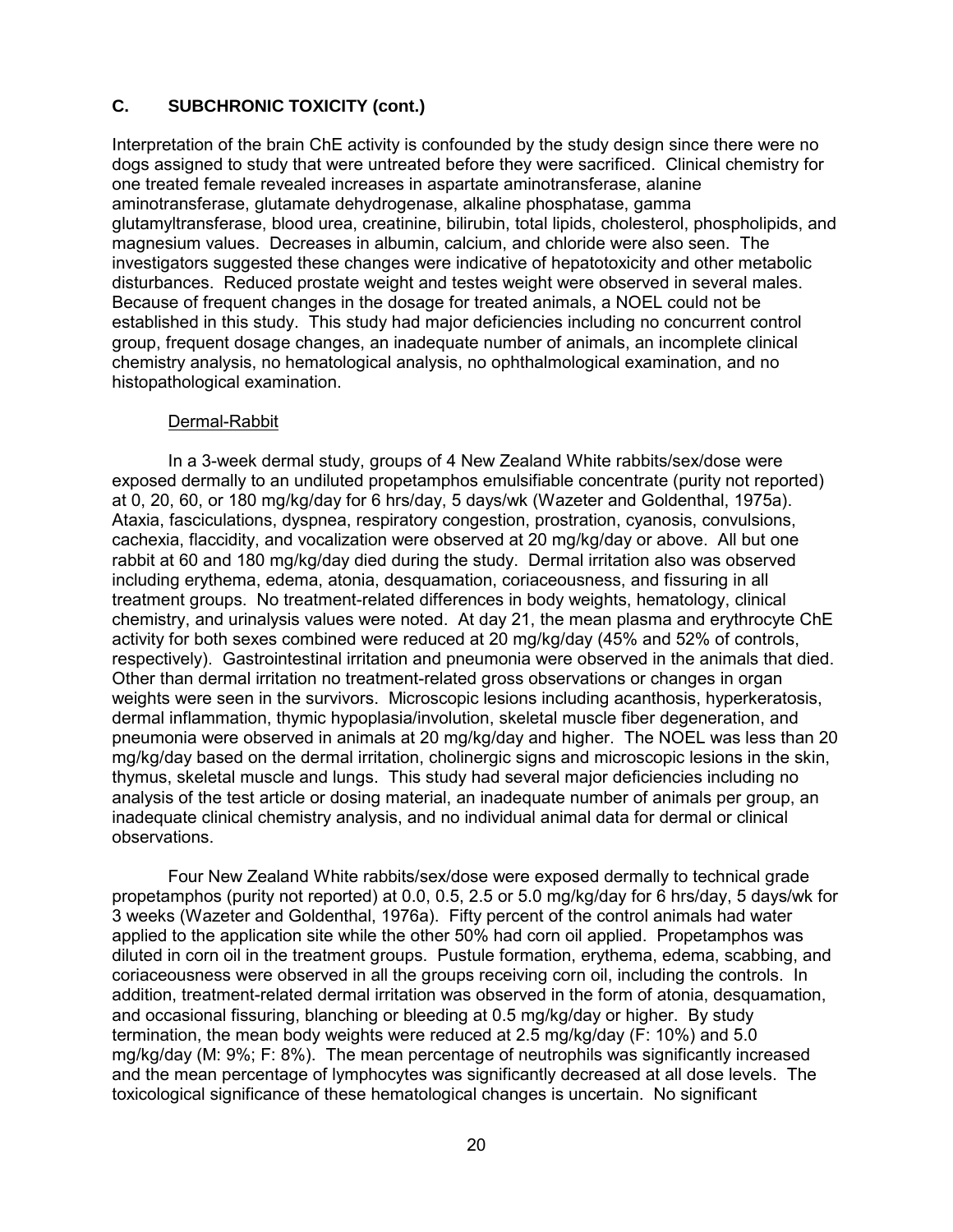<span id="page-25-0"></span>differences were observed in the other hematology, clinical chemistry and urinalysis values. The mean erythrocyte ChE activity of both sexes combined was reduced (89%, 75%, and 69% of controls) at 0.5, 2.5 and 5.0 mg/kg/day, respectively. Reductions in the mean plasma ChE activities were most pronounced on day 18 (70%, 67% and 54% of controls) at 0.5, 2.5 and 5.0 mg/kg/day, respectively. No treatment-related gross lesions or organ weight differences were noted. The death of one rabbit at the 2.5 mg/kg/day level on day 21 was attributed to complications in the collection of blood. Histopathological evidence of dermal irritation, characterized by acanthosis, hyperkeratosis and dermal inflammatory infiltrate, was observed in both the treated and control animals which the investigators attributed to the corn oil vehicle. Because of the possible contribution of the vehicle to the dermal irritation, it was uncertain if any of the skin lesions were treatment-related. The NOEL was 0.5 mg/kg/day based on the reduced body weights in females (10%) at 2.5 mg/kg/day. This study had several major deficiencies including no analysis of the test article or dosing material, an inadequate number of animals per group, an inadequate clinical chemistry analysis, and no individual animal data for dermal or clinical observations.

The propetamphos emulsifiable concentrate (purity not reported) used in a third 3-week dermal study in rabbits was diluted with water so that a constant volume was applied at 0, 1, 5, or 10 mg/kg/day (Wazeter and Goldenthal, 1976b). As in the previous studies, 4 New Zealand White rabbits/sex/dose were exposed for 6 hrs/day, 5 days/wk. Unlike the previous studies, no compound-related dermal irritation or clinical signs were observed. Nor were any differences in body weights, hematology, clinical chemistry or urinalysis noted. At day 21, the mean plasma ChE activity of both sexes combined was reduced (83% and 70% of controls) at 5 and 10 mg/kg/day, respectively. The mean erythrocyte ChE activity of both sexes was also reduced (83% and 66% of controls) at 5 and 10 mg/kg/day, respectively. No treatment-related gross lesions or variations in organ weights were observed. Several microscopic lesions (intratubular giant cells in the testes and inflammatory cell infiltrate in the lymph nodes draining the application site) observed at 5 and 10 mg/kg/day may have been compound-related. The NOEL was 1 mg/kg/day based on the intratubular giant cells in the testes, and inflammatory cell infiltrate in the lymph nodes. This study also had major deficiencies including no analysis of the test article or dosing material, an inadequate number of animals per group, an inadequate clinical chemistry analysis, and no individual animal data for dermal or clinical observations.

# **D. CHRONIC TOXICITY/ONCOGENICITY**

### Summary

Three chronic toxicity and/or oncogenicity studies with rats, mice and dogs were available in which propetamphos was administered in the feed. The adverse effects seen included death, weak limbs, hyperreflexia, vomiting, diarrhea, prolonged anestrus (female dogs), hematological changes indicative of anemia, serum chemistry changes indicative of hepatotoxicity, brain ChE inhibition, increased liver weights, thickened mucosa of the small intestine, and hepatic necrosis. The lowest NOEL was 0.59 mg/kg/day based on death, diarrhea, vomiting, prolonged anestrus, hematological and clinical chemistry changes, brain ChE inhibition, increased liver weights, thickened mucosa of the small intestine, and hepatic necrosis in dogs. All three studies met Federal Insecticide, Fungicide, and Rodenticide Act (FIFRA) guidelines.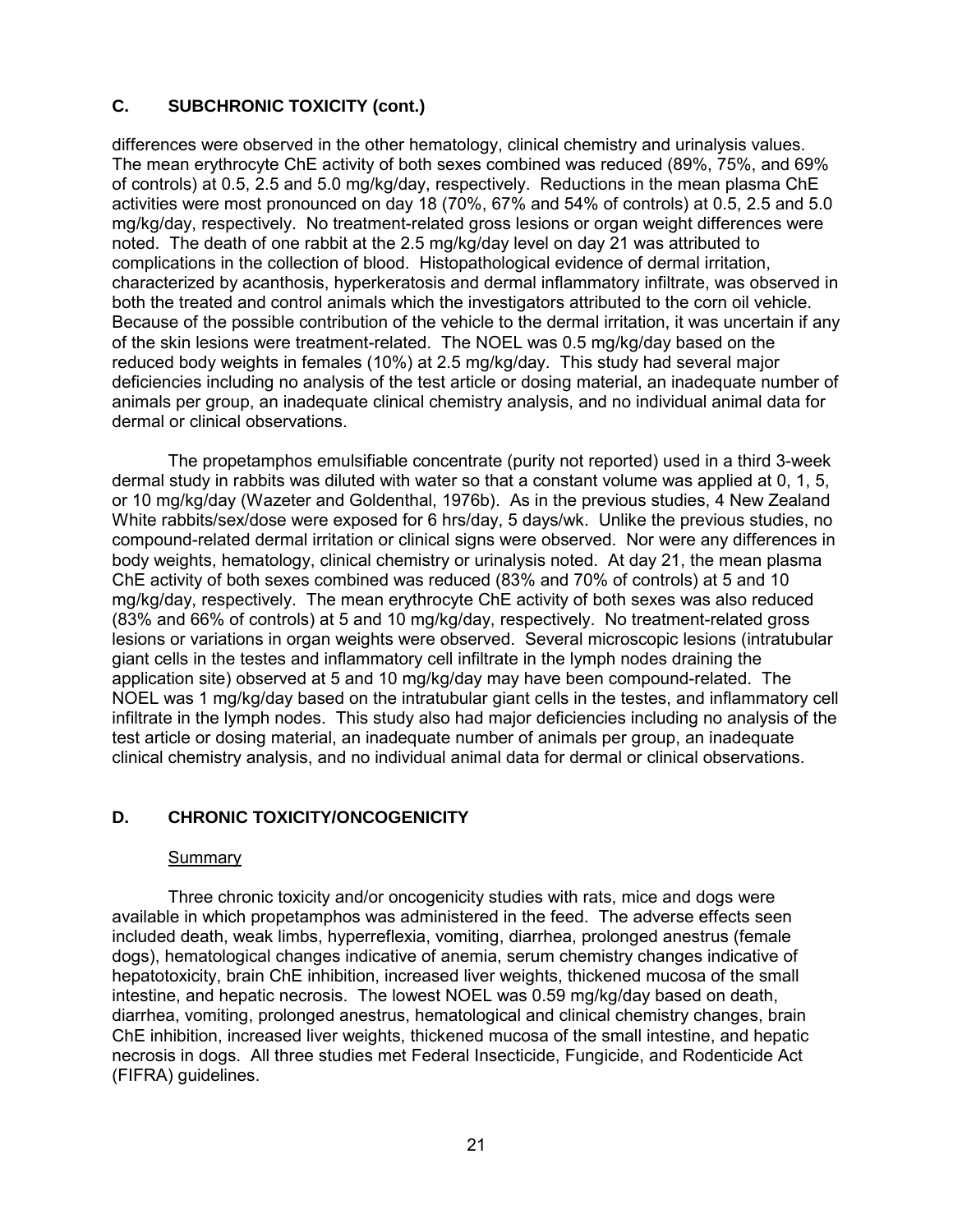#### Dietary-Rat

In a two-year combined chronic toxicity and oncogenicity study, 55 OFA (Sprague-Dawley strain) rats/sex/dose were fed diets containing propetamphos (91.8%) at 0, 6, 12, or 120 ppm (M: 0, 0.38, 0.63, or 5.89 mg/kg/day; F: 0, 0.41, 0.69 or 7.60 mg/kg/day) (Luginbuhl *et al.*, 1981). Due to the high mortality rate in the males (primarily in the control and mid-dose groups), all surviving males were sacrificed on week 91. The higher mortality rate in the males may have been related to the pronounced nephropathies that were observed in the males at necropsy. The surviving females were not sacrificed until week 108. The mortality rates were significantly lower in both sexes at 120 ppm. Clinical signs were observed at 120 ppm only and included erythema and alopecia on the abdomen, weak limbs and hyperreflexia. There were no significant differences in body weight gain or food consumption. No consistent dose-related differences in hematology, clinical chemistry, and urinalysis values were observed. At the study termination, the mean plasma ChE activity was significantly reduced at 12 ppm (F: 77% of controls) and 120 ppm (M: 51%; F: 48% of controls). The reduction in the mean erythrocyte ChE activity was significant at 12 ppm (M & F: 86% of controls) and 120 ppm (M: 61%; F: 68% of controls). A reduction in the mean brain ChE activity also was observed at 120 ppm (M: 66%; F: 64% of controls). No treatment-related changes in organ weights or in macroscopic observations were found. There was an increase in pancreatic islet cell adenomas in females at all dose levels when compared to controls (0/27, 3/21, 3/24 and 4/40 of females at risk at 0, 6, 12, and 120 ppm, respectively). However, the increase was only significant by pair-wise comparison at 6 and 12 ppm and there was no significant trend. Although the incidence in the treatment groups was higher than the concurrent controls, the incidence was similar to the historical control data. The incidence in historical controls for this strain of rat from the conducting laboratory between 1976 to 1980 ranged from 1 to 3 in approximately 50 rats (U.S. EPA, 1998b). In addition, the tumors occurred late in the study (first tumor seen at week 100). Furthermore, there was no increase in these tumors in males. An increased incidence of focal hyperplasia of pancreatic exocrine tissue, a common lesion in older rats according to the study pathologist, was seen at 120 ppm in both sexes (M: 7/55; F: 4/55) compared to controls (M: 1/55; F: 1/55). The increased incidence was probably related to the increased survival of both sexes at 120 ppm. The NOEL was 12 ppm (0.63 mg/kg/day) based on the dermal irritation, weak limbs, hyperreflexia, and reduced brain ChE activity (M: 66%; F: 64% of controls). The study was considered acceptable by DPR.

#### Dietary-Mouse

Groups of 80 CD-1 mice/sex/dose were fed propetamphos (91.8%) at 0, 0.05, 1, 6, or 21 mg/kg/day for 93 weeks, with the exception that the 0.05 and 6 mg/kg/day groups had only 10 and 70 mice/sex, respectively (LeQuire *et al.*, 1981). There was no compound-related effect on mortality or survival. No overt signs of toxicity were observed in any of the dose groups. There were no significant changes in body weight gain. A significant reduction in the mean food consumption up to 19%, 36%, and 44% in males and up to 26%, 26% and 41% in females was observed intermittently at 1, 6, and 21 mg/kg/day, respectively. The decreased food consumption appears to be due to problems with the palatability of the test compound at higher doses. There were no consistent dose-related changes in hematology and clinical chemistry values. There were significant reductions in ChE activity in the plasma, erythrocyte, liver, and brain in the three highest dose groups. At termination, the mean plasma ChE activity was reduced at 1 mg/kg/day (M: 56%; F: 84% of controls), 6 mg/kg/day (M: 22%; F: 45% of controls), and 21 mg/kg/day (M: 13%; F: 16% of controls). The mean erythrocyte ChE activity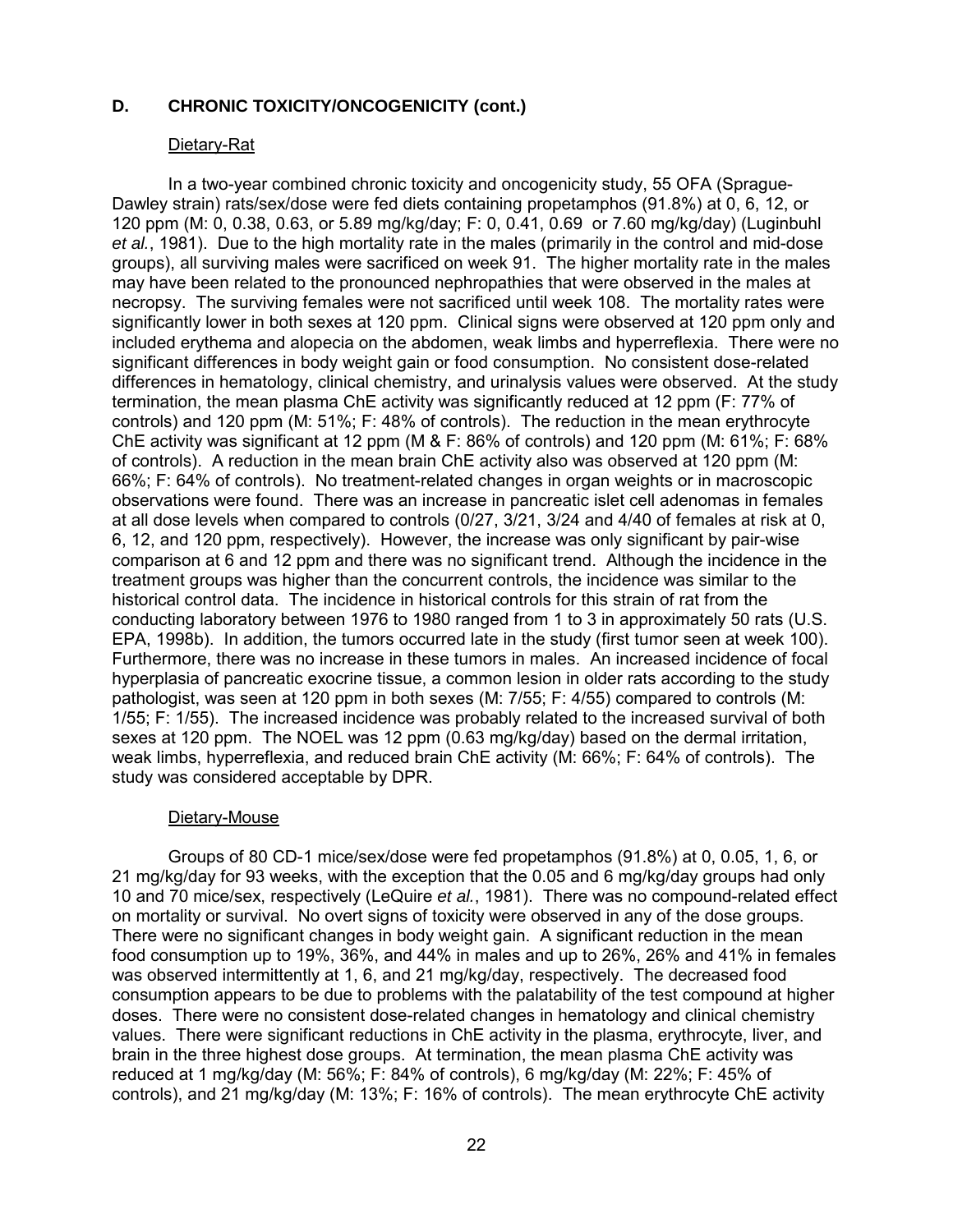was also reduced at 1 mg/kg/day (M: 75%; F: 77% of controls), 6 mg/kg/day (M: 23%; F: 65% of controls), and 21 mg/kg/day (M: 17%; F: 49% of controls) at termination. The mean liver ChE was significantly reduced only at 6 mg/kg/day (M: 73%; F: 58% of controls) and 21 mg/kg/day (M: 16%; F: 41% of controls). The mean brain ChE levels were reduced at 1 mg/kg/day (M: 87%; F: 94% of controls), 6 mg/kg/day (M: 51%; F: 45% of controls), and 21 mg/kg/day (M: 24%; F: 21% of controls). The reduction in brain ChE activity at 1 mg/kg/day was not considered toxicologically significant because it was very slight (M: 87%; F: 94% of controls) and there were no overt signs of toxicity even at 21 mg/kg/day. No compound-related variations in organ weights or gross pathological findings were observed. Nor were there any compound-related changes in the incidence of neoplasms or other histological findings. The NOEL was 1 mg/kg/day based on the reduced mean brain ChE activity (M: 51%; F: 45% of controls). DPR considered this study acceptable.

#### Dietary-Dog

findings or urinalysis. Propetamphos (90.8% purity) was fed to 4 beagle dogs/sex/dose in the diet at 0, 4, 20 or 100 ppm (M: 0, 0.13, 0.59 or 3.03 mg/kg/day; F: 0, 0.14, 0.67 or 3.39 mg/kg/day) for 52 weeks (Allen *et al.*, 1991). One male at 100 ppm was sacrificed *in extremis* during week 33 of the study. From weeks 27 to 33, this male had a rapid body weight loss. The dog had pale mucous membranes the week before it was sacrificed and dark, liquid feces on the day it was sacrificed. Diarrhea and vomiting were observed in several animals at 100 ppm (Table 7). The frequency of these signs indicated a dose-response relationship, although the number of animals per group did not necessarily suggest a dose-response relationship. Two females at 100 ppm did not exhibit signs of estrous during the entire year while most other females had one or two cycles during this time (Table 7). Furthermore, the two females at 100 ppm which did exhibit estrous signs usually exhibited them later in the study than the females in the other groups. The mean food consumption was reduced in one or both sexes at 100 ppm from weeks 1 through 13. The reduction was most pronounced in males during week 4 (33%) and in females during week 10 (17%). There was no effect on body weights, ophthalmological

Males at 100 ppm had significantly lower mean RBC counts (17% wk 13, 12% wk 26), hemoglobin (15% wk 13, 17% wk 26), and hematocrit values (13% wk 13, 16% wk 26), and higher mean corpuscular volumes (3% wk 13), reticulocyte counts (100% wk 26, 71% wk 51), and platelet counts (45% wk 51) than controls. A similar pattern was observed in the females at 100 ppm, although the differences were not statistically significant except for an increase in reticulocyte counts (200% wk 26). DPR considered these hematological changes toxicologically significant since they were indicative of anemia. Marked increases in several serum enzymes were seen in two males at 100 ppm, including aspartate aminotransferase, alanine aminotransferase, glutamate dehydrogenase, alkaline phosphatase, γ-glutamyl transferase, and ornithine carbamoyl transferase. At week 13, these serum enzymes were elevated in the dog that was sacrificed. At week 26, a different male dog had elevated serum enzymes. Despite the large increases in these individual dogs, the group means were not significantly different from controls at any time point examined. DPR considered the changes in these serum enzymes to be toxicologically significant because they were indicative of hepatotoxicity. Significantly lower mean total protein (11% wk 4, 13% wk 13 & 26) and albumin (8% wk 4, 14% wk 13) levels were found in males at 100 ppm. The mean plasma ChE activity was reduced at 20 ppm (M: 61%; F: 89% of controls) and 100 ppm (M: 38%; F: 51% of controls). The mean erythrocyte ChE activity was also reduced at 20 ppm (M: 55%; F: 71% of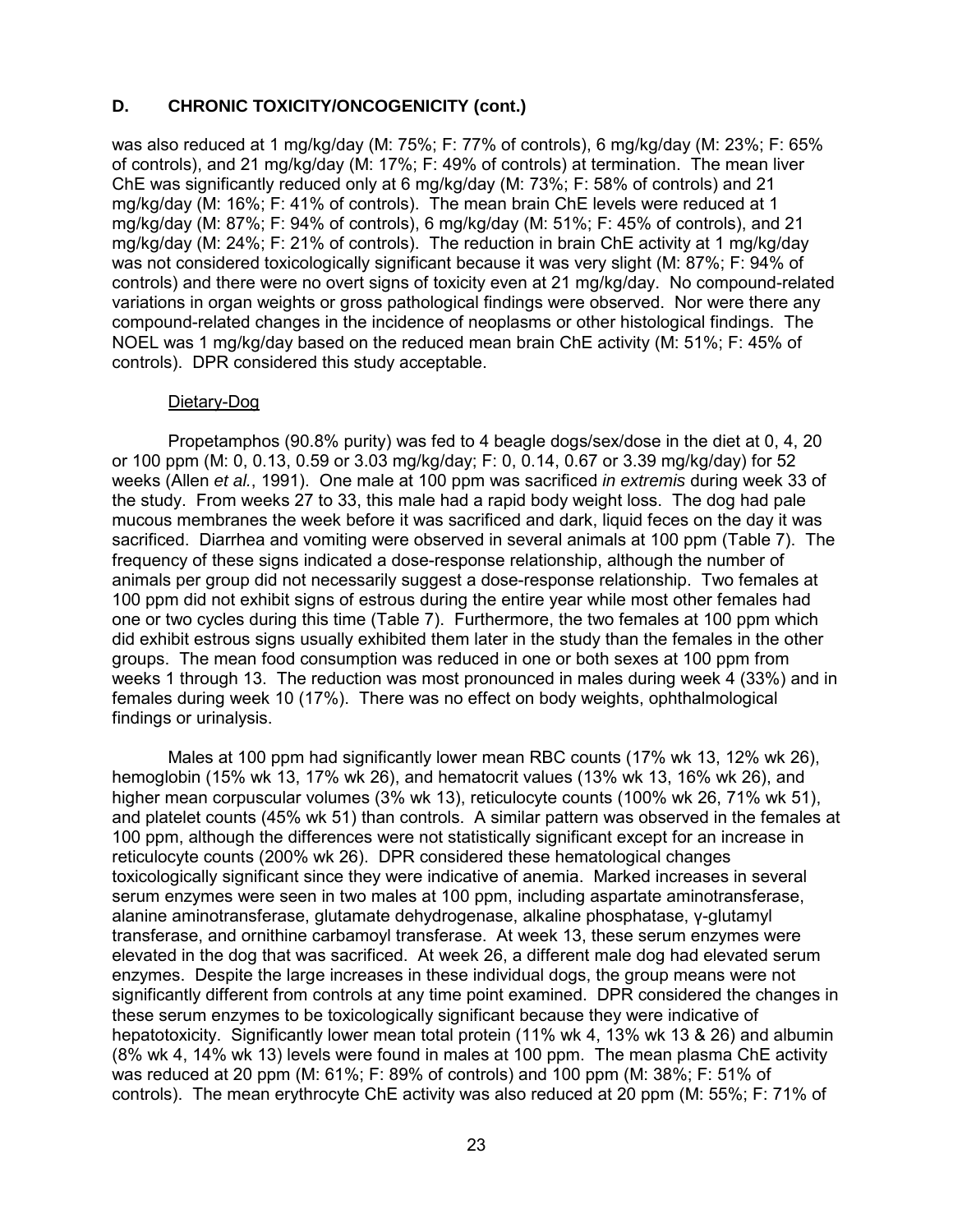| Table T.<br>Heathletit-Related Effects in Dogs Fed Propetamphos in the Diet for Trieal                                                                                                                                                                                                                                                                                                                                                                                                                                                                                                                                                                                                                                                                                                                                                    |                                              |                      |                        |                          |  |  |  |  |
|-------------------------------------------------------------------------------------------------------------------------------------------------------------------------------------------------------------------------------------------------------------------------------------------------------------------------------------------------------------------------------------------------------------------------------------------------------------------------------------------------------------------------------------------------------------------------------------------------------------------------------------------------------------------------------------------------------------------------------------------------------------------------------------------------------------------------------------------|----------------------------------------------|----------------------|------------------------|--------------------------|--|--|--|--|
|                                                                                                                                                                                                                                                                                                                                                                                                                                                                                                                                                                                                                                                                                                                                                                                                                                           | Dose Level (ppm)                             |                      |                        |                          |  |  |  |  |
|                                                                                                                                                                                                                                                                                                                                                                                                                                                                                                                                                                                                                                                                                                                                                                                                                                           | 0                                            | 4                    | 20                     | 100                      |  |  |  |  |
|                                                                                                                                                                                                                                                                                                                                                                                                                                                                                                                                                                                                                                                                                                                                                                                                                                           | <b>MALES</b>                                 |                      |                        |                          |  |  |  |  |
| Vomiting (occurrences per animal)                                                                                                                                                                                                                                                                                                                                                                                                                                                                                                                                                                                                                                                                                                                                                                                                         | $0.3 \pm 0.5^{+ + b}$<br>$(1/4^c)$           | $0.3 + 0.5$<br>(1/4) | $1.8 + 2.9$<br>(2/4)   | $4.3 \pm 2.5^*$<br>(4/4) |  |  |  |  |
| Diarrhea (occurrences per animal)                                                                                                                                                                                                                                                                                                                                                                                                                                                                                                                                                                                                                                                                                                                                                                                                         | $2.8 \pm 3.6$ <sup>***</sup><br>(3/4)        | $0.3 + 0.5$<br>(1/4) | $4.8 \pm 5.3$<br>(3/4) | 90±60**<br>(4/4)         |  |  |  |  |
| Brain ChE activity (µmol-SH/g/min)                                                                                                                                                                                                                                                                                                                                                                                                                                                                                                                                                                                                                                                                                                                                                                                                        | $4.42 \pm 0.31$                              | 4.55±0.38            | $4.60 \pm 0.53$        | 3.49±0.33*               |  |  |  |  |
| Liver weight (g)                                                                                                                                                                                                                                                                                                                                                                                                                                                                                                                                                                                                                                                                                                                                                                                                                          | $277 + 16$                                   | $293 + 15$           | $343 \pm 31$ *         | 390±47**                 |  |  |  |  |
| Thickened mucosa of small intestine                                                                                                                                                                                                                                                                                                                                                                                                                                                                                                                                                                                                                                                                                                                                                                                                       | $0/4$ <sup>+++</sup><br>0/4<br>0/4<br>$4/4*$ |                      |                        |                          |  |  |  |  |
| $0/4^{++}$<br>0/4<br>0/4<br>2/4<br>Hepatic necrosis                                                                                                                                                                                                                                                                                                                                                                                                                                                                                                                                                                                                                                                                                                                                                                                       |                                              |                      |                        |                          |  |  |  |  |
| <b>FEMALES</b>                                                                                                                                                                                                                                                                                                                                                                                                                                                                                                                                                                                                                                                                                                                                                                                                                            |                                              |                      |                        |                          |  |  |  |  |
| Vomiting (occurrences per animal)<br>$0.3 \pm 0.5^{***b}$<br>$0.0 + 0.0$<br>$0.0 + 0.0$<br>14.5±9.8**<br>(0/4)<br>$(1/4^c)$<br>(0/4)<br>(4/4)                                                                                                                                                                                                                                                                                                                                                                                                                                                                                                                                                                                                                                                                                             |                                              |                      |                        |                          |  |  |  |  |
| 66±132<br>$1.0 + 0.8$<br>$1.3 + 1.0$<br>Diarrhea (occurrences per animal)<br>$52 + 44$<br>(1/4)<br>(3/4)<br>(3/4)<br>(4/4)                                                                                                                                                                                                                                                                                                                                                                                                                                                                                                                                                                                                                                                                                                                |                                              |                      |                        |                          |  |  |  |  |
| $2.0 \pm 0.8^{+4}$<br>$1.8 + 0.5$<br>$0.5 \pm 0.6*$<br>Estrous cycles (cycles per animal)<br>$1.8 + 0.5$<br>(4/4)<br>(4/4)<br>(4/4)<br>(2/4)                                                                                                                                                                                                                                                                                                                                                                                                                                                                                                                                                                                                                                                                                              |                                              |                      |                        |                          |  |  |  |  |
| Brain ChE activity (µmol-SH/g/min)<br>$4.31 \pm 0.51$<br>4.98±0.55<br>$5.06 \pm 0.50$<br>$3.53 \pm 0.42$                                                                                                                                                                                                                                                                                                                                                                                                                                                                                                                                                                                                                                                                                                                                  |                                              |                      |                        |                          |  |  |  |  |
| Thickened mucosa of small intestine                                                                                                                                                                                                                                                                                                                                                                                                                                                                                                                                                                                                                                                                                                                                                                                                       | $0/4$ <sup>+++</sup>                         | 0/4                  | 0/4                    | 3/4                      |  |  |  |  |
| a<br>Allen et al., 1991<br>b<br>Mean±S.D. of occurrences of this sign per animal during the study.<br>C<br>Number of dogs per group that exhibited this sign at any time during the study.<br>++ +++<br>For the clinical signs, a significant trend was found based on orthogonal polynomial regression analysis at<br>p < 0.01 and P < 0.001, respectively. For lesions, a significant trend was found based on the Cochran-<br>Armitage trend test at p < 0.01 and 0.001, respectively (Gart et al., 1986).<br>* **<br>For continuous data, the mean is significantly different from the control group based on the Dunnett's test<br>at $p < 0.05$ and 0.01, respectively. For quantal data, the incidence is significantly different from the<br>control group based on the Fisher's exact test at $p < 0.05$ and 0.01, respectively. |                                              |                      |                        |                          |  |  |  |  |

**Table 7. Treatment Pelated Effects in Dogs Fed Propetamphos in the Diet for 1 Year<sup>a</sup>** 

significant. controls) and 100 ppm (M: 20%; F: 25% of controls). The reduction in the mean brain ChE activity was only statistically significant at 100 ppm in males (79% of control activity); however, the reduction in females at 100 ppm (82% of controls) was considered toxicologically

The mean liver weights were significantly higher in males at 20 ppm (24%) and 100 ppm (41%). The toxicological significance of the increased liver weights is uncertain since the male dog with the highest liver weight at 100 ppm was not one of the two dogs with elevated liver enzymes and hepatic necrosis. In fact, the dog that had the most severe hepatic necrosis and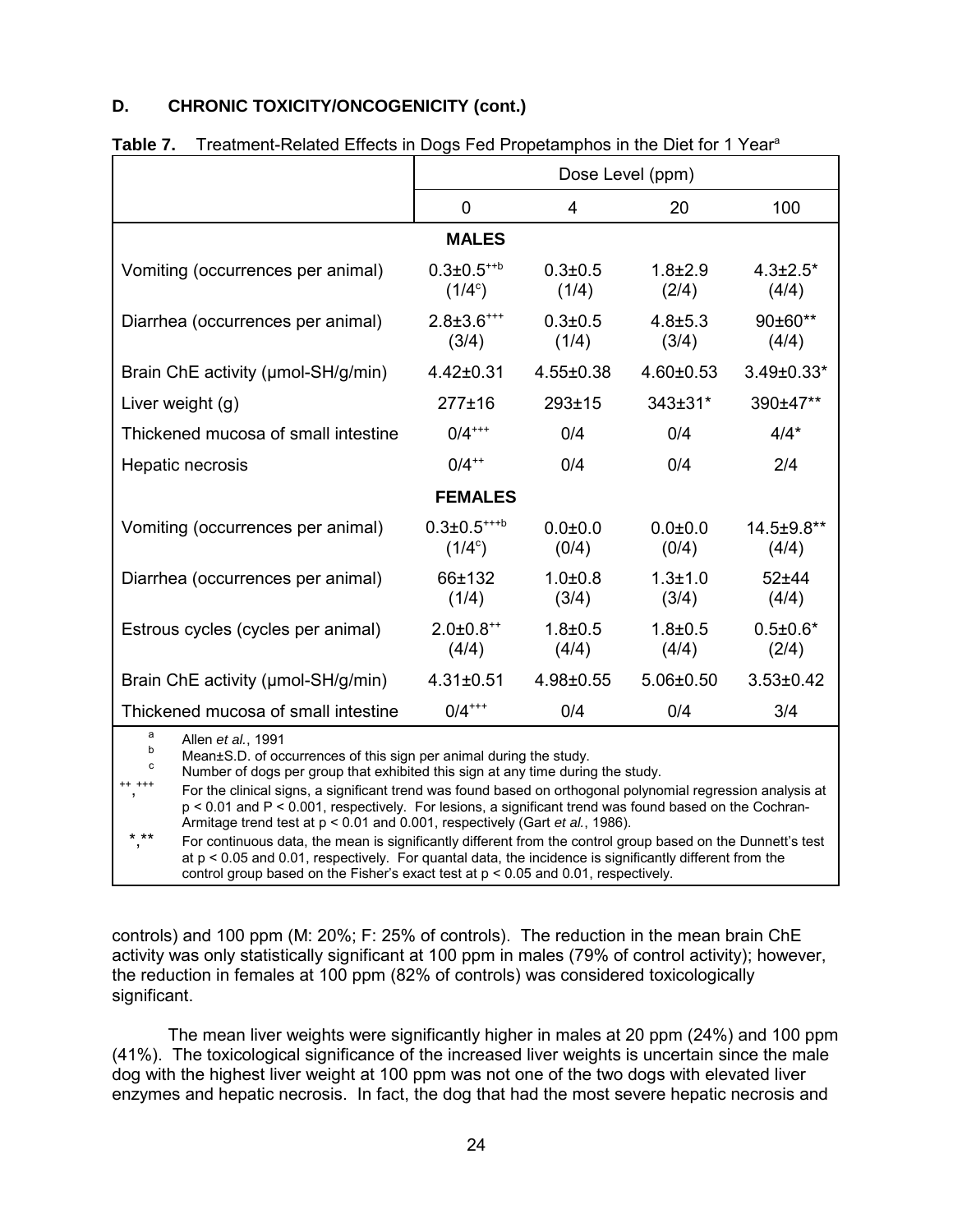<span id="page-29-0"></span>significant in absence of any pathological findings in the testes. later sacrificed *in extremis* was noted to have a liver that was reduced in size during gross pathological examination (organ weights were not reported for this dog). This is not surprising since one would expect that the liver weight would decrease if cells are dying. At 20 ppm, the liver enzyme levels in the serum were not elevated, despite elevated liver weights. DPR considered the possibility that the increased liver weights were due to fatty liver disease or inflammation. Focal inflammation of the liver was observed in all groups, including the control group; however, the incidence was lowest at 100 ppm. There was no evidence of fatty liver either from histopathological examination or in the clinical chemistry values (i.e., cholesterol, total lipids, triglycerides). The most probable explanation for the increased liver weights is microsomal enzyme induction. There was no evidence of liver hypertrophy to confirm this possibility; however, liver hypertrophy was not observed until liver weight increases were greater than 20% in rats (Amacher et al., 1998). Furthermore, there was no correlation between the magnitude of the liver weight increase or the hypertrophy grade with the magnitude of enzyme induction in rats. Without any evidence correlating the increased liver weights in dogs to adverse pathological changes, DPR assumed this increase in liver weights was due to microsomal enzyme induction. Although microsomal enzyme induction is a treatment-related effect, DPR considers it is an adaptive response, not an adverse effect. The testes weights were increased in males at 100 ppm, but it was not considered toxicologically

The primary treatment-related macroscopic lesion was thickened mucosa of the small intestine that was observed in both sexes at 100 ppm. The dog that was sacrificed also had dark intestinal contents, enlarged lymph nodes, a small liver with irregular surfaces, ascites and dry sternal bone marrow. Hepatic necrosis was observed microscopically in two males at 100 ppm (including the dog that was sacrificed). These two males were the same males that had elevated serum enzymes levels at weeks 13 or 26. Microscopic lesions in the dog that was sacrificed also included a large gastric ulcer, serous atrophy of fatty tissue, lymphoid depletion with histiocytosis in several lymph nodes and atrophy of the bone marrow. The study pathologist concluded these findings were "non-specific and due to the poor general condition of the animal. Nevertheless, the condition of the animal may be treatment-related." The chronic NOEL for this study was 20 ppm (0.59 mg/kg/day) based on the diarrhea, vomiting, prolonged anestrus in females, reduced brain ChE activity (M: 79%; F: 82% of controls), increased liver weights, thickened mucosa of the small intestine, and hepatic necrosis observed at 100 ppm (3.03 mg/kg/day). This study was considered acceptable by DPR.

# **E. GENOTOXICITY**

#### Summary

Seven genetic toxicity studies for propetamphos were available of which one *in vivo*  study for chromosomal aberrations in mice was positive. Only three of these studies met FIFRA guidelines including an Ames assay, an *in vivo* cytogenetics assay in rats, and an unscheduled DNA synthesis assay in primary rat hepatocytes.

### Gene Mutation

Technical grade propetamphos (91.8%) did not induce an increase in the reverse mutation rate in the Ames assay when tested at 0, 0.1, 0.3, 1.0, 3.1, or 10 µl/plate using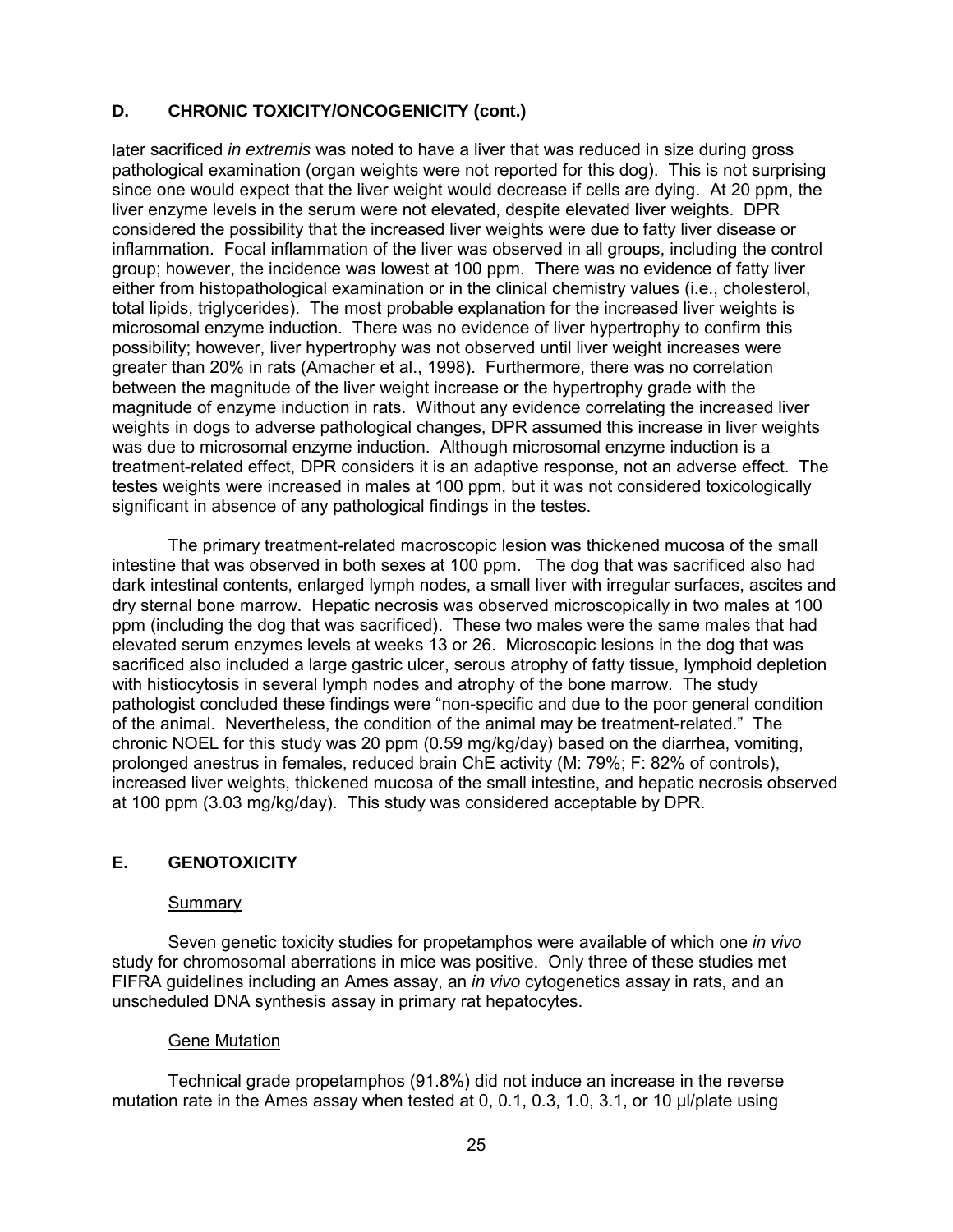### **E. GENOTOXICITY (cont.)**

*Salmonella typhimurium* strains TA1535, TA1537, TA1538, TA98, and TA100 (Haworth *et al.*, 1980). Triplicate plates were used at each dose level with and without activation. DPR considered this study acceptable.

No increase in the reverse mutation rate of *Saccharomyces cerevisiae* strains S138 and S211 with and without activation was observed when exposed to propetamphos (purity no stated) at 0, 0.5, 1.0, 10.0, 25.0, 50.0, 75.0, 100.0, or 150.0 µl/1.5 ml per well (Jagannath and Brusick, 1981). This study was not acceptable to DPR because of insufficient information regarding the test article characterization, no evidence of cytotoxicity at the high dose, and the positive controls were ineffective in either strain with activation.

No significant increase in the frequency of sex-linked recessive lethals or translocations was seen in adult male *Drosophila melanogaster* fed propetamphos (purity not reported) in a 5% sucrose solution at 0, 2, 3, or 4 ppm for 6 hours and then mated with tester females (Kumari and Krishnamurthy, 1986). There was also no significant increase in the frequency of sex-linked recessive lethals or translocations in larvae fed propetamphos at 0, 0.04, 0.05 or 0.06 ppm and then mated with tester females. This study had several major deficiencies including no analysis of test article, number of flies tested not reported, no positive controls and no inidividual data.

#### Chromosome Aberration

In an *in vivo* micronucleus assay, 4 CD-1 mice/sex/dose were administered propetamphos (91.8%) twice 24 hours apart at 0, 0.0009, or 0.009 mg/kg by oral gavage (Matheson and Brusick, 1978). The mice were sacrificed 6 hours after the last dose. No increase in the number of micronuclei was observed. This study was not acceptable to DPR due to the lack of a maximum tolerated dose and only a single sacrifice time.

In an *in vivo* cytogenetics assay, 4-5 Sprague-Dawley CD® rats/sex were administered propetamphos (90.3%) intraperitoneally at 0 (corn oil) or 58 mg/kg and sacrificed at 6, 24, and 48 hrs (Marshall, 1990). Fifty metaphases/animal were examined for chromosomal aberrations. There was no significant increase in the incidence of the chromosomal aberrations when compared to concurrent controls. Aberration frequencies were also within the historical vehicle control range at all sampling times. This study was found acceptable to DPR.

Propetamphos (purity not reported) was administered to Swiss albino mice (number per dose not reported) at 0, 32, 64 or 80 mg/kg (Kumari and Krishnamurthy, 1986). Mice administered two doses 24 hours apart and sacrificed 6 hours later had a slight increase in micronucleated erythrocytes at 80 mg/kg. Mice administered propetamphos for two days and sacrificed 31 days after the first dose also had a slight increase in chromosomal aberrations at 80 mg/kg. Male mice administered propetamphos for 5 days and sacrificed 35 days after the initial dose had slight increase in abnormal sperm heads at 80 mg/kg. This study had major deficiencies including no analysis of test article, number of animals tested not reported, no positive controls and no individual data.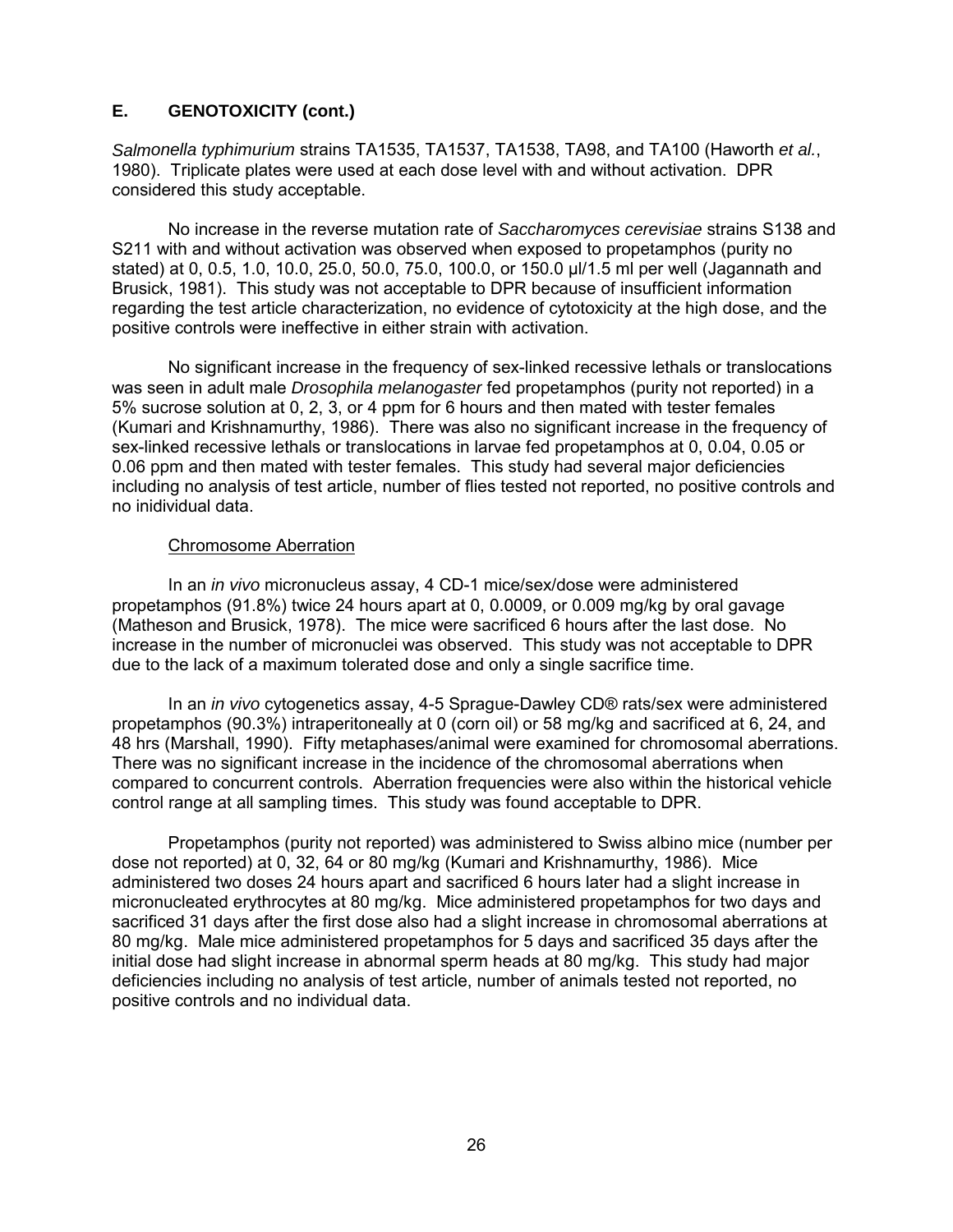# <span id="page-31-0"></span>**E. GENOTOXICITY (cont.)**

### DNA Damage

No increase in unscheduled DNA synthesis was observed in primary rat hepatocytes exposed to propetamphos (91.8%) at 0, 0.25, 0.5, 1.0, 10.0, 25.0, 50.0, or 100 nl/ml for 18 hrs (Myhr and Brusick, 1981). This study was acceptable to DPR.

### **F. REPRODUCTIVE TOXICITY**

### Summary

Four reproductive toxicity studies in rats were available for propetamphos; however, only one study met FIFRA guidelines. Exposure involved one, two or three generations. Adverse reproductive effects were observed in two studies, including reduced mating index, reduced litter size, reduced number of implantation sites, increased pup mortality, and decreased pup body weights. The lowest reproductive NOEL was 2.1 mg/kg/day based on these reproductive effects in a two-generation study. Other general adverse effects included tremors, hyperreflexia, exophthalmos, reduced body weights and food consumption, and brain ChE inhibition. The lowest parental NOEL was 0.3 mg/kg/day based on reduced body weights in females and brain ChE inhibition.

### Dietary-Rat

A reproductive toxicity study was conducted which consisted of 3 different tests: a fertility/early gestation exposure test, a teratogenicity test, and a late gestation/postnatal exposure test (Nakashima *et al.*, 1980). In all three tests, approximately 25 JCL-SD rats/sex/dose were administered propetamphos (92%) by oral gavage in olive oil at 0, 0.125, 0.5 or 2 mg/kg/day. In the first test, males and females were exposed for 9 and 2 weeks, respectively, prior to and during mating. The females continued to receive propetamphos until day 7 of gestation. In the teratology test, pregnant females were exposed from day 7 to 17 of gestation. In the third test, dams were exposed from day 17 of gestation to day 21 of lactation. No adverse effects were observed in any of the three tests. However, DPR found this study unacceptable due to the design of the study and the lack of evidence that a maximum tolerated dose was used.

No adverse effects on reproduction or survival of offspring were observed in a 3 generation, 2-litter reproductive toxicity study (Eschbach and Klotzsche, 1981a). In this study groups of 35 Sprague-Dawley rats/sex/dose were fed propetamphos (91.8%) in the diet at 0, 5, 10 or 20 ppm  $(0, 0.25, 0.5$  or 1.0 mg/kg/day)<sup>4</sup>. Adults received the diet for 100 or 120 days before mating. The reproductive NOEL was greater than 20 ppm (1 mg/kg/day), the highest dose tested. The study was not acceptable to DPR due to the lack of clear parental toxicity at the highest dose tested.

A one-generation pilot reproduction study was conducted in which 7 Wistar Crl:(WI) br rats/sex/dose were fed propetamphos (90.3%) in the diet at 0, 6, 30, 120, or 180 ppm (M: 0,

Based on a default assumption that an older rat weighing 400 g consumes 20 g of feed per day (FDA, 1959). 4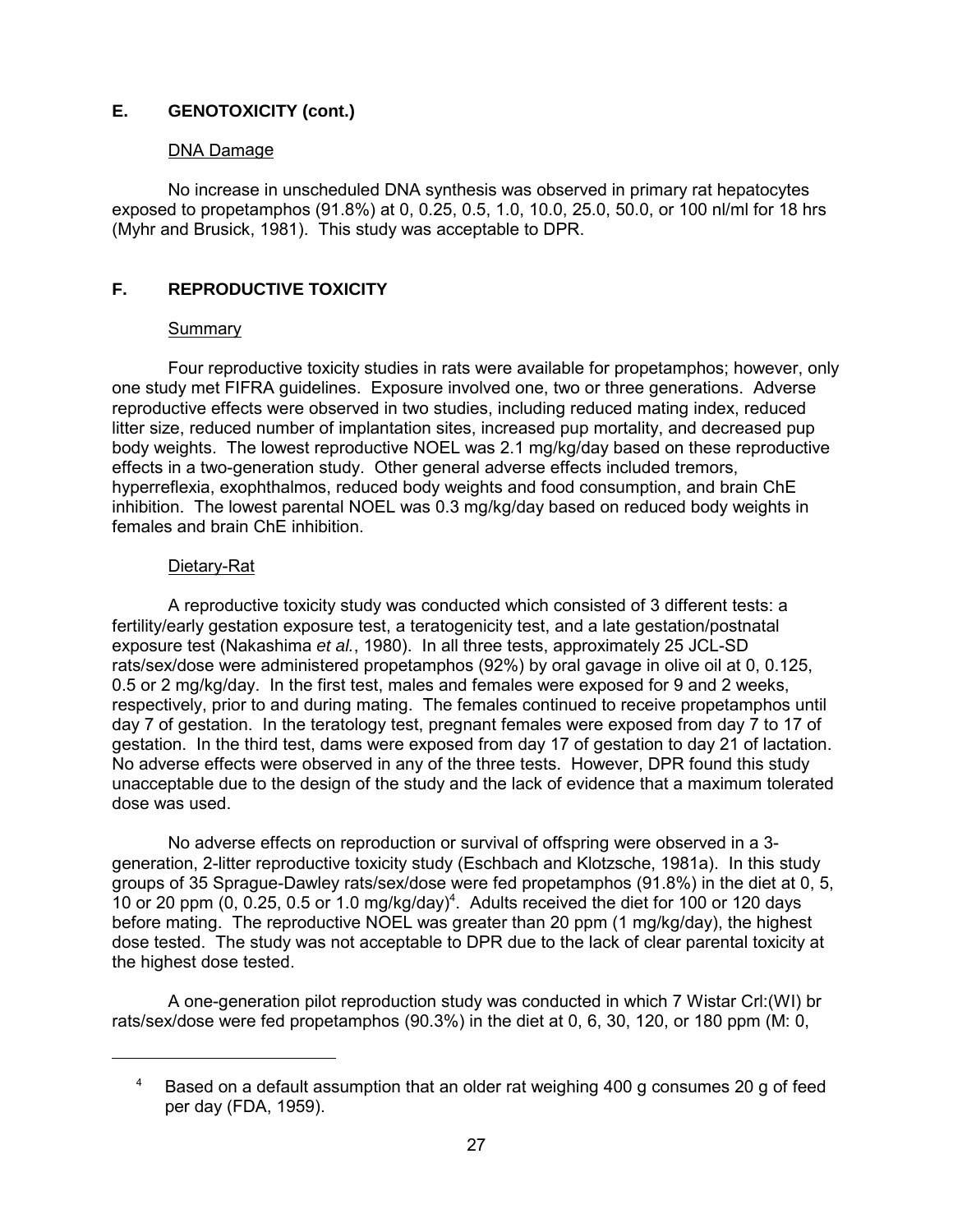### **F. REPRODUCTIVE TOXICITY (cont.)**

0.5, 2.2, 10.0 or 16.8 mg/kg/day; F: 0.7, 3.5, 13.9 or 19.1 mg/kg/day) (Eschbach *et al.*, 1991a). One female at 180 ppm was sacrificed *in extremis* due to a prolapsed uterus. It is unclear if this was treatment-related. Cholinergic signs, primarily tremors, hyperreflexia, and exophthalmos, were observed at 120 and 180 ppm. Body weights were reduced during premating at 30, 120 and 180 ppm (F: 13%, M & F: 11%, and M & F: 26-46%, respectively). Reduced body weight gains continued through gestation, except at 120 ppm. Reduced food consumption (9-38%) was also observed in females at 120 ppm and in both sexes at 180 ppm during the first two weeks of the premating period. A high incidence of postnatal mortality, decreased pup weight gain and reduced number of males among the live births was observed at 120 and 180 ppm. A slight reduction in the fertility index (71%) was also observed at 180 ppm. At sacrifice, the mean plasma ChE activity was significantly reduced at 6 ppm (F: 63% of controls), 30 ppm (M: 46%; F: 27% of controls), 120 ppm (M: 22%; F:12% of controls) and 180 ppm (M: 23%; F: 5% of controls). The mean erythrocyte ChE activity was also reduced at 6 ppm (F: 67% of controls), 30 ppm (M: 66%; F: 45% of controls), 120 ppm (M: 34%; F: 35% of controls), and 180 ppm (M: 27%; F: 31% of controls). The mean brain ChE activity was significantly reduced at 30 ppm (M: 80%; F: 52% of controls), 120 ppm (M: 33%; F: 24% of controls) and 180 ppm (M: 26%; F: 22% of controls). The parental NOEL was 6 ppm (0.5 mg/kg/day) based on the reduced body weights in the females and reduced brain ChE activity (M: 80%; F: 52% of controls). The reproductive NOEL was 30 ppm (2.2 mg/kg/day) based on the increased postnatal mortality, decreased pup weight gain, and reduced number of male pups among the live births. This study was not acceptable to DPR because only one generation was exposed.

A definitive two-generation reproduction study was conducted based on the findings of the previous range-finding study (Eschbach *et al.*, 1991b). Groups of 25 Wistar Crl:(WI) br rats/sex/dose were fed propetamphos (91.8%) in the diet at 0, 4, 30, or 75 ppm ( $F_0M$ : 0, 0.3, 2.1 or 5.5 mg/kg/day; F<sub>1</sub>M: 0, 0.4, 3.0 or 8.0 mg/kg/day; F<sub>0</sub>F: 0, 0.4, 3.1 or 6.6 mg/kg/day; F<sub>1</sub>F: 0, 0.5, 3.6 or 10.7 mg/kg/day). Cholinergic signs, consisting mainly of tremors and hyperreflexia, were observed in both generations at 75 ppm. One or two females died or were sacrificed *in extremis* in all treatment groups, but there was no dose-response relationship. A decrease in the mean body weight gain was observed in the  $F_0$  females at 30 ppm (16%) and 75 ppm (18%) during the first five weeks of premating. Similar reductions in the mean body weight gains were observed in  $F_0$  (11%) and  $F_1$  (6%) females at 75 ppm during gestation.  $F_1$  females at 75 ppm also had reduced body weight changes (3-12%) during lactation. Decreased relative liver weights were observed in the  $F_1$  adult females. The mean plasma ChE activity was reduced at 30 ppm ( $F_0M$ : 67%;  $F_0F$ : 47%;  $F_1M$ : 66%;  $F_1F$ : 48% of controls) and 75 ppm ( $F_0M$ : 40%;  $F_0F$ : 33%;  $F_1M: 37\%$ ;  $F_1F: 19\%$  of controls) at sacrifice. The mean erythrocyte ChE was reduced at 30 ppm (F<sub>1</sub>M: 88%; F<sub>1</sub>F: 89% of controls) and 75 ppm (F<sub>0</sub>M: 92%; F<sub>0</sub>F: 92%; F<sub>1</sub>M: 86%; F<sub>1</sub>F: 85% of controls) The mean brain ChE activity was reduced at 30 ppm  $(F_0F: 55\%; F_1M: 81\%;$  $F_1F: 52\%$  of controls) and 75 ppm ( $F_0M: 57\%$ ;  $F_0F: 35\%$ ;  $F_1M: 54\%$ ;  $F_1F: 39\%$  of controls) at sacrifice. In 21-day-old pups, the plasma ChE activity were significantly reduced at 30 ppm (F<sub>2</sub>F: 84% of controls) and 75 ppm (F<sub>1</sub>M: 60%; F<sub>1</sub>F: 59%; F<sub>2</sub>M: 54%; F<sub>2</sub>F: 59% of controls). The erythrocyte ChE activity was also significantly reduced at 30 ppm  $(F_1F: 90\%$  of controls) and 75 ppm (F1M: 91%; F1F: 85%; F2M: 86% of controls) in 21-day-old pups. The brain ChE activity was only reduced in the  $F_1$  pups at 75 ppm (M: 82%; F: 81% of control activity) on day 21. Several reproductive effects were observed at 75 ppm including a reduced mating index ( $F_1$ : 72%), reduced mean litter size ( $F_1$ : 19%), reduced mean number of implantation sites ( $F_1$ : 20%), increased pup mortality ( $F_1$ : 72%;  $F_2$ : 260%), and reduced mean pup bodyweight gain ( $F_1$ &  $F_2$ : ~15%). The investigators re-mated the females at 75 ppm which had a negative vaginal smear with proven males at 75 ppm and showed an increased mating index (83%). The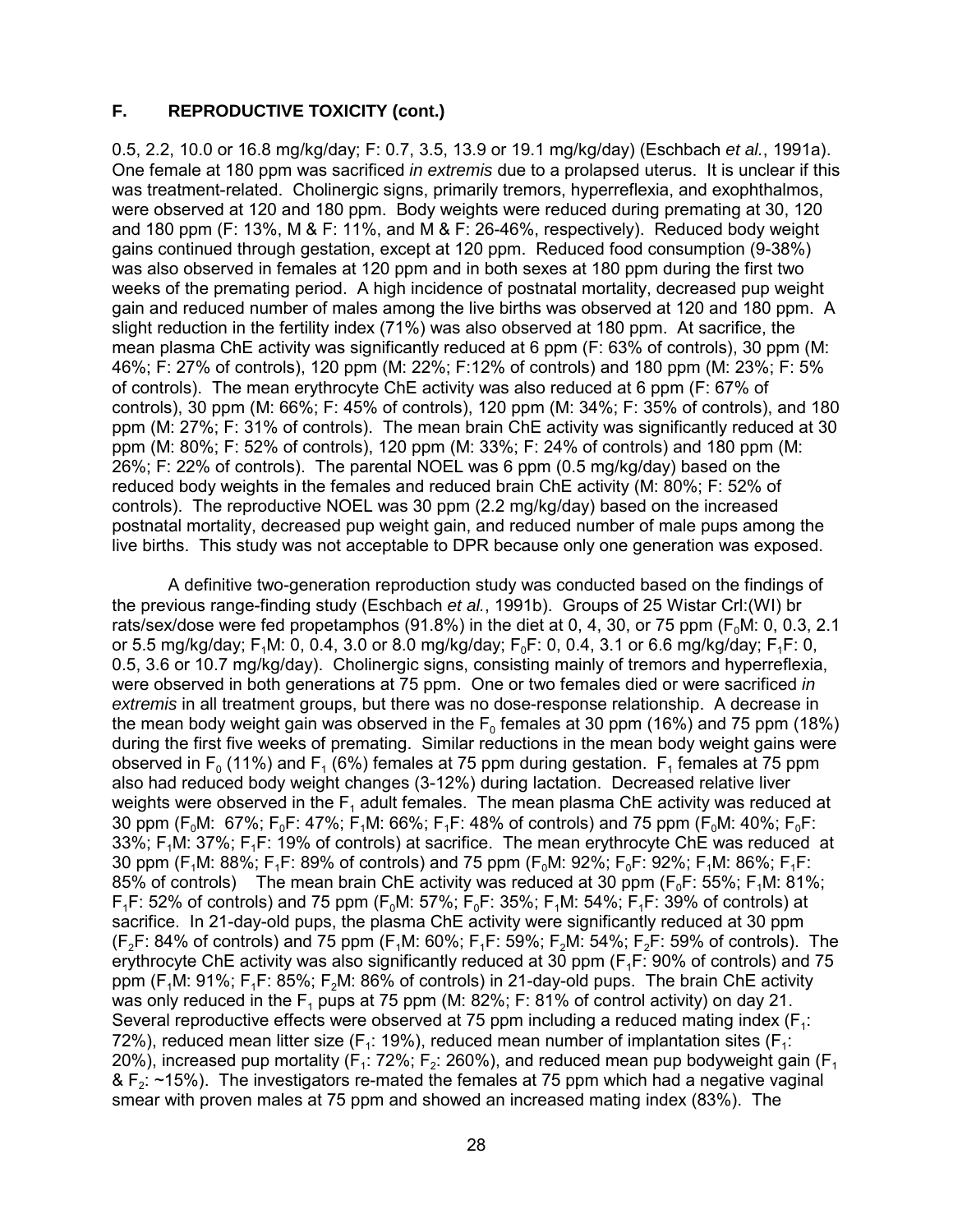# <span id="page-33-0"></span>**F. REPRODUCTIVE TOXICITY (cont.)**

investigators suggested that this re-mating indicated a treatment-related infertility in the males at 75 ppm. However, the mating index in the remated females was still slightly lower than the other treatment groups (88-100%) and noticeably lower than the control groups (92-96%). The reproduction NOEL was 30 ppm (2.1 mg/kg/day) based on the reduced mating index, reduced litter size, reduced number of implantation sites, increased pup mortality, and decreased pup body weights. The parental NOEL was 4 ppm (0.3 mg/kg/day) based on the reduced body weights in  $F_0$  females (16%) and reduced brain ChE activity in both sexes ( $F_0F: 55\%$ ;  $F_1M: 81\%$ ;  $F_1F: 52\%$  of controls). This study was acceptable to DPR.

# **G. DEVELOPMENTAL TOXICITY**

### Summary

Five developmental toxicity studies (2 with rats and 3 with rabbits) were available for propetamphos. One rat and one rabbit study met FIFRA guidelines. No adverse developmental effects were seen in any of these studies. Adverse maternal effects included drowsiness, exophthalmos, tremors, ataxia, salivation, diarrhea, reduced body weight gains, and respiratory congestion. The lowest maternal NOEL in an acceptable study was 1.5 mg/kg/day based on exophthalmos, tremors, and drowsiness in rats.

### Dietary-Rat

A satellite teratology study was conducted as part of the 3-generation study discussed earlier where propetamphos (91.8%) was administered by oral gavage in olive oil at 0, 5, 10 or 20 ppm (0, 0.25, 0.5 or 1 mg/kg/day; Eschbach and Klotzsche, 1981b). After the first litter, the parental generation was mated again. Ten females/dose were sacrificed on day 20 of gestation and the fetuses subjected to external and skeletal examinations. No adverse effects were observed. This study was not acceptable to DPR due to the lack of clear parental toxicity at the highest dose tested and the lack of visceral examination of the fetuses.

# Gavage-Rat

Groups of approximately 25 pregnant female Han Wistar rats/dose were administered propetamphos (89%) in 2% gelatin by oral gavage at 0, 1.5, 3.0, or 6.0 mg/kg/day on days 6 through 15 of gestation (Eschbach and Klotzsche, 1984). No mortalities occurred. Clinical signs (drowsiness, exophthalmos, and tremors) were observed in the dams at 3 and 6 mg/kg/day (Table 9). The onset for drowsiness, exophthalmos, and tremors at 6 mg/kg/day was treatment day 3, day 3 and day 2, respectively. The onset of signs at 3 mg/kg/dy was generally later, but one dam exhibited exophthalmos as early as treatment day 3 and another exhibited it on day 4. During the treatment period, the body weight gain at 6 mg/kg/day was 10% lower than the controls; however, the mean body weights were only 2% lower than controls. After day 15, the weight gain at 6 mg/kg/day exceeded the controls indicating this was a transient effect. No evidence of developmental toxicity was found. The maternal NOEL was 1.5 mg/kg/day based on the exophthalmus, tremors, and drowsiness at 3 mg/kg/day. The developmental NOEL was greater than 6 mg/kg/day based on the lack of embryotoxicity or teratogenicity. This study was acceptable to DPR.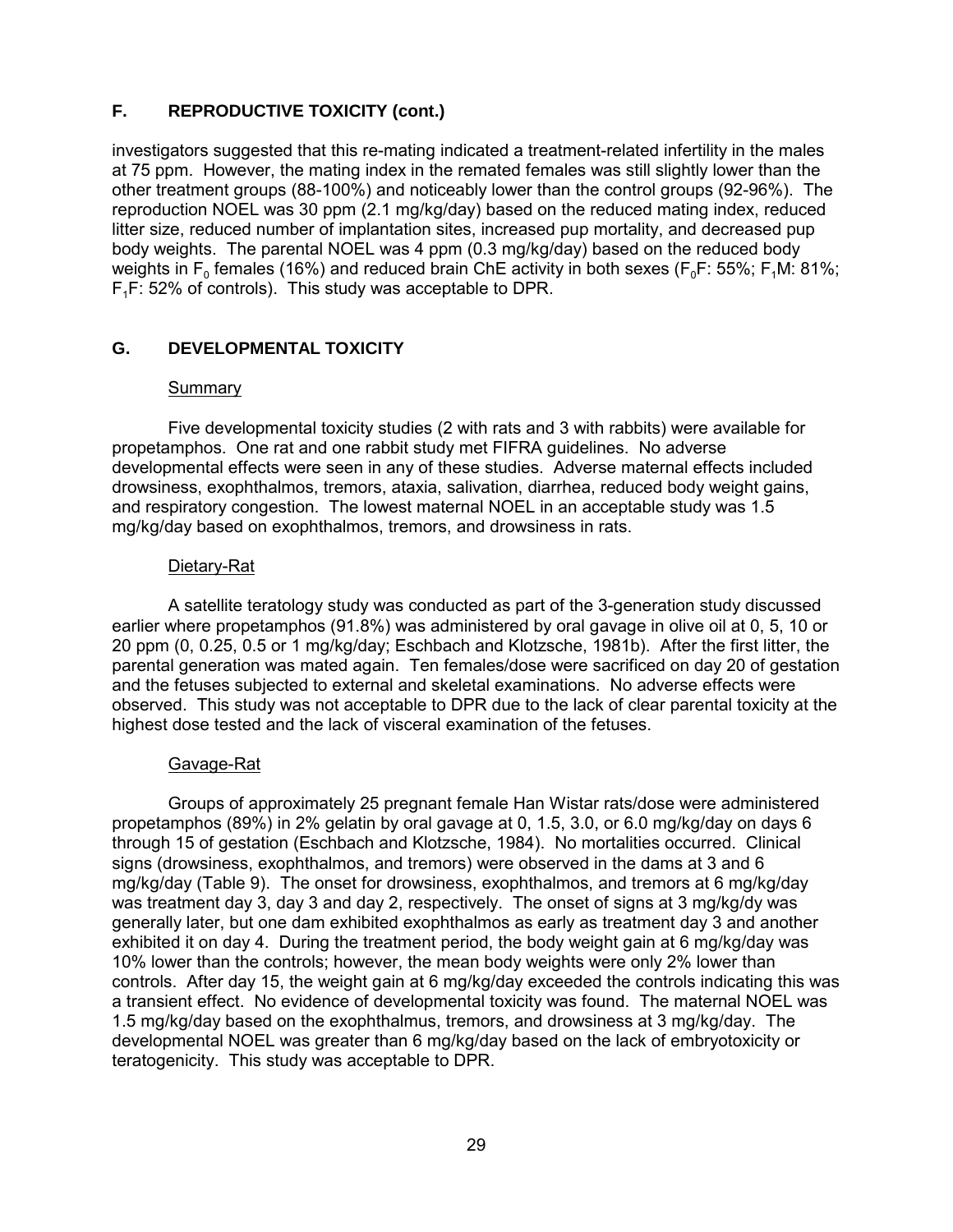#### **G. DEVELOPMENTAL TOXICITY (cont.)**

|                           | Dose Level (mg/kg/day)                          |        |                               |                                |  |
|---------------------------|-------------------------------------------------|--------|-------------------------------|--------------------------------|--|
|                           | 0                                               | 1.5    | 3                             | 6                              |  |
| <b>Clinical Signs</b>     |                                                 |        |                               |                                |  |
| Exophthalmus              | $1/28$ <sup>***</sup><br>(day $16$ <sup>b</sup> | 0/26   | 12/25***<br>$(\text{day } 3)$ | 16/25***<br>(day 3)            |  |
| <b>Muscle Tremors</b>     | $0/28$ <sup>***</sup>                           | 0/26   | $4/25*$<br>(day 5)            | $9/25***$<br>$(\text{day } 2)$ |  |
| <b>Drowsiness</b>         | $0/28$ <sup>***</sup>                           | 0/26   | 2/25<br>$(\text{day } 9)$     | 14/25***<br>$(\text{day } 3)$  |  |
| <b>Body Weights</b>       |                                                 |        |                               |                                |  |
| End of Treatment (g)      | 285±16                                          | 280±16 | $283 + 16$                    | 280±14                         |  |
| Gain During Treatment (g) | 35±6                                            | 33±4   | 33±5                          | $31\pm8$                       |  |

**Table 9.** Clinical Signs and Body Weight Reductions in Pregnant Rats Administered Propetamphos by Oral Gavage During Gestation Days 6-15<sup>a</sup>

Eschbach and Klotzsche, 1984<br>Day of onset relative to treatment; first day of treatment is day 1.<br>A significant trend was found based on the Cochran-Armitage trend test at p < 0.001 (Gart *et al.*, 1986).

The incidence is significantly different from the control group based on the Fisher's exact test at  $p < 0.05$ and 0.001, respectively.

#### Gavage-Rabbit

A teratology study was conducted in which 20-30 Dutch Belted rabbits/dose were administered propetamphos (94%) in 0.5% Methocel by oral gavage at 0, 1, 5, or 10 mg/kg/day on gestation days 6 to 18 (Wazeter and Goldenthal, 1976c). Four, 8, 13 and 23 does died at 0, 1, 5, and 10 mg/kg/day, respectively. The earliest deaths occurred on treatment day 3, one at both 5 and 10 mg/kg/day. The most common findings at necropsy in females that died were congested trachea mucosa, congested lungs, and petechiae in the stomach mucosa. Respiratory congestion, ataxia, and excessive salivation were observed at 5 and 10 mg/kg/day. The onset of these signs was not reported. There was no effect on weight gain at 1 and 5 mg/kg/day. The high mortality rate at 10 mg/kg/day made analysis of body weight gains in this group difficult. No evidence of embryotoxicity or teratogenicity was indicated at any dose. The maternal NOEL was 1 mg/kg/day based on respiratory congestion, ataxia, excessive salivation, and deaths. The developmental NOEL was equal to or greater than 10 mg/kg/day, the highest dose tested. This study was unacceptable to DPR due to the high mortality rate and the lack of analysis of the dosing solution.

In another rabbit teratology study, approximately 15 New Zealand White females/dose were administered propetamphos (92%) in 0.5% carboxymethyl cellulose by oral gavage at 0, 1, 4, and 8 mg/kg/day on days 6 to 18 of gestation (Hartman *et al.*, 1978). Only one animal at 8 mg/kg/day died on treatment day 10. No treatment related clinical signs were observed.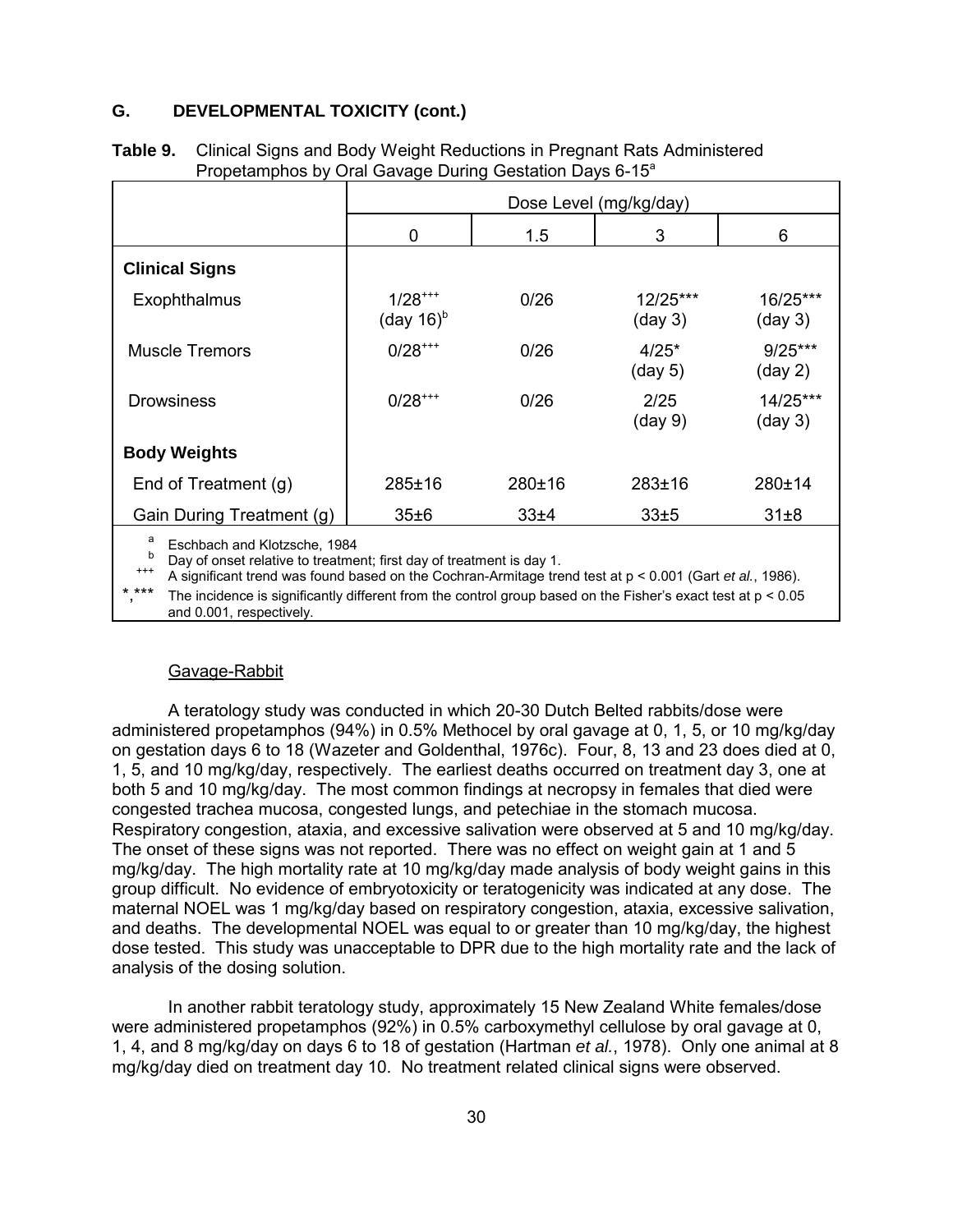### <span id="page-35-0"></span>**G. DEVELOPMENTAL TOXICITY (cont.)**

Rabbits at 8 mg/kg/day had a 1% loss in their mean body weights during the treatment period whereas the controls had a 3% gain in their mean body weights. No evidence of embryotoxicity or teratogenicity was found. The maternal NOEL was 4 mg/kg/day based on the death and weight loss at 8 mg/kg/day. The developmental NOEL was equal to or greater than 8 mg/kg/day, the highest dose tested. This study also was unacceptable to DPR because an insufficient number of fetuses were examined for visceral anomalies and some dams delivered before C-sections could be performed.

A third teratology study was conducted in which propetamphos (90.9%) was administered in 0.5% carboxymethyl cellulose by oral gavage to approximately 20 pregnant female New Zealand White rabbits/dose at 0, 1, 4, or 8 mg/kg/day on gestation days 6 through 18 (Hoberman *et al.*, 1984). No treatment-related deaths occurred. A significant increase in diarrhea was observed at 1 mg/kg/day (7/20) and 8 mg/kg/day (10/20) with an onset of treatment day 10 and day 4, respectively. The toxicological significance of the diarrhea at 1 mg/kg/day was uncertain since the incidence decreased at 4 mg/kg/day (4/20). Excessive salivation was also observed (2/20) at 8 mg/kg/day with an onset of treatment day 5. An increase in anorexia was observed in all treatment groups; however, DPR did not consider it treatment-related since it did not exhibit a dose-related trend. There was a dose-related reduction in the mean body weight gain (41 and 77%) during the exposure period at 4 and 8 mg/kg/day, respectively; however, the respective mean body weights were only 1 and 2% lower than controls on gestation day 19. The difference in neither mean body weight gain nor mean body weights were statistically significant. No embryotoxicity or teratogenicity was observed. The maternal NOEL was 4 mg/kg/day based on the diarrhea and excessive salivation. The developmental NOEL was equal to or greater than 8 mg/kg/day which was the highest dose tested. The study was acceptable to DPR.

### **H. NEUROTOXICITY**

#### **Summary**

No evidence of organophosphate-induced delayed neuropathy was observed in three studies conducted in hens; however, only one study met FIFRA guidelines.

#### Gavage-Hen

No evidence of delayed neuropathy was found in a study where 4 hens/dose were administered single doses of technical grade propetamphos (94%) by oral gavage at 47.2, 94.4, or 188.7 mg/kg (LD<sub>50</sub> = 94 mg/kg) on day 0 and 21 without atropine protection (Fletcher *et al.*, 1975). This study was conducted by Industrial Bio-Test Laboratories, Inc. and was determined to be invalid by U.S. EPA.

In a study conducted by Ben-Dyke and Rinehart (1980), 10 White Leghorn hens were administered single doses of technical grade propetamphos (91.8%) by oral gavage at 200 mg/kg ( $LD_{50}$  = 78 mg/kg) on day 0 and 21 with atropine and 2-PAM protection. No evidence of delayed neuropathy was observed in this study. This study was considered acceptable by DPR.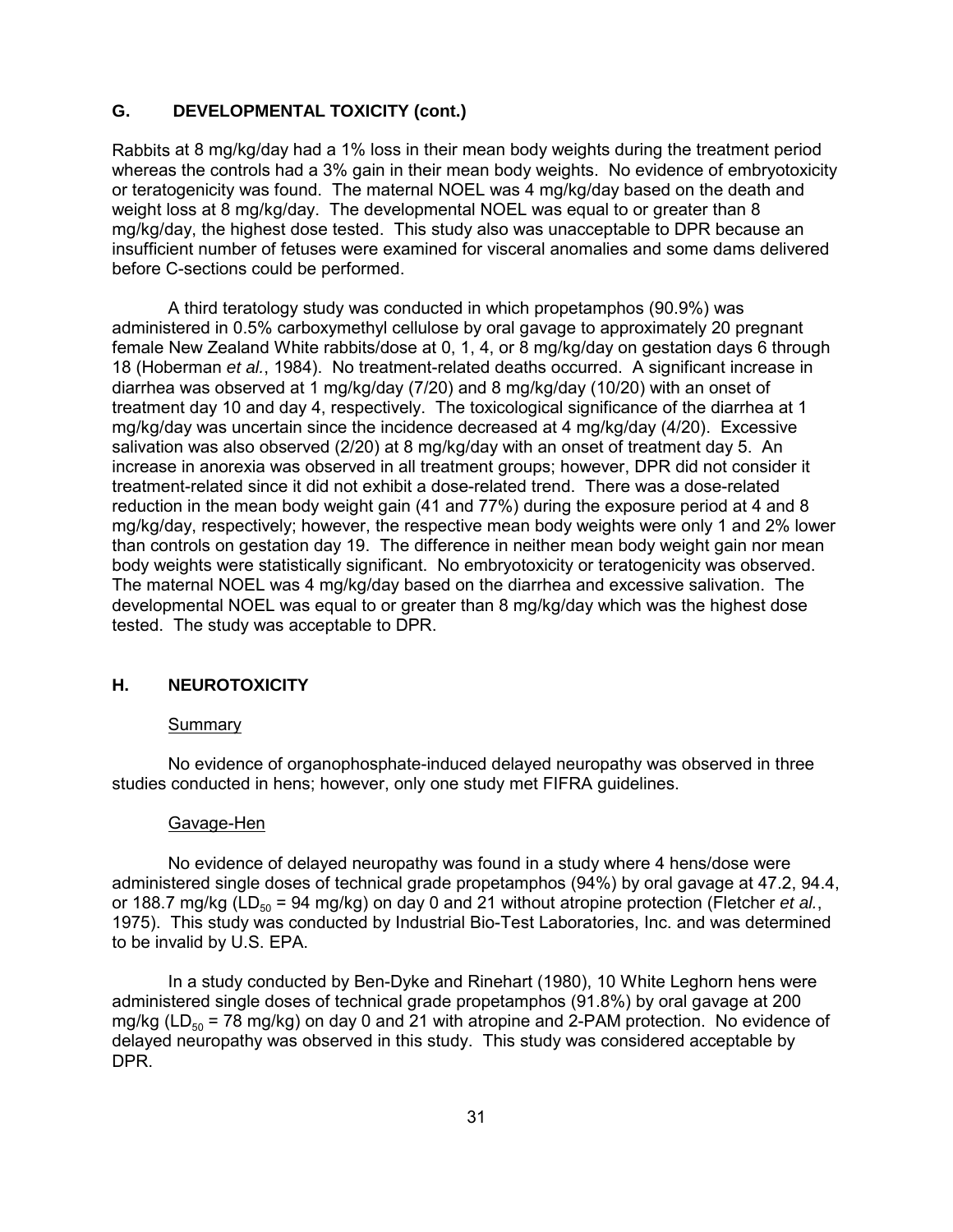#### **H. NEUROTOXICITY (cont.)**

There was also no evidence of delayed neuropathy based on neuropathy target esterase (NTE) activity or clinical signs in a third study conducted by Abou-Donia and Wilmirth (1994) where 3 to 5 hens were administered propetamphos (98%) at 100 or 150 mg/kg. However, when administered in combination with chlorpyrifos at 100 mg/kg, propetamphos at 50 or 100 mg/kg appeared to potentiate the delayed neuropathy caused by chlorpyrifos. Chlorpyrifos administered alone at 100 mg/kg produced < 50% NTE inhibition and mild ataxia and gait distrubances. When chlorpyrifos at 100 mg/kg is combined with propetamphos at 50 or 100 mg/kg, NTE inhibition (up to 73%), severe ataxia, hindlimb paralysis and enlarged axons and nerve degeneration in the spinal cord were seen. These effects, although indicative of a potentiate response to the combined treatment, were elicited at a level in excess of the  $LD_{50}$ value for either compound. This study was not a standard FIFRA guideline study for delayed neurotoxicity.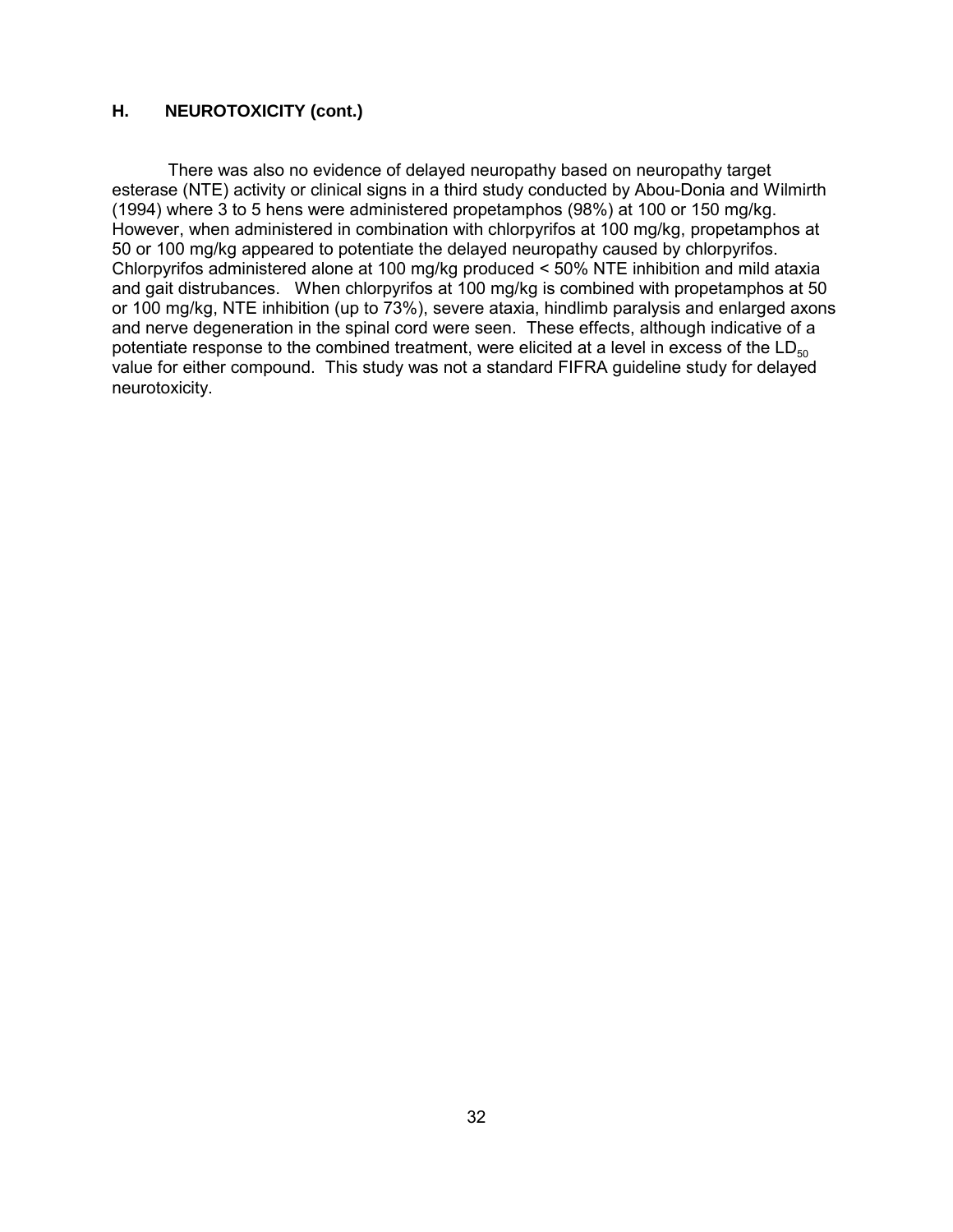#### **IV. RISK ASSESSMENT**

#### **A. HAZARD IDENTIFICATION**

#### Acute Toxicity

 exposure, except that gasping, dyspnea, lacrimation, and hypersensitivity were not seen. Several acute  $LD_{50}/LC_{50}$  studies were conducted for the various propetamphos formulations; however, only a few studies were available for technical grade propetamphos (Table 10). The effects observed with inhalation exposure included gasping, dyspnea, prostration, tremors, ataxia, eye squint, lacrimation, bradypnea, fasciculations, salivation, tachypnea, hypoactivity, ocular and nasal discharge, and hypersensitivity. Gross pathological findings with inhalation exposure included lung congestion, thymic petechiation, corneal opacity, and hyperemic nares. A NOEL was not established for these effects, but the LOEL was 6.25 mg/L (1,000 mg/kg) based on salivation, tachypnea, hypoactivity, ocular and nasal discharge and hypersensitivity (Wazeter and Goldenthal, 1974). Similar clinical signs were seen with oral

| <b>Species</b>      | Exposure           | <b>Effect</b>                                                                                                    | <b>NOEL</b> | <b>LOEL</b><br>(mg/kg) | Ref. <sup>a</sup> |
|---------------------|--------------------|------------------------------------------------------------------------------------------------------------------|-------------|------------------------|-------------------|
|                     |                    | <b>Inhalation</b>                                                                                                |             |                        |                   |
| $Rat^b$             | Single, 4-hr       | Gasping, prostration, tremors, ataxia,<br>fasciculations, lacrimation, salivation<br>and other cholinergic signs |             | $1,000^\circ$          |                   |
|                     |                    | Oral                                                                                                             |             |                        |                   |
| $Rat^b$             | Single,<br>gavage  | Hypoactivity, diarrhea, tachypnea,<br>excessive urination, flaccidity,<br>ataxia, and nasal discharge            |             | 50                     |                   |
| $Rat^d$             | 10 days,<br>gavage | Exophthalmos (onset day 3),<br>tremors (onset day 5)                                                             | 1.5         | 3                      | $2^{*e}$          |
| Rabbit <sup>d</sup> | 13 days,<br>gavage | Death (onset day 3), respiratory<br>congestion, ataxia, excessive<br>salivation (onset not reported)             | 1           | 5                      | 3                 |
| Rabbit <sup>d</sup> | 13 days,<br>gavage | Diarrhea (onset day 4),<br>excessive salivation<br>(onset day 5)                                                 | 4           | 8                      | 4*                |

| Table 10. Acute Adverse Effects of Technical Grade Propetamphos and Their Respective |
|--------------------------------------------------------------------------------------|
| NOELs and LOELs                                                                      |

a References: 1. Wazeter and Goldenthal, 1974; 2. Eschbach and Klotzsche, 1984; 3. Wazeter and Goldenthal, 1976c; 4.Hoberman *et al.*, 1984.

b  $LD_{50}/LC_{50}$  study

c Assuming a rat breathes 40 L/kg/hr (Zielhuis and van der Kreek, 1979).

d Developmental toxicity study: All fetal effects were considered acute effects; however, only maternal effects observed within the first few days of exposure were considered acute exposure.

e Selected as the definitive study for calculating the margin of exposure for acute effects.

Acceptable study based on FIFRA guidelines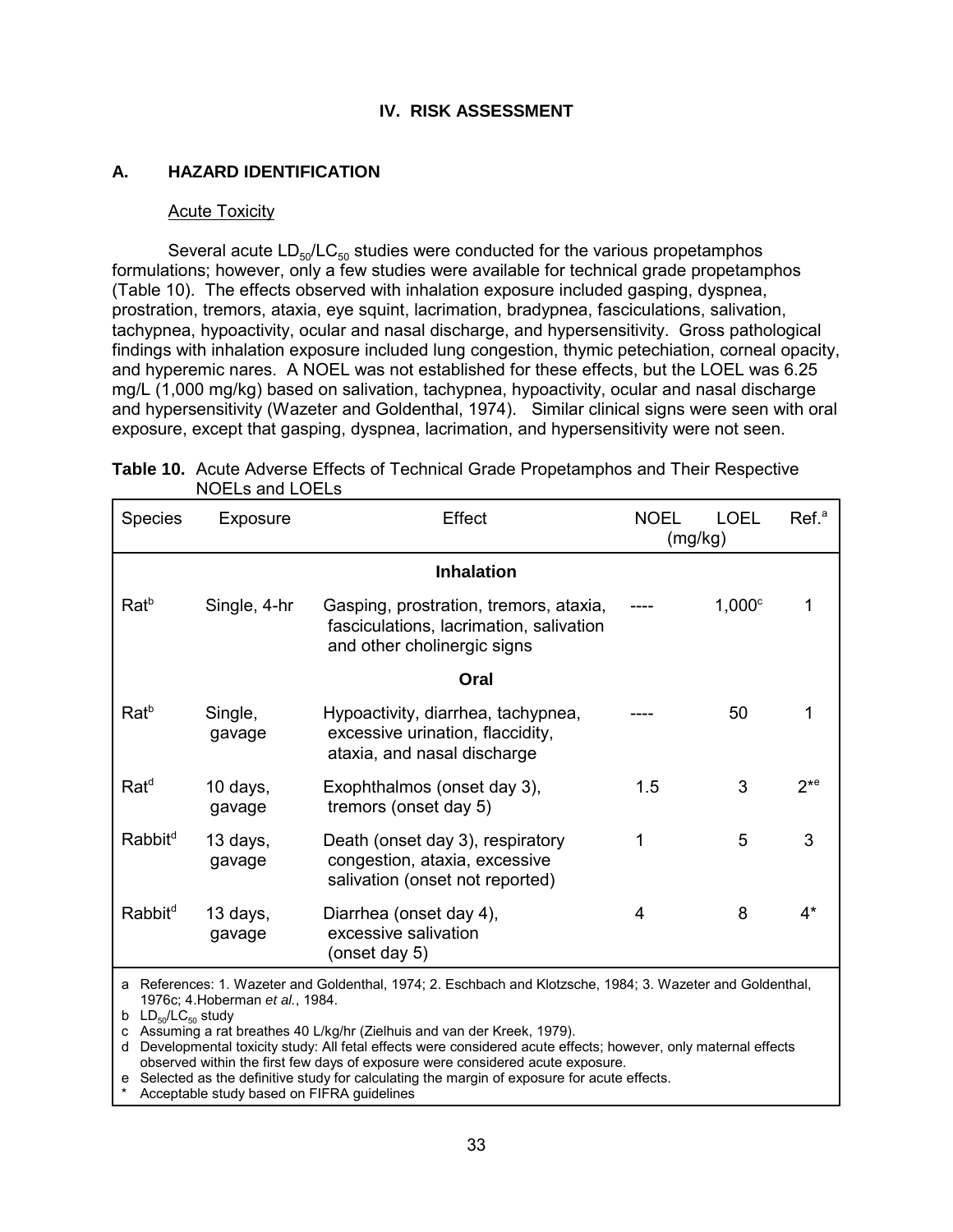since only high doses (47.2-200 mg/kg) were tested. Several additional signs were observed with oral exposure including diarrhea, excessive urination and flaccidity. The gross pathological findings observed with oral exposure were also similar to those seen with inhalation exposure, except that hyperemic nares were not observed. Several additional gross pathological findings with oral exposure were petechiation of the stomach mucosa and kidney and yellowish/brownish material in the stomach. A NOEL was also not established in the oral  $LD_{50}$  study, but the LOEL was 50 mg/kg based on hypoactivity, diarrhea, tachypnea, excessive urination, flaccidity, ataxia, salivation and nasal discharge (Wazeter and Goldenthal, 1974). The dermal  $LD_{50}$  study conducted for technical grade propetamphos was not useful for establishing an acute NOEL since only the incidence of mortalities was reported. In addition, two acute neurotoxicity studies in hens were available for propetamphos. However, these studies were also not useful for establishing an acute NOEL

Certain effects observed in developmental toxicity studies were also considered acute effects. Since occupational and residential exposure is likely to involve exposure over several consecutive days, any maternal effects observed in the first few days of dosing were considered acute. Also, all fetal effects were considered acute effects since these might result from a single day of exposure. In a rat developmental toxicity study, exophthalmus was observed in the dams at 3 and 6 mg/kg/day with an onset on treatment day 3 (Eschbach and Klotzsche, 1984). Tremors were also observed at 3 and 6 mg/kg/day with an onset on treatment day 5 and 2, respectively. In a rabbit developmental toxicity study, diarrhea was observed in the does at 8 mg/kg/day with an onset on treatment day 4 (Hoberman *et al.*, 1984). Excessive salivation was also observed at 8 mg/kg/day with an onset of treatment day 5. In another rabbit developmental toxicity study, death, respiratory congestion, ataxia and excessive salivation were observed in the does (Wazeter and Goldenthal, 1976c). The maternal deaths occurred as early as treatment day 3, but the onset of the clinical signs was not reported. This study had other deficiencies including a high mortality rate even in the control group and no analysis of dosing material. No embryo or fetal toxicity was seen in either rats or rabbits. The rat developmental toxicity study was considered the definitive study for evaluating the risk for adverse health effects in humans from acute exposure (Eschbach and Klotzsche, 1984). This study was also acceptable to DPR based on FIFRA guidelines. The critical acute NOEL derived from the definitive study was 1.5 mg/kg based on exophthalmus and tremors seen at 3 mg/kg/day.

#### Subchronic Toxicity

The adverse effects associated with subchronic exposure to propetamphos are summarized in Table 11. Included in Table11 are also effects from reproductive toxicity studies and cumulative effects from the developmental toxicity studies. Weakness, hypoactivity and pallor were observed in mice at 59 mg/kg/day and higher (Bagdon *et al.*, 1978). Vomiting and diarrhea were seen in dogs at 1.25 mg/kg/day (Allen *et al.*, 1989). Tremors, salivation and deep respiration were observed at 5.03 mg/kg/day. A NOEL could not be established for the cholinergic effects in this dog study because of the study design; however, no clinical signs were observed in another 6-month dog study at 0.70 mg/kg/day, the highest dose tested (Hamburger *et al.*, 1979). When propetamphos was applied repeatedly to the skin of rabbits over several weeks, dermal irritation was observed (Wazeter and Goldenthal, 1976a). Some of the dermal effects (pustule formation, erythema, edema, scabbing, and coriaceousness) were also observed in the controls and were attributed to the vehicle, corn oil. Other dermal effects (atonia, desquamation, fissuring, blanching, and bleeding) may be treatment-related because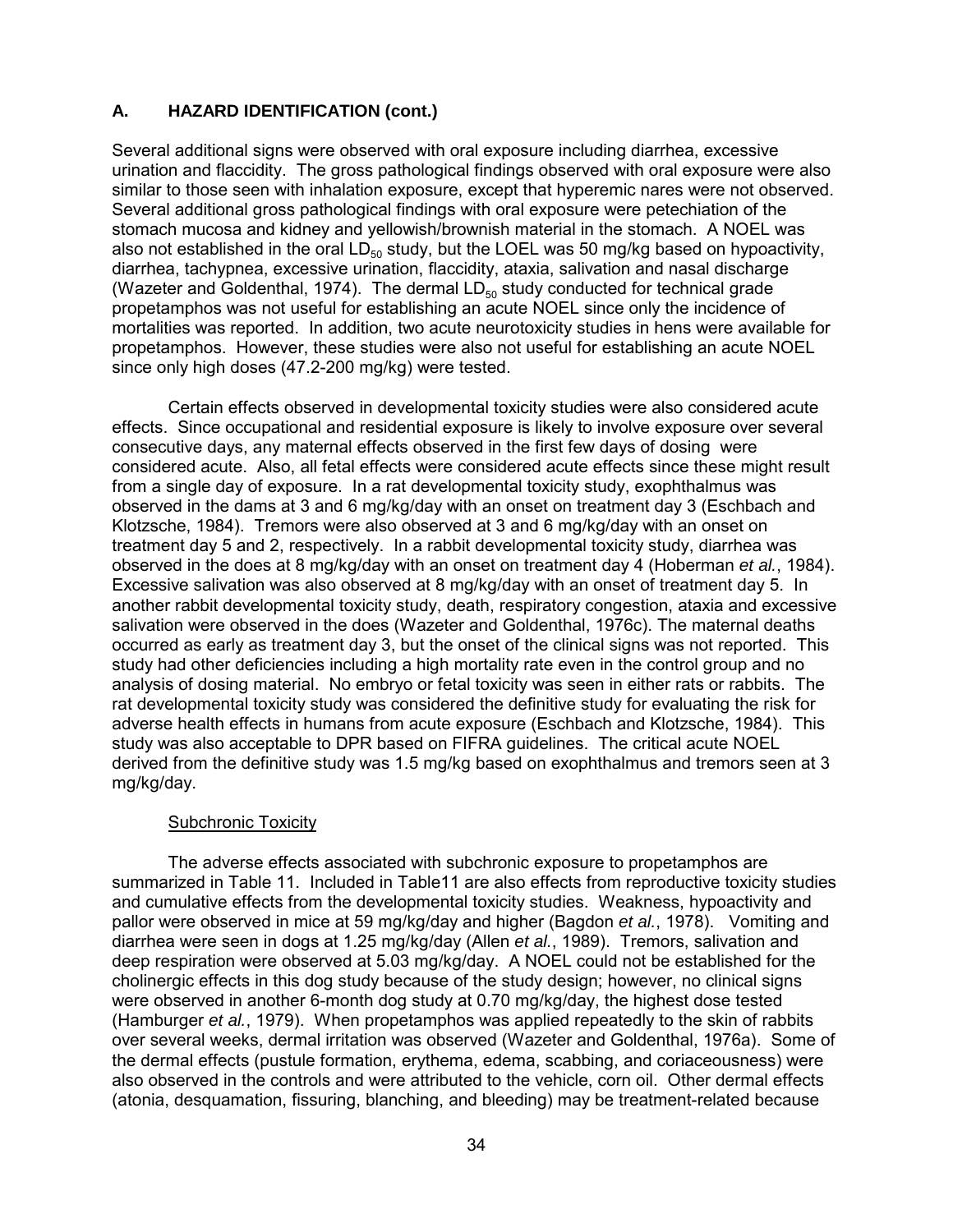| <b>Table 11.</b> Subchronic Adverse Effects of Technical Grade Propetamphos and Their |
|---------------------------------------------------------------------------------------|
| Respective NOELs and LOELs                                                            |

| <b>Species</b>      | Exposure                             | Effect                                                                                                                                                         | <b>NOEL</b><br>(mg/kg/day) | <b>LOEL</b>    | Ref. <sup>a</sup> |
|---------------------|--------------------------------------|----------------------------------------------------------------------------------------------------------------------------------------------------------------|----------------------------|----------------|-------------------|
|                     |                                      | <b>Inhalation</b>                                                                                                                                              |                            |                |                   |
| Rat                 | 2 wks, 4 hr/day,<br>5 days/wk        | Cholinergic signs                                                                                                                                              |                            | 160            | $\mathbf{1}$      |
| Rat                 | 2 wks, 4 hr/day,<br>5 days/wk        | Cholinergic signs, reduced body<br>weights, clin. chem. changes,<br>hemorrhagic erosion of stomach                                                             | 8.5                        | 15.5           | $\overline{2}$    |
|                     |                                      | Oral                                                                                                                                                           |                            |                |                   |
| Rabbit <sup>b</sup> | 13 days, gavage                      | Death, body weight loss<br>$(F: -0.7\%)$                                                                                                                       | 4                          | 8              | 3                 |
| Mouse               | 4 weeks, diet                        | Reduced body weights<br>$(M: 12\%)$                                                                                                                            |                            | 0.05           | $\overline{4}$    |
| Mouse               | 8 weeks, diet                        | Reduced brain ChE activity<br>(M: 72%; F: 59% of controls)                                                                                                     | 1                          | $\overline{7}$ | 5                 |
| Ratc                | $1-gen., 70 days$<br>premating, diet | Parental: Reduced body weights<br>(F: 13%), reduced brain ChE<br>activity (M: 80%; F: 52% of<br>controls)                                                      | 0.5                        | 2.2            | 6                 |
|                     |                                      | Reproductive: Increased<br>postnatal mortality, decreased<br>pup weight gain, reduced<br>number of male pups                                                   | 2.2                        | 10.0           |                   |
| Rate <sup>c</sup>   | 2-gen., 70 days<br>premating, diet   | Parental: Reduced body weights<br>(F: 16%), reduced brain ChE<br>activity (M: 80%; F: 52-55% of<br>controls)                                                   | 0.3                        | 2.1            | $7^*$             |
|                     |                                      | Reproductive: Reduced mating<br>index, reduced litter size,<br>reduced number of implantation<br>sites, increased pup mortality,<br>decreased pup body weights | 2.1                        | 5.5            |                   |
| Dog                 | 6 months, diet                       | Reduced brain ChE activity<br>(M: 64% of controls)                                                                                                             | 0.09                       | 0.18           | 8                 |
|                     |                                      | <b>Dermal</b>                                                                                                                                                  |                            |                |                   |
| Rabbit <sup>c</sup> | 6 hrs/day, 5<br>days/wk, 3 wks       | Body weight reduction (F: 10%)                                                                                                                                 | 0.5                        | 2.5            | 9                 |

a References: 1. Wazeter and Goldenthal, 1975b; 2. Leuschner *et al.*, 1978; 3. Hartman *et al.*, 1978; 4. Machi *et al.*, 1979; 5. Bagdon *et al.*, 1978; 6. Eschbach *et al.*, 1991a; 7. Eschbach *et al.*, 1991b; 8. Hamburger *et al.*, 1979; 9. Wazeter and Goldenthal, 1976a.

b Developmental toxicity study: Only maternal effects observed after day 7 were included or delayed fetal development such as delayed ossification or reduced body weights.

c Reproductive toxicity study

Acceptable study based on FIFRA guidelines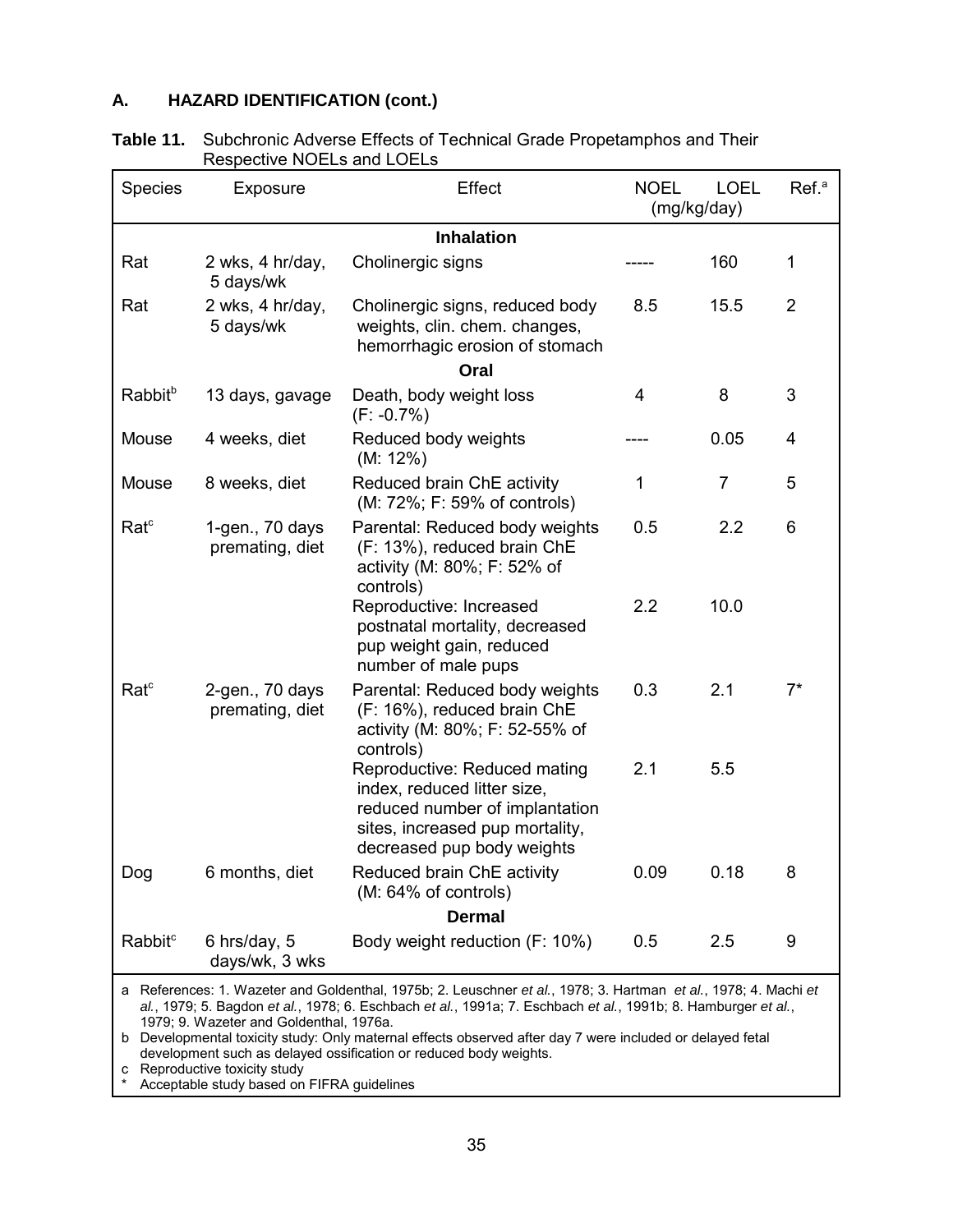they were only observed in treated animals; however, the toxicological significance of these lesions was uncertain because of the possible contribution of the corn oil. This study also had numerous deficiencies including no analysis of test article or dosing material, inadequate number of animals per group, inadequate clinical chemistry analysis, and no individual data for dermal or clinical observations. Reduced body weight gains or weight losses (>10%) were a common effect observed in several of the subchronic studies. The lowest NOEL for this endpoint in an acceptable study was seen in a two-generation rat reproduction study at 0.3 mg/kg/day (Eschbach *et al.*, 1991b). Brain ChE inhibition was another common effect seen in the subchronic studies. The lowest NOEL for this endpoint in an acceptable study was also 0.3 mg/kg/day based on the two-generation rat reproduction study (Eschbach *et al.*, 1991b). Adverse reproductive effects were observed in two studies, including reduced mating index, reduced litter size, reduced number of implantation sites, increased pup mortality, and decreased pup body weights. The lowest reproductive NOEL was 2.1 mg/kg/day based on the effects seen in the two-generation rat reproduction study. A critical subchronic NOEL was not selected for propetamphos since there is no seasonal exposure due to its potential year-round use indoors.

#### Chronic Toxicity

The chronic toxicity of propetamphos was evaluated in three species by the oral route (Table 12). In rats exposed to propetamphos in the diet for 2 years, the adverse effects observed included weak limbs, hyperreflexia, erythema and alopecia of the abdomen, and reduced brain ChE activity (M: 66%; F: 64% of controls) at 6.75 mg/kg/day (Luginbuhl *et al.*, 1981). Reduced brain ChE activity (M: 51%; F: 45% of controls) was the only adverse effect observed in mice exposed to propetamphos in the diet for 93 weeks at 6 mg/kg/day (LeQuire *et al.*, 1981). A significant reduction in brain ChE inhibition was also observed in mice at 1 mg/kg/day (M:87%; F: 94% of controls); however, the reduction was not considered toxicologically significant because it was very slight and there were no overt signs of toxicity up to 21 mg/kg/day. Dogs exhibited numerous chronic effects after being exposed for one year at 3.03 mg/kg/day (Allen *et al.*, 1991). These effects included death, diarrhea, vomiting, prolonged anestrus in females, reduced brain ChE activity (M: 79%; F: 82% of controls), increased liver weights, thickened mucosa of the small intestine and liver necrosis.

The lowest NOEL for the chronic studies was 0.59 mg/kg/day observed in the 1-year dog study (Allen *et al.*, 1991). A lower NOEL of 0.09 mg/kg/day was observed in a 6-month dog study based on reduced brain ChE activity (M: 64% of controls) (Hamburger *et al.*, 1979). The reason for the difference in the dosage required to produce significant brain ChE inhibition in the two dog studies is uncertain. Differences in the cholinesterase assay is one possible explanation. However, interpretation of the findings from the 6-month study is confounded by changes in dose levels in two groups during the study and no analysis of feed to verify propetamphos concentration. A lower NOEL of 0.3 mg/kg/day was also observed in an acceptable rat reproductive toxicity study based on body weight reduction (F: 16%) and reduced brain ChE activity (M: 80%; F: 52-55% of controls) in adults at 2.1 mg/kg/day (Eschbach *et al.*, 1991b). The lower NOEL in the rat reproductive toxicity study was probably the result of dose selection since the NOEL in the 2-year rat study (0.63/mg/kg/day) was lower than the LOEL in rat reproductive toxicity study. Because the dog appears to be more sensitive based on the numerous effects seen, the 1-year dog study was selected as the definitive chronic toxicity study. Therefore, the critical chronic NOEL was 0.59 mg/kg/day based on diarrhea, vomiting, prolonged anestrus in females, brain ChE inhibition, increased liver weights,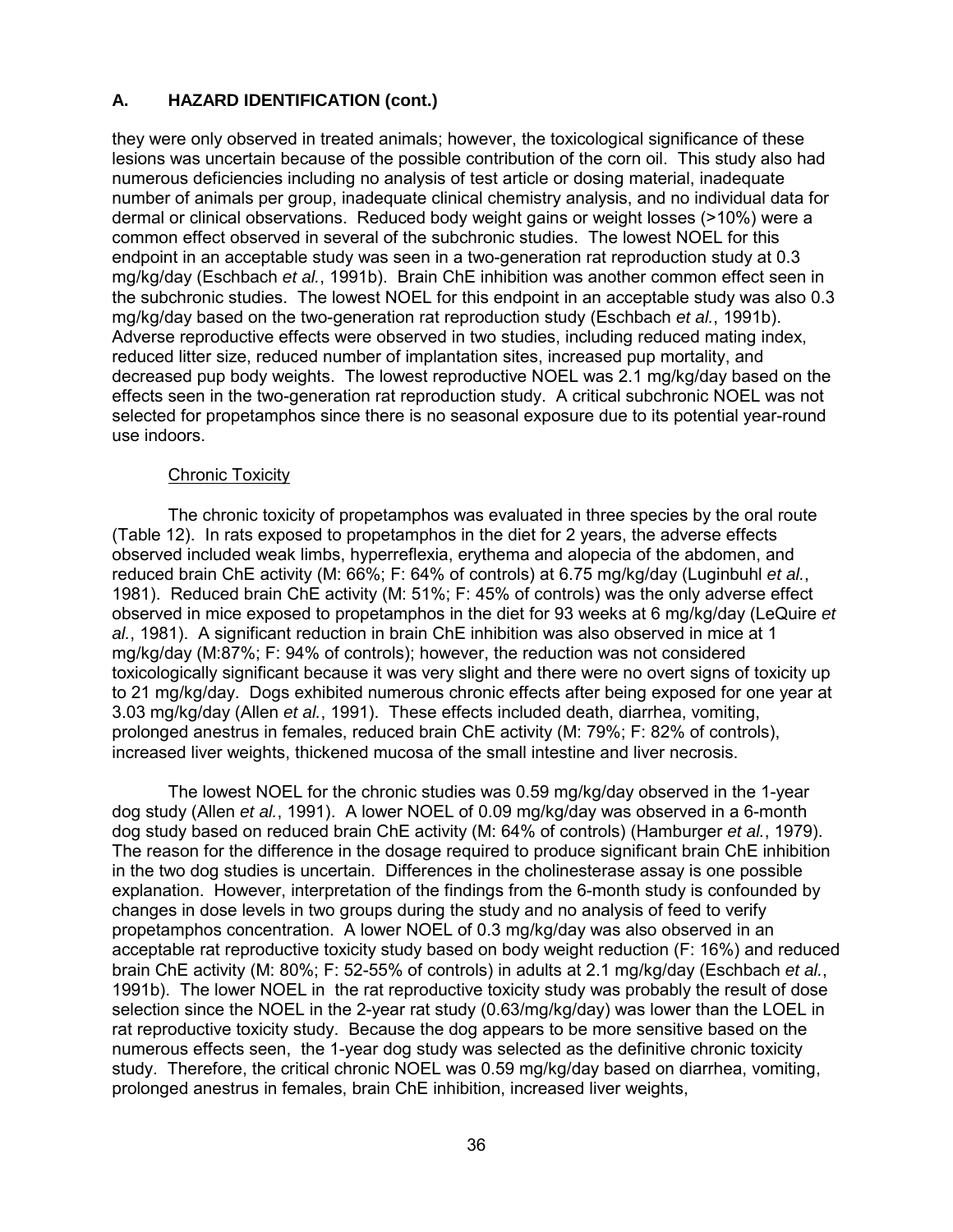| Table 12. | Chronic Adverse Effects of Technical Grade Propetamphos and Their Respective |
|-----------|------------------------------------------------------------------------------|
|           | NOELs and LOELs                                                              |

| <b>Species</b>                                                                                                                                                                                                                                 | Exposure       | Effect                                                                                                                                                                                             | NOEL<br>(mg/kg/day) | LOEL | Ref. <sup>a</sup> |
|------------------------------------------------------------------------------------------------------------------------------------------------------------------------------------------------------------------------------------------------|----------------|----------------------------------------------------------------------------------------------------------------------------------------------------------------------------------------------------|---------------------|------|-------------------|
| Rat                                                                                                                                                                                                                                            | 2 years, diet  | Weak limbs, hyperreflexia,<br>erythema, alopecia, reduced<br>brain ChE activity (M: 66%;<br>$F: 64\%$ of controls)                                                                                 | 0.63                | 5.89 | $1^*$             |
| Mouse                                                                                                                                                                                                                                          | 93 weeks, diet | Reduced brain ChE activity<br>(M: 51%; F: 45% of controls)                                                                                                                                         | 1                   | 6    | $2^*$             |
| Dog                                                                                                                                                                                                                                            | 52 weeks, diet | Diarrhea, vomiting, prolonged<br>anestrus (F), reduced brain ChE<br>activity (M: 79%; F: 82% of<br>controls), increased liver weights,<br>thickened mucosa of small<br>intestine, hepatic necrosis | 0.59                | 3.03 | $3^{*b}$          |
| References: 1. Luginbuhl et al., 1981; 2. LeQuire et al., 1981; 3. Allen et al., 1991.<br>a<br>Selected as the definitive study for calculating the margin of exposure for chronic effects.<br>b<br>Acceptable study based on FIFRA guidelines |                |                                                                                                                                                                                                    |                     |      |                   |

thickened mucosa of the small intestine and liver necrosis in dogs exposed to propetamphos in the diet for 52 weeks.

#### Oncogenicity/Genotoxicity

The only evidence that propetamphos might be oncogenic was an increase in pancreatic islet cell adenomas in female rats (Luginbuhl *et al.*, 1981). However, the increase was not significant by trend analysis or by pairwise comparison at the high-dose level, 120 ppm. Although the incidence in the treatment groups was higher than concurrent controls, the incidence was similar to the historical control data. In addition, the tumors occurred late in the study. Furthermore, there was no increase in these tumors in male rats or either sex of mice (LeQuire *et al.*, 1981). Both studies met FIFRA guidelines. The genotoxicity studies for propetamphos were negative, except for a published *in vivo* chromosomal aberrations study in mice (Kumari and Krishnamurthy, 1986). However, this study had major deficiencies includinging no analysis of test article for purity, positive controls, number of animals, tested not reported and no individual data. The negative studies included two reverse mutation assays, one with *Salmonella typhimurium* strains and the other with *Saccharomyces cerevisiae* strains, a *Drosophila* sex-linked recessive lethal assay, an *in vivo* micronucleus assay in mice, an *in vivo* cytogenetics assay in rats, and an unscheduled DNA synthesis (UDS) assay with primary rat hepatocytes (Haworth *et al.*, 1980; Jagannath and Brusick, 1981; Kumari and Krishnamurthy, 1986; Matheson and Brusick, 1978; Marshall, 1990; Myhr and Brusick, 1981). Three of these studies met FIFRA guidelines, including the reverse mutation assay with *Salmonella*, the *in vivo* cytogenetics assay with rats, and the UDS assay. Therefore, DPR did not consider the weight of evidence sufficient to warrant a low-dose extrapolation for humans.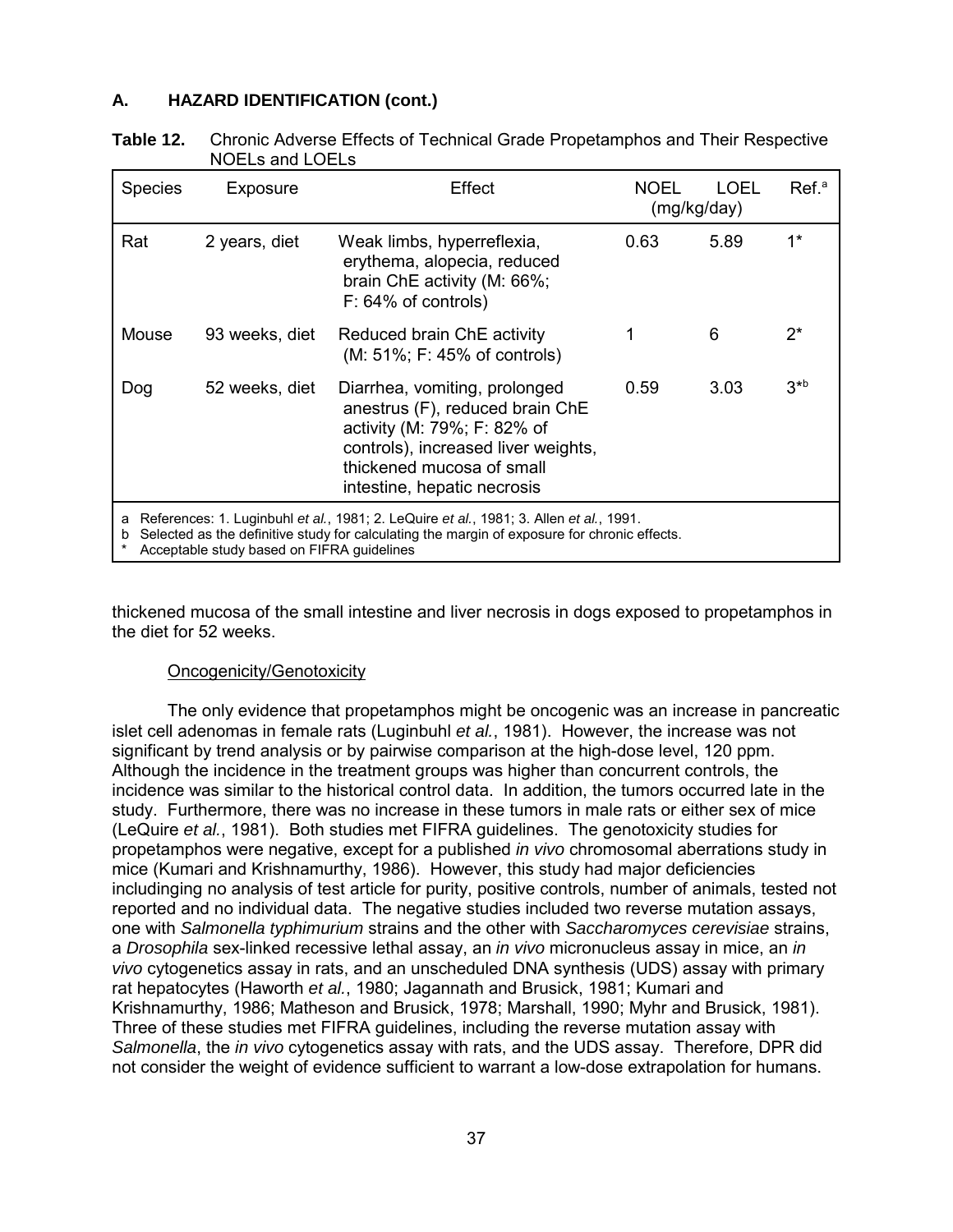### **B. EXPOSURE ASSESSMENT**

An exposure assessment document for propetamphos, entitled "Estimation of Exposure of Persons in California to Pesticide Products That Contain Propetamphos," HS-1731 (August 9, 1996) was prepared by the Worker Health and Safety Branch of the Department of Pesticide Regulation. The following section is a brief summary of the information in this document. A detailed description of the calculation of the exposure dosages for occupational and residential exposure can be found in the exposure assessment document for propetamphos.

#### Occupational Exposure

No exposure studies were available that monitored the exposure of applicators (i.e., pesticide control operators) to propetamphos during indoor use; therefore, exposure data for propoxur and chlorpyrifos applicators were used as surrogate data to estimate the exposure for applicators using identical or similar formulations of propetamphos. Exposure during application of the 1% aerosol and ready-to-use (RTU) pump spray was based on propoxur exposure data. Exposure during the application of the liquid concentrate was based on chlorpyrifos data. Table 13 summarizes the estimated potential daily exposure to propetamphos for applicators. The mean absorbed daily dosages (ADDs) for applicators using the 1% aerosol and the 1% RTU pump spray were 13.8 and 12.8 µg/kg/day, respectively. The ADDs were calculated assuming a default value of 50% for both dermal absorption and respiratory uptake, 2 hours of actual application time/day and a male body weight of 75.9 kg. The annual average daily dosages (AADDs) were 8.8 and 8.2 µg/kg/day for the 1% aerosol and 1% RTU pump spray, respectively. The AADDs were calculated assuming applicators were exposed 233 days per year. The ADD and AADD for applicators using the 1% emulsifiable concentrate mix for soil injection were significantly higher at 109.6 and 69.9 µg/kg/day, respectively.

| Formulation                                           | $n^a$ | ADD <sup>b</sup><br>µg/kg/day | AADD <sup>c</sup><br>µg/kg/day |
|-------------------------------------------------------|-------|-------------------------------|--------------------------------|
| 1% aerosol                                            | 32    | 13.8                          | 8.8                            |
| 1% ready-to-use trigger pump spray                    | 32    | 12.8                          | 8.2                            |
| 1% emulsifiable concentrate mix<br>for soil injection | 8     | $109.6^d$                     | 69.9                           |
| a<br>Number of replicates                             |       |                               |                                |

| <b>Table 13.</b> Estimated Potential Daily Exposure for Applicators Handling Various Propetamphos |
|---------------------------------------------------------------------------------------------------|
| Formulations                                                                                      |

 $b$  ADD = Absorbed Daily Dosage, assuming a dermal absorption of 50%, inhalation uptake of 50%, 2 hours of actual application time/day, and a male body weight of 75.9 kg. Protective clothing was assumed to be long-

sleeved shirt, long pants and chemical-resistant gloves.<br>c AADD = Annual Average Daily Dosage, assuming an average of 233 days of work per year (365 days).<br>d Applicators worked 2.8 hours of actual application time per day

#### Residential Exposure

The estimated potential exposure of occupants entering structures treated with propetamphos is summarized in Table 14. Rosenheck and Hudlow (1993) estimated indoor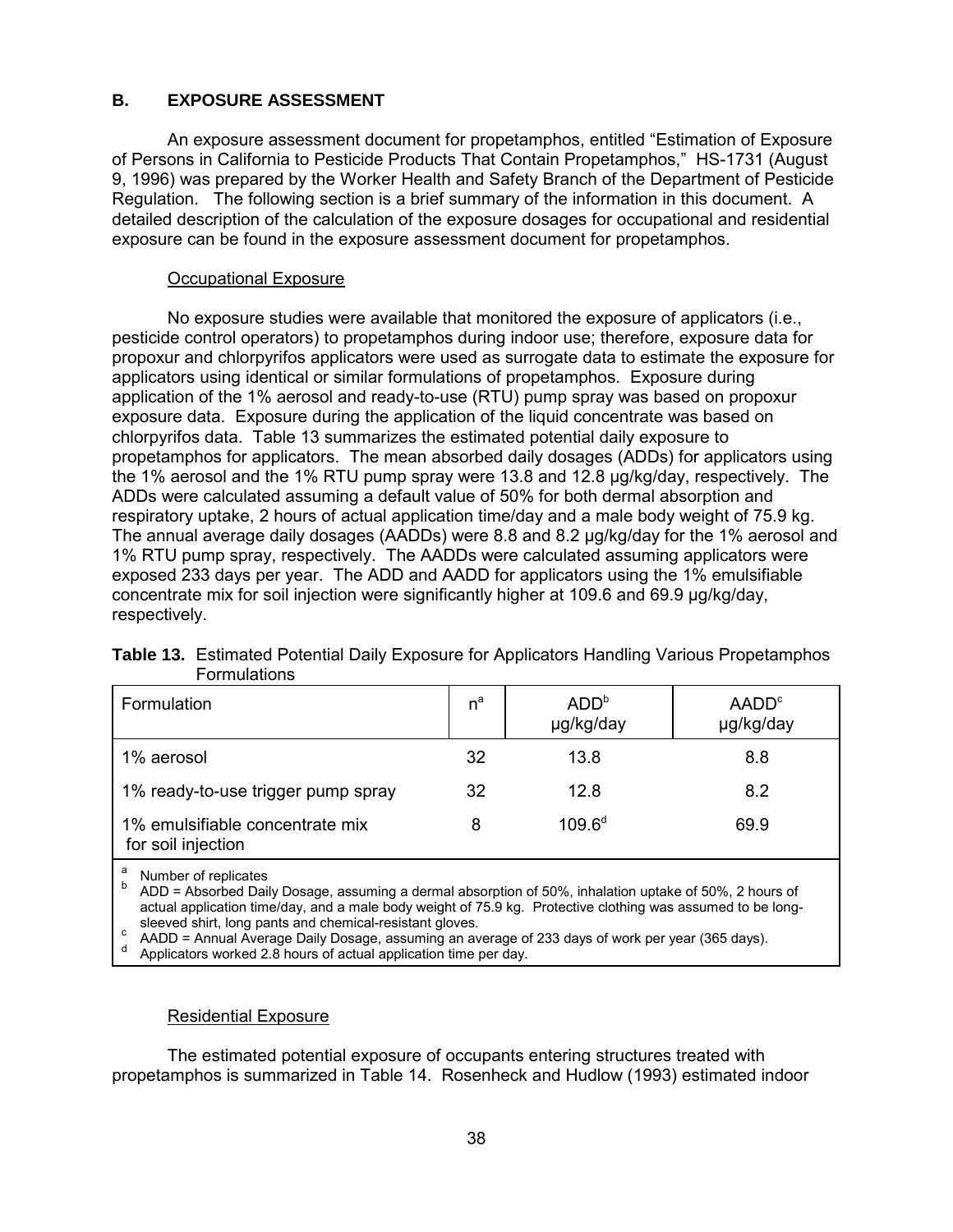#### **B. EXPOSURE ASSESSMENT (cont.)**

| <b>Table 14.</b> Estimated Potential Daily and Annual Exposure to Occupants of Rooms Treated with |
|---------------------------------------------------------------------------------------------------|
| Propetamphos                                                                                      |

| Occupant                                                                                                                                                                                                                                                                        | ADD <sup>a</sup><br>µg/kg/day | AADD <sup>b</sup><br>µg/kg/day |  |  |  |
|---------------------------------------------------------------------------------------------------------------------------------------------------------------------------------------------------------------------------------------------------------------------------------|-------------------------------|--------------------------------|--|--|--|
| Passive Dosimetry with Jazzercise® Routine                                                                                                                                                                                                                                      |                               |                                |  |  |  |
| Adult                                                                                                                                                                                                                                                                           | 28.3                          | 9.3                            |  |  |  |
| Child                                                                                                                                                                                                                                                                           | 44.0                          | 14.5                           |  |  |  |
| <b>Equilibrium Model Using Dislodgeable Carpet Residues</b>                                                                                                                                                                                                                     |                               |                                |  |  |  |
| Adult                                                                                                                                                                                                                                                                           | 12.3                          | 4.0                            |  |  |  |
| Child                                                                                                                                                                                                                                                                           | 18.9                          | 6.2                            |  |  |  |
| а<br>ADD = Absorbed Daily Dosage, assuming a dermal absorption of 50%, inhalation uptake of 50%, and oral<br>absorption of 100%.<br>b<br>AADD = Annual Average Daily Dosage, assuming a total of 24 applications per year and 5 days of exposure<br>following each application. |                               |                                |  |  |  |

exposure using two different methods, passive dosimetry and dislodgeable carpet residues. With passive dosimetry, human volunteers wearing long underwear, socks, and gloves performed Jazzercise® routines for 20 minutes in hotel rooms treated with propetamphos at 3, 6 and 9 hours after application. Face and neck wipes were collected to estimate exposure to uncovered areas of the body. Hand rinses were collected to remove any residues that passed through the gloves. Inhalation exposure was estimated for children and adults from air samples taken from the center of each room at a height of 6 and 36 inches, respectively. Oral exposure was estimated as a fraction of hand exposure, assuming 5 and 50% of hand exposure for adults and children, respectively. The estimated mean ADDs for adults and children, using the passive dosimetry data, were 28.3 and 44.0 µg/kg, respectively. The ADDs were calculated assuming a dermal absorption of 50%, a respiratory uptake of 50%, and an oral absorption of 100%. The estimated AADDs were 9.3 and 14.5 µg/kg/day for adults and children, respectively. The AADDs were calculated assuming a total of 24 applications per year and 5 days of exposure following each application.

With dislodgeable carpet residues, the assumption was made that the concentration of residues on the body was in equilibrium with the dislodgeable residue concentration on the carpet. Samples were collected using a roller over 0.165  $m<sup>2</sup>$  cotton cloth placed on the treated carpets at each reentry interval. Oral and inhalation exposure was estimated for the second method the same way as the first method. The estimated ADDs were 12.3 and 18.9 µg/kg/day for adults and children, respectively. The estimated AADDs for adults and children were 4.0 and 6.2 µg/kg/day, respectively. The same assumptions used in calculating the ADDs and AADDs with the passive dosimetry data were used with the dislodgeable carpet residues.

#### Dietary Exposure

Propetamphos has a food additive tolerance of 0.1 ppm based on its potential use in food handling establishments. It also has a feed additive tolerance of 0.1 ppm based its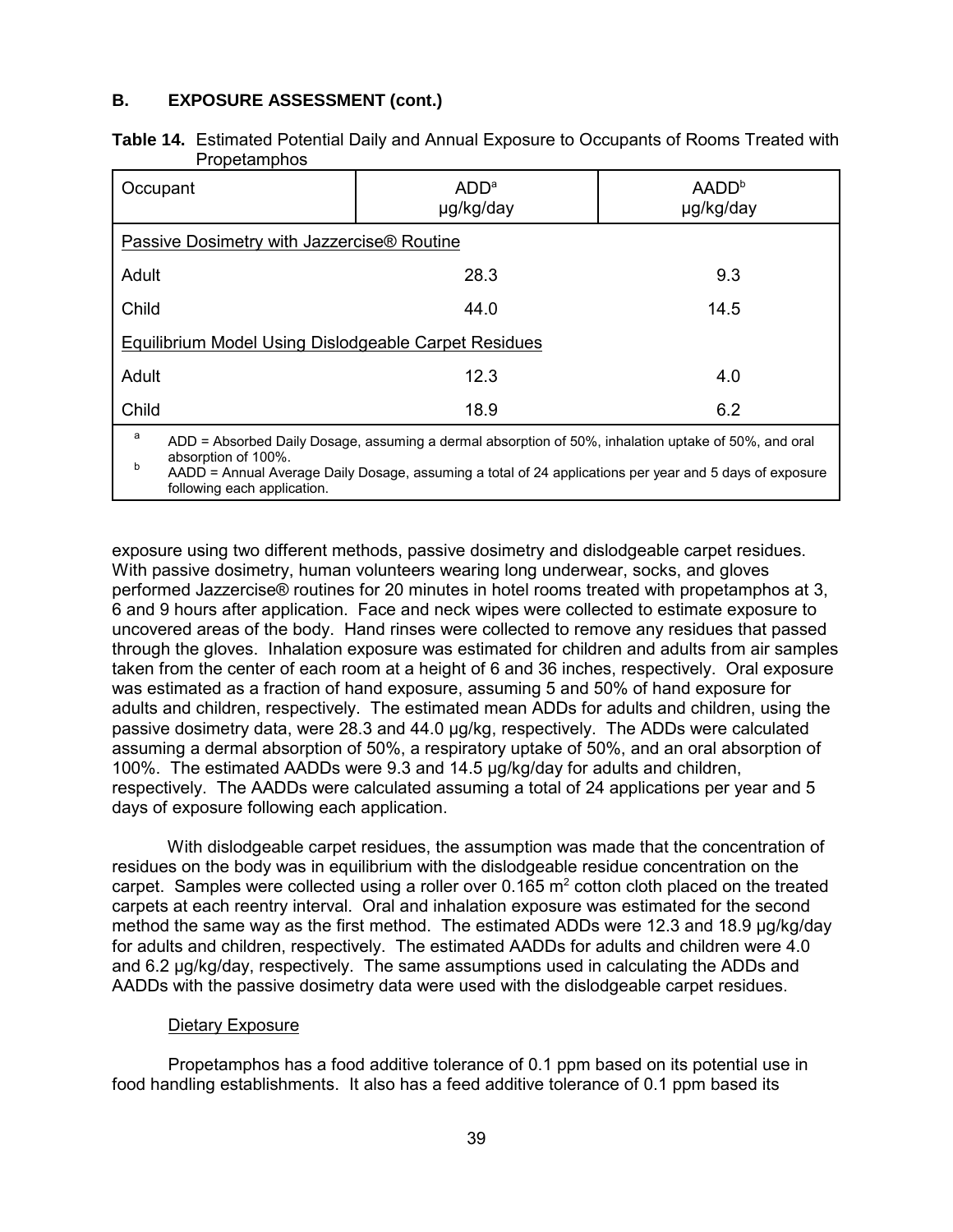potential use in animal feed handling establishments. Since these food/feed tolerances are not specific to any food/feed items, a dietary exposure analysis was not performed.

#### **C. RISK CHARACTERIZATION**

The risk for human health effects can be expressed as a margin of exposure (MOE). The MOE is the ratio of the NOEL from experimental animal or human studies to the human exposure dosage. **B.** EXPOSURE ASSESSMENT (cont.)<br>potential use in animal feed handling establis<br>specific to any food/feed items, a dietary exp<br>C. RISK CHARACTERIZATION<br>The risk for human health effects car<br>The MOE is the ratio of the NOEL

*NOEL Margin of Exposure Exposure Dosage* 

#### Acute Toxicity

The estimated MOEs for occupational exposure are summarized in Table 15. The acute MOEs were calculated for propetamphos applicators using the NOEL of 1.5 mg/kg for exophthalmos and tremors in rats and the ADDs for the different formulations in Table 13. The acute MOEs for applicators ranged from 14 for 1% emulsifiable concentrate mix for soil injection to 117 for the 1% ready-to-use trigger pump spray.

| Table 15. | Estimated Margins of Exposure for Applicators Handling Various Propetamphos |
|-----------|-----------------------------------------------------------------------------|
|           | <b>Formulations</b> <sup>a</sup>                                            |

| Formulation                                                                                          | Acute <sup>b</sup> | Chronic <sup>c</sup> |  |
|------------------------------------------------------------------------------------------------------|--------------------|----------------------|--|
| 1% aerosol                                                                                           | 109                | 67                   |  |
| 1% ready-to-use trigger pump spray                                                                   | 117                | 72                   |  |
| 1% emulsifiable concentrate mix<br>for soil injection                                                | 14                 |                      |  |
| а<br>Margin of Exposure = NOEL / Exposure Dosage. See Table 13 for exposure dosages for applicators. |                    |                      |  |

<sup>b</sup> The acute NOEL was 1.5 mg/kg (rats - exophthalmos and tremors).<br><sup>c</sup> The chronic NOEL was 0.59 mg/kg/day (dog - diarrhea, vomiting, prolonged anestrus (F), reduced brain ChE activity (M: 79%; F: 82% of controls), increased liver weights, thickened mucosa of small intestine, hepatic necrosis).

The estimated MOEs from residential exposure are summarized in Table 16. The acute MOEs were calculated for occupants of rooms treated with propetamphos using the acute NOEL of 1.5 mg/kg in rats and the ADDs for adults and children in Table 14 based on the passive dosimetry and dislodgeable residue data. Based on the passive dosimetry data, the estimated acute MOEs were 53 and 34 for adults and children, respectively. Using the equilibrium model, the estimated acute MOEs were 122 and 79 for adults and children, respectively.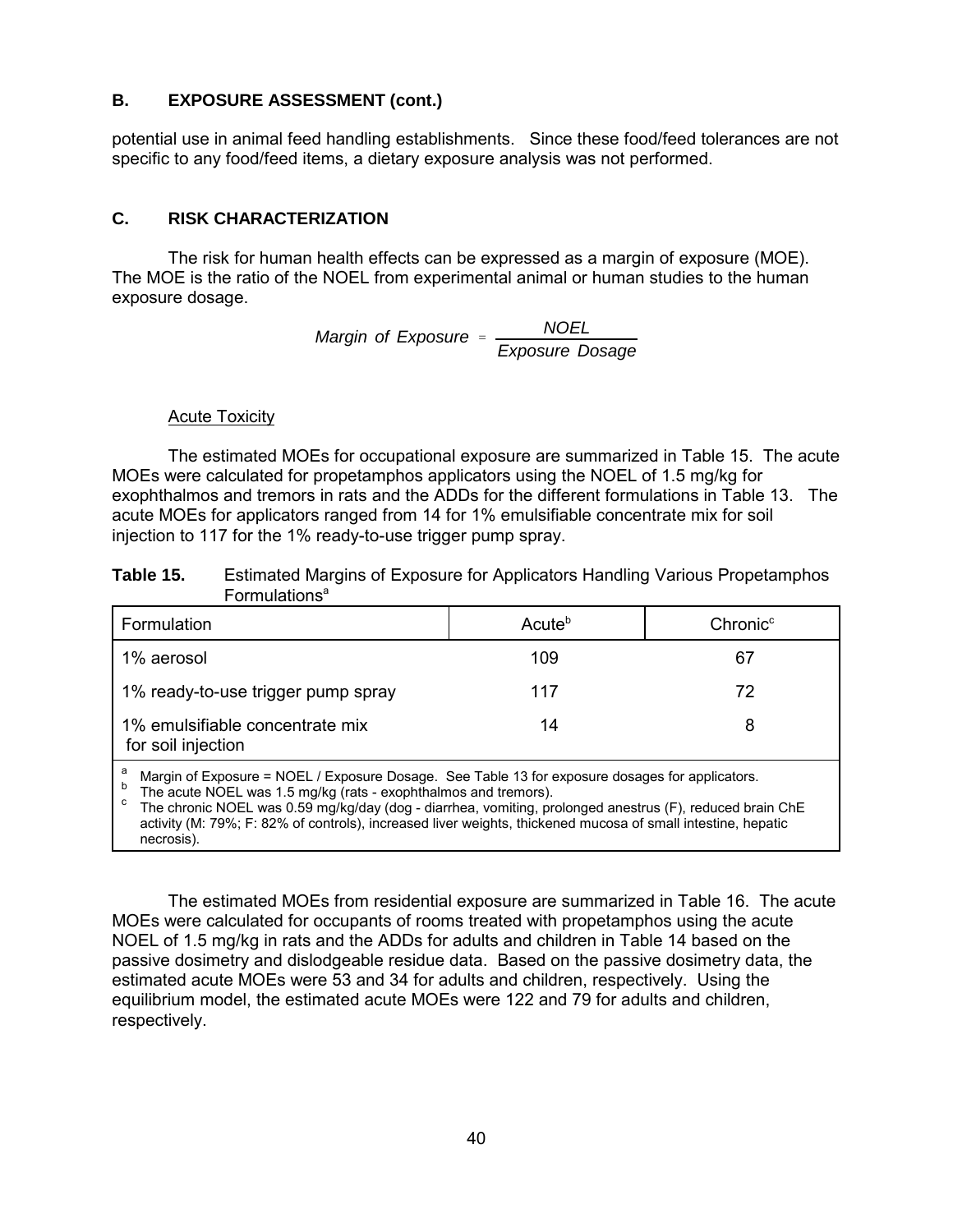#### **C. RISK CHARACTERIZATION (cont.)**

#### **Table 16.** Estimated Margins of Exposure for Occupants of Rooms Treated with Propetamphos<sup>a</sup>

| Occupant                                                                                                              | Acute <sup>b</sup> | Chronic <sup>c</sup> |
|-----------------------------------------------------------------------------------------------------------------------|--------------------|----------------------|
| Passive Dosimetry with Jazzercise® Routine                                                                            |                    |                      |
| Adult                                                                                                                 | 53                 | 63                   |
| Child                                                                                                                 | 34                 | 41                   |
| Equilibrium Model Using Dislodgeable Carpet Residues                                                                  |                    |                      |
| Adult                                                                                                                 | 122                | 147                  |
| Child                                                                                                                 | 79                 | 95                   |
| a<br>Margin of Exposure = NOEL / Exposure Dosage. See Table 14 for exposure dosages for occupants of treated<br>roomo |                    |                      |

rooms.<br>The acute NOEL was 1.5 mg/kg (rats - exophthalmos and tremors).

b The acute NOEL was 1.5 mg/kg (rats - exophthalmos and tremors).<br><sup>c</sup> The chronic NOEL was 0.59 mg/kg/day (dog - diarrhea, vomiting, prolonged anestrus (F), reduced brain ChE activity (M: 79%; F: 82% of controls), increased liver weights, thickened mucosa of small intestine, hepatic necrosis).

#### **Chronic Toxicity**

The chronic MOEs for propetamphos applicators were calculated using the chronic NOEL of 0.59 mg/kg/day in dogs for diarrhea, vomiting, prolonged anestrus (F), reduced brain ChE activity (M: 79%; F: 82% of controls), increased liver weights, thickened mucosa of small intestine, hepatic necrosis and the AADDs for the different formulations in Table 13. The chronic MOEs ranged from 8 for applicators using the 1% emulsifiable concentrate mix for soil injection to 72 for applicators using the 1% RTU pump spray (Table 15).

The chronic MOEs for occupants of rooms treated with propetamphos were calculated using the chronic NOEL of 0.59 mg/kg/day in dogs and the AADDs for adults and children in Table 14 based on the passive dosimetry and dislodgeable residue data. Based on the passive dosimetry data, the chronic MOEs for adults and children were 63 and 41, respectively (Table 16). Using the dislodgeable residue data, the chronic MOEs for adults and children were 147 and 95, respectively.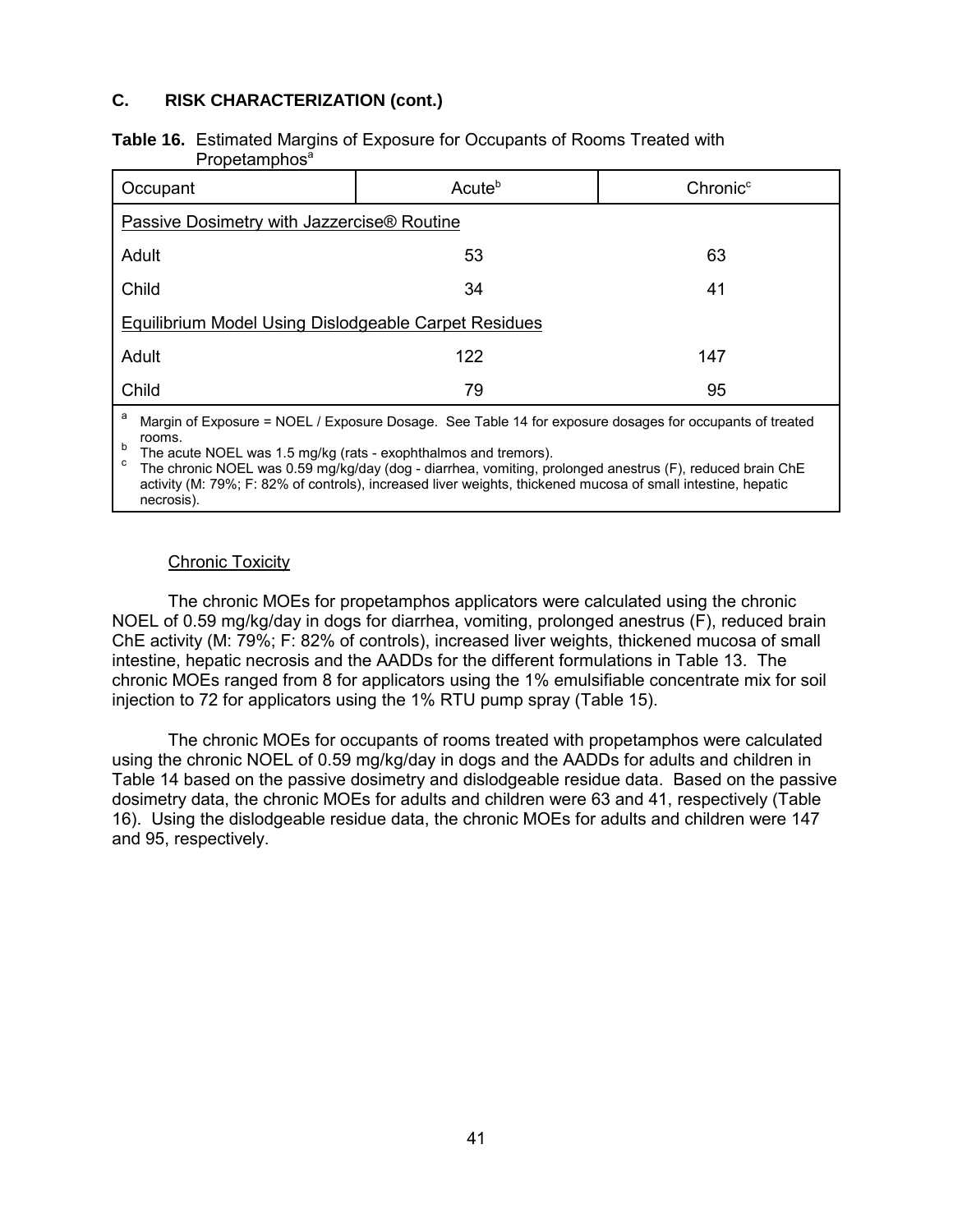#### **V. RISK APPRAISAL**

#### Introduction

Risk assessment is the process used to evaluate the potential for human exposure and the likelihood that the adverse effects observed in toxicity studies with laboratory animals will occur in humans under the specific exposure conditions. Every risk assessment has inherent limitations on the application of existing data to estimate the potential risk to human health. Therefore, certain assumptions and extrapolations are incorporated into the hazard identification, dose-response assessment, and exposure assessment processes. These, in turn, result in uncertainty in the risk characterization which integrates all the information from the previous three processes. Qualitatively, risk assessments for all chemicals have similar uncertainties. However, the degree or magnitude of the uncertainty can vary depending on the availability and quality of the data, and the types of exposure scenarios being assessed. Specific areas of uncertainty associated with this risk assessment for propetamphos are delineated in the following discussion.

#### Hazard Identification

The primary mechanism of toxicity for propetamphos is the inhibition of AChE in the nervous system. AChE is involved in the termination of impulses across certain nerve synapses. Inhibition of AChE leads to accumulations of acetylcholine in the synaptic cleft which results in overstimulation of the nerves followed by depression or paralysis of the cholinergic nerves. Consequently, brain ChE inhibition was considered an adverse effect for propetamphos. The toxicological significance of brain ChE inhibition in the absence of cholinergic signs is uncertain because of the poor correlation between the severity of cholinergic signs and the level of ChE inhibition in the brain (U.S. EPA, 1988b). However, this was not a major issue with propetamphos since other clearly adverse effects (e.g., histological lesions) were observed at the same dose level that produced brain ChE inhibition.

The critical NOEL selected for evaluating the acute occupational and residential exposure to propetamphos was estimated from a rat developmental toxicity study where exophthalmos and tremors that were observed in rats at 3 mg/kg/day as early as treatment day 3 and 5, respectively (Eschbach and Klotzche, 1984). Another approach might have been to estimate a NOEL by dividing the LOEL (50 mg/kg) in the oral  $LD_{50}$  study by an uncertainty factor of 10 (Wazeter and Goldenthal, 1974). However, this study had several deficiencies including no analysis of test article or dosing material, no summary tables for clinical signs, body weights and gross pathological lesions, and no individual data. Furthermore, the NOEL is more uncertain when estimated this way since the uncertainty factor of 10 is a default and does not take into consideration the severity of the signs observed at the LOEL or the steepness of the dose-response curve. Consequently, this approach may significantly underestimate or overestimate the NOEL. The LOEL in the oral  $LD_{50}$  study was significantly higher than the LOEL for acute effects in the developmental toxicity study. This could simply be due to the selection of dose levels or it may be an indication that multiple doses may have been a significant factor in the development of effects at a lower dose level. Since workers and residents are likely to be exposed to propetamphos over several days, the exposure in the developmental toxicity study is more similar to the actual exposure conditions than in the  $LD_{50}$ study. Therefore, DPR considered it preferable to use the established NOEL from the developmental study based on effects observed after 3 days of exposure versus using an estimated NOEL from the oral  $LD_{50}$  study. However, if DPR had used the estimated NOEL of 5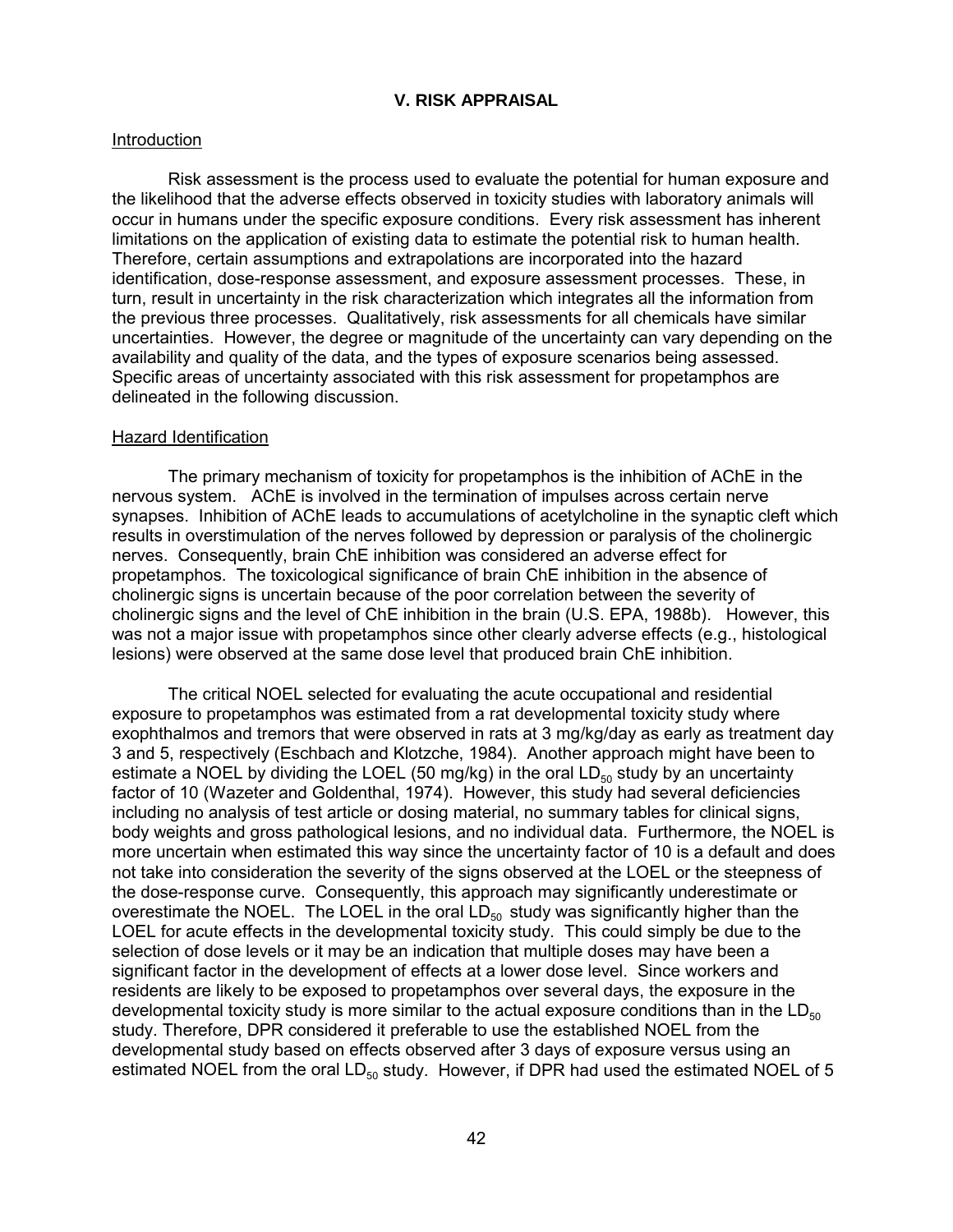mg/kg from the oral  $LD_{50}$  study for the critical NOEL, the acute MOEs would be approximately 3-fold greater than estimated.

U.S. EPA made available a draft copy of the HED chapter of the Reregistration Eligibility Document for propetamphos (U.S. EPA, 1999). They selected a NOEL of 0.05 mg/kg/day for brain ChE inhibition from a 4-week oral range-finding study in mice to analyze the acute dietary exposure (Machi *et al.*, 1979). Their justification was this was the shortest-term study in which brain ChE activity had been measured. However, differences in the findings in this 4-week study when compared with the 8-week and 93-week feeding studies in mice raises questions about the conduct of this study (Bagdon *et al.*, 1978; LeQuire *et al.*, 1981). For example, there were several mortalities in the 4-week study at 0.1 and 0.5 mg/kg/day. However, no signs of toxicity were seen in any of these mice before they died. No mortalities were seen in the 8 week study until 172 mg/kg/day and clinical signs were seen at this dose level. In the 93-week study, an increase in mortality rate was not seen even at the highest dose level, 21 mg/kg/day. In the 4-week mouse study, body weight reductions were observed in males at 0.05, 0.1 and 0.5 mg/kg/day, but did not exhibit a clear dose-response relationship (11%, 18%, and 10%, respectively, at day 26). In the 8-week study, body weight reductions were not seen until 28 mg/kg/day. In the 93-week study, no significant body weight reductions were seen up to 21 mg/kg/day. Finally, reduced brain cholinesterase activity (M: 87%; F: 72% of controls) was seen in the 4-week study at 0.1 mg/kg/day which did not produce significant blood ChE inhibition. However, the NOEL for brain ChE inhibition was equal to or greater than the NOEL for blood ChE inhibition in the other mouse studies. In the 8-week mouse study, reduced brain ChE activity was not observed until 7 mg/kg/day, but significant reductions in plasma ChE activity (M: 55%; F: 71% of controls) and erythrocyte ChE activity (F: 55% of controls) were seen at 1 mg/kg/day. In the 93-week mouse study, a slight reduction in brain ChE activity (M: 87%; F: 94% of controls) was seen at 1 mg/kg/day which DPR did not consider toxicologically significant because there were no clinical signs of toxicity even at 21 mg/kg/day. Slightly greater reductions were seen in the plasma ChE activity (M: 56%; F: 84% of controls) and erythrocyte ChE activity (M: 75%; F: 77% of controls) at 1 mg/kg/day.

The critical NOEL of 0.59 mg/kg/day was selected for evaluating chronic exposure to propetamphos was based on effects observed in a one-year dog study (Allen *et al.*, 1991). These chronic effects included diarrhea, vomiting, prolonged anestrus (females), brain ChE inhibition, increased liver weights, liver necrosis, and thickened mucosa of the small intestine. A lower NOEL of 0.09 mg/kg/day based on reduced brain ChE activity (M: 64% of controls) was observed in a 6-month dog study (Hamburger et al., 1979). The reason for the difference in the dosage required to produce significant brain ChE inhibition in the two dog studies is uncertain. Tolerance does not appear to be responsible since this is generally thought of as a reduction in cholinergic signs due to a reduction or "down-regulation" of cholinergic receptors that usually occurs despite a continued inhibition of ChE activity (Costa *et al.*, 1982). Induction of metabolic enzymes involved in the detoxification of propetamphos is a more likely explanation. This would result in lower blood levels of the active metabolite and, consequently, lower levels of ChE inhibition. However, blood ChE levels remained fairly constant throughout the chronic studies in rats, mice, and dogs suggesting there was no induction of metabolic enzymes (Luginbuhl *et al.*, 1982; LeQuire *et al.*, 1981; Allen *et al.*, 1991). Differences in the brain regions analyzed does not appear to be a factor because both studies analyzed the cerebral cortex for ChE activity. Differences in the methods used for analyzing ChE activity may be responsible since different automated instruments were used. No detailed description of the methodology was provided for either study. There does not appear to be any analysis of the feed to verify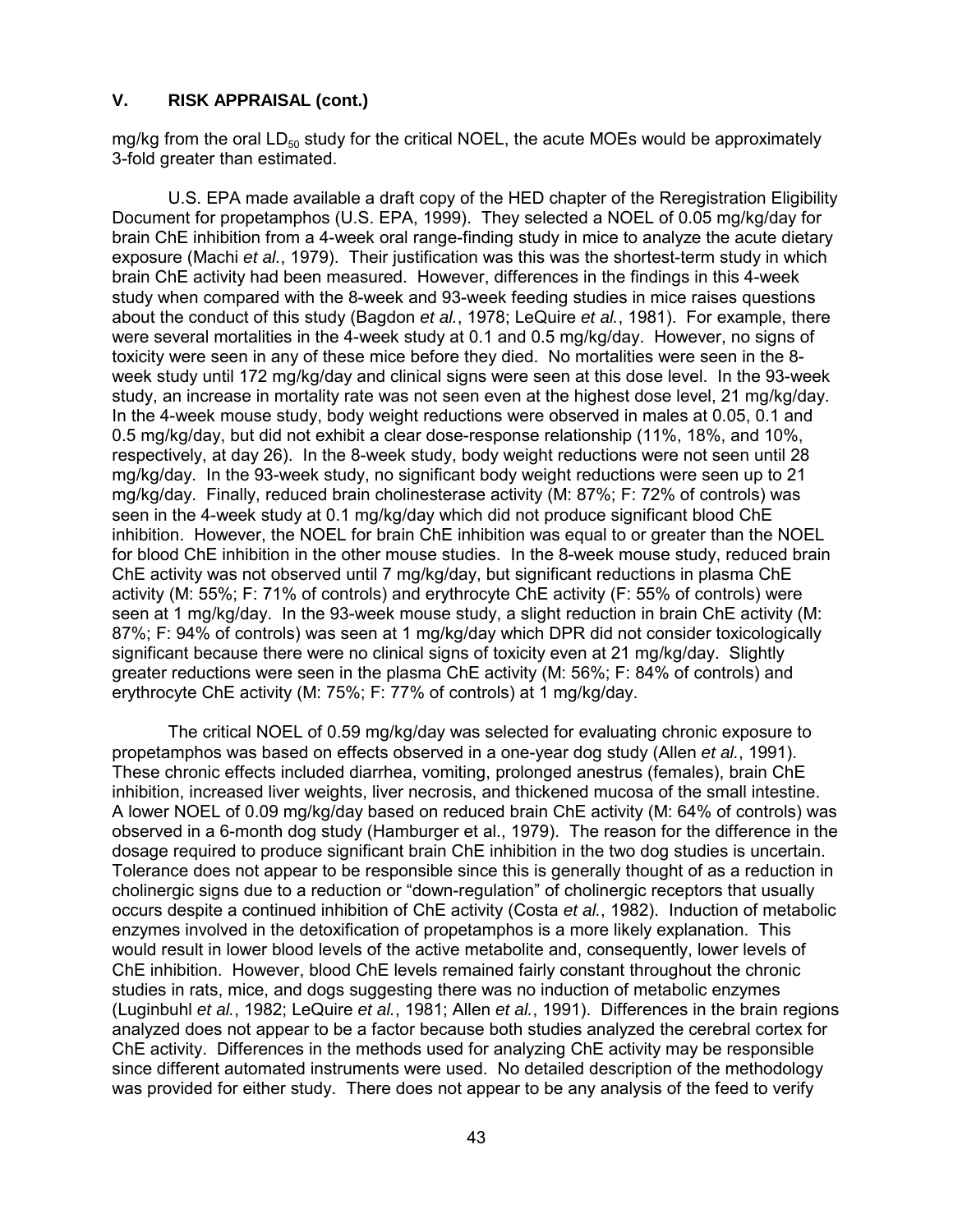the concentration of propetamphos in the 6-month study, so it is possible this difference could be due to improper mixing of the compound into the feed. U.S. EPA selected this 6-month study to evaluate short-term, intermediate-term and chronic dermal exposure to propetamphos in their draft RED document (U.S. EPA, 1999). They used the low NOEL in the 4-week mouse study (Machi *et al.*, 1979) to support the low NOEL in the 6-month dog study. However, these two studies stand out not only because of the extremely low NOELs for brain ChE inhibition reported, but also because they were the only toxicity studies for propetamphos where brain ChE inhibition was seen at a dose level below that which produced blood ChE inhibition. Since the findings in these two studies are not consistent with the other toxicity studies and there are questions about the conduct of both of these studies, DPR did not select either of these studies to evaluate exposure to propetamphos. However, if DPR had used the NOEL for brain ChE inhibition from the 4-week mouse study as the critical NOEL for acute toxicity, the MOEs would be 30-fold lower than estimated. If DPR had used the NOEL for brain ChE inhibition from the 6 month dog study as the critical NOEL for chronic toxicity, the MOEs would be approximately 6 fold lower than estimated.

#### Exposure Assessment

formulations may be overestimated or underestimated. Surrogate data from two different pesticides, propoxur and chlorpyrifos, with similar use patterns and identical or similar formulations were used for estimating occupational exposure. The exposure estimates based on the chlorpyrifos data were an order of magnitude higher than the estimates based on the propoxur data. It is unknown if this difference is just due to the difference in the use patterns of the formulations or due to the physical/chemical properties of the two chemicals which may have been sufficiently different that it affected the amount of residue detected. Therefore, the occupational exposure estimated for one or two of the

With acute exposure, it is preferable to give a range of exposure estimates from the mean to high-end estimates such as the 95th percentile to protect most of the exposed individuals. Insufficient information was available in the studies selected to calculate the 95th percentile. Consequently, the geometric mean or arithmetic mean was used for estimating a single day exposure. Therefore, the estimated MOEs for acute occupational and residential exposure may not cover those individuals at the upper end of the exposure distribution curve.

Two methods were used to estimate residential exposure, using different residue data and assumptions. With one method, the residential exposure for occupants was estimated using passive dosimetry during a 20-minute Jazzercise® routine in a treated room, assuming that one hour of extensive dermal contact during a Jazzercise® routine would provide as much dermal contact as 24 hours of normal daily activity. Without a comparison with monitoring over a 24-hour period, it is unknown if this assumption results in an over or underestimation of exposure. In another method, residential exposure was estimated assuming the dislodgeable residues in the carpet were in equilibrium with residues on the skin surface and that the total body surface area was exposed. The assumptions used with dislodgeable carpet residues should overestimate the exposure; however, the exposure estimates based on this method were lower than those based on the passive dosimetry. Either the assumptions used in extrapolating from the 1-hour Jazzercise® routine to 24 hours of normal daily activity overestimate the exposure or the dislodgeable carpet residues used with the equilibrium model were underestimated.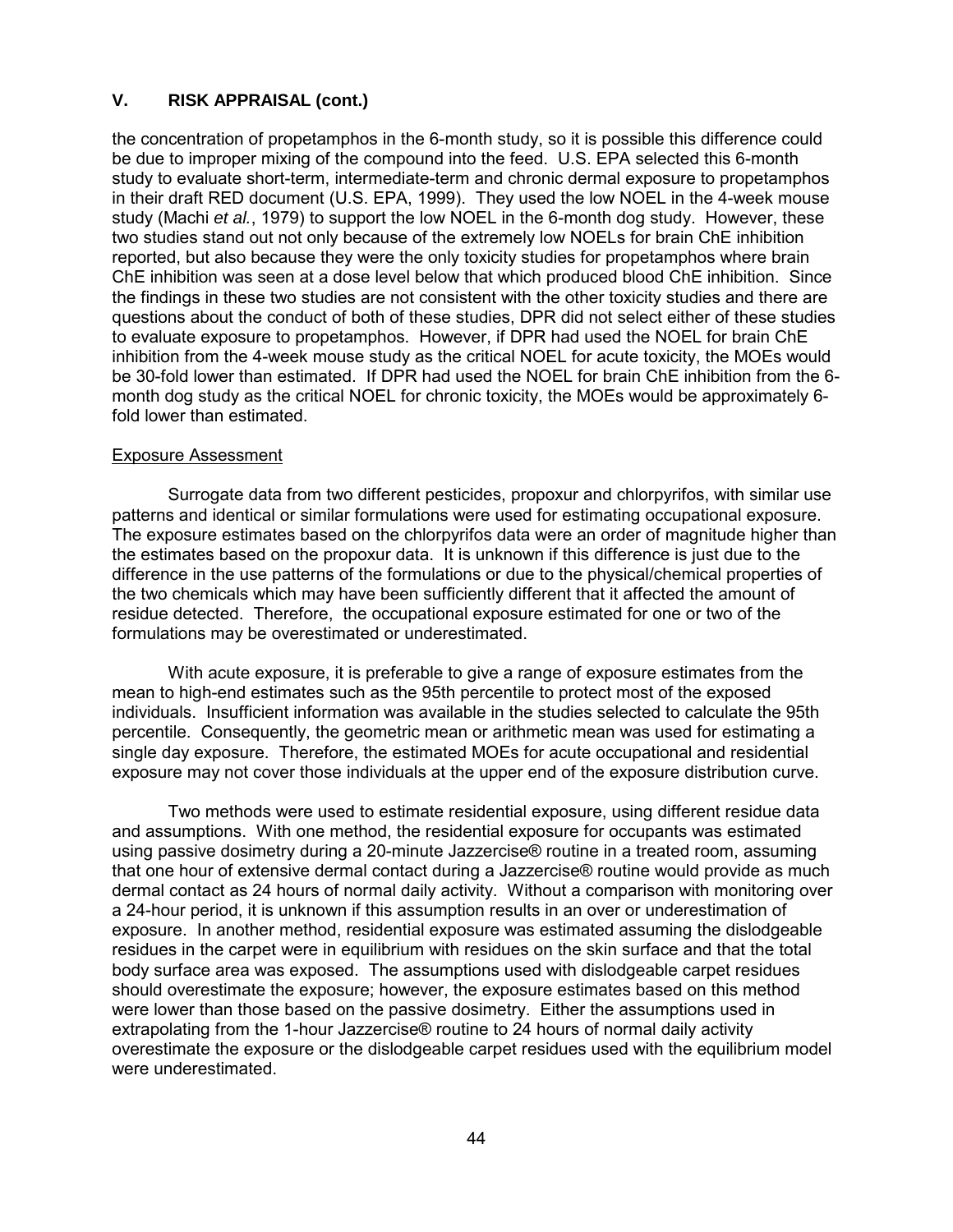#### Risk Characterization

Generally, an MOE of at least 100 is considered sufficiently protective of human health when the NOEL for an adverse effect is derived from an animal study. The MOE of 100 allows for humans being 10 times more sensitive than animals and for the most sensitive human being 10 times more sensitive than the average human. However, a larger MOE may be preferable when the acute exposure estimate is based on average exposure rather than an upper end estimate. All the estimated MOEs for occupational and residential exposure were less than 200. The estimated acute MOEs for occupational exposure were less than 100 for applicators when using the 1% emulsifiable concentrate mix for soil injection, but greater than 100 for the 1% aerosol and the 1% ready-to-use trigger pump spray. The estimated acute MOEs for residential exposure were less than 100 for children using both the passive dosimetry and the dislodgeable carpet residues. For adults the acute MOE for residential exposure was less than 100 using the passive dosimetry, but was 122 using the dislodgeable carpet residues. The chronic MOEs for occupational exposure were less than 100 with all three formulations. The chronic MOEs for residential exposure were less than 100 for adults and children using passive dosimetry and for children using dislodgeable carpet residues, but was 147 for adults using dislodgeable carpet residues.

Dermal exposure to propetamphos was estimated to be 90 to 99% of the total exposure. However, no NOELs were established in acceptable acute or subchronic dermal studies. Therefore, the critical NOELs used in the calculation of the MOEs were based on animal studies in which the test material was administered orally. Because the peak blood levels would be lower with dermal exposure due to a slower absorption rate, even with the same percent absorption, the NOELs with acute and chronic dermal exposure would probably be higher and, thus, the MOEs would be higher.

#### Issues Related to the Food Quality Protection Act

#### Prenatal and Postnatal Sensitivity

Five developmental toxicity studies (2 with rats and 3 with rabbits) were available for propetamphos. No adverse developmental effects were found in any of the studies; however, only one rat and one rabbit study were acceptable based on FIFRA guidelines. Consequently, there does not appear to be any increased prenatal sensitivity to propetamphos; however, brain ChE activity was not analyzed in any of the developmental toxicity studies.

Four reproductive toxicity studies in rats were available for propetamphos with exposure ranging from one to three generations. Evidence of postnatal effects were observed in two studies, including increase pup mortality and reduced pup body weights. The lowest NOEL for these postnatal effects was 2.1 mg/kg/day. Adverse effects were also observed in adults in these studies, including tremors, hyperreflexia, exophthalmos, reduced body weights and food consumption, and brain ChE inhibition. The lowest parental NOEL in the reproductive studies was 0.3 mg/kg/day based on reduced body weights in females and brain ChE inhibition. There does not appear to be any increased postnatal sensitivity to propetamphos; however, brain ChE activity was not analyzed in any of the reproductive toxicity studies.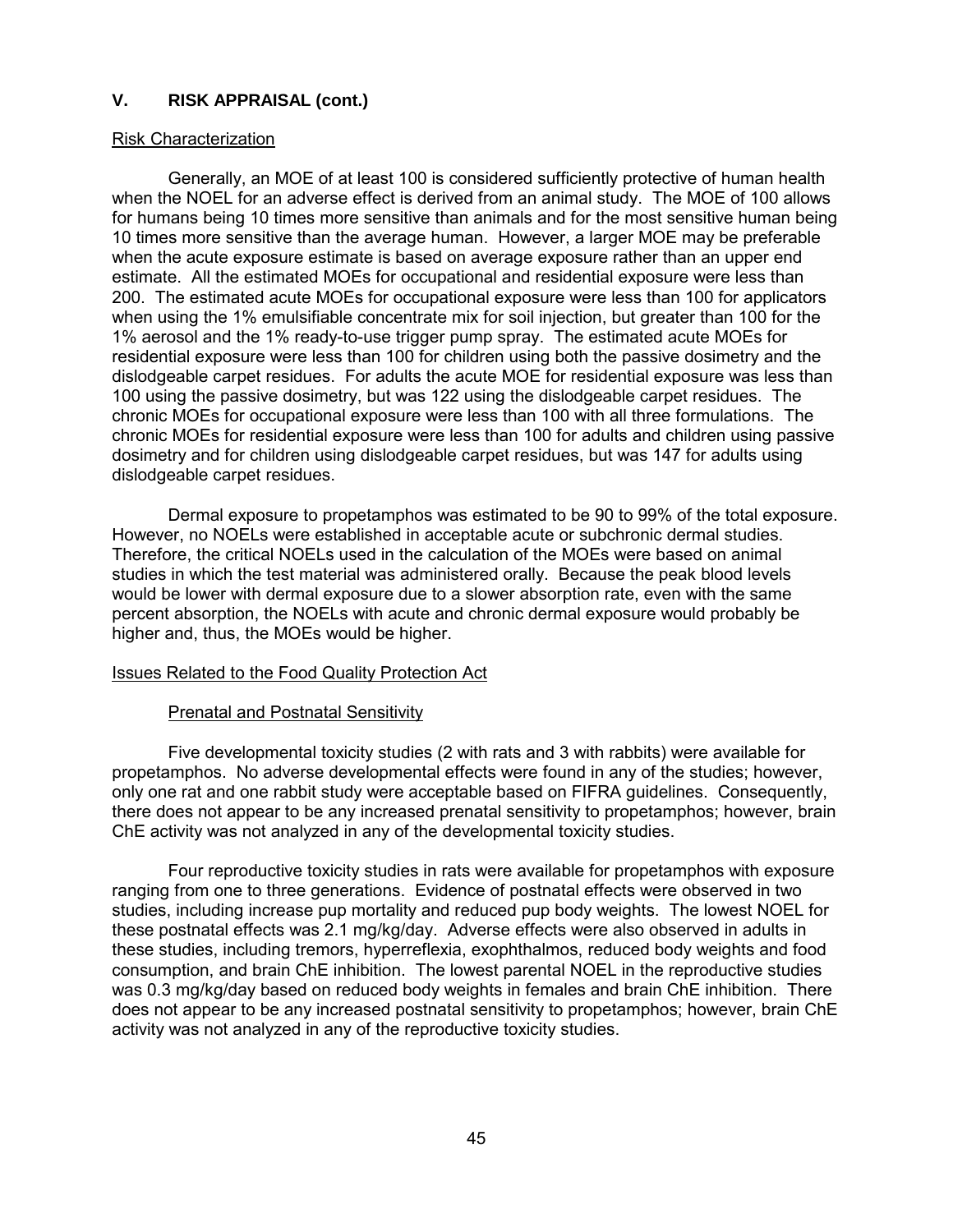#### Endocrine Effects

Possible endocrine related effects were observed in several animal studies after exposure to propetamphos. Prolonged anestrus was observed in the 1-year dog study (Allen *et al.*, 1991). There were also reductions in fertility and mating indices in the rat reproduction studies which could be due to prolonged anestrus (Eschbach *et al.*, 1991a&b). However, in the main rat reproduction study the mating index increased from 72% to 83% when  $F_1$  females at 75 ppm with negative vaginal smears were remated with proven males at 75 ppm. While this suggests male infertility may be contributing to the reduction in the mating index, the mating index was still slightly lower than the controls (92-96%) suggesting female infertility may have been a contributing factor. It is possible propetamphos is causing endocrine effects in both sexes. However, from the available data it is unclear if any of these effects are mediated through endocrine changes or some other mechanism. Regardless, the NOELs for these reproductive effects are equal to or greater than the NOELs for other endpoints in these studies and, consequently, a larger MOE is not needed to protect against these reproductive effects.

#### Cumulative Toxicity

There is a potential for cumulative toxicity between propetamphos and other organophosphates. U.S. EPA is currently in the process of developing the methodology to address this issue.

#### Aggregate Exposure

Since there was no dietary exposure assessment, there was also no analysis of combined dietary and residential or combined dietary and occupational exposure. While it is possible to do a combined occupational and residential exposure, this exposure scenario was considered remote and, therefore, was not analyzed.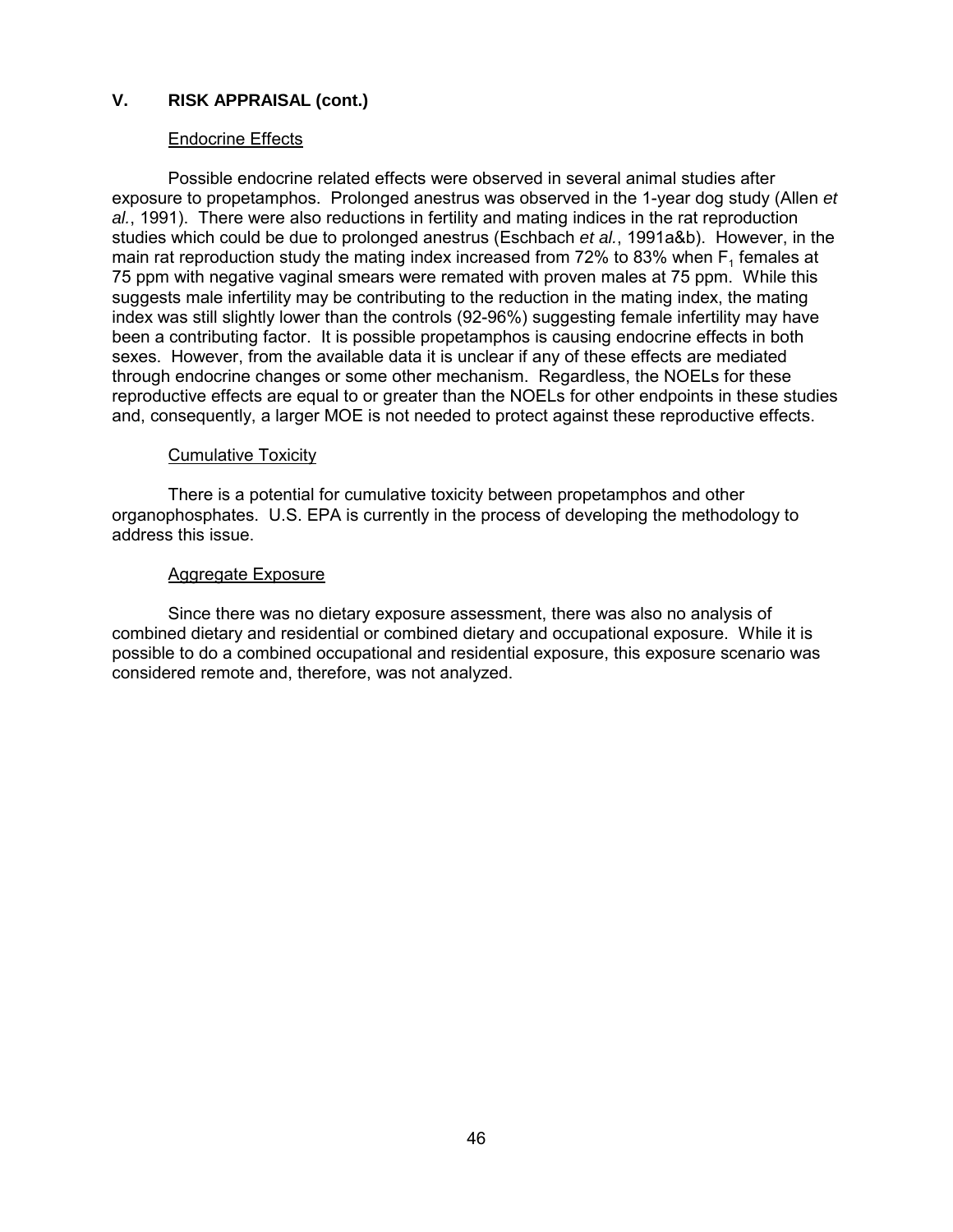#### **VI. CONCLUSIONS**

The risks for potential adverse human health effects with occupational and residential exposure to propetamphos were evaluated. The acute MOEs for occupational exposure were greater than 100 for the 1% aerosol and the 1% ready-to-use trigger pump spray, but less than 100 for the 1% emulsifiable concentrate mix for soil injection. The acute MOEs for residential exposure were less than 100 for children using either passive dosimetry or dislodgeable carpet residues. The acute MOEs for residential exposure were also less than 100 for adults using passive dosimetry, but greater than 100 using dislodgeable carpet residues. The chronic MOEs for occupational exposure were less than 100 for three formulations. The chronic MOEs for residential exposure were less than 100 for adults and children using passive dosimetry and for children using dislodgeable carpet residues, but greater than 100 for adults using dislodgeable carpet residues.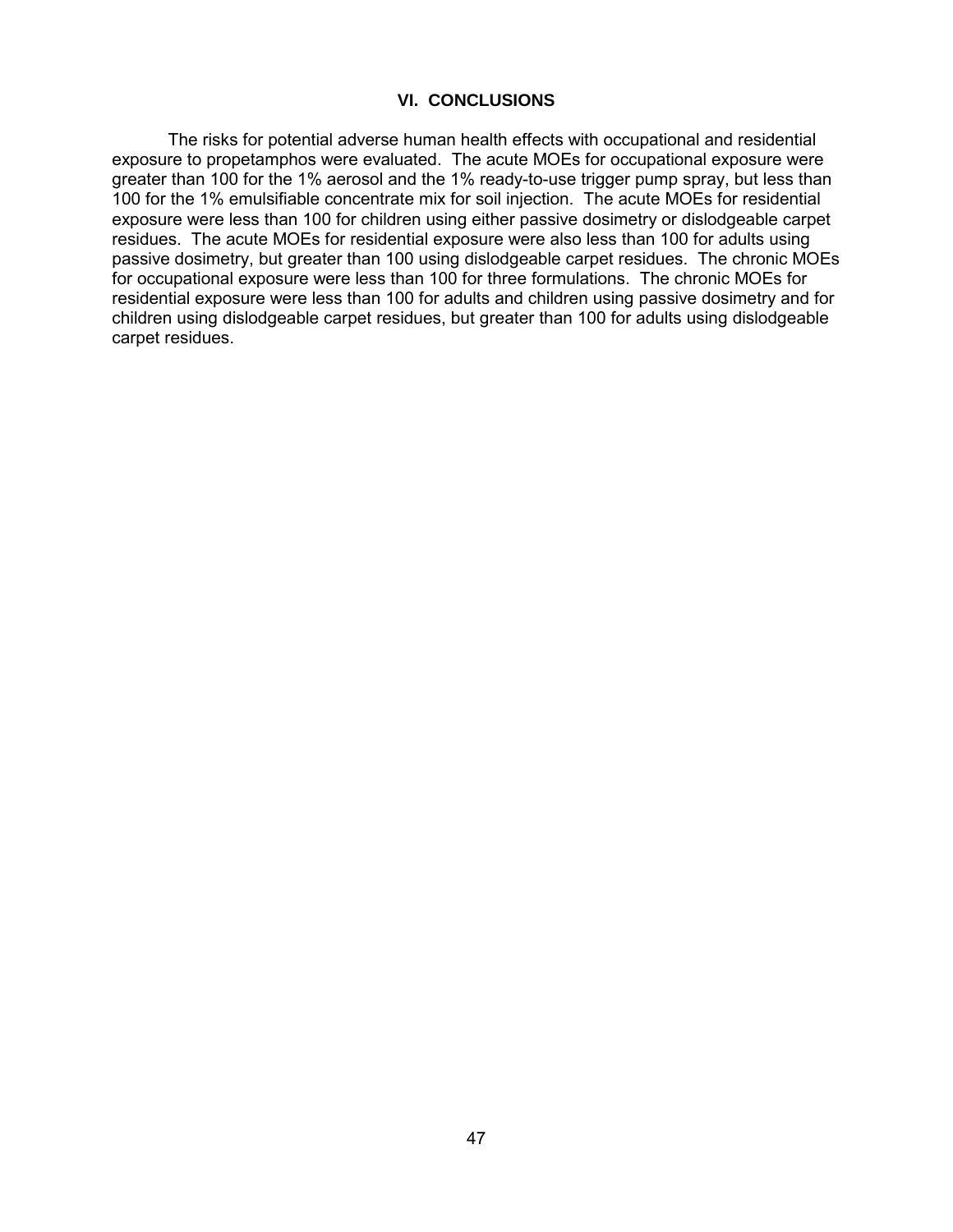#### **VII. REFERENCES**

- **Abou-Donia, M.B. and K.R. Wilmarth (Duke Univ. Med. Center), 1994.** The joint neurotoxic action of chlorpyrifos and safrotin - Final report (draft). Dow Elanco. DPR Vol. 342-496, Rec. No. 132855. Also reported in: Abou-Donia, M.B. and K.R. Wilmarth, 1995. The joint action of chlorpyrifos and safrotin on development of delayed neurotoxicity in the hen. Toxicologist 15: 205-206.
- **Agnihotri, N.P., H.K. Jain, and A.K. Gupta, 1987.** A note on persistence of safrotin on solid surfaces. Pesticides. 21(10): 50-51.
- **Allen, T.R., S. Corney, T. Frei, H. Luetkemeier, O. Vogel (Research & Consulting Company Ltd.), 1989.** Dose-range finding (feeding) study with propetamphos (SAN 52.139 I) in the dog. Zoecon Corp. DPR Vol. 50228-058, Rec. No. 89358.
- **Allen, T.R., S. Corney, T. Janiak, H. Luetkemeier, T. Frei, K. Biederman, O. Vogel, and C. Springall (Research & Consulting Company Ltd.), 1991.** 52-Week oral toxicity (feeding) study with SAN 52.139 I technical grade in the dog. Zoecon Corp. DPR Vol. 50228-057, Rec. No. 96390.
- **Amacher, D.E., S.J. Schomaker, and J.E. Burkhardt, 1998.** The relationship among microsomal enzyme induction, liver weight and histological change in rat toxicology studies. Food Chem. Toxicol. 36: 831-839.
- **Badie, M. and D.M. Whitacre (Velsicol Chemical Corp.), 1975.** Dissipation of <sup>14</sup>C-VEL-4283 from four surfaces. Sandoz, Inc. DPR Vol. 50228-001, Rec. No. 901941.
- **Bagdon, R.E., J.M. Heilman, R. Krause and H. Lutsky, 1978.** 8 weeks preliminary toxicity (dose range finding) study of propetamphos in mice (Project T-1217). Sandoz, Inc. DPR Vol. 50228-031, Rec. No. 901977.
- **Ben-Dyke, R. and W.E. Rinehart (Bio/dynamics Inc.), 1980.** Acute delayed neurotoxicity in the chicken on SAN 52-139. Sandoz, Inc. DPR Vol. 50228-044, Rec. Nos. 36121 and 37503.
- **Bhuta, S.I., 1979.** Propetamphos single dose rat pharmacokinetics: SAN 52-139-14C, absorption, blood level, distribution and excretion in the rat. Sandoz, Inc. DPR Vol. 50228-016, Rec. No. 902007.
- **Brimijoin, S., 1992.** Enzymology and biology of cholinesterases. In: Proceedings of the U.S. EPA Workshop on Cholinesterase Methodology. U.S. Environmental Protection Agency. December 4-5, 1991.
- **Brüggemann, R. and E. Halfon, 1990.** Ranking for environmental hazard of the chemicals spilled in the Sandoz accident in November 1986. Sci. Total Environ. 97/98: 827-837.
- **Costa, L.G., B.W. Schwab, and S.D. Murphy, 1982.** Tolerance to anticholinesterase compounds in mammals. Toxicology 25: 79-97.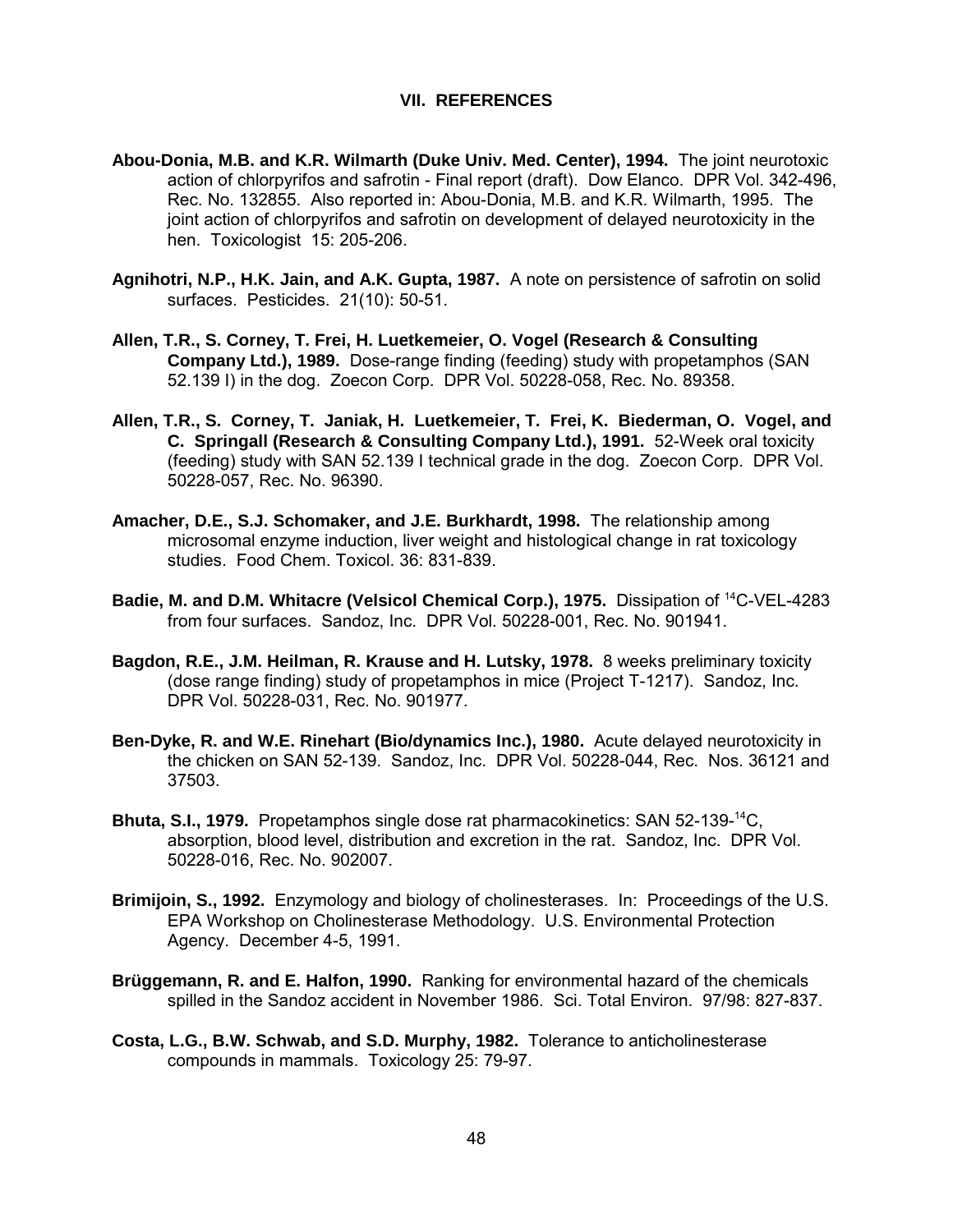- **Dix, K., L.T. Burka, and W.C. Dauterman, 1992.** Pharmacokinetics of propetamphos following intravenous administration in the F344 rat. J. Biochem. Toxicol. 7(4): 199- 204.
- **Donahue, J.M., 1996.** Revised policy on dermal absorption default for pesticides. Memorandum sent July 5, 1996 from Chief of Worker Health and Safety Branch to R.J. Oshima, Assistant Director, Division of Registration and Health Evaluation, Department of Pesticide Regulation, California Environmental Protection Agency.
- **DPR, 1995.** Case reports received by the California Pesticide Illness Surveillance Program in which health effects were attributed to exposure to propetamphos, 1982-1993. Worker Health and Safety Branch, Department of Pesticide Regulation, California Environmental Protection Agency.
- **DPR, 1996.** Summary of Pesticide Use Report Data, Annual 1995. Department of Pesticide Regulation, California Environmental Protection Agency, Sacramento, CA.
- **Ecobichon, D.J., 1996.** Toxic effects of pesticides. In: *Casarett and Doull's Toxicology The Basic Science of Poisons, 5th ed.* (Klaassen, C.D., ed.). McGraw-Hill, New York. pp. 643-690.
- **Ellenhorn, M.J. and D. G. Barceloux, eds., 1988.** Pesticides. In: *Medical Toxicology: Diagnosis and Treatment of Human Poisoning*. Elsevier, New York. pp. 1069-1108.
- **Eschbach, B., R. Aerni, J. Hopley, P. Hertl, F. Müller (Sandoz Argro Ltd.), 1991a.**  Propetamphos: One generation reproduction pilot study in rats. Zoecon Corp. DPR Vol. 50228-062, Rec. No. 98297.
- **Eschbach, B., R. Aerni, J. Hopley, P. Hertl, F. Müller (Sandoz Argro Ltd.), 1991b.**  Propetamphos: Two generation reproduction pilot study in rats. Zoecon Corp. DPR Vol. 50228-061, Rec. No. 98296.
- **Eschbach, B. and C. Klotzsche (Sandoz Ltd.), 1981a.** Propetamphos: 3-Generation study in rats. Sandoz, Inc. DPR Vol. 50228-016, Rec. No. 901985.
- **Eschbach, B. and C. Klotzsche (Sandoz Ltd.), 1981b.** Propetamphos: 3-Generation study in rats. Sandoz, Inc. DPR Vol. 50228-016, Rec. No. 034774.
- **Eschbach, B. and C. Klotzsche (Sandoz Ltd.), 1984.** Propetamphos: Teratogenicity study in rats. Sandoz, Inc. DPR Vol. 50228-045, Rec. No. 050616.
- **Ferdinandi, E.S. (Bio-Research Laboratories, Ltd.), 1993.** Metabolism, mass balance of radioactivity and plasma pharmacokinetics of  $14C$ -propetamphos in male and female Sprague-Dawley rats following its oral administration. Zoecon Corp. DPR Vol. 50228- 077, Rec. No. 163697
- **Fletcher, D., D.H. Jenkins, F.K. Kinoshita and M.L. Keplinger (Industrial Bio-Test Laboratories, Inc.), 1975.** Neurotoxicity study with VEL 4283 in chickens. Sandoz, Inc. (Velsicol Chemical Corporation). DPR Vol. 50228-002, Rec. No. 901976.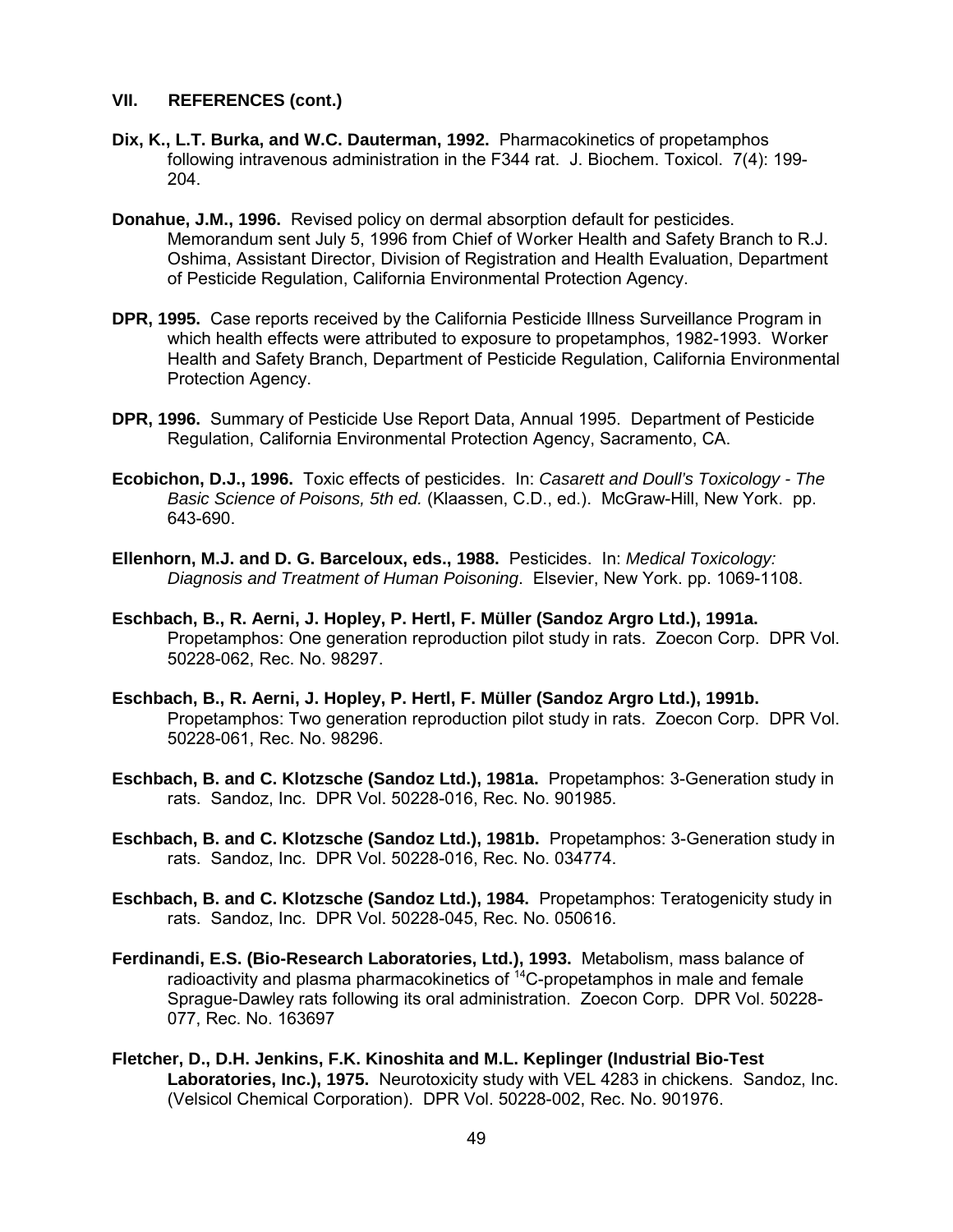- **Gart, J.J., D. Krewski, P.N. Lee, R.E. Tarone, and J. Wahrendorf, 1986.** Statistical Methods in Cancer Research, Vol III - The Design and Analysis of Long-term Animal Experiments. International Agency for Research on Cancer Scientific Publication No. 79. Lyon, France. pp 82-85.
- **Graben, M.M. and M. Januszanis, 1982.** Propetamphos residue profile in food handling establishments treated with Safrotin®. Sandoz, Inc. DPR Vol. 50228-030, Rec. No. 901946.
- **Hamburger, F. and C. Klotzsche, 1978a.** Propetamphos: Primary skin irritation in rabbits. Sandoz, Inc. DPR Vol. 50228-004, Rec. No. 51406.
- **Hamburger, F. and C. Klotzsche, 1978b.** Propetamphos: Primary eye irritation in rabbits. Sandoz, Inc. DPR Vol. 50228-004, Rec. No. 901975.
- **Hamburger, F. and C. Klotzsche (Sandoz Ltd.), 1980.** Propetamphos: Skin sensitization in guinea pigs. Sandoz, Inc. DPR Vol. 50228-011, Rec. No. 6666
- **Hamburger, F., S. Carpy and C. Klotzsche (Sandoz Ltd.), 1979.** SAN 52.139I: 6-month feeding study in dogs. Sandoz, Inc. DPR Vol. 50228-046, Rec. No. 50618.
- **Hartman, H.A., R. Hrab, and P. Buechle, 1978.** SAN 52-139: Investigation of teratogenic potential in the rabbit. Sandoz, Inc. Project No. T-1183. DPR Vol. 50228-004, Rec. No. 901983.
- **1980.** *Salmonella*/mammalian-microsome plate incorporation mutagenesis assay. **Haworth, S.R., T.E. Lawlor, J.K. Smith, N.A. Williams, R.T. Simmons, L.J. Durbin, J. W. Cameron, G.L. Reichard, and L.S. Stanton (EG&G Mason Research Institute),**  Sandoz, Inc. Project T-1493. DPR Vol. 50228-016, Rec. No. 902001.
- **Hoberman, A. M., E.M. Johnson, and M.S. Christian (Argus Research Laboratories, Inc.), 1984.** Embryo/fetal toxicity and teratogenic potential of propetamphos technical administered orally via stomach tube to New Zealand White rabbits. Zoecon Corp. DPR Vol. 50228-045, Rec. No. 050617.
- **Hoffman, G.M. (Bio/dynamics Inc.), 1992.** A 4 hour acute inhalation toxicity study of Zoecon 8718 EW (Safrotin 500 EW) in the rat. Zoecon Corp. DPR Vol. 50228-070, Rec. No. 133393.
- **Jagannath, D.R. and D.J. Brusick (Litton Bionetics, Inc.), 1981.** Mutagenicity evaluation of San 52.139 in the *Saccharomyces cerevisiae* reverse mutation induction assay. Sandoz, Inc. DPR Vol. 50228-016, Rec. No. 902002.
- **Jain, H.K., N.P. Agnihotri and A.K. Gupta, 1987.** Persistence of naled and propetamphos in soil, water and sediment. Pesticides. 21(10): 43-45.
- **Johnson, J.F. (Velsicol Chemical Corp.), 1974.** Rate of escape of VEL-4283 from surfaces. Sandoz, Inc. DPR Vol. 50228-001, Rec. No. 901958.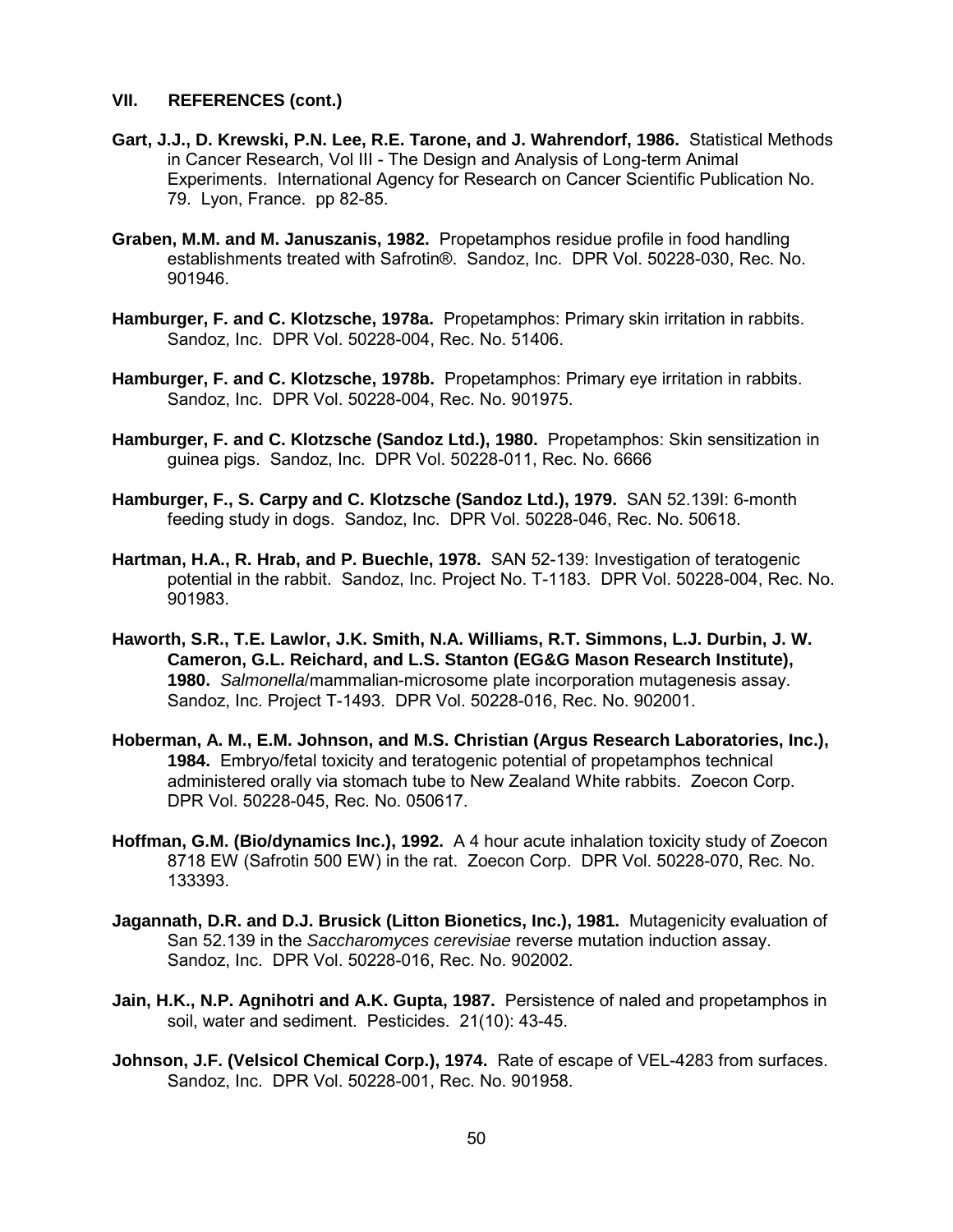- **Jucker, O. And J.C. Karapally, 1982.** Propetamphos technical composition. Sandoz, Inc. DPR Vol 50228-030, Rec. No. 901950.
- **Kalow, W. and R.O. Davies, 1958.** The activity of various esterase inhibitors towards atypical human serum cholinesterase. Biochem. Pharmacol. 1: 183-192.
- **Koehler, P.G. and H.A. Moye, 1995.** Airborne insecticide residues after broadcast application for cat flea (Siphonaptera: Pulicidae) control. J. Econ. Entomol. 88(6): 1684-1689.
- **Kreuzmann, J.J. (Hill Top Biolabs, Inc.), 1990a.** Acute oral toxicity study in rats median lethal dosage determination. Zoecon Corp. DPR Vol. 50228-070, Rec. No. 133389.
- **Kreuzmann, J.J. (Hill Top Biolabs, Inc.), 1990b.** Acute dermal toxicity study in rabbits limit test. Zoecon Corp. 50228-070, Rec. No. 133391.
- **Kreuzmann, J.J. (Hill Top Biolabs, Inc.), 1990c.** Acute skin irritation study in rabbits. Zoecon Corp. DPR Vol. 50228-070, Rec. No. 133396.
- **Kreuzmann, J.J. (Hill Top Biolabs, Inc.), 1990d.** Primary eye irritation study with and without rinsing in rabbits. Zoecon Corp. DPR Vol. 50228-070, Rec. No. 133394.
- **Kreuzmann, J.J. (Hill Top Biolabs, Inc.), 1990e.** Delayed contact hypersensitivity study in guinea pigs (Buehler Technique). Zoecon Corp. DPR Vol. 50228-070, Rec. No. 133397.
- **Kumari, J. and N.B. Krishnamurthy, 1984.** Mutagenicity studies with safrotin in *Drosophila melanogaster* and mice. Environ. Res. 41: 44-52.
- **Leber, J.P., 1972.** New class of vinyl thionophosphate insecticides. In: *Insecticides. Proceedings of the Second International IUPAC Congress on Pesticide Chemistry, Vol. I*  (Tahori, A.S., ed.). Gordon and Breach Science Publishers, New York. pp. 381-401.
- **Lefkowitz, R. J., B. B. Hoffman and P. Taylor, 1990.** Neurohumoral Transmission: The Autonomic and Somatic Motor Nervous Systems. In: *Goodman and Gilman's: The Pharmacological Basis of Therapeutics, 8th Edition* (Gilman, A.G., T. W. Rall, A. S. Nies and P. Taylor, eds.). Pergamon Press, New York. pp. 84-130.
- **LeQuire, M., F.W. Sigler, and E.R. Adamik (WIL Research Laboratories, Inc.), 1981.**  Lifetime oral (diet) carcinogenicity/toxicity in the mouse with SAN 52-139. Sandoz, Inc. Project T-1220. DPR Vol. 50228-023 to -029, -045, Rec. Nos. 901992-901998, 050613.
- **Leuschner, F., A. Leuschner, R. Klie, and W. Dontenwill (Laboratorium fur Pharmakologie und Toxikologie), 1978.** Two-weeks-toxicity of safrotin in sprague-dawley rats when administered by inhalation. Sandoz, Inc. DPR Vol. 50228-004, Rec. No. 901973.
- **Lockridge, O. 1990.** Genetic variants of human serum cholinesterase influence metabolism of the muscle relaxant succinylcholine. Pharmacol. Ther. 47(1): 35-60.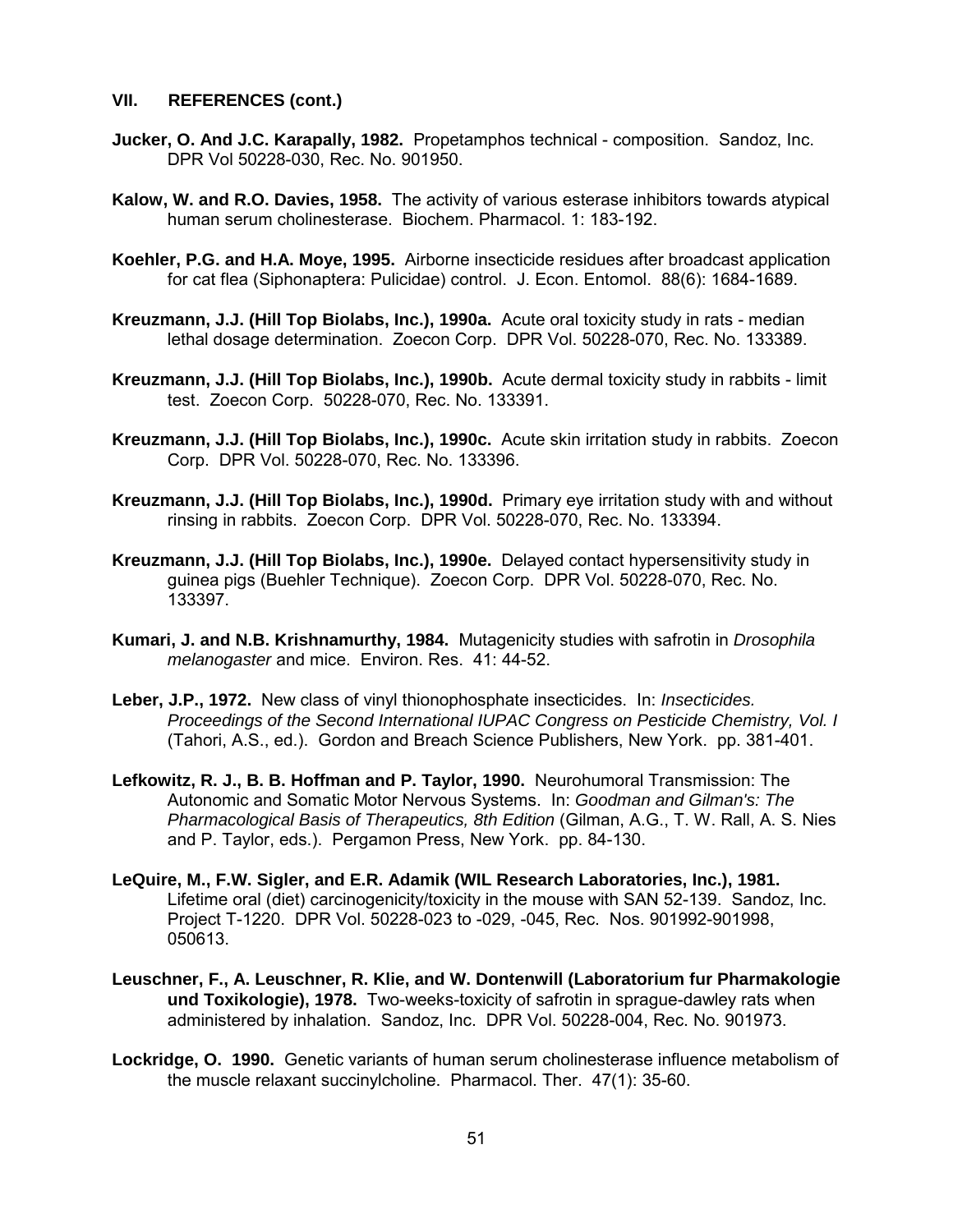- **Luginbuhl, H., S. Carpy, and C. Klotzsche (Sandoz Ltd.), 1981.** Propetamphos: 2-year chronic feeding study in rats. Sandoz, Inc. DPR Vol 50228-017 to -022, -045, Rec. Nos. 901986-901991, 050614.
- **Machi, R.A., M.A. Gallo, M. S. Weinberg and J.J. Gagliardi (Booz, Allen & Hamilton Inc.), 1979.** Range finding oral (diet) cholinesterase study in the mouse (Sandoz Project T-1267). Sandoz, Inc. DPR Vol. 50228-031, Rec. No. 902009.
- **Mason, H.J., E. Waine, A. Stevenson, and H.K. Wilson, 1993.** Aging and spontaneous reactivation of human plasma cholinesterase activity after inhibition by organophosphorus pesticides. Human Exper. Toxicol. 12: 497-503.
- **Matheson, D.W. and D.J. Brusick (Litton Bionetics, Inc.), 1978.** Propetamphos: Mouse micronucleus assay on propetamphos conducted at Litton Bionetics, Inc. Sandoz, Inc. DPR Vol. 50228-016, Rec. No. 902003.
- **Murphy, S., 1986.** Toxic Effects of Pesticides. In: *Casarett and Doull's Toxicology, The Basic Science of Poisons, 3rd Edition* (Klaassen, C. D. , M. O. Amdur and J. Doull, eds.). MacMillan Publishing Co., Inc., New York. pp. 519-581.
- **Myhr, B.C. and D.J. Brusick (Litton Bionetics, Inc.), 1981.** Evaluation of 52.139 in the primary rat hepatocyte unscheduled DNA synthesis assay. Sandoz, Inc. DPR Vol. 50228-016, Rec. No. 902004.
- **Nakashima, T., M. Hamada, and K. Matsuda (Sandoz Pharmaceuticals, Inc.), 1980.**  Propetamphos: Reproduction study in rats. Sandoz, Inc. DPR Vol. 50228-031, Rec. No. 901984.
- **Padilla, S., V.C. Moser, C.N. Pope and W.S. Brimijoin, 1992.** Paraoxon toxicity is not potentiated by prior reduction in blood acetylcholinesterase. Toxicol. Appl. Pharmacol. 117: 110-115.
- **Pantuck, E.J., 1993**. Plasma cholinesterase: gene and variations. Anesth. Analg. 77(2): 380- 386.
- **Patel, J.R. and V.W. Winkler, 1982.** Propetamphos rat metabolism after single and multiple dose treatments. Sandoz, Inc. DPR Vol. 50228-016, Rec. No. 902006.
- **Patel, J.R., M. Januszanis, and V.W. Winkler, 1982.** Propetamphos multiple dose rat pharmacokinetics (Group C): Absorption; excretion; tissue distribution; and tissue binding. DPR Vol. 50228-016, Rec. No. 902008.
- **Rush, R.E. (Springborn Lab., Inc.), 1994.** Acute dermal toxicity study of Safrotin 200EW in rabbits (Lot No. JM204). Zoecon Agro Inc. DPR Vol. 50228-070, Rec. No. 133392.
- **Sandoz, 1978.** Sandoz Technical Bulletin: Safrotin™ Emulsifiable Concentrate Insecticide. Sandoz, Inc. DPR Vol. 50228-004, Rec. No. 901955.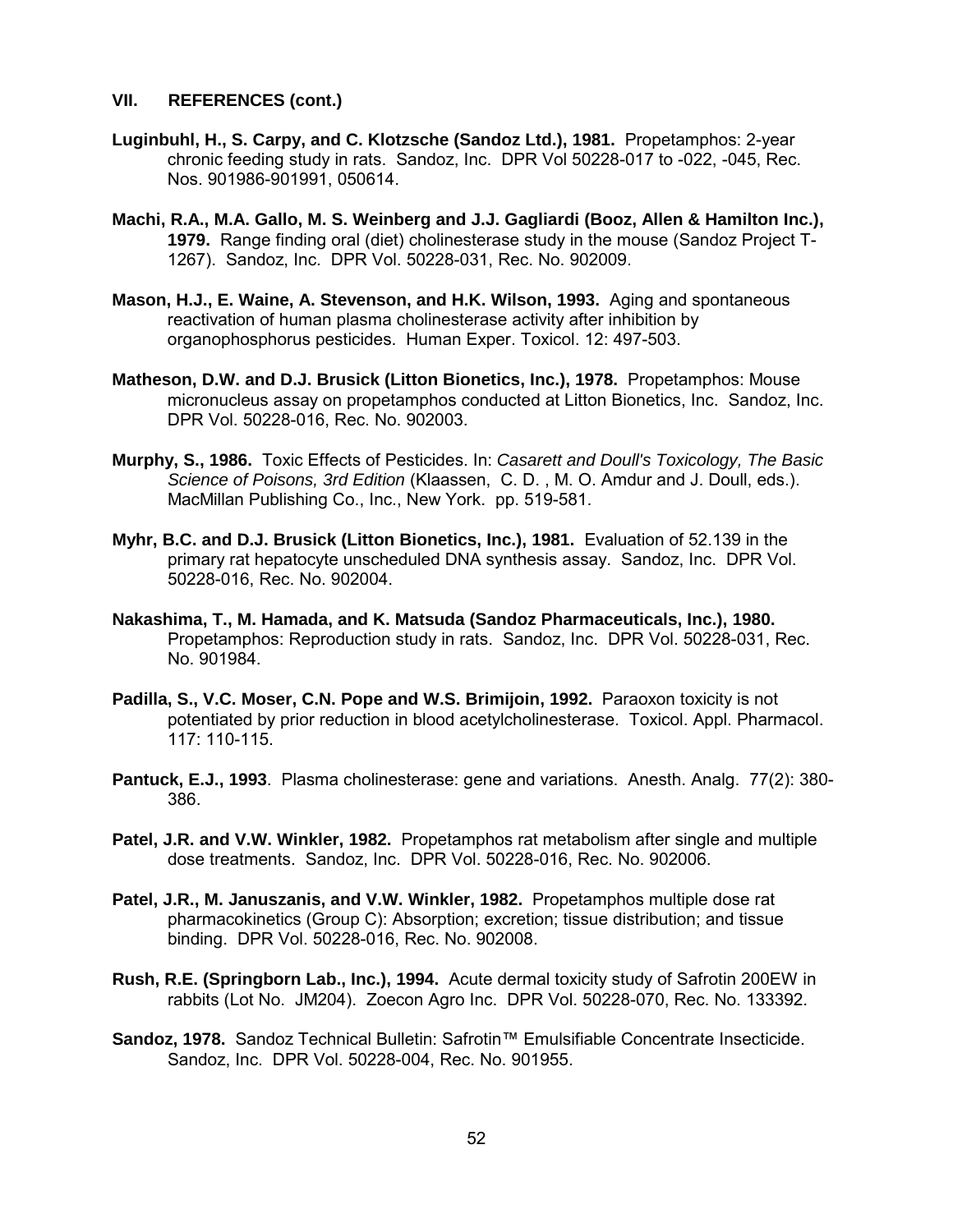- **Sherman, J.D., 1995.** Organophosphate pesticides neurological and respiratory toxicity. Toxicol. Indust. Health. 11(1): 33-39.
- **Stumphy, M.K. (Velsicol Chemical Corp.), 1975.** Residues of VEL-4283 in establishments treated for roach control. Sandoz, Inc. DPR Vol. 50228-001, Rec. No. 901947.
- **U.S. EPA, 1993.** An SAB Report: Cholinesterase Inhibition and Risk Assessment. Review of the Risk Assessment Forum's Draft *Guidance on the Use of Data on Cholinesterase Inhibition in Risk Assessment by the SAB/SAP Joint Committee.* U.S. Environmental Protection Agency. EPA-SAB-EHC-93-011.
- **U.S. EPA, 1998a.** Memorandum: Review of Propetamphos Incident Reports. DP Barcode D247067, Chemical #113601, Reregistration Case #2550. July 15, 1998. Health Effects Division, Office of Pesticide Programs, U.S. Environmental Protection Agency.
- **U.S. EPA, 1998b.** Cancer Assessment Document: Evaluation of the Carcinogenic Potential of Propetamphos. Final Report. October 13, 1998. Cancer Assessment Review Committee, Health Effects Division, Office of Pesticide Programs, U.S. Environmental Protection Agency.
- **U.S. EPA, 1999.** Revised Preliminary Risk Assessment: Propetamphos. January 13, 1999. Health Effects Division, Office of Pesticide Programs, U.S. Environmental Protection Agency.
- **Wazeter, F.X. and E.I. Goldenthal (International Research and Development Corp.), 1974.**  VEL-4283: Acute toxicity studies in rats and rabbits. Sandoz, Inc. DPR Vol. 50228-002, Rec. No. 51401-51405.
- **Wazeter, F.X. and E.I. Goldenthal (International Research and Development Corporation), 1975a.** VEL-4283: Twenty-one day dermal study in albino rabbits. Sandoz, Inc. (Velsicol Chemical Corp.). DPR Vol. 50228-002, Rec. No. 901979.
- **Wazeter, F.X. and E.I. Goldenthal (International Research and Development Corporation), 1975b.** VEL-4283: Fourteen day inhalation study in rats. Sandoz, Inc. (Velsicol Chemical Corp.). DPR Vol. 50228-002, Rec. No. 901972.
- **Wazeter, F.X. and E.I. Goldenthal (International Research and Development Corporation), 1976a.** Tech VEL-4283: Three week dermal study in rabbits. Sandoz, Inc. (Velsicol Chemical Corp.). DPR Vol. 50228-002, Rec. No. 901978.
- **Wazeter, F.X. and E.I. Goldenthal (International Research and Development Corporation), 1976b.** VEL-4283 4E.C.: Three week dermal study in rabbits. Sandoz, Inc. (Velsicol Chemical Corp.). DPR Vol. 50228-002, Rec. No. 901980.
- **Wazeter, F.X. and E.I. Goldenthal (International Research and Development Corporation), 1976c.** VEL-4283: Teratology study in rabbits. Sandoz, Inc. (Velsicol Chemical Corporation). DPR Vol. 50228-002, Rec. No. 901982.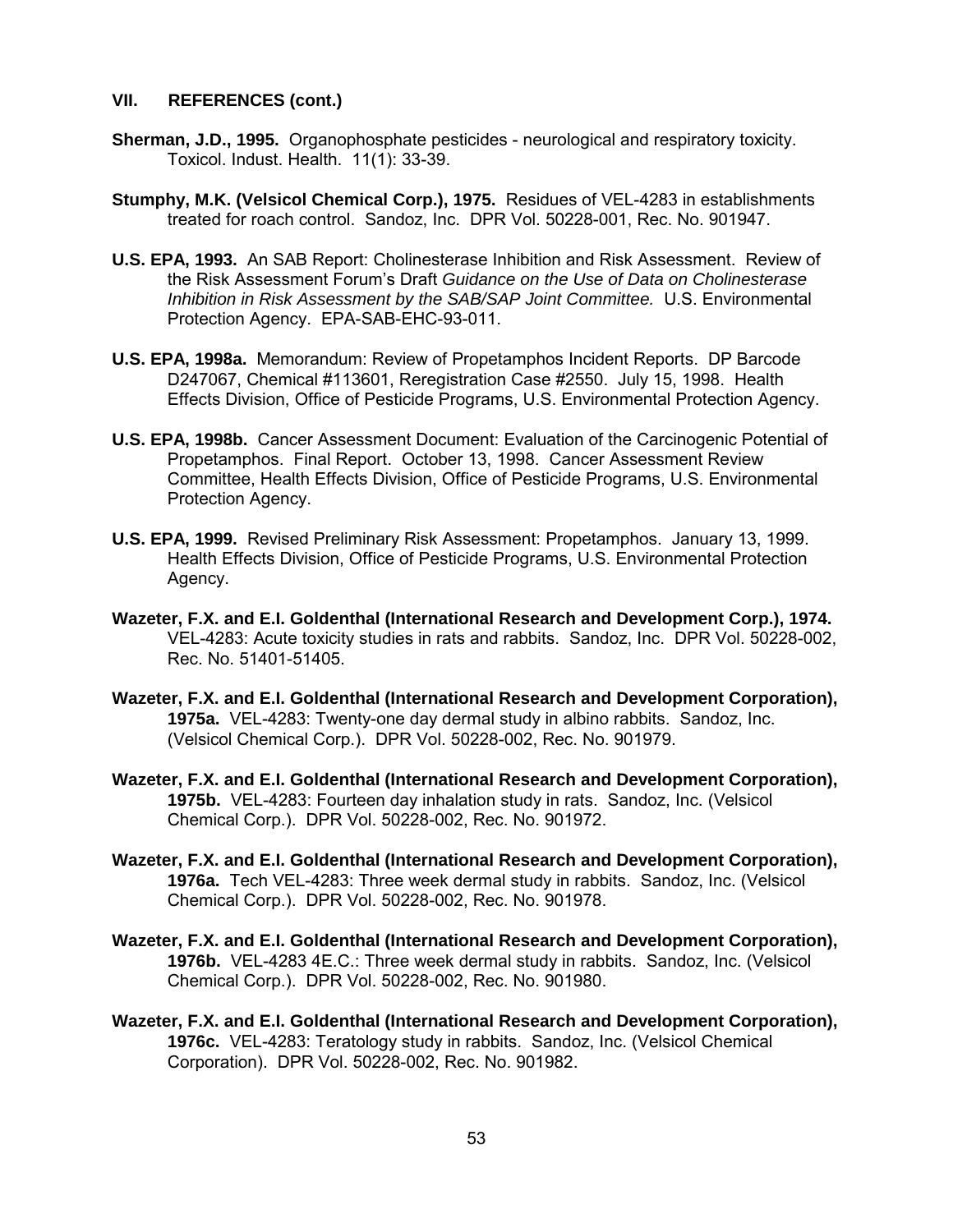- **Wells, D.S., N. Motoyama, and W.C. Dauterman, 1986a** The in-vivo metabolism of propetamphos by insecticide-resistant and susceptible strains of the housefly, Musca domestica. Pestic. Sci. 17: 631-640.
- **Wells, D.S. L.M. Afifi, N. Motoyama, and W.C. Dauterman, 1986b** In vitro metabolism of propetamphos by housefly, cockroach, and mouse liver preparations. J. Agric. Food Chem. 34: 79-86.
- **Wester, R.C. and H.I. Maibach, 1993.** Animal models for percutaneous absorption. In: *Health Risk Assessment: Dermal and Inhalation Exposure and Absorption of Toxicants* (R.G.M. Wang, J.B. Knaak, and H.I. Maibach, eds.). CRC Press, London. pp. 89-105.
- **Wilkinson, G.E. and A.W. Singer (Battelle Columbus Lab.), 1990.** Delayed contact skin hypersensitivity study of SAN139I90 TC (propetamphos technical) in the guinea pig. Zoecon Corp. DPR Vol. 50228-056, Rec. No. 92044.
- **Winkler, V.W., 1982.** Dissipation of propetamphos and ethoxyethanol (Cellosolve®) from a 1% Safrotin®solution applied to a glass surface. Sandoz, Inc. DPR Vol. 50228-030, Rec. No. 901957.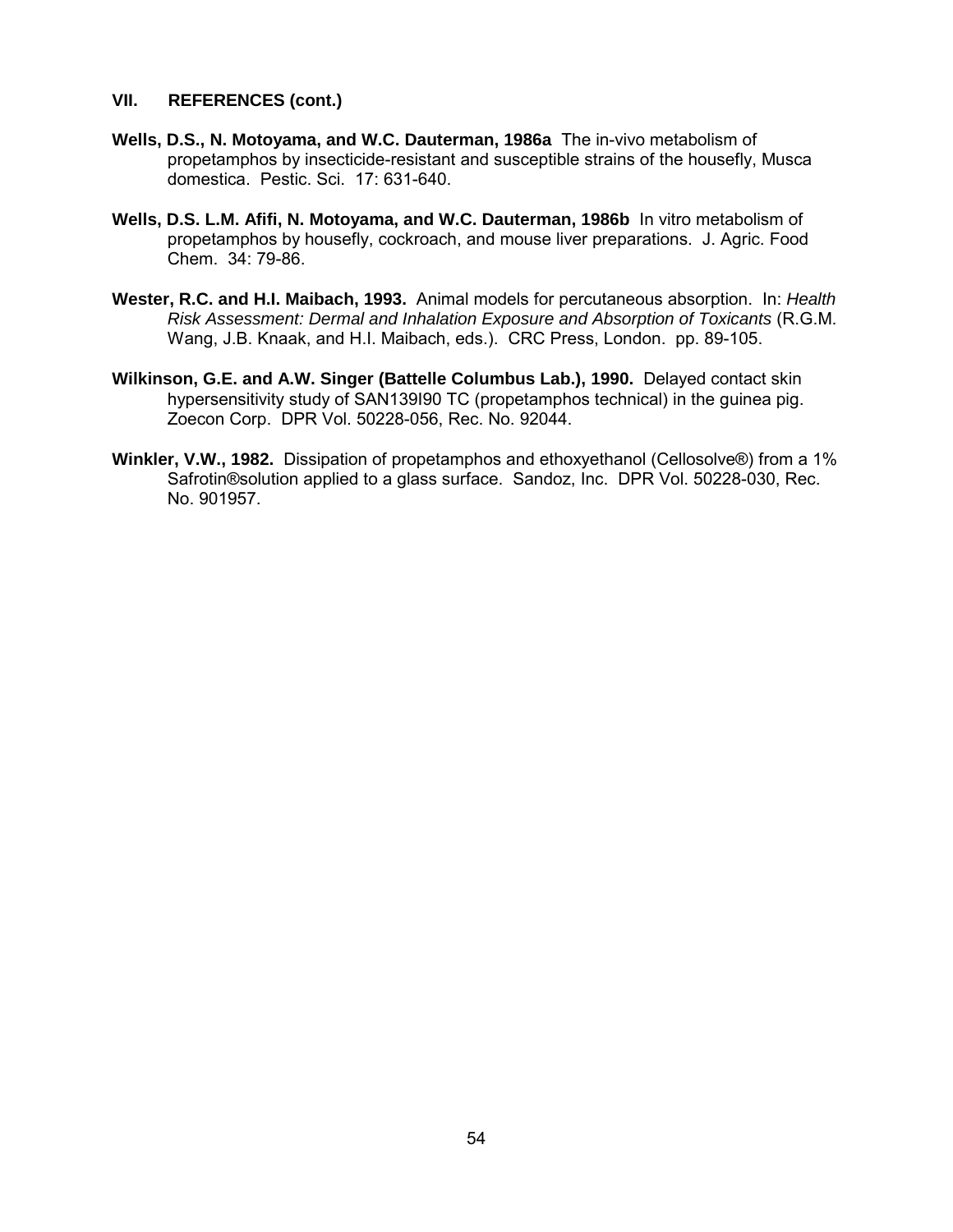# **APPENDIX**

# **PEER REVIEW COMMENTS AND RESPONSES**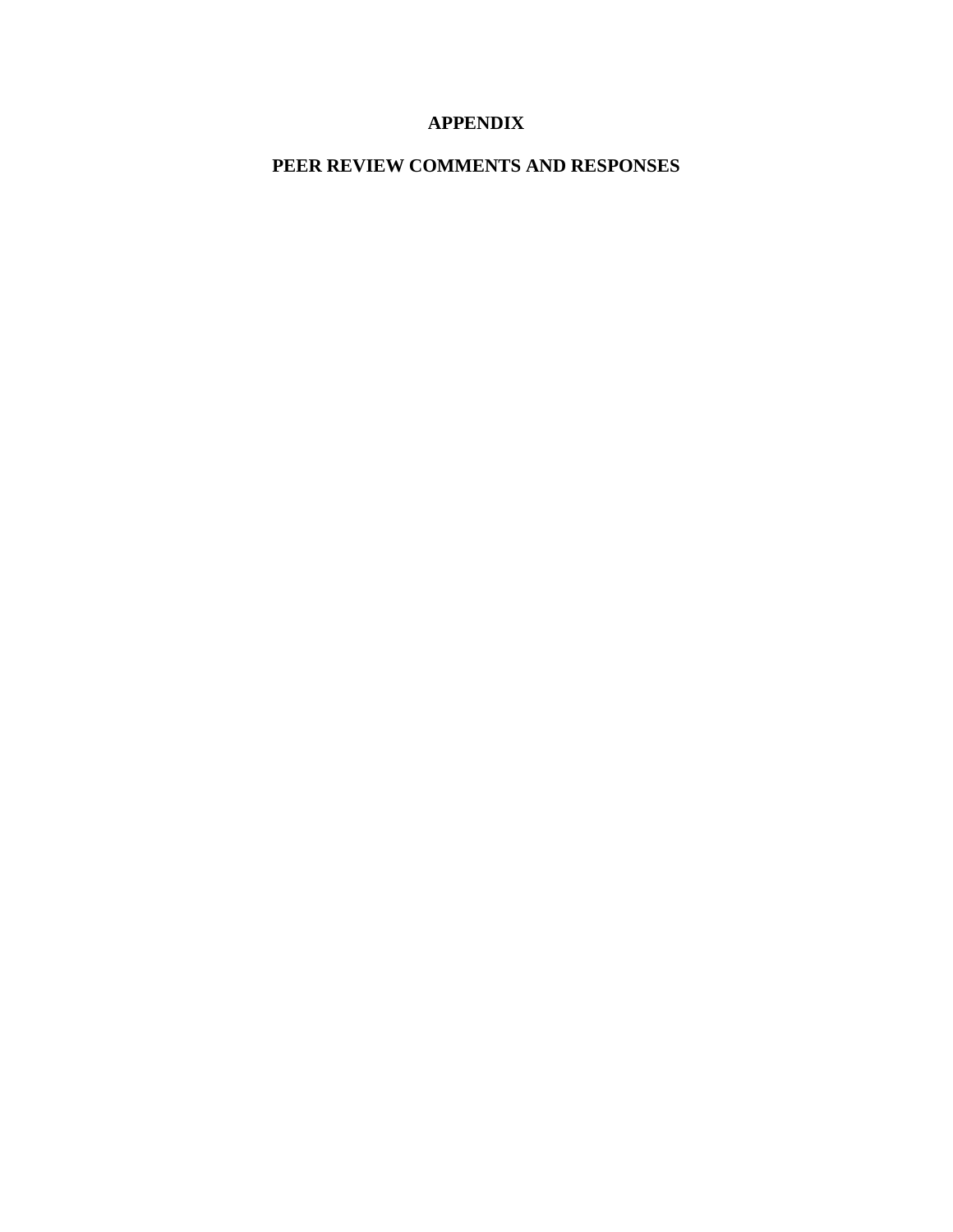# **Office of Environmental Health HazardAssessment**

Joan E. Denton, Ph.D., Director

Headquarters• 301 Capitol Mall, Rm. 205 • Sacramento, California 95814-4327 [• www.calepa.cahwnetgov/oehha](http://www.calepa.cahwnetgov/oehha) Berkeley Office• Mailing Address: 2151 Berkeley Way, Annex 11, • Berkeley, California 94704



Pete Wilson **Governor** 

Peter M. Rooney *Secretary for Environmental Protection*

## **MEMORANDUM**

- TO: Gary T. Patterson, Ph.D., Chief Medical Toxicology Branch Department of Pesticide Regulation 1020 N Street Sacramento, CA 95814-5624
- **FROM:** Anna M. Fan, Ph.D., Chief Pesticide and Environmental Toxicology Section 2151 Berkeley Way, Annex 11 Berkeley, California 94704
- **DATE:** August 27, 1998
- **SUBJECT:** COMMENTS ON THE DEPARTMENT OF PESTICIDE REGULATION'S DRAFT RISK CHARACTERIZATION DOCUMENT FOR THE ACTIVE INGREDIENT PROPETAMPHOS

We have completed our review of the draft risk characterization for propetamphos submitted for our review under SB 950 by the Department of Pesticide Regulation (DPR). Propetamphos, (E)-1-methylethyl-3[[(ethylamino) methoxyphosphinothioyl] oxy]-2-butenoate, is an organophosphate insecticide used for controlling cockroaches, flies, ants, ticks, moth, fleas, and mosquitoes. Propetamphos is a high priority active ingredient under the Birth Defect Prevention Act of 1984 **(SB** 950).

**We** conclude from our review that the draft RCD for propetamphos requires significant revision. In general, the assumptions and conclusions stated in the draft risk characterization document require more scientific support, additional analysis, and more detailed discussion in order to provide a complete characterization of the risks posed by the use of propetamphos in California.

In reviewing the draft **RCD** for propetamphos, we considered the following information: 1) the draft propetamphos RCD (May 21, 1998); 2) the draft human exposure assessment for propetamphos prepared by the Worker Health and Safety Branch (August 9, 1996); 3) the

#### **California Environmental Protection Agency**

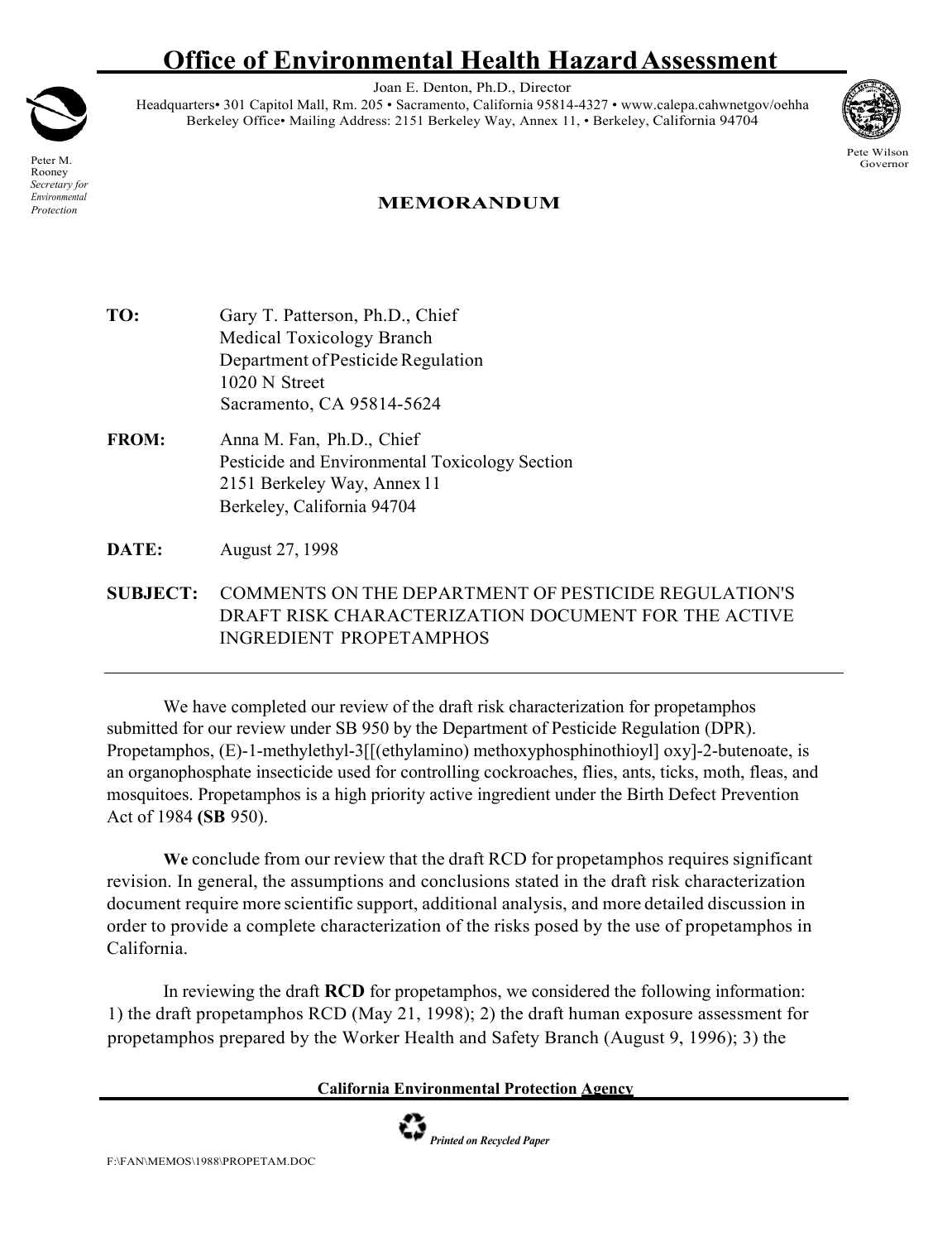Gary T. Patterson, Ph.D., Chief August 27, 1998 Page 2

available toxicology summaries from **DPR;** 4) the analysis of acute exposure to propetamphos; 5) the analysis of chronic exposure to propetamphos; and 6) the results of our literature search.

Thank you for the opportunity to comment on the draft RCD for propetamphos. The comments are provided as follows. If you have any questions about our comments, please contact me or Dr. Michael J. DiBartolomeis at (510) 540-3063.

cc: Joan E. Denton, Ph.D.,Director Office of Environmental Health Hazard Assessment 301 Capitol Mall, Room 205 Sacramento, CA 95814-4327

> Val Siebal, Chief Deputy Director Office of Environmental Health Hazard Assessment 301 Capitol Mall, Room 205 Sacramento, CA 95814-4327

> George V. Alexeeff, Ph.D., Deputy Director Office of Environmental Health Hazard Assessment 2151 Berkeley Way, Annex l I Berkeley, CA 94704

Michael **J.** DiBartolomeis, Ph.D. Pesticide and Environmental Toxicology Section 2151 Berkeley Way, Annex 1**1**  Berkeley, CA 94704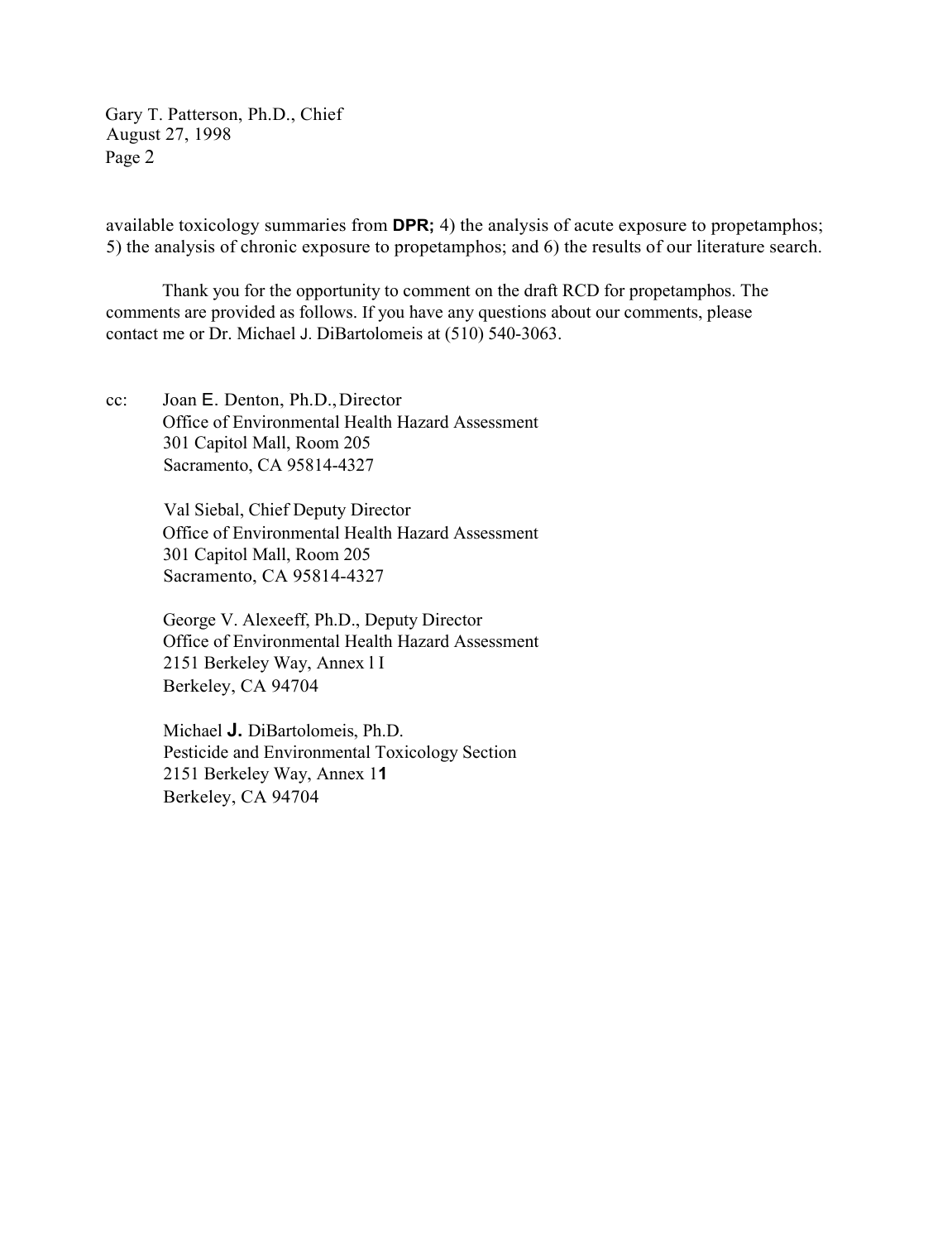#### **GENERAL COMMENTS**

The draft risk characterization document for propetamphos includes summaries and critiques of the data available in DPR's registration database. There is a fair amount of repetition in summarizing the data, making the document unnecessarily hard to read. There are no appendices. The toxicological summary often included in RCDs was not appended to the draft propetamphos RCD. We found the inclusion of summary data tables helpful in accessing some of the more critical in formation.

#### **Literature Search**

It is not clear from reviewing the draft RCD whether there was a complete search of the open literature to identify relevant articles on the toxicology, mechanism of action, and pharmacokinetics of propetamphos and its major breakdown products. Pertinent information published in the open literature, but not submitted by the registrant, should be considered in preparing a risk assessment for any pesticide active ingredient. If a complete search was conducted, and no relevant data were identified, we recommend that this be made clear in the propetamphos RCD before it is finalized.

We conducted a literature search for propetamphos and its major breakdown products using the current 1998 on-line and CD-ROM based resources, including MedLine, ToxLine, BIOSIS, and the Integrated Risk Information System (IRIS). We would be happy to share the assembled information. In order to assist you in revising the draft RCD, we have cited selected published works at the end of this report that may be worth considering in your overall evaluation.

#### **Biotransformation and Pharmacokinetics**

The sections on biotransformation and pharmacokinetic e tics of propetamphos are difficult to follow because the location of the radiolabel on the chemical is not specified. However, it appears that the chemical was probably labeled only on the side-chain leaving group. Thus the moiety being followed in the distribution and excretion sections would be only the inactive side chain, which is of little interest following the initial hydrolysis . A discussion of the pharmacokinetics of phosphorylation reactions, including inhibition and reactivation of cholinesterase by Propetamphos, would be more useful than a discussion of the rate of formation of CO2 from the inactive side chain. We recommend that the revised RCD included a summary of the papers by Mason et al. (1993) and Dix et al. (1992) which address the aging of ChE and the pharmacokinetics of propetamphos. We also recommend including a discussion of the toxicodynamics of propetamphos, as well as the general principles applicable to organophosphate cholinesterase inhibitors in both the exposure assessment as well as the main risk characterization text.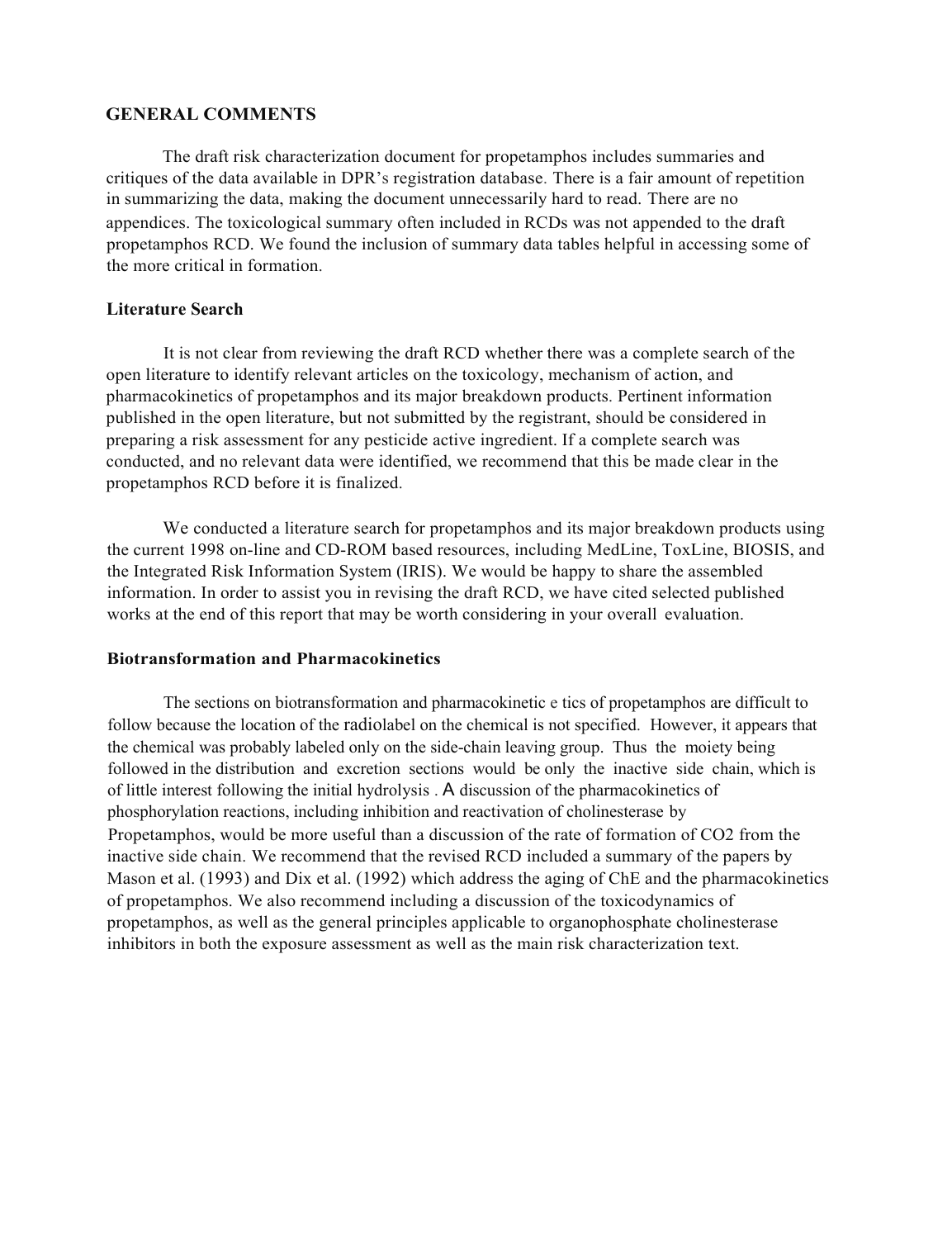#### **Acute Toxicity**

The draft RCD calculates margins of exposure (safety) well below 100 from exposure to propetamphos for both occupational and residential conditions, and for both adults and children. The draft exposure assessment utilizes average estimates for exposures. These margins of safety would be significantly smaller if upper-bound estimates for acute exposure were used as is scientifically valid and routinely done by risk assessors to obtain a range of exposure values inclusive of high-end exposures and to better characterize the uncertainty associated with using only mean estimates for exposure assessment. The draft RCD acknowledges that "the estimated MOEs for acute occupational exposures may not cover those individuals at the upper end of the exposure distribution curve." The same is true for the residential exposure estimates, and this should be stated also. We recommend including upper-bound estimates for acute exposures in addition to average estimates. If upper-bound estimates are not included, then an in-depth discussion of the quantitative impact of the use of average exposures rather than upper-bound exposures should be included in the uncertainty analysis section (see comment below on this issue). This approach and the results should also be discussed in the context of sensitive populations (see discussion of this issue below).

#### **Selection of NOEL for Chronic Toxicity**

From the one-year dog study a NOEL of 20 ppm (0.59 mg/kg-day) was identified and used in the draft propetamphos RCD for evaluating chronic occupational and residential exposure. According to the draft RCD, the NOEL is based on prolonged anestrus in females, reduced brain cholinesterase (ChE) activity, increased liver weights, and hepatic necrosis at the next higher dose of 100 ppm (3.03 mg/kg-day). However,we conclude that 0.59 mg/kg-day is a LO[A]EL, not a NOEL. Based on the scientific evidence, hepatotoxicity appears to be the critical toxic effect in this dog study; necrosis was observed at 3 mg/kg-day. At 0. 59 mg/kg-day, significantly increased liver weights in male dogs were observed, establishing a dose-response for liver changes. In addition, inhibition of red blood cell ChE activity (55% and 71% of controls for males and females, respectively) was observed at 0.59 mg/kg-day. Furthermore, the revised October 31, 1995, version of the summary of toxicology data for propetamphos prepared by DPR (not included in the draft RCD) determined that the NOEL from this study is 4 ppm (0.13 mg/kg-day) propetamphos in the feed, presumably based on one or both of these endpoints. We determine that the NOAEL for this study is 0.13 mg/kg-day, in agreement with the DPR summary of toxicology data.

In another dog study (six month oral feeding), a NOEL of 0.09 mg/kg-day based on reduced brain ChE activity (64% of controls in male dogs) was identified. The two arguments (i.e. ., length of study and dose estimates not validated) for not selecting this lower NOEL for ChE inhibition for risk assessment were explained on page 37. The use of a six-month oral feeding study in dogs for chronic effects risk assessment can be scientifically justified. The fact that the concentrations of propetamphos in the feed cannot be confirmed is a concern, but not sufficient in itself to disregard the results. We conclude that 0.09 mg/kg-day is a scientifically acceptable NOEL to use for risk assessment.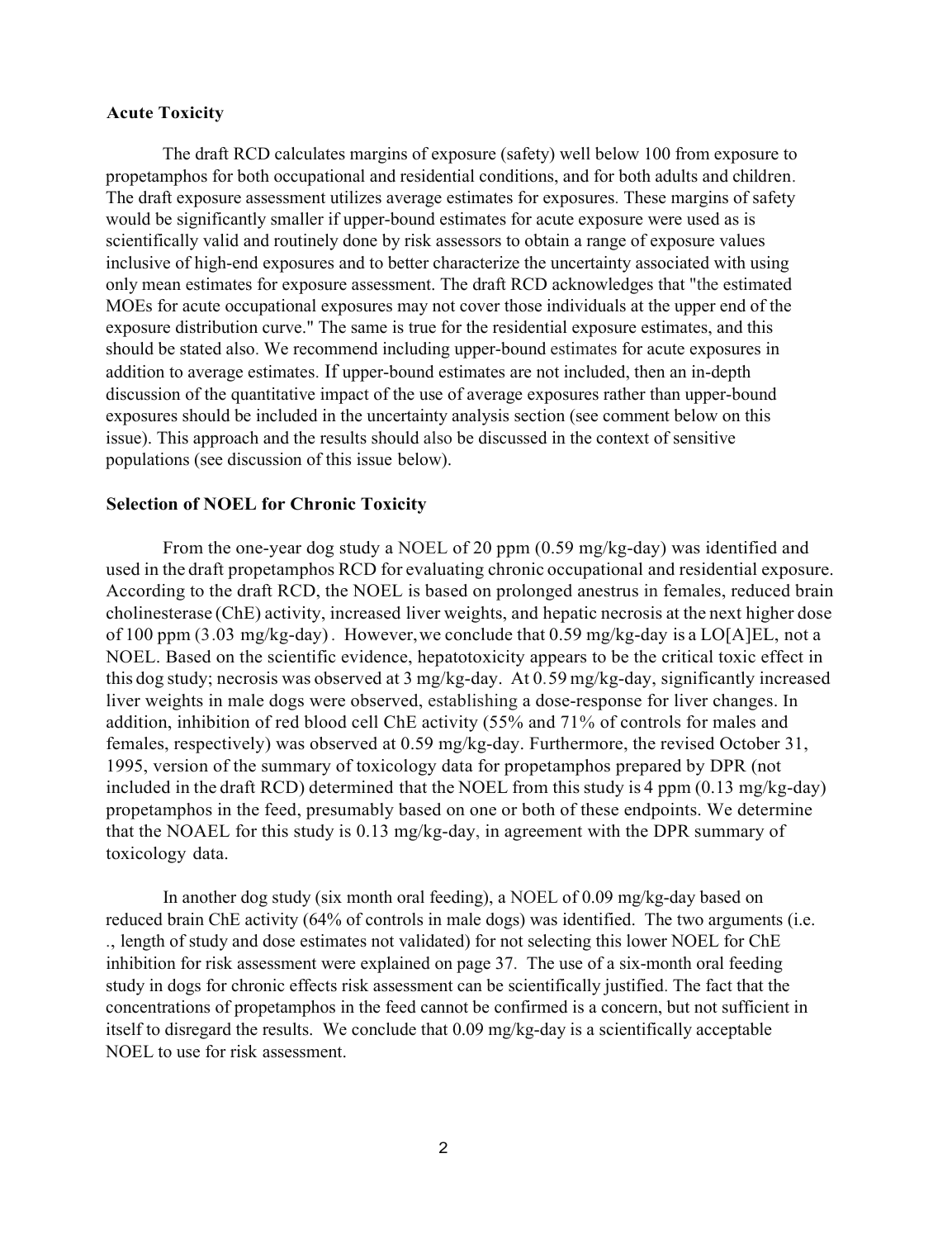After reviewing the available scientific information, we determine that 0.13 mg/kg-day is the most scientifically appropriate NOEL for the estimation of margins of safety for chronic exposure. This would agree with DPR's toxicological summary of October 31, 1995. The use of a NOEL of 0.59 mg/kg-day for reduced ChE activity rather than the NOEL of 0.13 mg/kg-day for the higher absolute and relative liver weights for the chronic exposure estimates underestimates risk by over four-fold. While the use of the NOEL of 0.09 mg/kg-day would result in lower margins of safety, the use of a slightly higher NOEL from a better-reported study would appear to be scientifically justified. Using the NOEL of 0.13 mg/kg-day, the lowest (mean) occupational MOE would be approximately 2 and the lowest (mean) residential exposure MOE for children would be approximately 10.

#### **Sensitive Populations**

No sensitive groups were identified in the draft RCD, although adverse reproductive effects were observed in a two-generation rat reproductive study at doses very close to the toxic threshold in dogs. In addition, the prolonged anestrus observed in the one-year dog study and the reduction in fertility and mating indices observed in the reproductive study may be related to endocrine effects. Increased sensitivity of females is further suggested by more pronounced inhibition of brain cholinesterase (ChE) in females than males in many of the subchronic experimental studies, and from the clinical differences in their susceptibility to propetamphos (Dix et al., 1992). We conclude based on the available scientific evidence that women should be considered a potential sensitive subgroup for this chemical, particularly during pregnancy. The observed endocrine effects are also likely to be more severe in the developing organism, and thus may require a higher margin of safety. We recommend consideration of this subpopulation in the risk appraisal in relation to the magnitude of risk in the general population, in relation to the use of averages for acute exposure (use of mean versus upper-bound exposure estimates), and with respect to the scientific uncertainty of evaluating exposure to only one organophosphate pesticide at a time.

#### **Exposure Assessment**

Level of Detail is Inadequate. The draft exposure assessment does not contain enough of the necessary scientific information to verify the results and assumptions made in deriving the potential exposure. For example, it is not possible to reproduce or confirm any of the calculations with the information provided. In addition, many exposure assumptions have not been justified (such as six hours of activity and 18 hours of rest per day for both adults and children, the adult inhalation rates, and the dislodgeable residue estimates). We recommend including scientific support for these assumptions when available, or when default assumptions are used, cite the risk assessment guidelines or other reference materials used as the source of the defaults.

One example where the science does not support the conclusions is related to the discussion of toxicity based on peak plasma levels of propetamphos following dermal and oral exposures. The draft RCD states that the use of an oral bolus administration is highly "conservative" for the estimation of exposure via the dermal route because the dermal dose acquired during a work-day would produce much lower peak plasma levels than the oral bolus,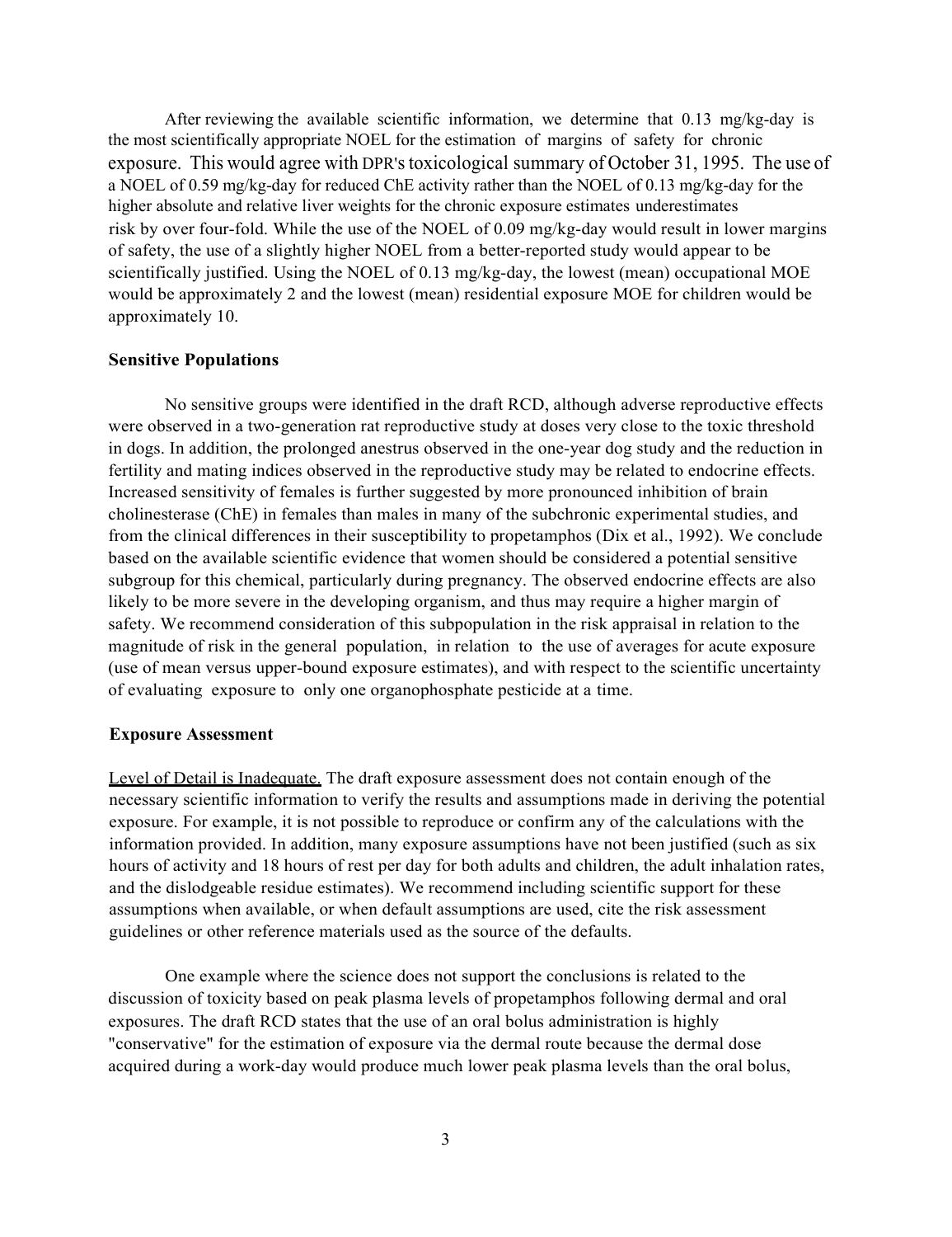and the toxicity would only occur when the plasma levels exceed critical levels in the target organs. When comparing dermal to oral absorption rates, it might be scientifically valid to apply a pharmacokinetically-derived correction factor to decrease the "apparent" toxicity when exposures are mainly dermal, when adequate data exist However, this would not be based on the peak blood levels as indicated, because propetamphos is an irreversible cholinesterase inhibitor. The "plasma level" potency argument in the draft exposure assessment (pages 12 to 14) is not scientifically justified (nor scientifically valid). Another example is where the draft exposure assessment states that no aggregate exposure assessment (combined occupational and residential exposure) was carried out because "this exposure scenario was considered remote." This implies that no propetamphos applicators would have this termite treatment used in their own homes, which is still a possibility and worth consideration. A third example is the basis for assuming that one hour of extensive dermal contact during a Jazzercise® routine is equal to contact during a normal day's activities. This assumption has not been supported scientifically.

Discussion of Uncertainty. The draft exposure assessment "Exposure Appraisal" (page 12) states that "risk assessment is filled with uncertainty, and the risk assessor tends to be very conservative when making the numerous assumptions that are inherent in the process." The text continues by providing two examples of "the most important factors that produce overestimates." The overall conclusion of the draft exposure assessment is that the exposure estimates are overestimated by "several fold." First, while the draft exposure assessment was prepared to "openly and honestly discuss the sources of uncertainty so that the risk manager can put them in perspective," it has not included a discussion of the examples of the numerous assumptions used in the assessment that might underestimate the exposure levels. Secondly, while difficult to do, no attempt was made to quantify the level of uncertainty for any of the factors. Nevertheless, the assessment uses words like "grossly overestimates actual doses," "high degree of conservatism," and "several fold" when describing the level of uncertainty. This results in an emphasis on the potential overestimation, but is not balanced by a discussion of the potential underestimation.

The presentation of scientific support for the assumptions and concepts presented in this section is minimal and not quantifiable. As a result, this section describing uncertainty, which is an important component of a risk characterization, is not justified with a scientific analysis of the existing data and data gaps and may bias the "risk manager" into believing only one perspective. We recommend that this section be deleted from the draft exposure assessment and that a more inclusive and scientifically neutral discussion of uncertainty for the exposure and risk assessment be included in the main RCD where uncertainty is discussed (page 36).

Populations at Risk. The populations at risk are not adequately defined in the draft exposure assessment.

Illness Reports. The relationship of exposures, as estimated in the draft exposure assessment, and the illnesses as separately documented in DPR's pesticide illness surveillance program and reported on page four of the draft RCD, is not clear. Information given by Koehler and Moye (1995) on airborne insecticide residue may be of significance. We recommend reviewing this paper and including a discussion about the relationship between exposures and documented illness reports in the revised RCD.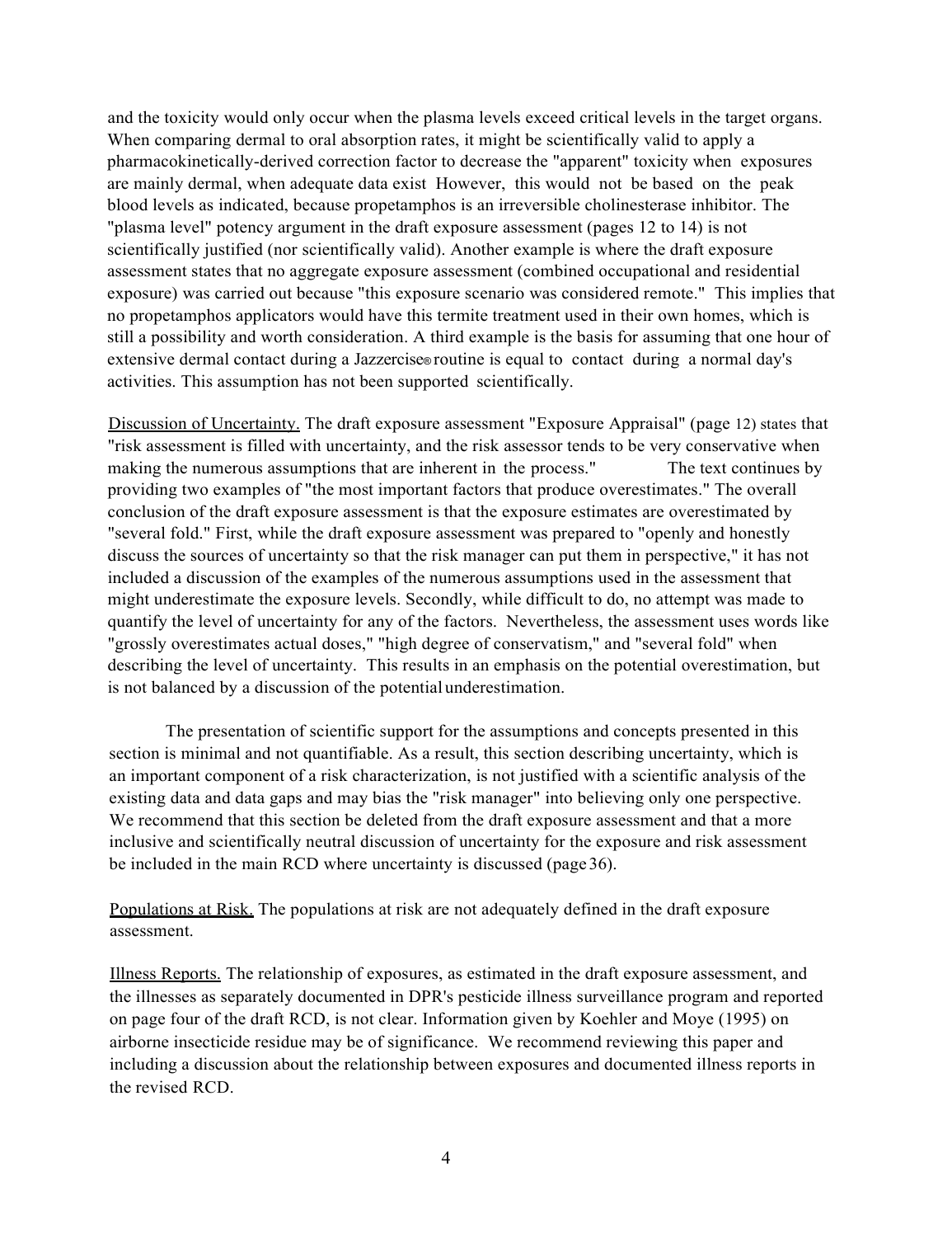#### **SPECIFIC COMMENTS**

Pages 3 and 7. On page 3 the draft RCD states that the registrant requested that "DPR assume 100% dermal absorption in lieu of [submitting] a dermal absorption study." On page 7 the draft RCD states that "no dermal absorption data were available for propetamphos, so a default assumption of 50% was used." These two statements are confusing and the rationale for selecting the 50% dermal absorption rate given on page 7 is misleading. The default assumption of 50% might be appropriate for propetamphos given its physical and chemical properties (which are derived from data). If so, this is the rationale for selecting the 50% absorption rate and not that the data were unavailable. It is misleading to support the decision to use a less than maximum default value by stating that data were unavailable when DPR has the authority to require the data, but waived it. This can be corrected by providing the scientific rationale for selecting the 50% default value on page 7 and not the maximum default of 100%, and then deleting the reference to the unavailability of data.

Pages 11 and 12. It would appear from the values for oral and dermal  $LD<sub>5</sub>$  o in Tables 1 and 2 that the toxicity of propetamphos liquid concentrate is being reported in Table 2 in terms of the weight of formulation, not weight of the active ingredient. This should be made clear.

Page 20. The text identifies a NOEL of 0.59 mg/kg-day for ChE inhibition and increased liver weight (and other effects) from a one-year oral (feed) study in dogs. The October 31, 1995, summary of toxicological data for propetamphos identified a NOEL of 0.13 mg/kg-day for increased liver weight. As noted above, we conclude that the use of the lower NOEL is scientifically justified. Nevertheless, the inconsistency in the two reports with respect to this study needs to be resolved.

Page 20, Table 7. We recommend including the data for red blood cell and plasma ChE activities in the table, along with the brain ChE, because these values are discussed in the text and there were significant compound-related changes in these activities.

Page 27. In the acute inhalation study, the LOEL and  $LC_{50}$  for the technical grade formulation appear high. According to the data presented, the concentrated product is less than one-tenth as toxic asthe diluted product, the 18.9% liquid concentrate (Table 1 compared to Table 2), and the 50% emulsifiable concentrate (page 13, reference to Leuschner et al.). Similarly the concentrated formulation is less toxic than oral doses of the same technical grade product. Organophosphates are generally more potent by inhalation, not less potent. The obtained result islikely to be related to the difficulty of conducting inhalation exposures to a chemical at several thousand times its equilibrium vapor pressure (i.e., with aerosol droplets). For such studies, determination of the delivered concentration and dose is difficult. We recommend that the revised RCD include information on these aspects ofthe study to explain the apparent aberrant results rather than only presenting the data (Table 10)

Page 39, section V. It is appropriate that the risk characterization acknowledges that cumulative exposuresto organophosphatesthat have similar mechanisms of action should be considered, but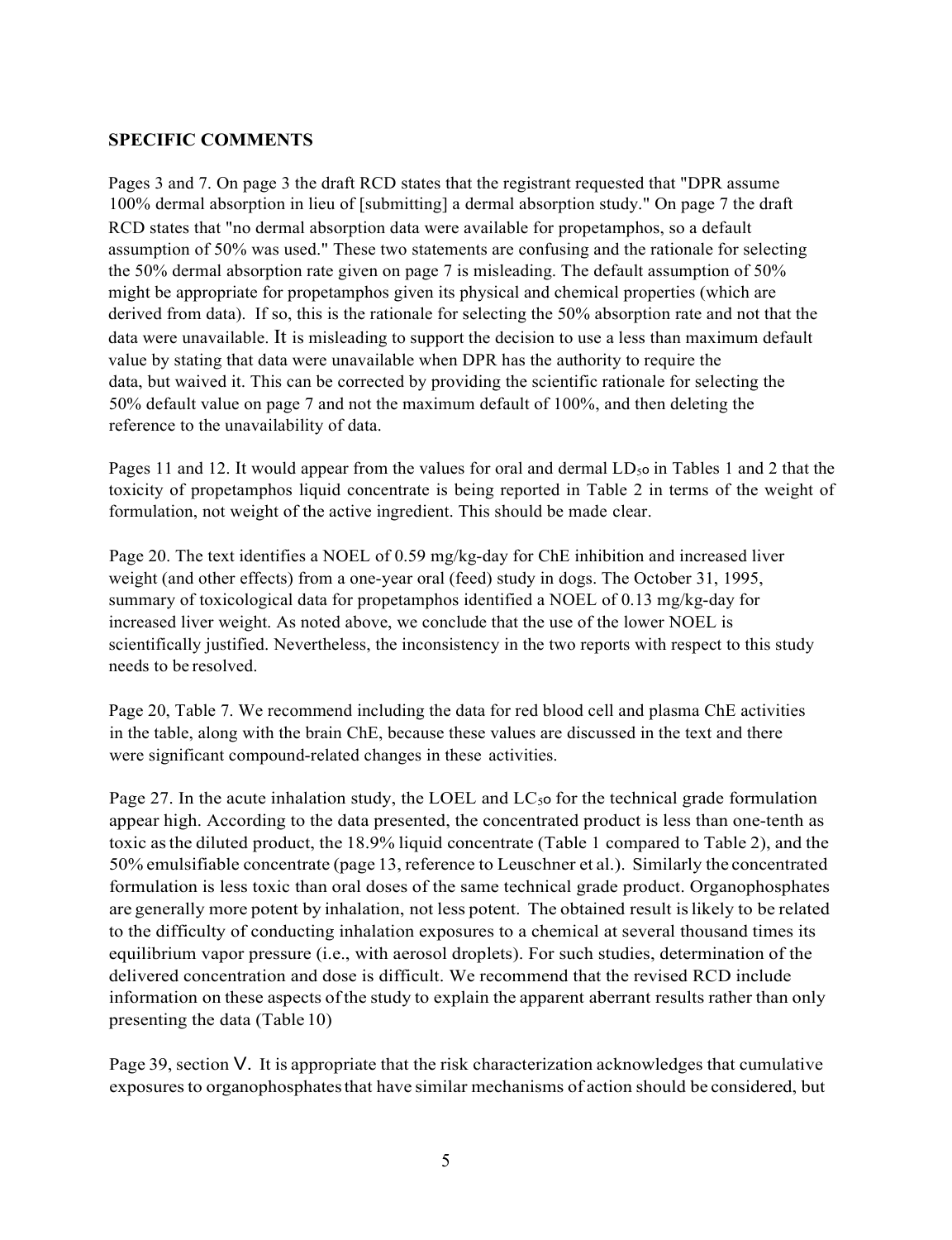that methodology for this is still under development. However, we recommend that a more prominent statement to this effect be included in the discussion on uncertainty as well as in the "Summary" and "Conclusions" as this is a major issue yet to be properly addressed.

#### **REFERENCES**

Dix K, Burka LT, Dauterman WC (1992). Pharmacokinetics of propetamphos following intravenous administration in the F344 rat. J Biochem Toxicol 97:199-204.

Koehler PG, Moye HA (1995). Airborne insecticide residues after broadcast application for cat flea (Siphonaptera:Pulicidae) control. J Econ Entomol, 88:1684-1689.

Mason HJ, Waine E, Stevenson A, Wilson HK (1993). Aging and spontaneous reactivation of human plasma cholinesterase activity after inhibition by organophosphorus pesticides. Human Exp Toxicol 12:497-503.

Rammel CG, Bentley GR (1989). Decay rates of organophosphate residues in the fleeces of sheep dipped for flystrike control. NZ J Agric Res 32:213-218.

Rettich F (1980). Residual toxicity of wall-sprayed organophosphates, carbamates and pyrethroids to mosquito Culex pipiens molestus ForskaL J Hyg Epidemiol Microbial Immunol 24:110-117.

Virtue WA, Clayton JW (1997). Sheep dip chemicals and water pollution. Sci Total Environ 194-195:207-217.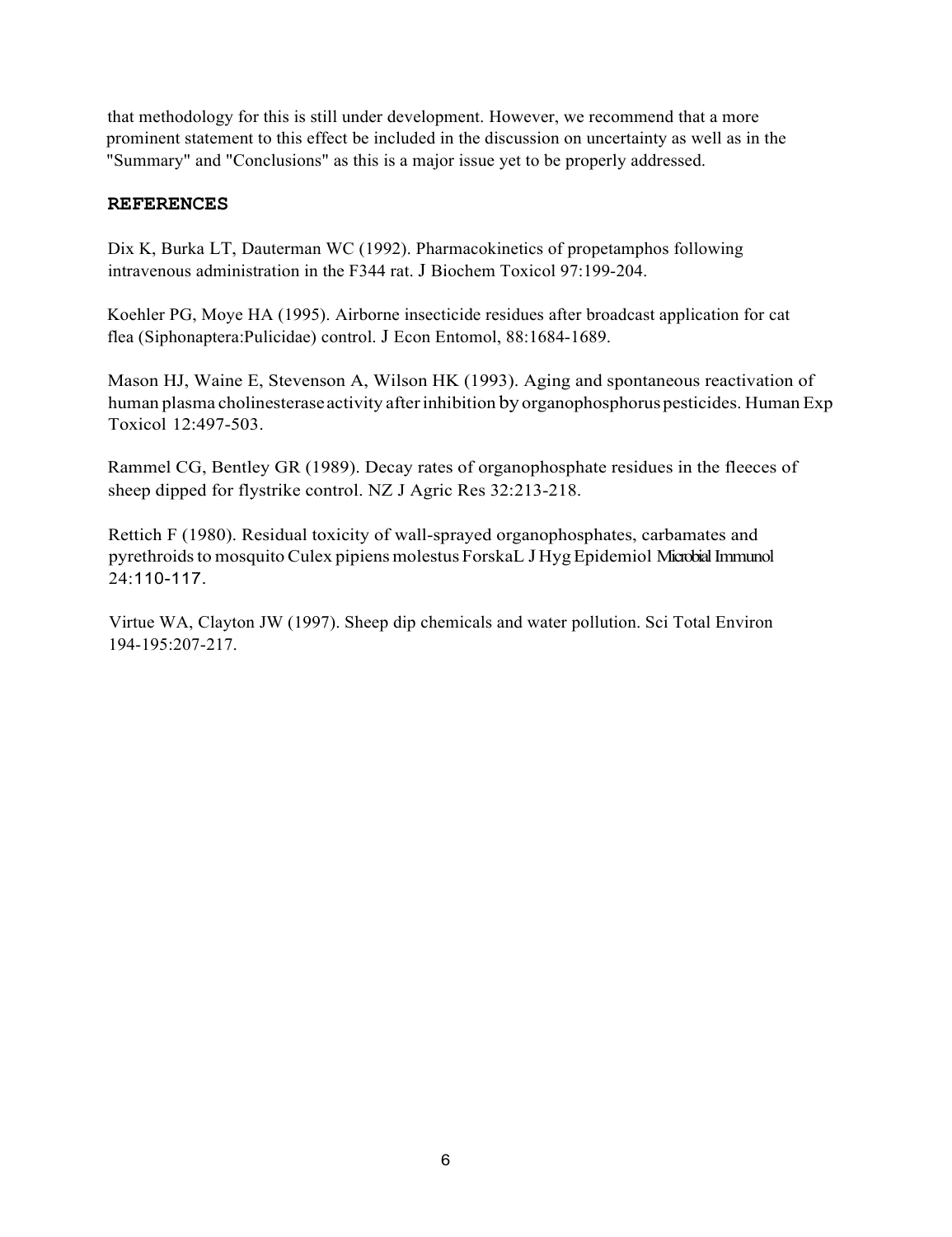**Department of Pesticide Regulation**

Winston H. Hickox *Secretary for Environmental Protection*

James W. Wells, Director 830 K Street  $\Box$  Sacramento, California 95814-3510  $\Box$  www.cdpr.ca.gov



Gray Davis *Governor*

# M E M O R A N D U M

- TO: Gary Patterson Supervising Toxicologist
- VIA: Keith Pfeifer Senior Toxicologist
- FROM: Carolyn Lewis Associate Toxicologist
- DATE: February 5, 1999
- SUBJECT: Response to OEHHA's Comments Regarding the Risk Characterization Document for Propetamphos

The following comments are in response to comments from OEHHA regarding the draft Risk Characterization Document for Propetamphos.

# General Comments:

! DPR is perplexed by the comment on the amount of repetition in this document. There has always been a certain amount of repetition in these documents between the Toxicology Profile and the Hazard Identification section. The Toxicology Profile describes the findings in each study organized into sections based on the study type as defined by the FIFRA guidelines. There are short summaries at the beginning of each section of the Toxicology Profile which are meant to provide the reader with a brief overview of the effects seen, so that the reader does not have to read the whole section if he/she does not want to. On the other hand, the Hazard Identification summarizes the effects seen in the various types of studies by acute, subchronic and chronic exposure. Therefore, effects seen in an acute neurotoxicity study may be compared with effects seen in a developmental toxicity study in the process of selecting an acute NOEL. Similarly, the effects in a reproductive toxicity study may be compared with a subchronic

**California Environmental Protection Agency**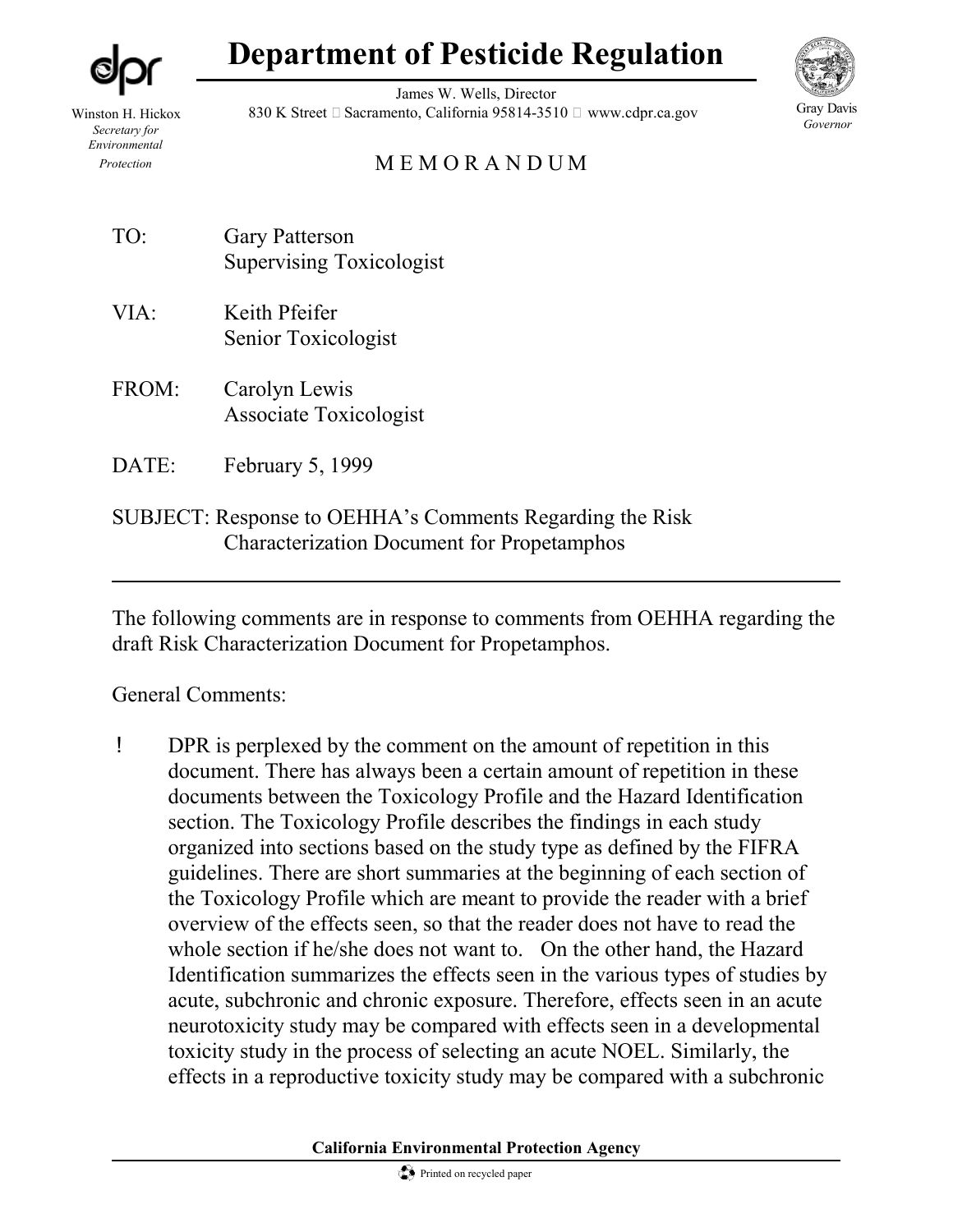Keith Pfeifer February 5, 1999 Page 2

> neurotoxicity study in selecting a subchronic NOEL. The organization used in this Risk Characterization Document is not unique to this document, although the summaries in the Toxicology Profile have only been used in the last few years.

! DPR no longer attaches the SB950 Toxicology Summary to the Risk Characterization Documents to keep the size of the documents as small as possible. The exposure assessment are now considered stand alone documents and, consequently, are not attached as an appendix. DPR also no longer attaches the printouts from TAS for the dietary exposure. The only other appendix that might be attached would be a printout from any modeling done for oncogenicity. Since there were no treatment-related increases in tumors for this compound, no modeling was done.

# Literature Search:

! A literature search was done about 5 years ago when the risk assessment for propetamphos was first initiated. So few reports of any toxicological concern were found, that they were inadvertently forgotten. Since this literature search was done several years ago, another search was conducted. Twelve toxicologically relevant reports were found and have been incorporated in the risk assessment. The reports addressed mechanism of toxicity (Mason *et al.*, 1993), illness reports (Sherman, 1995), environmental fate (Jain *et al.*, 1987; Agnihotri *et al.*, 1987; Brüggemann and Halfon, 1990; Koehler and Moye, 1995), pharmacokinetics (Dix *et al.*, 1992; Wells *et al.*, 1986a&b), acute toxicity (Leber, 1972), genotoxicity (Kumari and Kristnamurthy, 1986) and delayed neurotoxicity (Abou-Donia and Wilmarth, 1995). None of the reports had a significant impact on the conclusions made in this document. A number of the studies that OEHHA included in their list of references for propetamphos were not considered relevant for our risk assessment since they either relate to uses that are not registered in California (Rammel and Bentley, 1989; Virtue and Clayton, 1997) or to its efficacy (Rettich, 1980) which DPR does not usually include in their risk assessments. It should be pointed out that DPR is not required under SB950 to do a literature search when conducting risk assessments, but has chosen to do so for completeness of our review. U.S. EPA does not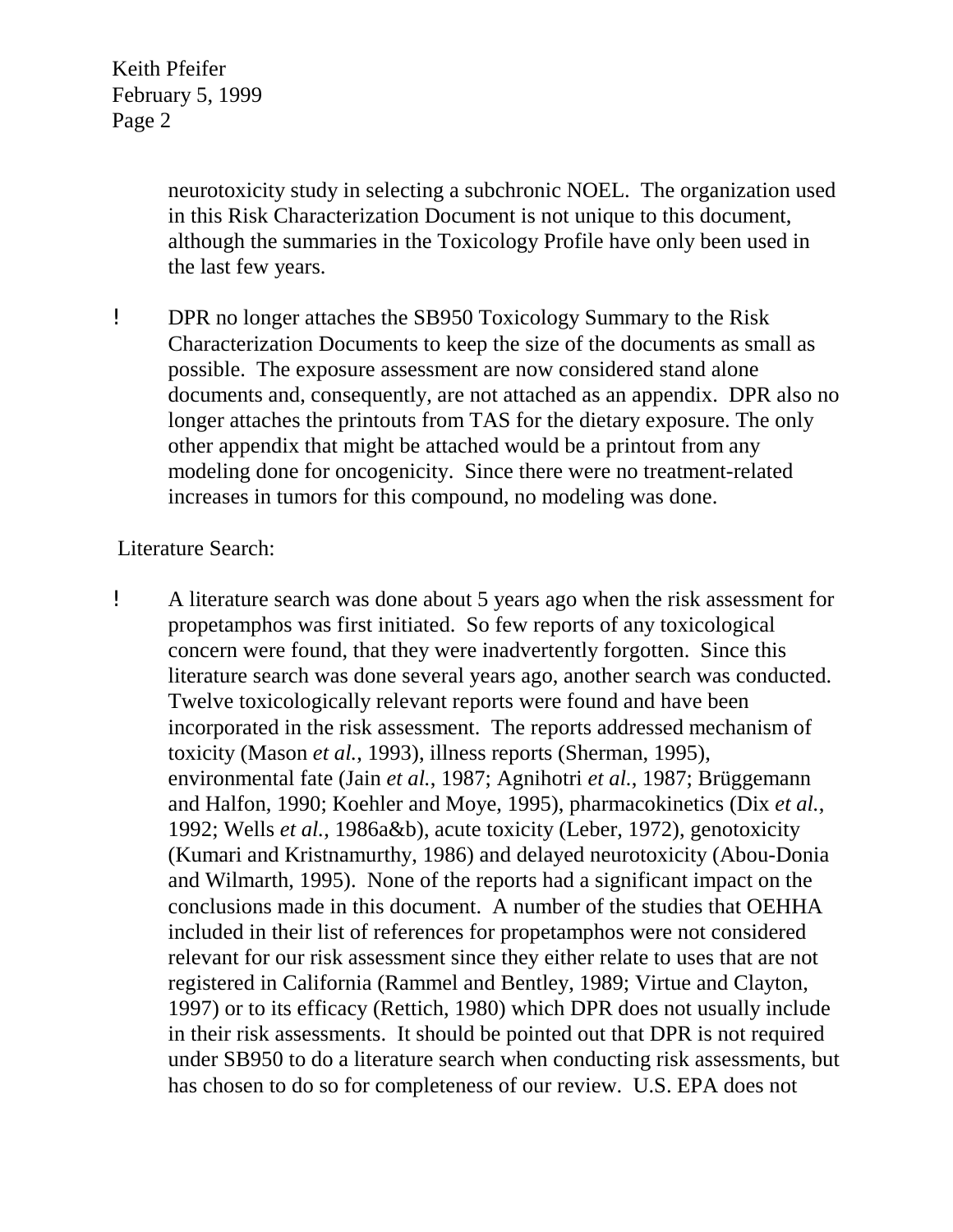Keith Pfeifer February 5, 1999 Page 3

> normally include studies from the open literature in the risk assessments they conduct for their Reregistration Eligibility Documents (RED's). Most of the time, studies in the open literature are less useful than the registrant studies because only summary information is provided.

# Biotransformation and Pharmacokinetics

- ! The location of the radiolabel has been added to the Pharmacokinetics section. The  $^{14}$ C label was on the 1 and 3 position of the butenoic acid moiety. The label positions in the registrant's pharmacokinetic studies (Bhuta, 1979; Patel *et al.*, 1982; Patel and Winkler, 1982) are identical to the label positions used in the article by Dix *et al.* (1992) probably because they obtained the labeled and unlabeled propetamphos from the same registrant that did the pharmacokinetics study submitted to DPR. This was also the same radiolabel position in the studies conducted by Wells *et al.*  (1986a&b). It is unclear why the reviewer considered the leaving group to be any less active than the methyl ester or amido side groups since any reaction which removes these side groups from propetamphos produces metabolites that no longer inhibit cholinesterase (Mason *et al.*, 1993). The best radiolabel position for organophosphates would be on the phosphorus, but that is seldom done. Despite the label positions used, the investigators were able to isolate metabolites showing the O-demethylation of the methyl ester side group.
- ! The phosphorylation of cholinesterase by propetamphos was not considered a form of biotransformation since this has to due with its mechanism of toxicity, rather than its activation and detoxification. However, a few additional sentences have been added to the Chemical Identification section in the Introduction describing the phosphorylation and aging reaction in more detail.

# Acute Toxicity

! The statement in the risk appraisal section was revised to "Therefore, estimated MOEs for acute occupational *and residential* exposure may not cover those individuals at the upper end of the exposure distribution curve".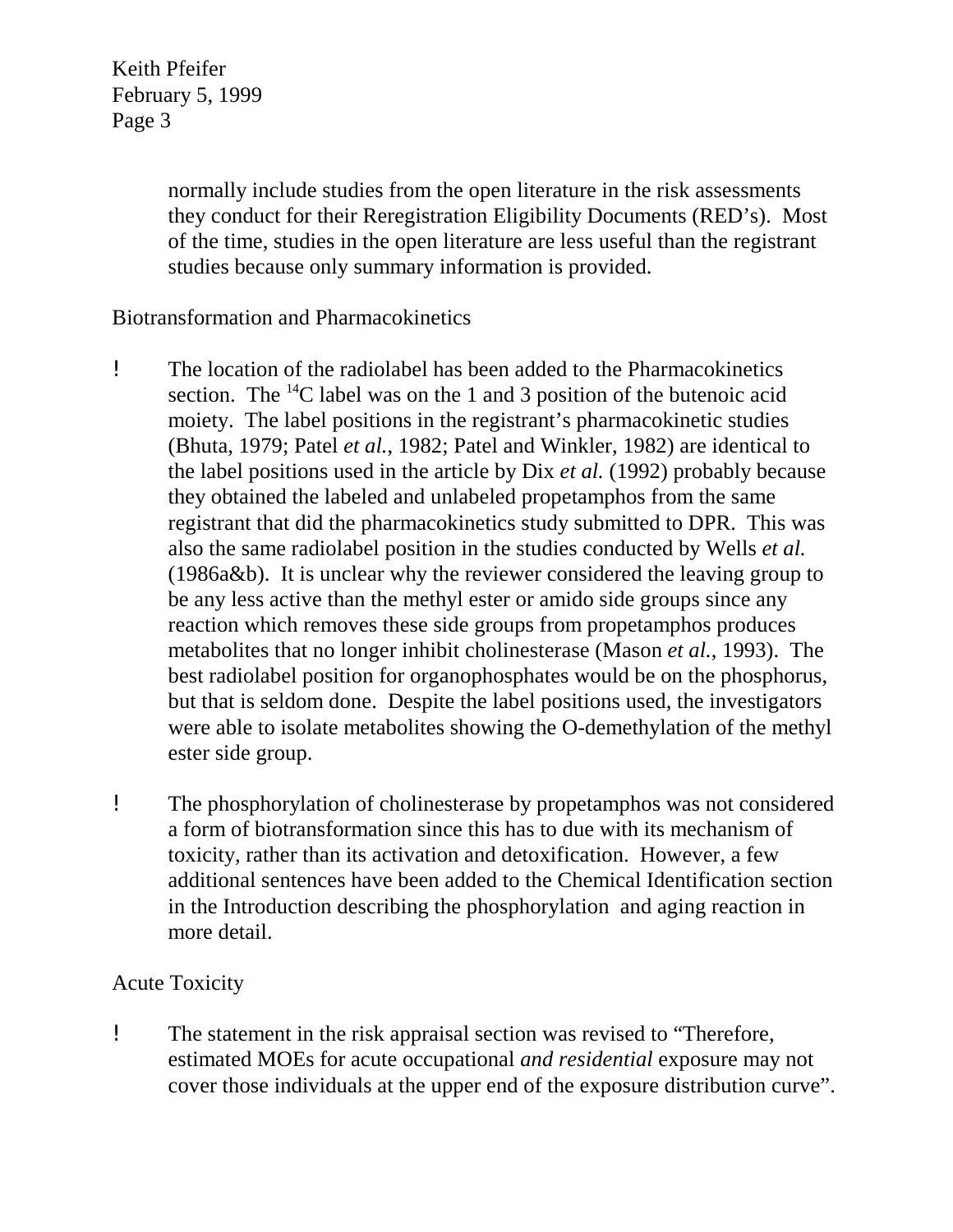Keith Pfeifer February 5, 1999 Page 4

> doesn't know where the extremes are. As stated in this section upper end estimates for exposure could not be calculate due to insufficient information from available studies. It is not possible to quantitate the impact of using the average exposure if one

# Selection of NOEL for Chronic Toxicity

- ! In reevaluating the increased liver weights, we found that they did not correlate with the hepatic necrosis at 100 ppm. The dog with the highest liver weight was did not have elevated liver enzymes or hepatic necrosis and the dog with the most severe hepatic necrosis had a *reduced* liver weight. It is logical that the liver weight would decrease if there is necrosis. However, we also looked for possible histopathological lesions that might logically be associated with an increased liver weight such as fatty liver or inflammation. Focal inflammation of the liver was observed in all groups, including the control group; however, the incidence was lowest at 100 ppm. There was no evidence of fatty liver either from histopathological examination or in the clinical chemistry values (i.e., cholesterol, total lipids, triglycerides). The most probable explanation for the increased liver weights is microsomal induction. There was no histological evidence to confirm this possibility; however, microsomal induction is not easily detected with histopathological examination unless it is marked. Without any evidence correlating the increased liver weights to adverse pathological changes, DPR assumed this increase in liver weights was due to microsomal induction. Although microsomal induction is a treatment-related effect, DPR considers it an adaptive response, not an adverse effect. Therefore, the NOEL was set at 20 ppm even though there were increased liver weights at this dose level. The lack of correlation of the increased liver weights with pathological findings was added to the RCD. In addition, the NOEL in the SB-950 Toxicology Summary has been revised to 20 ppm after discussion of this issue with the toxicologist that initially reviewed the study.
- ! The NOEL from the 6-month dog study was not rejected because of its length of study, but because findings in the study were confounded by changes in the dose levels in two groups during the study and no analysis of feed to verify propetamphos concentration. Errors in calculations or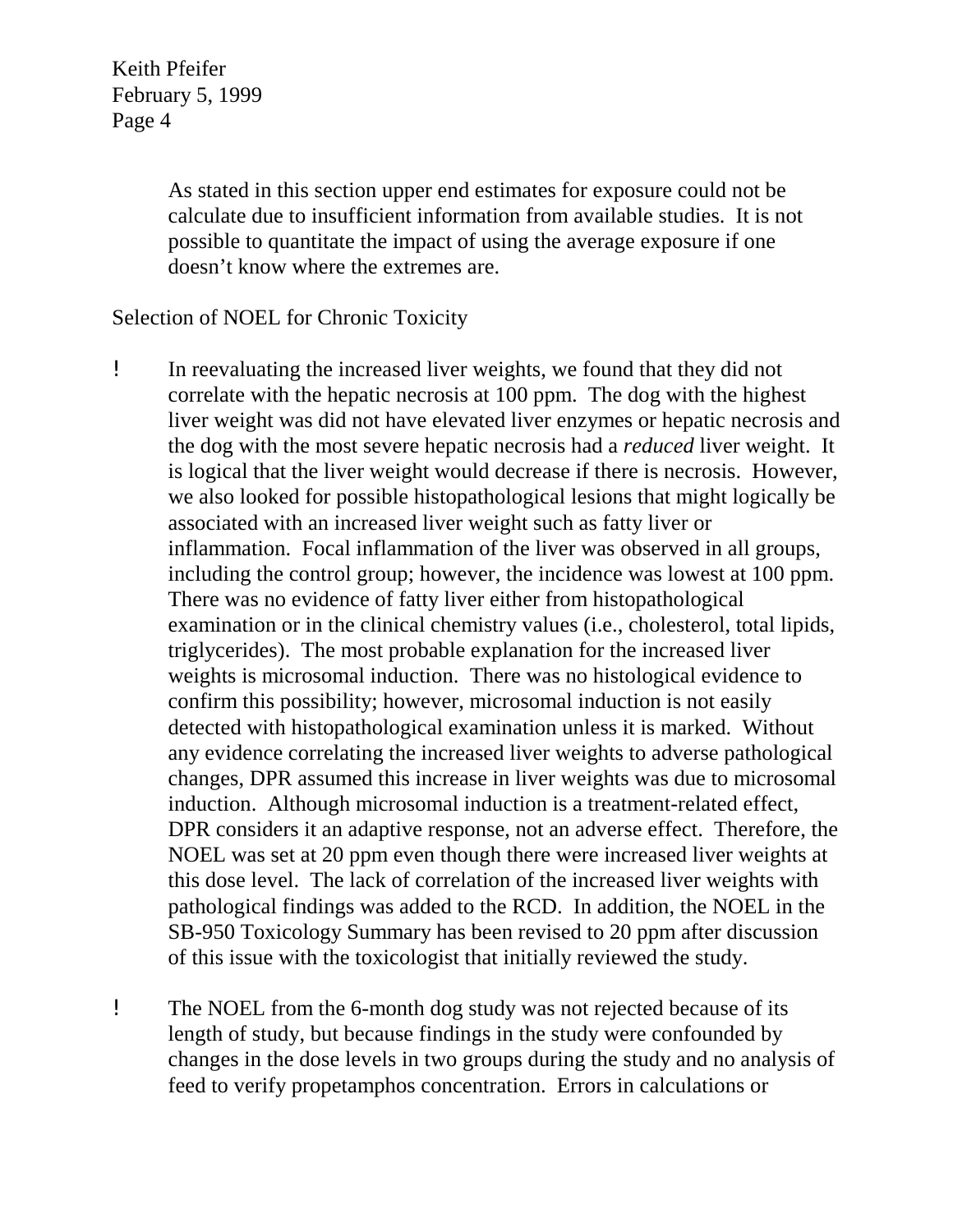> weighing during feed preparation or improper mixing can result in either lower or higher concentrations of the test compound in the feed than intended, possibly by orders of magnitude. Since a NOEL was established for the same endpoint in a longer study in the same species which met FIFRA guidelines (including analysis of test article for purity and concentration in the diet), greater weight was given to this study when selecting a NOEL for chronic toxicity.

# Sensitive Population

! As discussed in the Risk Appraisal section under FQPA issues, there was not any evidence increased pre- or postnatal sensitivity to propetamphos based on the available developmental and reproductive toxicity studies. Therefore, pregnant and lactating women would not be considered a sensitive subpopulation. There was evidence of reproductive effects in the dog study (prolonged anestrous) and the rat reproductive toxicity study (reduced mating index); however, the NOEL for these reproductive effects was equal to or higher than the NOEL for other toxic endpoints in these studies. Therefore, a larger margin of exposure in not needed to protect for these reproductive effects. A sentence has been added to the discussion of endocrine effects under the FQPA section in the Risk Appraisal to indicate that the NOELs for the reproductive effects were equal to or higher than the NOEL for other toxic endpoints which was not mentioned in the previous draft.

# Exposure Assessment

! Response to the comments on the exposure assessment document will be addressed by the Worker Health and Safety Branch in a separate memorandum.

# Specific Comments

! At the time the registrant opted not to conduct a dermal absorption study, 100% was the default value that DPR used when there was no dermal absorption study. Subsequently, the Worker Health and Safety Branch of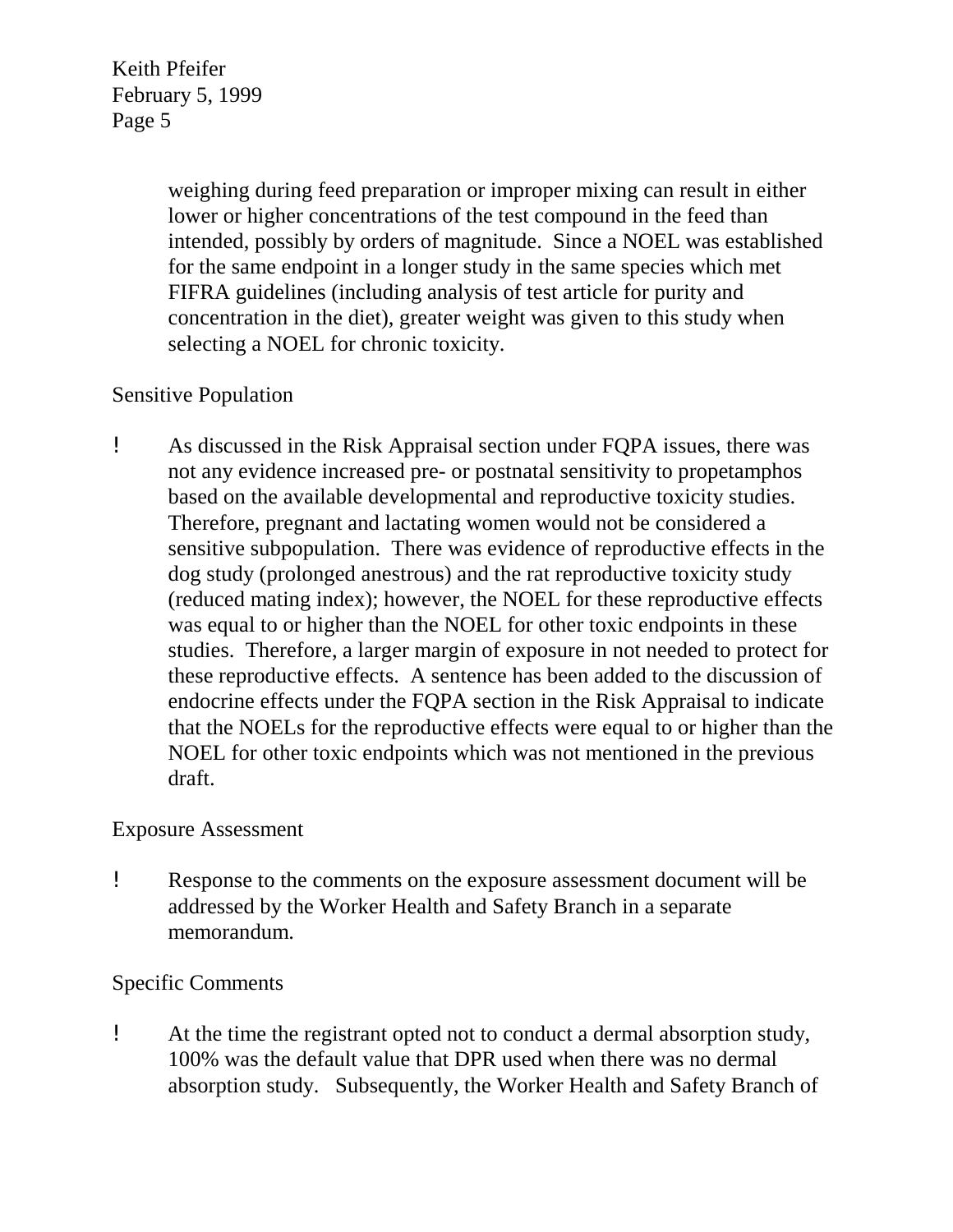> DPR switched to using 50% as the default value after reviewing the dermal absorption data for 40 pesticides in rats. So the sentence on p. 3 is correct, albeit confusing after reading the statement in the summary on p. 7 that a default of 50% was used. To avoid confusion, the statement on p. 3 was revised so there is no specific mention of the default value to be used. The scientific rationale for the use of 50% dermal absorption as a default value was previously explained in the risk appraisal under the exposure assessment section. Since the reviewer apparently did not notice this, it was moved into the pharmacokinetics section under absorption. The lack of dermal absorption data was the reason for using a default value, so this was left in. The reason 50% was used instead of 100% is due to a science policy decision of the Worker Health and Safety Branch.

- ! Units were inadvertently omitted from both Table 1 and 2. The units in Table 2 are expressed as mg formulation for clarity.
- ! As mentioned previously under the selection of the chronic NOEL, the SB950 Toxicology Summary was revised to be consistent with the RCD.
- ! The red blood cell and plasma ChE activities were discussed in the text because they were considered indicators of exposure; however, they were not included in Table 7 because reductions in their activity are not considered adverse in the absence of clinical signs. There were also transient effects seen in this study that were discussed in the text, but not included in Table 7. The purpose of Table 7 is not to show every effect seen in the study, but to show those effects which we considered toxicologically significant when selecting a chronic NOEL for this study.
- **The inhalation LC<sub>50</sub> study for the formulation was actually based on a study** using a 50% emulsifiable concentrate. Rather than conduct another inhalation study, the registrant opted to use this study to fill the data requirement for the lower concentration formulation. A sentence was added to the discussion of the acute toxicity data for the formulation to indicate that the inhalation study for the formulation was actually for a higher concentration formulation. Comparing the  $LC_{50}$  values for the technical grade material and the formulation is not very meaningful given the poor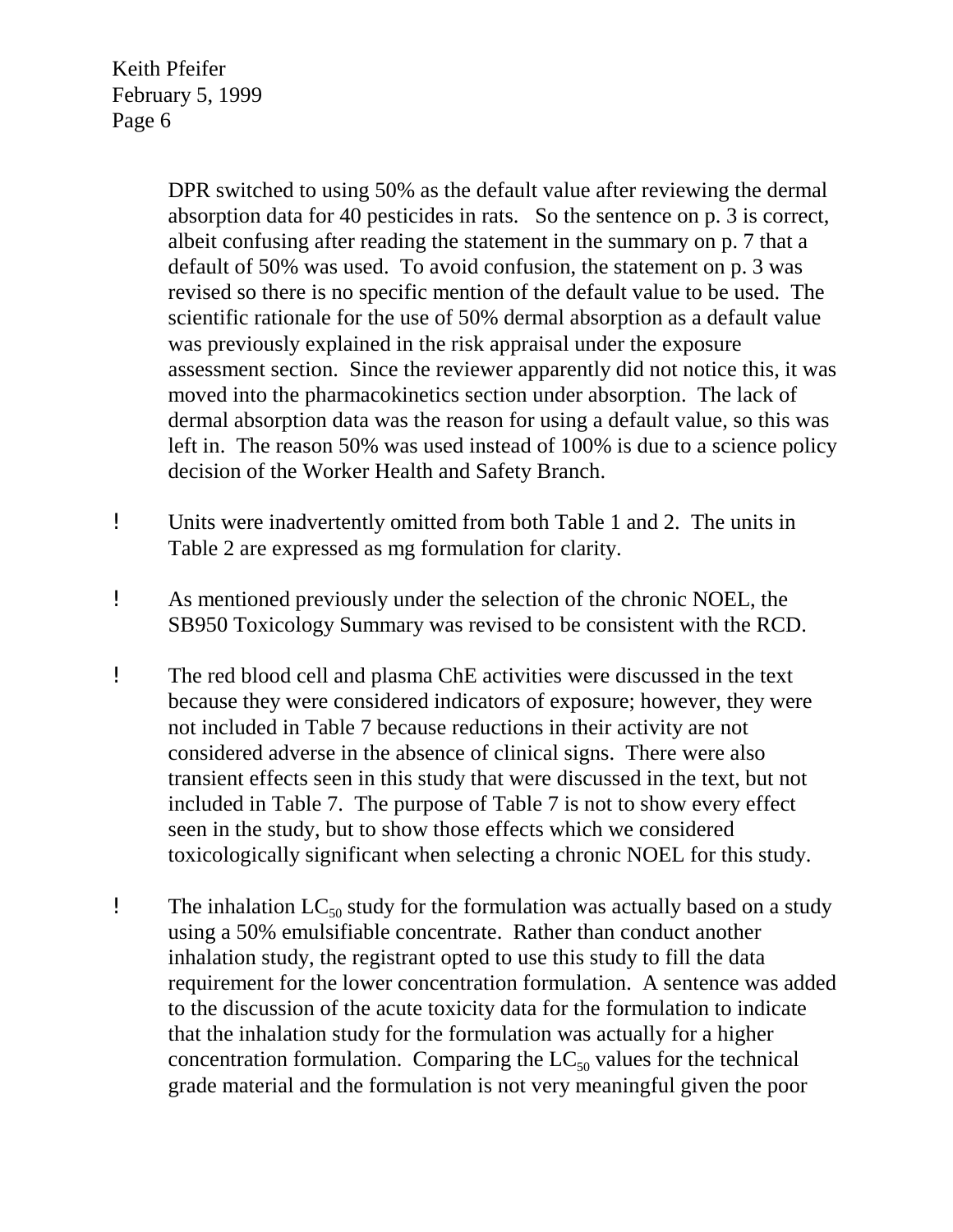> quality of the  $LC_{50}$  study for the technical material. The study for the technical material was conducted in 1974 before the FIFRA guidelines existed and consequently lacked any chamber measurements and details on the conduct and findings of the study. Since there was no analysis of chamber concentrations the  $LC_{50}$  value for the technical grade material was expressed as a nominal concentration whereas the  $LC_{50}$  value for the formulation is expressed as the analytical concentration which is more meaningful. This information has been added as a footnote to the tables. The particle size was also not measured in the study for the technical material so it is also possible much of the aerosol in the study for the technical material was not respirable.

! The possible cumulative exposure to organophosphates was discussed in the Risk Appraisal section along with all the other uncertainties associated with this risk assessment. The uncertainties in our risk assessments are not usually mentioned in the Summary and Conclusions for the purposes of brevity. Since there are so many uncertainties involved in the risk assessment it would be difficult to decide which ones warranted discussion in the Summary and Conclusions.

Additional Changes Made Not Related to OEHHA's Comments

Several changes were made to the document not due to any comments from OEHHA, but due to additional information that became available after the last draft.

- ! A new registrant metabolism study that recently became available was added to the Pharmacokinetics section.
- ! U.S. EPA recently made available on the internet, several documents related to the draft RED for propetamphos. Since U.S. EPA selected different studies to evaluate dietary, residential, and occupational exposure, we included a discussion of these studies and why DPR did not use them. U.S. EPA also discussed a questionable increase in pancreatic tumors in female rats which they did not consider sufficient evidence to calculate a cancer potency factor. DPR had not originally discussed this tumor incidence in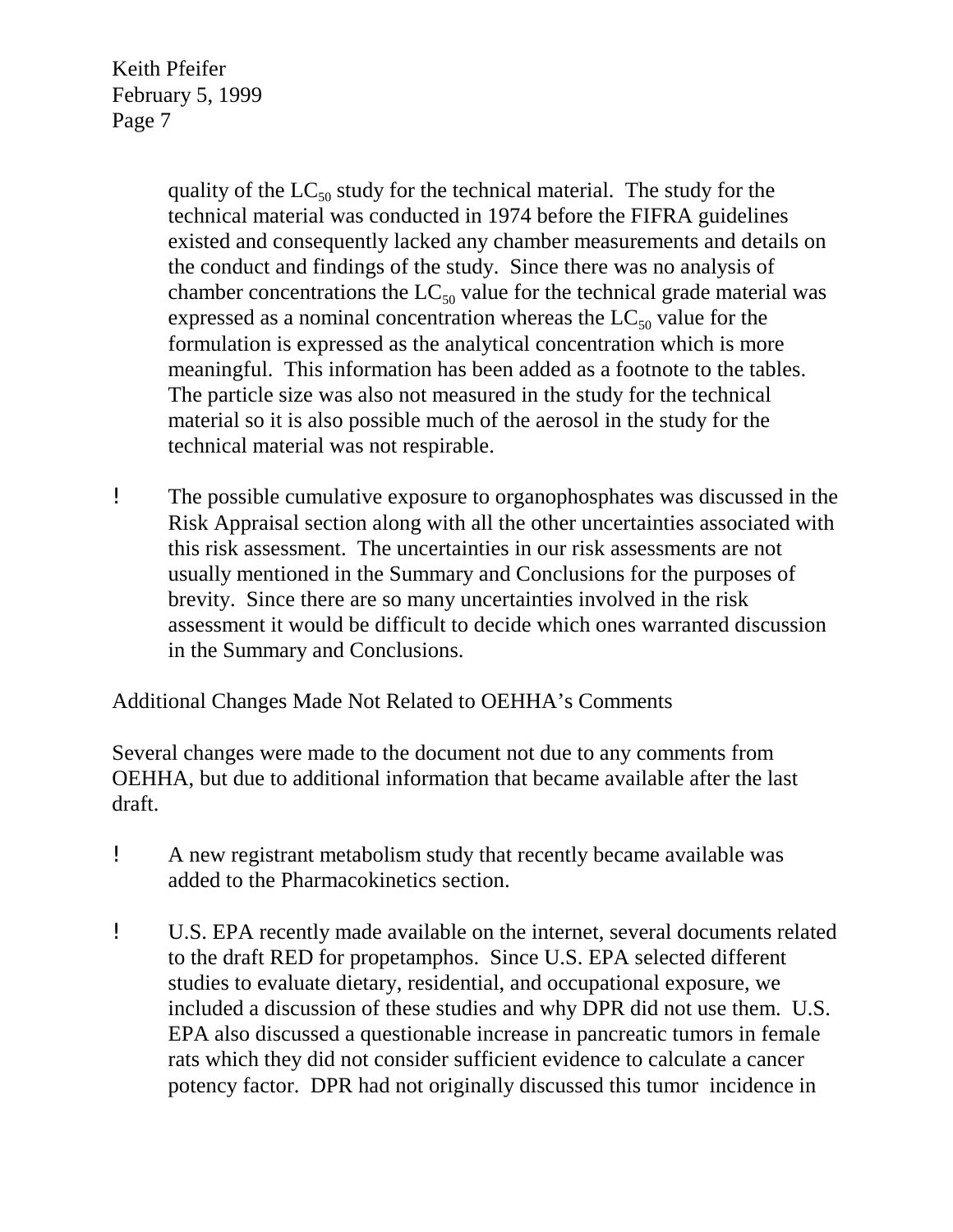> the RCD since there was no significant trend or significant increase at the high dose. However, since U.S. EPA mentioned it in their evaluation, DPR added a discussion of this tumor incidence in the Toxicology Profile and Hazard Identification.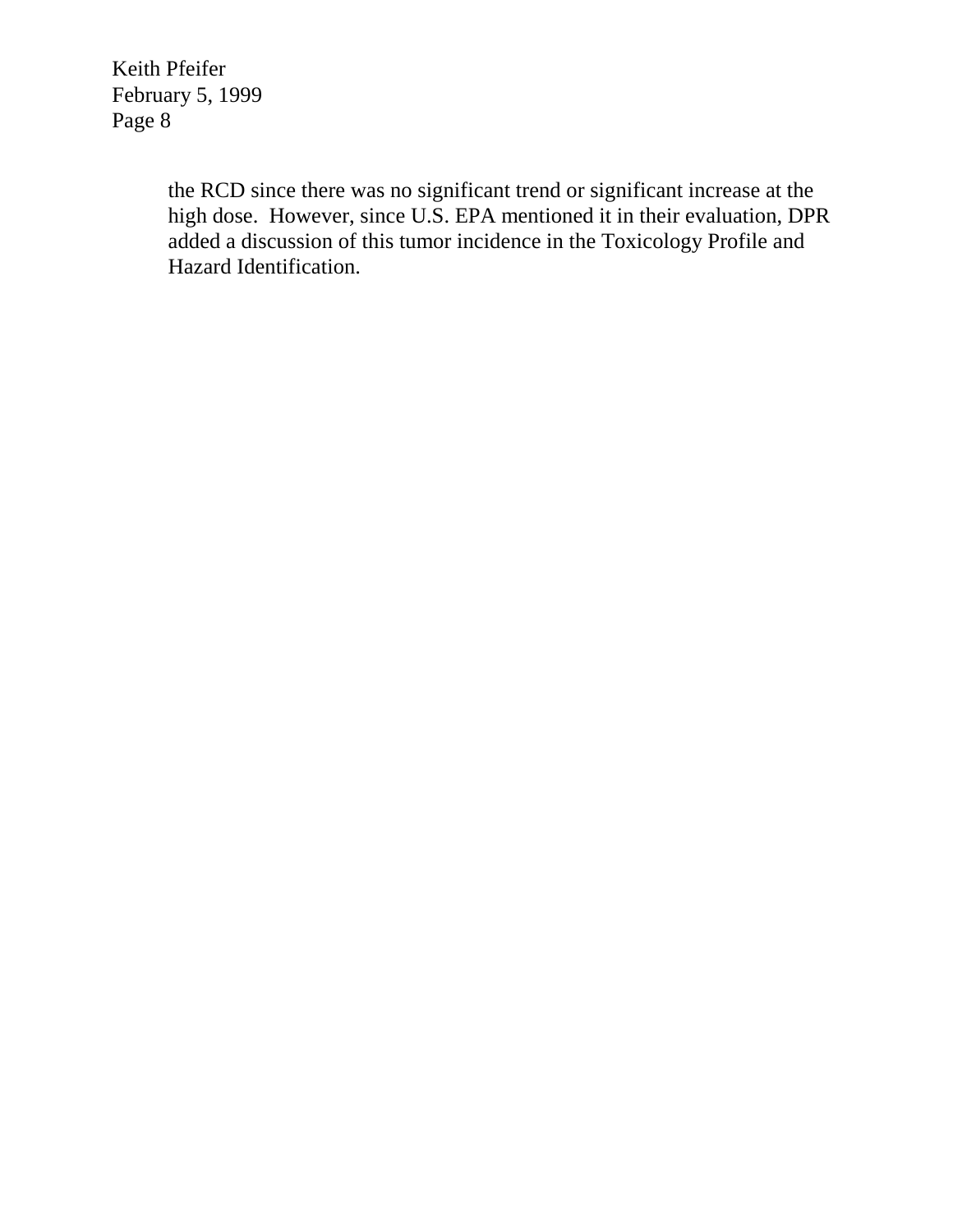# ESTIMATION OF EXPOSURE OF PERSONS IN CALIFORNIA TO PESTICIDE PRODUCTS THAT CONTAIN **PROPETAMPHOS**

#### BY

Tareq A. Formoli, Associate Environmental Research Scientist

HS-1731, August 9, 1996

California Environmental Protection Agency Department of Pesticide Regulation Worker Health and Safety Branch 1020 N Street, Room 200 Sacramento, California 95814

#### ABSTRACT

Propetamphos is an organophosphate insecticide that is registered in California primarily for structural pest control. A total of 371 illnesses associated with the use of propetamphos alone or in combination with other pesticides have been reported in California from 1982 to 1993. The reported illnesses were predominantly for non-pesticide handlers, involving mostly office workers, restaurant workers, and residents reentering treated areas. The number of illness reports appears to be in decline since 1988. Propetamphos was extensively absorbed and rapidly eliminated when administered orally to laboratory animals. The major nonconjugated and conjugated metabolites were volatiles consisting of acetone- and acetate-type compounds. In the absence of any dermal absorption data, a dermal absorption rate of 50% was assumed in this document to estimate human absorbed dosage. The workers with potential exposure are the structural pest control operators (PCO) handling propetamphos-containing products. The estimates of absorbed daily dosage (ADD) for PCOs were based on surrogate data and ranged from 13 to 110 µg/kg/day. Occupants and residents entering treated structures could be exposed to propetamphos residues. The estimates of ADD for children and adults reentering a treated resident were 44 and 28 µg/kg/day, respectively.

DPR is currently preparing a risk characterization document for propetamphos because it can cause cholinesterase inhibition in laboratory animals at low dosages. This human exposure assessment document was prepared to be incorporated into the risk characterization document for propetamphos.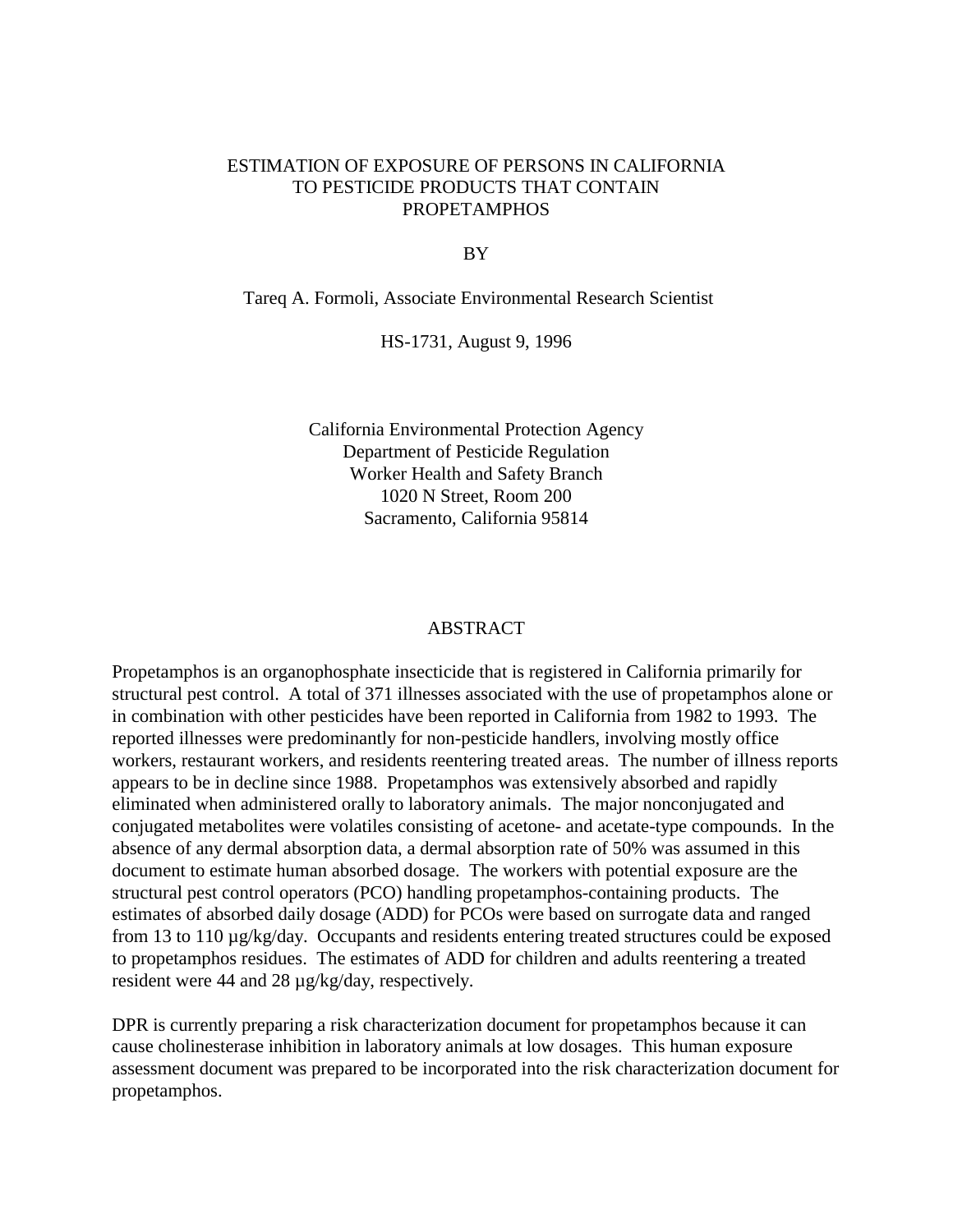Department of Pesticide Regulation Worker Health and Safety Branch

Human Exposure Assessment

Propetamphos

August 9, 1996

#### **INTRODUCTION**

Propetamphos is an insecticide that is registered in California mainly for indoor structural uses. It is an organophosphate pesticide that can cause cholinesterase inhibition in mammals. In March 1990, the Department of Pesticide Regulation (DPR) (then a division within the California Department of Food and Agriculture) placed propetamphos into the reevaluation process because of the increasing number of reported illnesses associated with its use. In September of the same year, the DPR requested additional data from the registrant on dermal sensitization, odor threshold, indoor exposure, and dermal absorption. The requested data, except for dermal absorption, have been submitted to the DPR. Propetamphos is on the list of the first 200 pesticides to be reviewed under the Senate Bill 950 (SB 950), the Birth Defect Prevention Act of 1984. The DPR is currently preparing a risk characterization document for propetamphos because animal toxicity studies have shown that it can cause cholinesterase inhibition at low dosages.

Human exposure assessment is essential for the assessment of risk to those that are potentially exposed and is an integral part of the risk assessment process. This human exposure assessment document was prepared to be incorporated into the risk characterization document for propetamphos. It will also serve as a basis for developing mitigation strategies if exposure is found to cause excessive theoretical risk. A propetamphos human exposure study was used to estimate human nonoccupational exposure. Occupational exposure was estimated using propoxur and chlorpyrifos exposure information as surrogates.

## **CHEMICAL/PHYSICAL PROPERTIES**

Propetamphos (CAS # 31218-83-4) is the common name for (E)-1-methylethyl 3-[[(ethylamino) methoxyphos-phinothioyl]oxy]-2-butenoate. The trade name is Safrotin . Its empirical formula is  $C_{10}H_{20}NO_4PS$  with the molecular weight of 281.3. Propetamphos is a light brown, oily liquid that boils at approximately 88 °C. It is soluble in organic solvents such as xylene, hexane, and acetone. Its water solubility is 110 mg/L at 24 °C. Its half-life in a buffered aqueous solution is 37 to 47 days at 20 °C. It photodecomposes in aqueous media with a t<sub>1/2</sub> of 5 days. It has a vapor pressure of 8.1 x  $10^{-5}$  mm Hg @ 25 °C (Sandoz, 1978).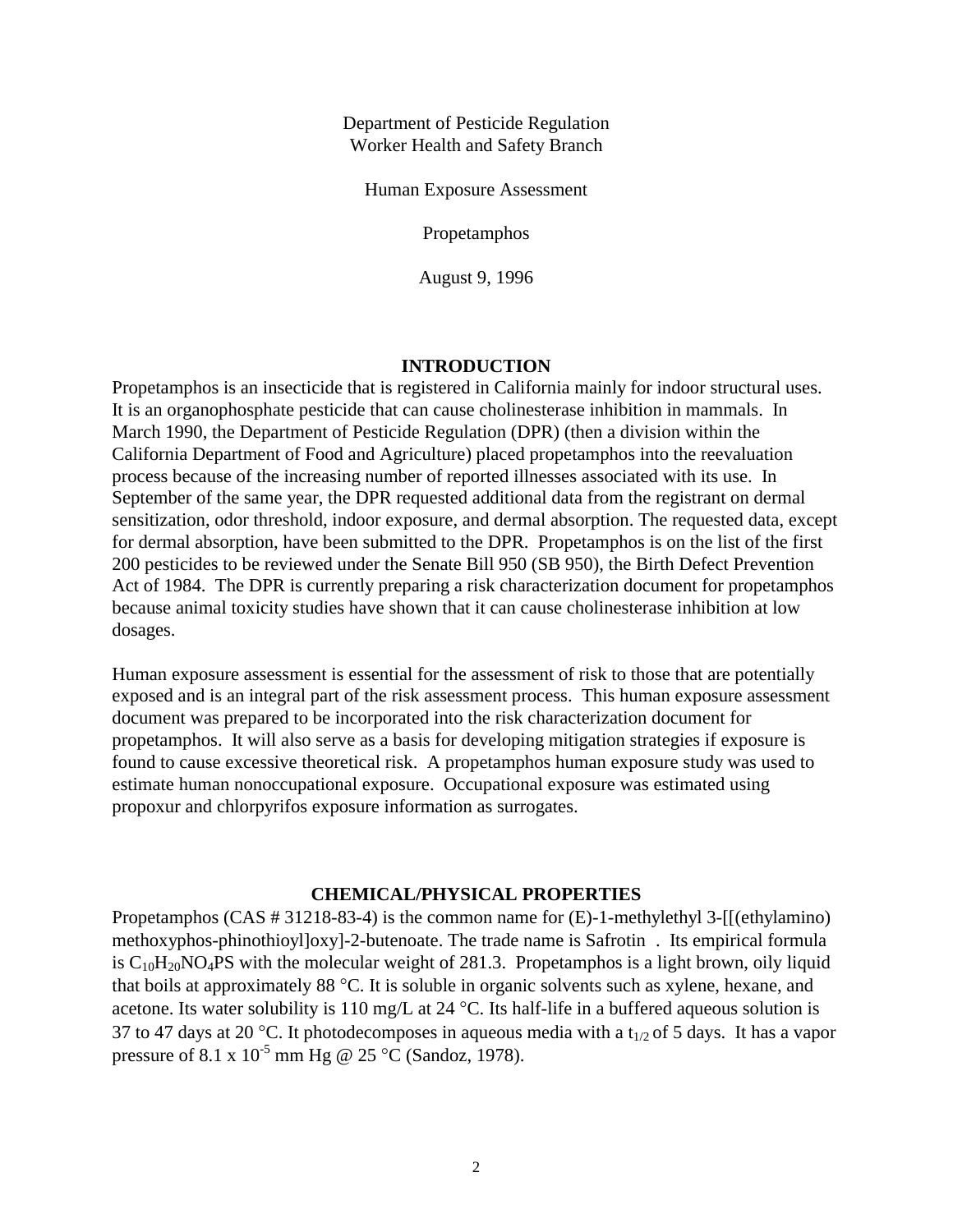### **FORMULATION AND USAGE**

Propetamphos (Safrotin ) is not registered for use on any agricultural commodity nor is it to be used on pets. It is an insecticide currently registered for institutional, industrial, home, and structural uses, both indoors and outdoors. According to the California Pesticide Use Report, 24,235 lb, 23,804 lb, and 38,307 lb of propetamphos were used in 1992, 1993, and 1994, respectively (DPR, 1994; DPR, 1995a; DPR, 1996). The use was almost entirely for structural pest control. Currently, there are two propetamphos-containing products registered in California: one is a pressurized liquid and the other is a liquid concentrate for home and institutional uses. Propetamphos is to be applied as spot, surface, crack & crevice, and injection treatments via low pressure spray. Injection applications are for termites. The application rates are shown in Table 1.

| THEIR THE STREET THROUGH THE DIRECT CHIRAGOLIC OF FLOP CHIRDING |                                     |                       |              |  |  |  |  |
|-----------------------------------------------------------------|-------------------------------------|-----------------------|--------------|--|--|--|--|
| Formulation                                                     | Application Rate $(a.i.)^*$         |                       |              |  |  |  |  |
|                                                                 | surface application                 | spot, crack & crevice | injection    |  |  |  |  |
| ready-to-use (RTU) aerosol                                      | l %                                 | $\frac{0}{6}$         | not on label |  |  |  |  |
| liquid concentrate                                              | 12.1 - 24.3 $\mu$ g/cm <sup>2</sup> | $0.5 - 1.0\%$         | 1.0%         |  |  |  |  |
|                                                                 |                                     |                       |              |  |  |  |  |

Table 1: Application Rates for Different Formulations of Propetamphos

\* - active ingredient

## **LABEL PRECAUTIONS**

The liquid concentrate formulation contains 18.9% a.i., showing the signal word WARNING on the label with respect to acute oral toxicity. The liquid concentrate formulation is a Toxicity Category III for acute inhalation, acute dermal toxicity and skin and eye irritation (Sandoz Agro, Inc., 1994). The aerosol formulation contains 1% a.i., showing the signal word CAUTION on the label. The aerosol formulation is a Toxicity Category III with respect to acute oral, acute dermal, acute inhalation and skin & eye irritation (Zoecon Corporation, 1989).

No personal protective equipment (PPE) or engineering controls are required or shown on the label for the aerosol or the liquid concentrate formulation.

#### **ILLNESSES/INJURIES**

A total of 371 incidents were reported for the 12 year period of 1982 through 1993 (DPR, 1995b). These incidents include illnesses and injuries that were related to the exposure of propetamphos alone or to propetamphos in combination with other pesticides. There was one reported hospitalization and 86 cases involving disability that ranged from 1 to 36 days (DPR, 1995b). The population most adversely affected was the non-pesticide handlers, such as office workers, teachers, restaurant workers, and residents (Fig. 1). Of the 371 cases, 93% (346 cases) were structural residue related (Table 2 & Fig. 1). Twenty-five (7%) of the 371 incidents occurred during application. The most frequent comment given by the injured persons was the detection of an "odor"; and the available cholinesterase data were inconclusive (DPR, 1995b).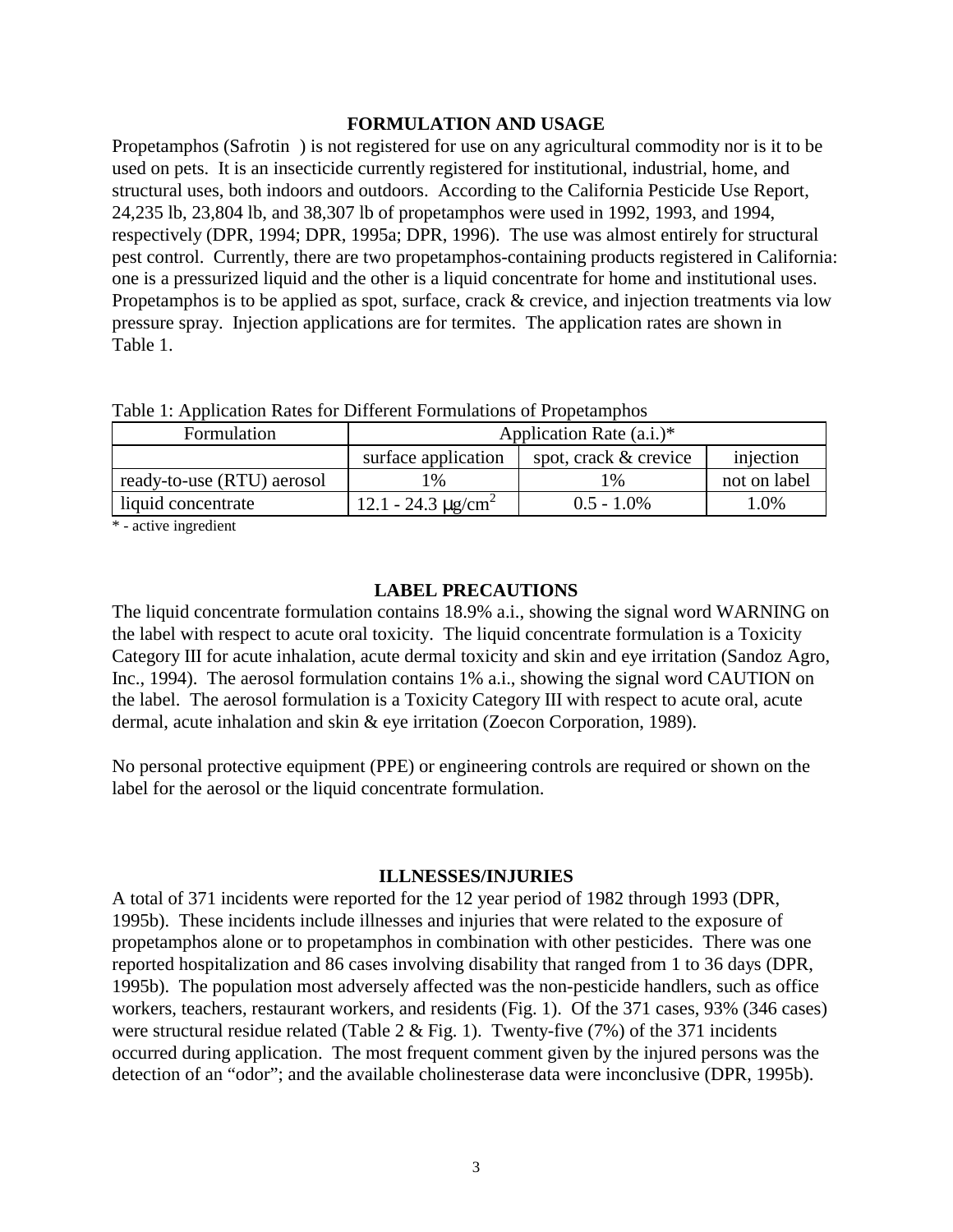Of the non-pesticide handler-related cases due to only propetamphos, 56% (124 cases) were classified as definite/probable systemic incidents and 38% (84 cases) were determined to be possible systemic incidents. Of the residue related cases due to propetamphos plus other pesticides, 56% (84 cases) were classified as definite/probable systemic incidents and 24% (36 cases) were classified as possible systemic incidents. The 12 non-systemic cases were mostly skin-related injuries (9 cases: 4 definite  $& 5$  possible), and the remaining 3 cases involving eye exposure were definite non-systemic.

Of the 25 handler illnesses, only 28% (7 cases) were due to exposure to propetamphos alone while 72% (18 cases) were due to exposure to propetamphos plus other pesticides in the same mix.

Of this 12-year period, illnesses/injuries reported by gender includes only the years 1989 through 1993. During this 5-year period, 164 incidents were reported. Of these 164 incidents, 132 (80%) cases involved adult females. All of the incidents involving adult females were structural residue related. Thirty-two (20%) of the 164 incidents involved males. One of the 32 incidents involved a male child. Of the 31 incidents involving adult males, 21 were structural residue related and 11 occurred during application.

Fig. 1: Reported Illnesses Related to Handler and Non-Pesticide Handler Exposures to Propetamphos: 1982 - 1993.



HANDLER means a person's work tasks require the handling of pesticides. NONHANDL means non-pesticide handler. Non-pesticide handler means a person's work tasks do not require the handling of pesticides. Such people are office workers, patients, teachers, nurses, *et cetera*.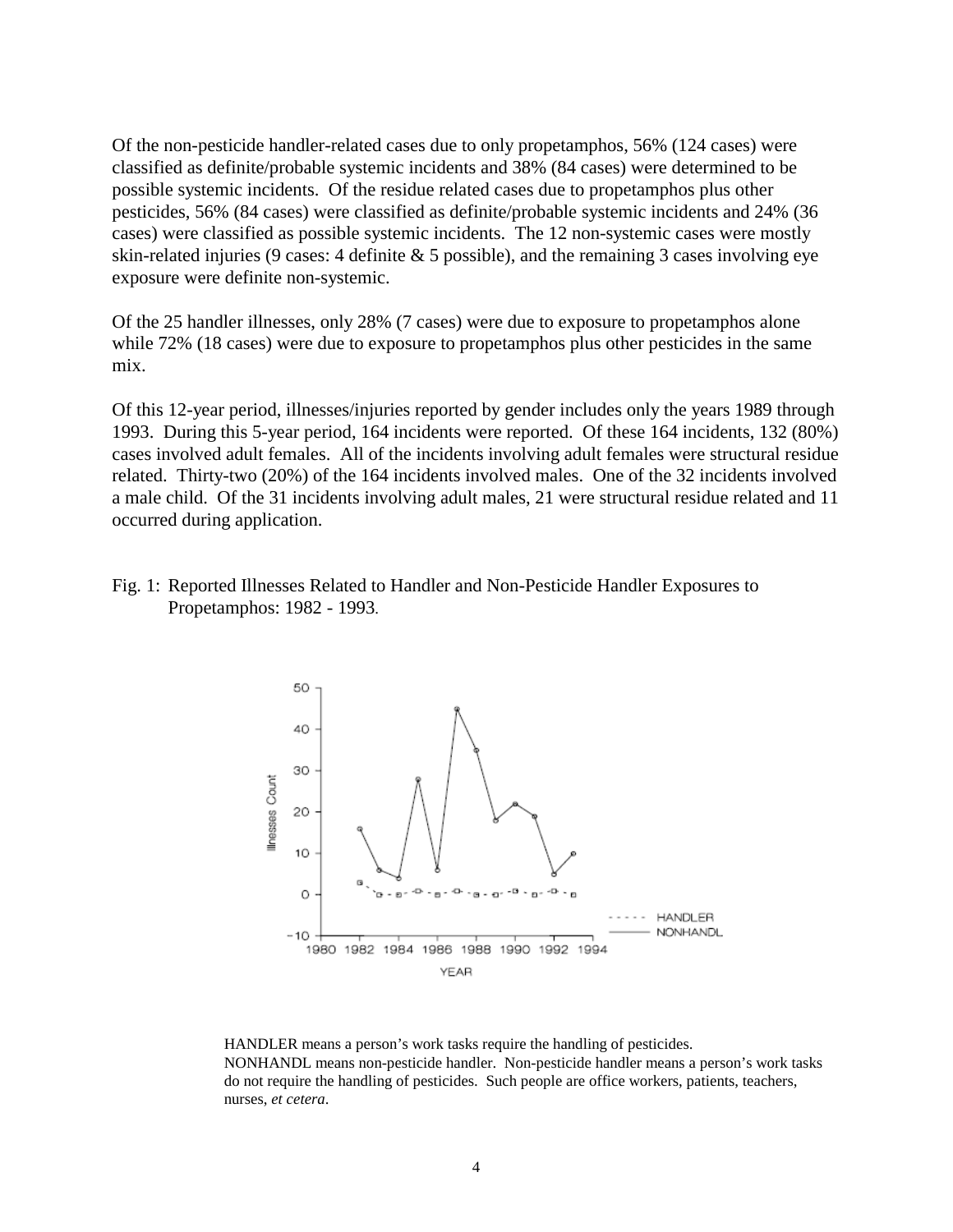|  |  | Table 2: Handler vs. Non-Pesticide Handler Illnesses/Injuries Related to Propetamphos |
|--|--|---------------------------------------------------------------------------------------|
|  |  |                                                                                       |

|                  | Handler <sup>(a)</sup>          |                |          | Non-pesticide handler $^{(b)}$ | Total                   |          |     |
|------------------|---------------------------------|----------------|----------|--------------------------------|-------------------------|----------|-----|
|                  | systemic <sup>(c)</sup><br>non- |                | subtotal | systemic <sup>(c)</sup>        | non-                    | subtotal |     |
|                  |                                 | systemic $(d)$ |          |                                | systemic <sup>(d)</sup> |          |     |
| Propetamphos     |                                 |                |          | 208                            |                         | 214      | 221 |
| Propetamphos $+$ | 16                              |                | 18       | 120                            | 12                      | 132      | 150 |
| other pesticides |                                 |                |          |                                |                         |          |     |
| Total            |                                 |                | 25       |                                |                         | 346      |     |

(a) Work tasks requiring the handling of pesticides.<br>(b) Office workers, patients, teachers, nurses, bar employees, *et cetera*.

<sup>(c)</sup> Symptoms compatible but may or may not be specific to cholinesterase inhibition.

 $^{(d)}$  Eye, skin, or both.

## **DERMAL SENSITIZATION**

No dermal sensitization studies involving human subjects were noted in the public domain literature. The animal model studies indicate the formulated products, up to 75% AI, were not skin sensitizers (Beck, 1984; Braun, 1985; Sandoz Ltd. Agro Development, 1980; Wilkinson and Singer, 1990).

### **DERMAL ABSORPTION**

No dermal absorption data were reported. Worker Health & Safety will evaluate the exposure assessment assuming a 50% dermal absorption (Donahue, 1996).

## **DISLODGEABLE FOLIAR RESIDUES**

Since there are no crop uses, dislodgeable foliar residue is not expected. The presence of dislodgeable residues following indoor structural applications is discussed in the exposure section.

#### **METABOLISM**

Female Wistar rats (10/dose) were administered a single oral dose of  ${}^{14}C$ -labeled propetamphos at 0.6, 6, or 16 mg/kg and placed in metabolism cages for 96 hours while urine and feces were collected (Bhuta, 1979). Additional female rats (4/dose) were placed in metabolism cages for 7 or 48 hours to collect  $CO_2$ . The estimates of excretion as  ${}^{14}CO_2$  during the first 7 hours were 80, 60, and 40% at 0.6, 6, and 16 mg/kg, respectively. Approximately 12, 20, and 38% of the radioactivity was excreted in the urine at the respective dosages. Fecal excretion was less than 3% of the administered dose. Greater than 95% of the administered dose was excreted within the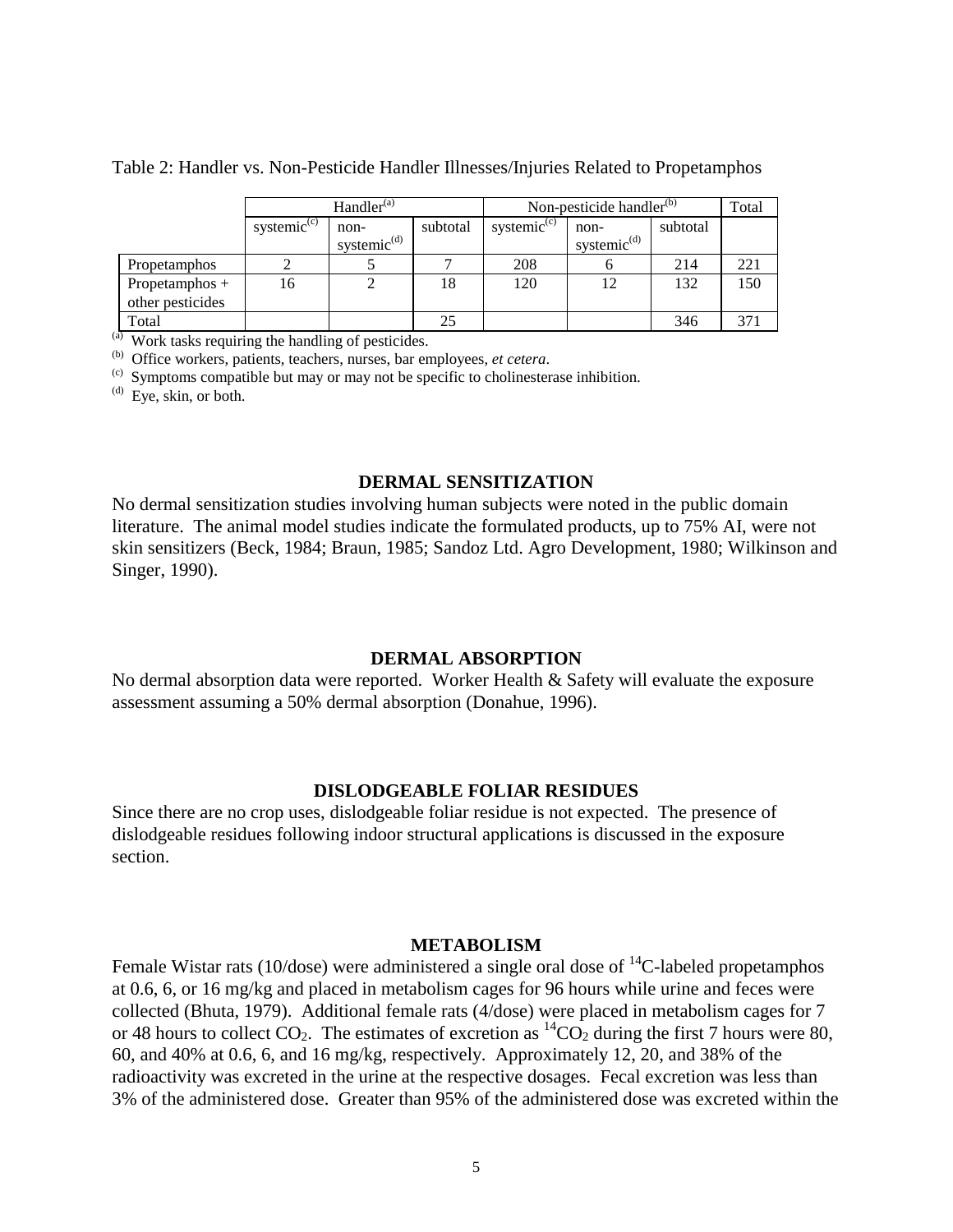first 24 hours, indicating that when administered orally, propetamphos is extensively absorbed and rapidly eliminated.

In the same study (Bhuta, 1979), another three female rats/time/dose were administered labeled propetamphos at 0.6 and 6 mg/kg and were sacrificed at 1, 2, 4, 8, 24, 72, or 96 hours for blood and tissue distribution analyses. At 0.6 mg/kg dose, the radioactivity in blood showed a monophasic elimination pattern with an estimated half-life of 60 hours. At 6 mg/kg dose, the elimination followed a biphasic pattern with estimated half-lives of 12 and 110 hours. The investigator suggested that these long half-lives do not indicate bioaccumulation but rather reflect the distribution and incorporation of the radiolabeled metabolites into natural constituents in tissues through the carbon pool. Blood and tissue radioactivity analyses within one hour of administration showed that the blood levels were lower than most surrounding tissues. The bone marrow and reproductive organs had the highest levels. In a separate study, when rats were given multiple oral doses, the highest tissue levels were in the lung, skin, and fat (Patel, *et al*., 1982). The investigators suggested that the difference in the tissue residues with single and multiple doses may be due to an increased metabolism rate in the steady state condition.

The analysis of urine collected by Bhuta (1979) showed that the major non-conjugated and conjugated metabolites were volatiles consisting of acetone- and acetate-type compounds (Patel and Winkler, 1982). Minor non-volatile metabolites were desmethyl, desisopropyl, and desmethyl-desisopropyl propetamphos. The investigators proposed that propetamphos is metabolized by hydrolytic reactions, breaking the P-O-vinyl bond to form an acetoacetate moiety which decarboxylates to acetone and  $CO<sub>2</sub>$  after ester hydrolysis.

# **HUMAN EXPOSURE**

Propetamphos uses are limited to indoor structural pest control in California. The workers with potential exposure are the structural pest control operators (PCO) handling the product. The exposure to individuals applying propetamphos in homes and institutions is shorter in duration and frequency when compared to PCOs. Occupants and residents entering treated structures could be exposed to propetamphos residues. Children and adults of residential structures who spend much of their time indoors and have movements that result in greater contact with treated areas may be the subgroup with the greatest potential of exposure to residues.

# *Worker Exposure (Mixer/Loader/Applicator for Indoor Applications)*

There are no studies available that monitored the exposure of structural pest control operators during indoor application of propetamphos to carpets. Pesticide handlers exposure database (PHED) may not be an ideal surrogate to estimate the exposure of PCOs or others workers handling propetamphos for indoor home use. The closest exposure data in the PHED are greenhouse applicators, farm house applicators, and painters. The estimates of exposure of propoxur applicators were used as surrogate to estimate the exposure of applicators using identical or similar formulations of propetamphos. In the DPR exposure assessment document for propoxur, four propoxur exposure monitoring studies were reviewed (Sanborn, 1995). The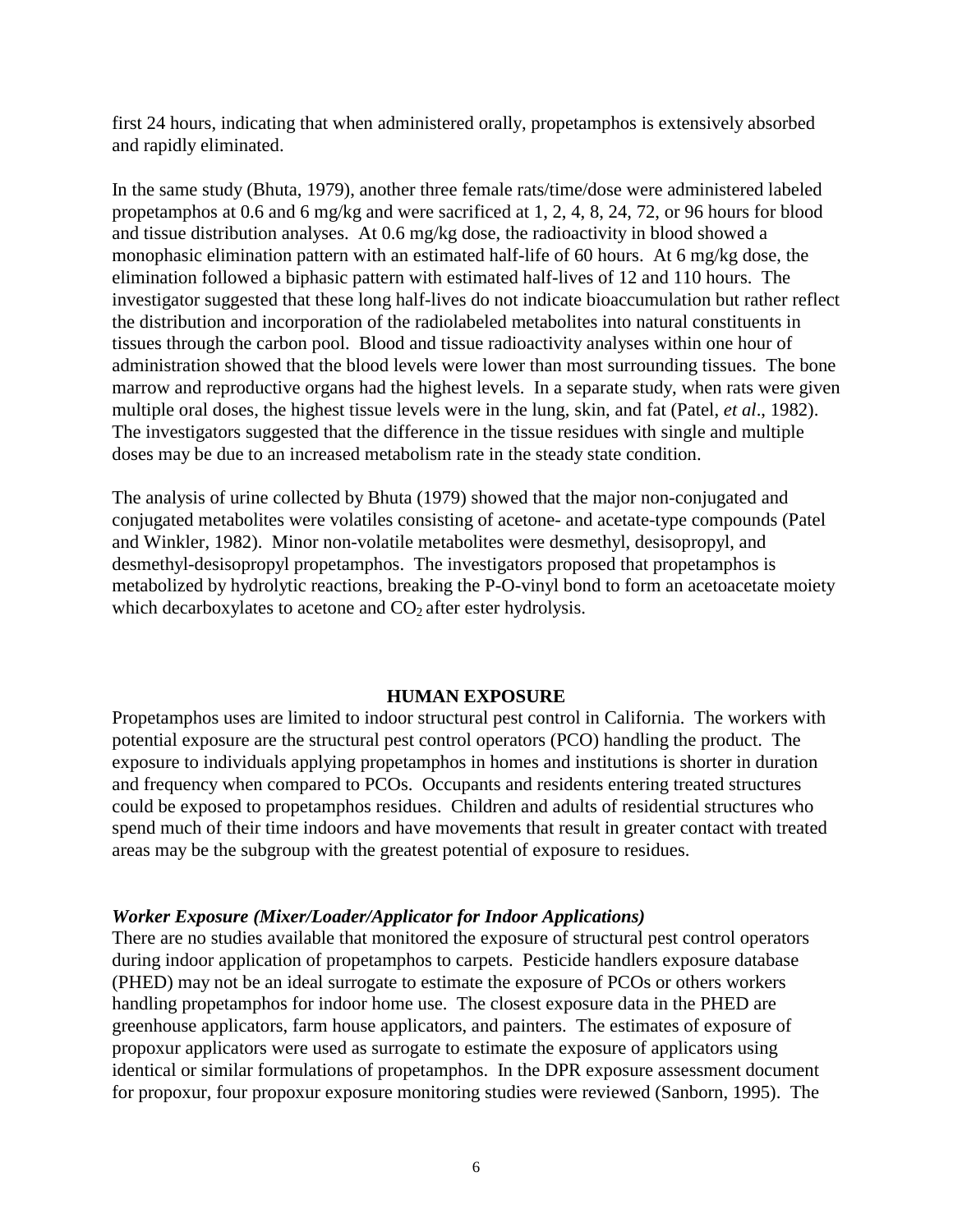estimates of exposure were made for applicators using an aerosol (1%), a bait (2%), a ready-touse spray (0.95%), and a 1% spray mix prepared from a wettable powder formulation. The percent of a.i. in the aerosol and ready-to-use formulations are identical to those of propetamphos. The exposure information for these two formulations was used as surrogate data for propetamphos. There are no wettable powder or bait formulations of propetamphos. Propoxur applicators wore cotton coveralls, baseball caps and chemical resistant gloves in addition to or in place of normal work clothing (long-sleeved shirt, long pants). Dermal exposure was monitored using patch dosimetry according to Durham and Wolfe (1962). Dermal exposure was calculated using patches attached under a layer of clothing. Hand washes were collected to estimate the exposure to hands. Inhalation exposure was monitored by collecting air samples from the breathing areas of applicators, using personal air pumps equipped with quartz microfiber air filters. More than 80% of the patches were below the limit of detection for applicators using the aerosol, bait, and ready-to-use formulations. In estimating the exposure, samples below the limit of detection were assumed to contain residues at one-half of the limit of detection. The estimates of absorbed daily dosage (ADD) and annual average daily dosage (AADD) of propetamphos applicators using aerosol or ready-to-use formulations are provided in Table 3.

Table 3: Estimate of ADD and AADD for Applicators Handling Different Formulations of Propetamphos Based on Surrogate Data

| Formulation (n)    | Dermal           | Inhalation              | Duration of | ADD <sup>a</sup> | AADD <sup>b</sup> |
|--------------------|------------------|-------------------------|-------------|------------------|-------------------|
|                    | exposure         | exposure                | application | (ug/kg/day)      | (ug/kg/day)       |
|                    | (ug/application) | (ug/application)        | (hour)      |                  |                   |
| 1% aerosol $(32)$  | 390 $(2.1)$ *    | 40 $(2.0)$ <sup>*</sup> | 0.41        | 13.8             | 8.8               |
| 1% RTU trigger     | $260(1.8)$ *     | $2(1.8)^*$              | 0.27        | 12.8             | 8.2               |
| pump spray $(32)$  |                  |                         |             |                  |                   |
| 1% E.C. mix for    | 16500**          | $130**$                 | 2.8         | $109.6^{\rm c}$  | 69.9              |
| soil injection (8) |                  |                         |             |                  |                   |

a - Based on dermal absorption of 50% (see dermal absorption section), inhalation uptake of 50% (Raabe, 1988), adjusted for 2 hours of actual application time and male body weight of 75.9 kg (Thongsinthusak, *et al*., 1993a). The propetamphos product labels have no specific PPE statements. Workers were assumed to wear work clothing and gloves based on dermal hazards shown on the product labels and as a common practice.

b - An average of 233 days of work per year (Munro, 1992).

c - PCOs worked an average of 7 hours per day, 2.8 hours of actual application and the rest for site preparation.

\* - Geometric mean (geometric standard deviation) adapted from Sanborn, 1995.

\*\* - Arithmetic mean adapted from Thongsinthusak *et al*., 1993.

 $(n)$  = number of replicates

RTU - Ready-to-use

In the chlorpyrifos exposure assessment document, an estimate of exposure of PCOs using chlorpyrifos for termite control was made based on an exposure study that monitored dermal and inhalation exposure of PCOs during chlorpyrifos sub-slab and soil injection (Thongsinthusak, *et al*., 1993). This estimate of exposure was used as a surrogate to estimate the exposure of applicators using propetamphos for the same purpose. An emulsifiable concentrate formulation of chlorpyrifos was mixed with water to make a 1% solution. Dermal exposure was measured

\_\_\_\_\_\_\_\_\_\_\_\_\_\_\_\_\_\_\_\_\_\_\_\_\_\_\_\_\_\_\_\_\_\_\_\_\_\_\_\_\_\_\_\_\_\_\_\_\_\_\_\_\_\_\_\_\_\_\_\_\_\_\_\_\_\_\_\_\_\_\_\_\_\_\_\_\_\_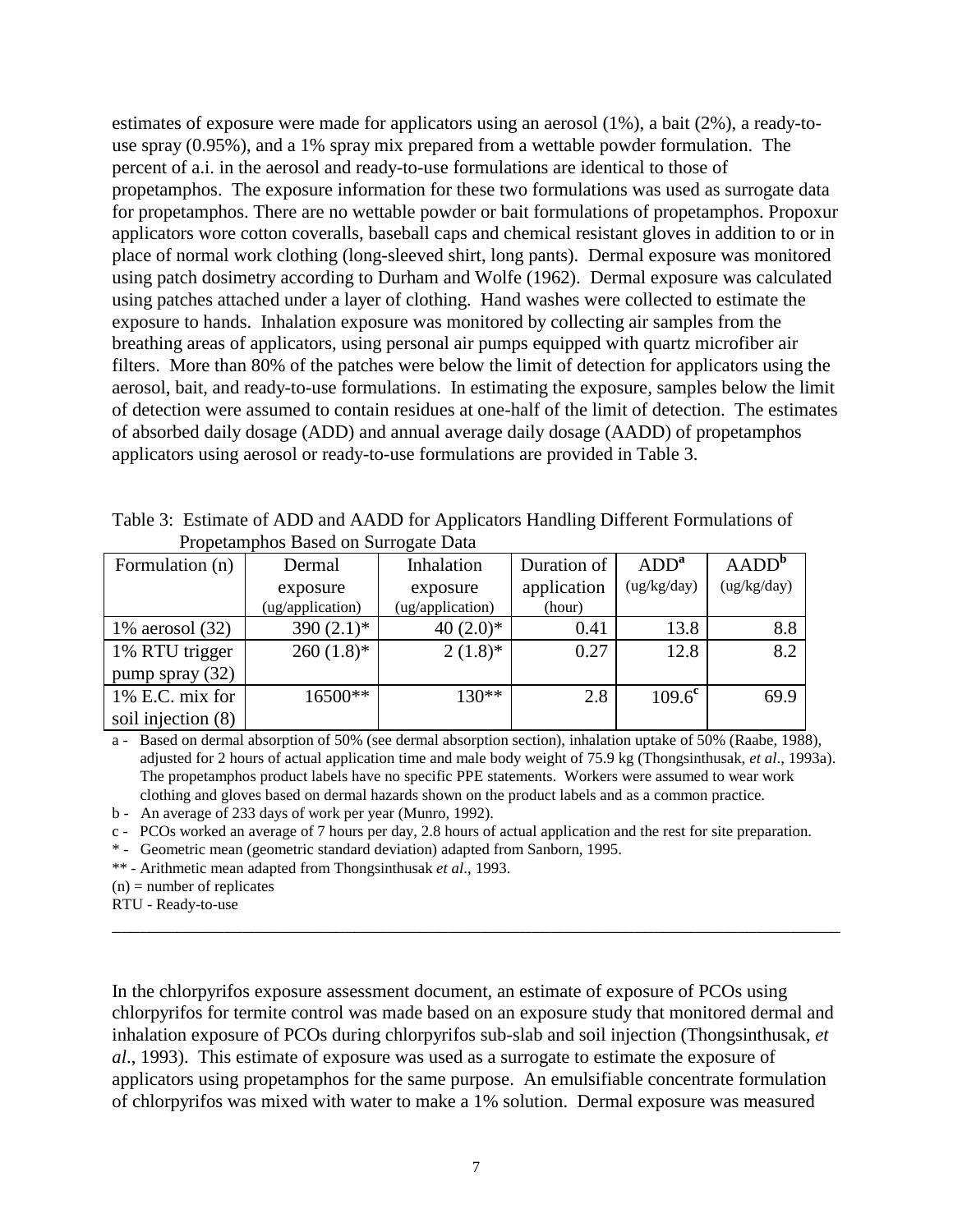using gauze patches and hand washes. Patches were placed outside the work clothing at the neck, chest and both shoulders to measure exposure to the head and neck. Additional patches were placed underneath the work clothing at the forearms, and upper and lower legs to measure exposure to protected areas of the body. The exposure to torso was estimated using patches placed outside the work clothing and assuming the work clothing provided 90% exposure protection. Inhalation exposure was determined using personal air pumps equipped with glass fiber filters. The PPE worn by the workers was not standardized and workers did not wear gloves during most of the work period. Six of the eight workers rolled up their sleeves, exposing the forearm patches. Most of the exposure occurred to upper and lower legs (51%) and forearms (34%). The estimate of exposure of applicators applying propetamphos as soil injection for termite control is also shown in Table 3.

# *Residential Exposure*

Since the predominant use of propetamphos is for indoor structural pest control, there is a potential for exposure of occupants entering treated structures. The potential exposure of residents, particularly children, entering treated homes is a primary concern since they spend more time indoors and, therefore, have the greatest potential exposure. In order to evaluate the indoor exposure of residents, a study was conducted to monitor the potential dermal and inhalation exposure of human volunteers entering carpeted rooms treated with propetamphos (Rosenheck and Hudlow, 1993). The study was conducted in February of 1993 in Fresno, using vacated and cleaned hotel rooms. The study was conducted in compliance with the US EPA Good Laboratory Practice standards except for collection, handling, and analysis of blood cholinesterase samples.

A 0.5 percent propetamphos solution was applied to the 100 percent nylon carpet at the labelrecommended rate of one gallon of product per 1,500 square feet by a licensed PCO as a broadcast spray. The exposure of five human volunteers (2 males, 3 females) was monitored at 3, 6, and 9 hours after application. The volunteers wore a full-body dermal dosimeter (long underwear, athletic socks, and gloves, all made of 100 percent cotton) and entered hotel rooms treated with propetamphos at the above intervals. Two rooms were used for each reentry interval resulting in ten replicates for each reentry interval. The volunteers performed a set of Jazzercise routines in each room for approximately 20 minutes. The Jazzercise routines allowed maximum body contact with the treated carpet. Face and neck wipes were collected to estimate dermal exposure to uncovered areas of the body. Hand rinses were collected in 300 mL of a 0.01 percent v/v sodium dioctyl sulfosuccinate solution to remove any residues that may have passed through the gloves. Full-body dosimeters were cut into three sections (arms, upper body, lower body) after collection. Inhalation exposures for children and adults were estimated from propetamphos residues in the air samples taken from the center of each room at the height of 6 and 36 inches, respectively.

Air samples were taken at the rate of 1.5 liter/minute using a cassette equipped with a glass fiber filter  $(1 \mu m)$  pore size) and polyurethane foam plug. Air sampling began when the volunteers entered the room and continued for approximately 4 hours. Dislodgeable residue samples were collected at each reentry interval by rolling a swivel handled roller weighing 17 kg over four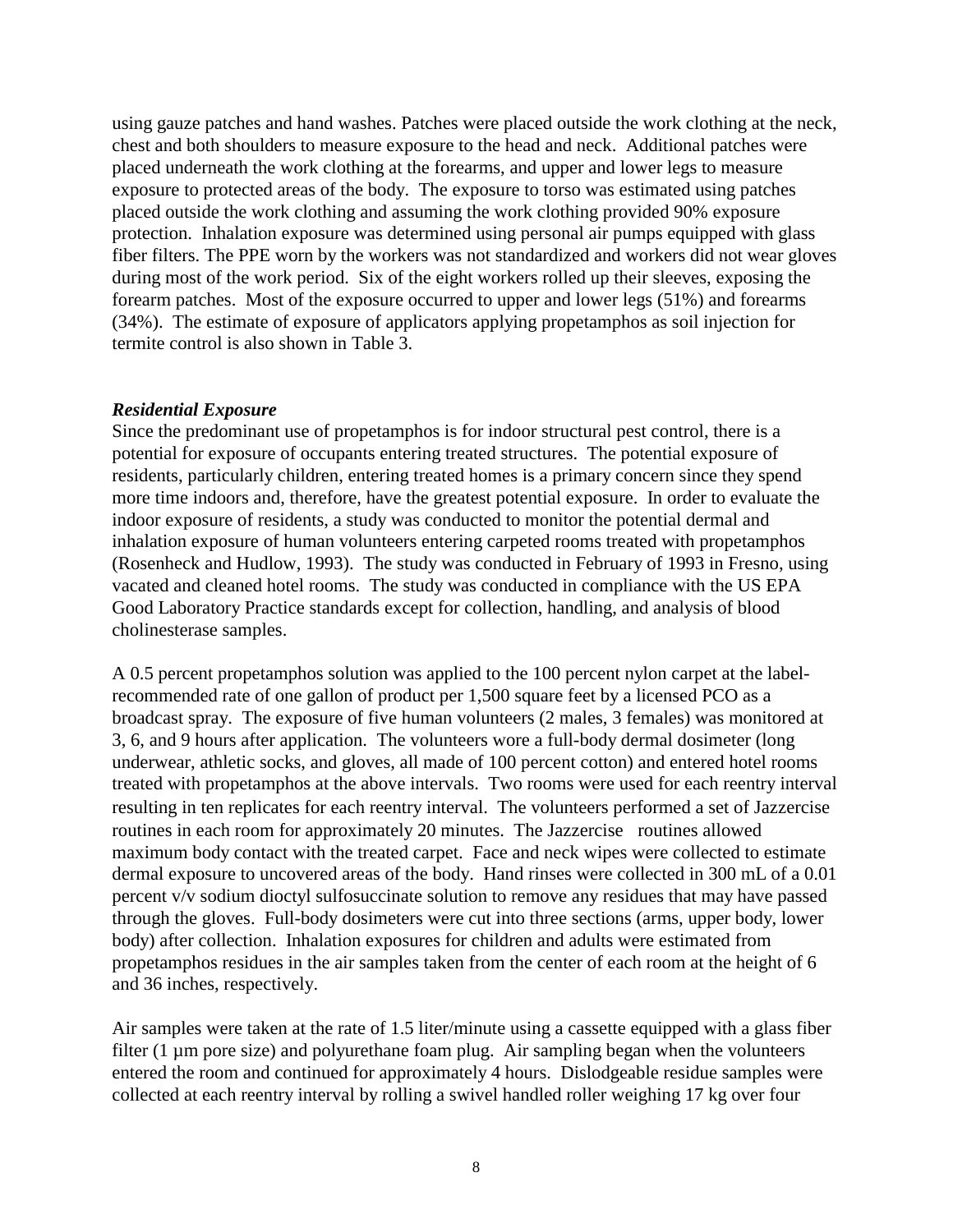0.165  $\text{m}^2$  cotton cloths. The roller moved back and forth ten times over the cloth that was placed over the treated carpet. The level of propetamphos applied to the carpet was determined by analysis of four  $0.165 \text{ m}^2$  cotton cloth samples with impervious backing that were placed in each room prior to application and were collected 15 minutes after application. The level of residues on the carpet was also determined by theoretical calculation of the amount of product sprayed in each room.

All collected samples were stored on dry ice in an ice chest. Samples were delivered the next day to a walk-in freezer until transported to the analytical laboratory five days later where they were kept at or below 0°C until analysis. Spike and control samples were taken on the day of monitoring in the same hotel but in separate rooms. Two samples of each matrix were spiked, one at 5.1 µg/matrix and the other at 102 µg/matrix. All spiked matrices except for face and neck wipes, hand wash solutions, and air samples, were kept exposed to the environment for 20 minutes before storage in an ice chest containing dry ice. Air samples remained exposed to the environment for 40 minutes. Average field recovery for all matrices ranged from 75 percent (hand washes) to 89 percent (full-body dosimeters). Samples below the minimum quantifiable level (MQL) were assumed to contain residues half the MQL. These samples were not corrected for field recoveries. All other samples were corrected for average field recovery for that specific matrix.

| Post application | Total carpet               | Dislodgeable               | Transfer  | Air residue   | Air residue at |
|------------------|----------------------------|----------------------------|-----------|---------------|----------------|
| reentry          | residue                    | residue (roller)           | to roller | at 6 inches   | 36 inches      |
| (hours)          | $(\mu$ g/cm <sup>2</sup> ) | $(\mu$ g/cm <sup>2</sup> ) | $(\%)$    | $(\mu g/m^3)$ | $(\mu g/m^3)$  |
|                  |                            |                            |           |               |                |
| 3                | 16.3                       | 0.079                      | 0.49      | 6.05          | 8.41           |
| 6                | 21.1                       | 0.074                      | 0.35      | 6.36          | 6.88           |
| 9                | 17.2                       | 0.112                      | 0.65      | 9.83          | 12.90          |
| Average          | 18.2                       | 0.088                      | 0.50      | 7.41          | 9.73           |

Table 4. Total and Dislodgeable Residues of Propetamphos on the Carpet and Air Residues Following Carpet Treatment

The amount of a.i. used in each room was approximately 2.9 grams. The calculated target value for total deposition on each cloth was 23.0 mg/cloth or 13.9  $\mu$ g/cm<sup>2</sup>. The actual level of total residues on the deposition cloths that were placed on the carpet prior to application was between 99 and 162% of the calculated value. The mean residue found on the carpet was 30.0 mg/cloth or 18.2  $\mu$ g/cm<sup>2</sup>.

Plasma and RBC cholinesterase levels of volunteers were determined before and after the exposure. Volunteers were observed up to two weeks following the exposure. None exhibited any symptoms of discomfort or toxicity. Their cholinesterase levels tested 24 and 72 hours after the exposure remained within  $\pm 15$  percent of the pre-exposure range.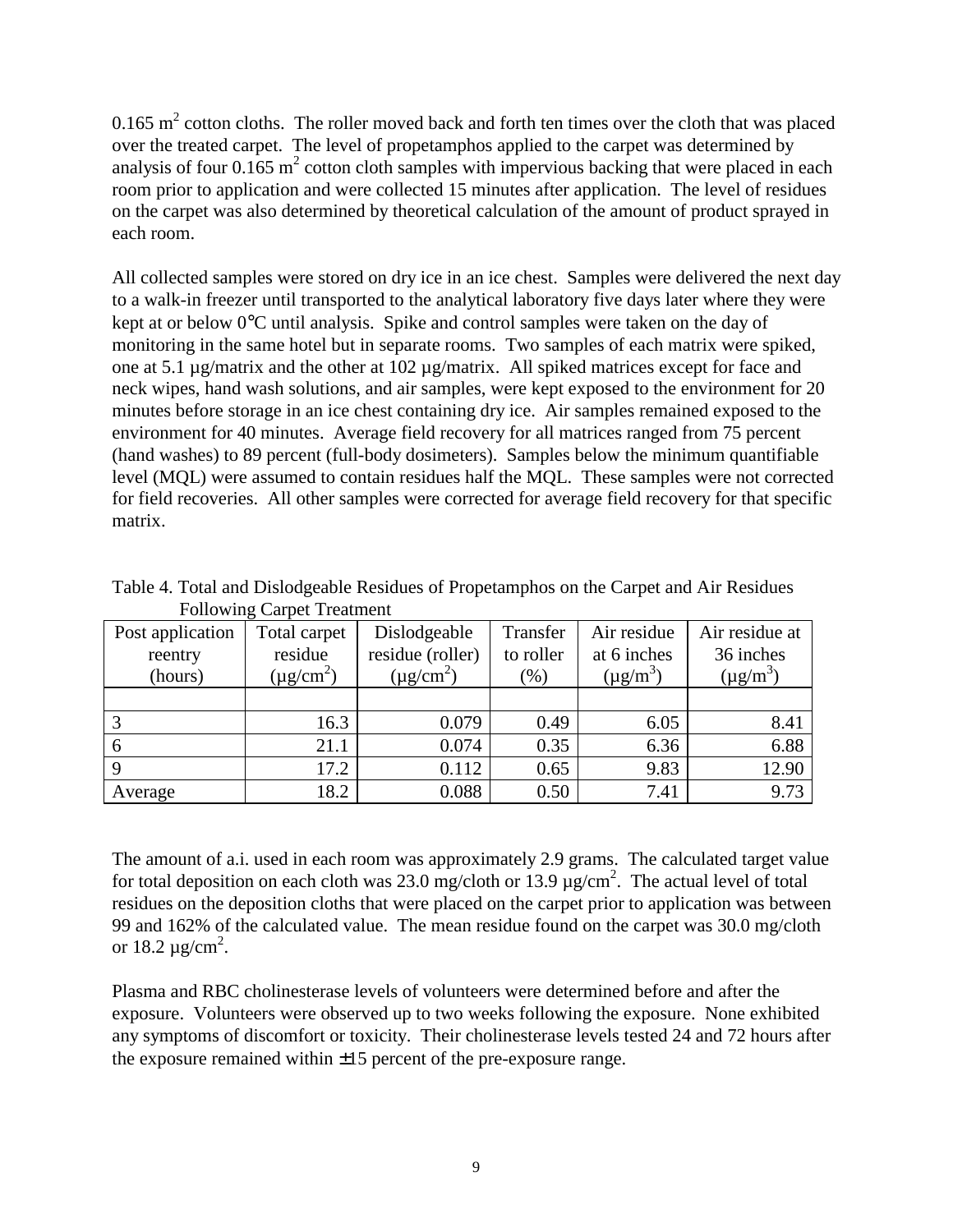| Reentry     | Duration | Head             | <b>Body</b>      | Hand             | Dermal           | Dermal           |
|-------------|----------|------------------|------------------|------------------|------------------|------------------|
| post        | οf       | exposure         | exposure         | exposure         | exposure         | Exposure         |
| application | Exposure | $(\mu$ g/person) | $(\mu g/person)$ | $(\mu g/person)$ | $(\mu$ g/person/ | $(\mu$ g/person/ |
| (hours)     | (hour)   |                  |                  |                  | $0.33$ hour)     | hour)            |
| 3           | 0.308    | 1.3              | 979              | 162              | 1,143            | 3,711            |
| 6           | 0.275    | 1.2              | 768              | 140              | 909              | 3,305            |
| 9           | 0.308    | 1.0              | 1,188            | 183              | 1,371            | 4,451            |
| Average     | 0.297    | 1.2              | 978              | 162              | 1,141            | 3,822            |
|             |          |                  |                  |                  |                  |                  |
| % of total  |          | 0.10             | 85.7             | 14.2             | 100              |                  |

Table 5. Dermal Exposure of Volunteers Performing Jazzercise<sup>®</sup> on Carpets Treated with Propetamphos

Dermal exposure to head, body, and hands of volunteers at various times of reentry is shown in Table 5. The daily exposure to residents reentering a house three hours after propetamphos application was estimated with the following assumptions: occupants with no clothing, one hour of extensive dermal contact (Jazzercise®) with the treated area would provide as much dermal contact as a daily normal activity, and 6 hours of activity and 18 hours of rest for inhalation exposure. Daily dermal exposure was calculated as follows:

Daily dermal exposure:

Adults =  $(3,822 \mu g/person/day)/70.9 \text{ kg} = 53.9 \mu g/kg/day$ Children =  $[(3,822 \text{ µg/person/day}) \times (3,925 \text{ cm}^2/17,900 \text{ cm}^2)]/10.5 \text{ kg} = 79.8 \text{ µg/kg/day}$ 

Based on adult body weight of the study participants, adult body surface area from Thongsinthusak, *et al*., 1993a (average of 2 males and 3 females), and child body surface area and body weight from Snyder, *et al*., 1974.

Oral exposure was estimated as a fraction of hand exposure, assuming 5% and 50% of hand exposure would be ingested by adults and children, respectively (Ross, et al., 1992). Since hand exposure constituted 14% of total dermal exposure (Table 5), oral exposure was estimated as follows:

Daily oral exposure: Adults =  $(53.9 \,\mu g/kg/day \times 14\%) \times 5\% = 0.4 \,\mu g/kg/day$ Children =  $(79.8 \mu g/kg/day \times 14\%) \times 50\% = 5.6 \mu g/kg/day$ 

The estimates of ADD for indoor occupants are shown in Table 6. Since the oral contribution is derived from the total dermal exposure, dermal exposure in Table 6 was corrected for the fraction of hand exposure that will be ingested.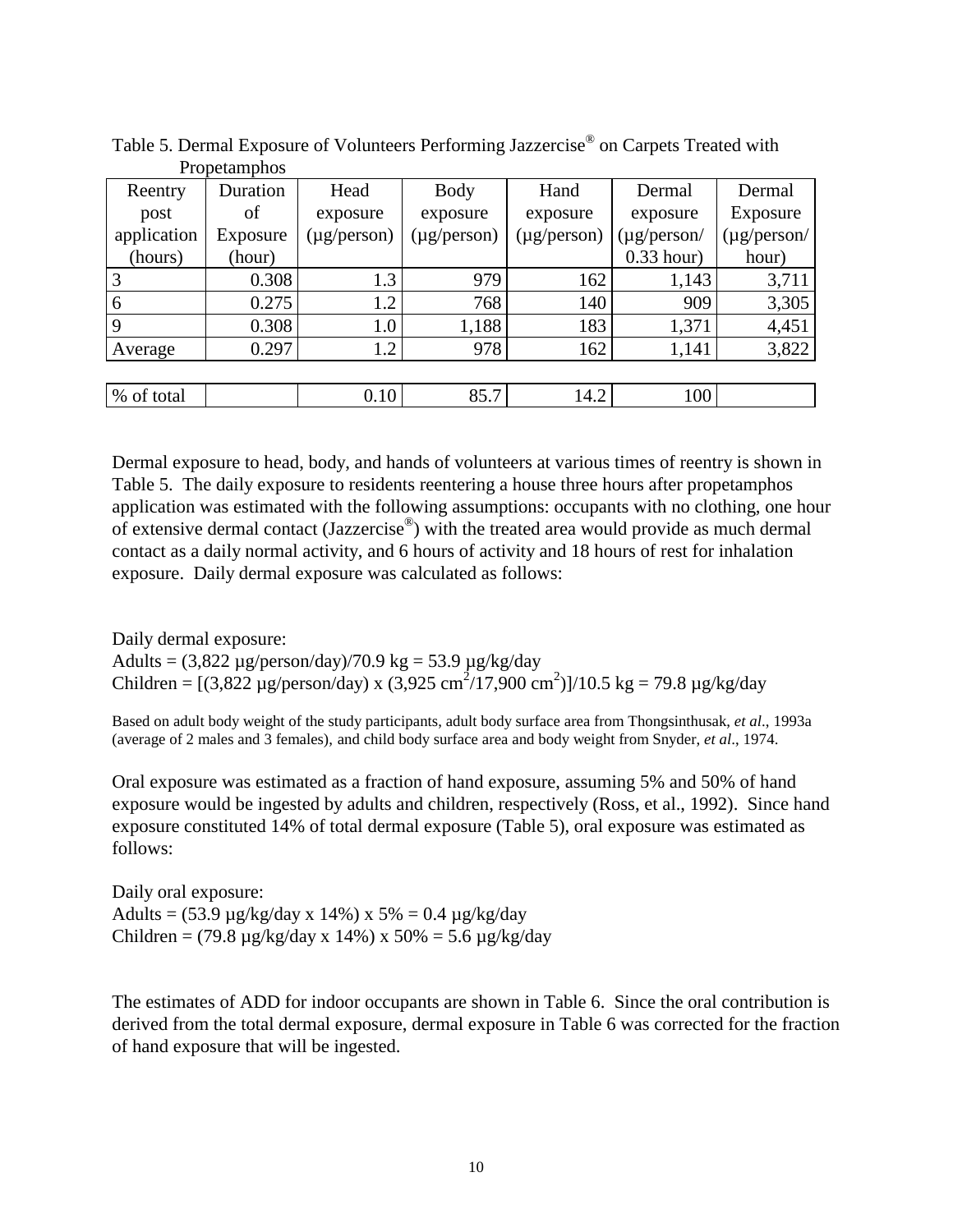|                    | 100 Culturio - |                 |      |                  |      |                         |                  |                   |
|--------------------|----------------|-----------------|------|------------------|------|-------------------------|------------------|-------------------|
| Indoor             | Body           | Inhalation rate |      | Exposure         |      |                         | ADD <sup>a</sup> | AADD <sup>e</sup> |
| Occupant           | weight         | $(m^3/hour)$    |      | $(\mu g/kg/day)$ |      |                         | $(\mu g/kg/day)$ | $(\mu g/kg/day)$  |
|                    | (kg)           |                 |      |                  |      |                         |                  |                   |
|                    |                | activity        | rest | Dermal           | Oral | Inhalation <sup>c</sup> | Total            | Total             |
| Adult <sup>a</sup> | 70.9           | 0.66            | 0.50 | 53.5             | 0.4  | 2.2                     | 28.3             | 9.3               |
| Child <sup>b</sup> | 10.5           | 0.25            | 0.09 | 74.2             | 5.6  | 2.6                     | 44.0             | 14.5              |

Table 6. Estimates of ADD and AADD for Occupants Entering Carpeted Rooms Treated with Propetamphos

a - Inhalation rates from Thongsinthusak, *et al*., 1993a (weighted average for 3 female and 2 male study participants). Average body weight of the study participants.

b - Body weight, body surface area, and inhalation rates from Snyder, *et al*., 1974.

c - The first 6 hours of exposure is based on average of 3 to 9 hours post-application air residues measured at 6 and 36 inches for children and adults, respectively, and the last 18 hours of exposure is based on 9 hours postapplication air residues at 6 and 36 inches for children and adults, respectively.

d - Based on dermal absorption of 50% (see dermal absorption section), inhalation uptake of 50% (Raabe, 1988), and oral absorption of 100%.

\_\_\_\_\_\_\_\_\_\_\_\_\_\_\_\_\_\_\_\_\_\_\_\_\_\_\_\_\_\_\_\_\_\_\_\_\_\_\_\_\_\_\_\_\_\_\_\_\_\_\_\_\_\_\_\_\_\_\_\_\_\_\_\_\_\_\_\_\_\_\_\_\_\_\_\_\_\_

e - A total of 24 applications in a year as label recommends bimonthly maintenance, and 5 days of exposure following each application.

Based on an equilibrium model, the dislodgeable residue data collected by the roller can also be used to estimate dermal exposure. This model assumes that during the period of contact of the body with the treated surface, the concentration on the body will come into equilibrium with the dislodgeable residue concentration on the surface. It also assumes that the total human body surface area will come in contact with the treated carpet. Therefore, the exposure to the skin surface area in contact with the treated carpet will be equivalent to the residues found in sampling cotton cloths pressed against the treated carpet (dislodgeable residues). Table 7 shows dermal exposure estimates based on dislodgeable residue rate of  $0.088 \mu$ g/cm<sup>2</sup>, using the equilibrium model. Inhalation exposure was assumed to be the same as shown in Table 6. Oral exposure was calculated the same manner as was described previously.

Table 7. Estimate of ADD and AADD Based on Equilibrium Model for Occupants Entering Carpeted Rooms Treated with Propetamphos

| Indoor   | Body                     | Body                        | Dislodgeable               | Exposure $(\mu g/kg/day)$ |      |                         | ADD <sup>b</sup> | AADD <sup>c</sup> |
|----------|--------------------------|-----------------------------|----------------------------|---------------------------|------|-------------------------|------------------|-------------------|
| Occupant | weight                   | surface                     | residues                   |                           |      |                         | $(\mu g/kg/day)$ | (µg/kg/day)       |
|          | $\left(\text{kg}\right)$ | area $\text{(cm}^2\text{)}$ | $(\mu$ g/cm <sup>2</sup> ) |                           |      |                         |                  |                   |
|          |                          |                             |                            | Dermal                    | Oral | Inhalation <sup>a</sup> | Total            |                   |
| Adult    | 70.9                     | 17,900                      | 0.088                      | 22.0                      | 0.2  | 2.2                     | 12.3             | 4.0               |
| Child    | 10.5                     | 3.925                       | 0.088                      | 30.6                      | 2.3  | 2.6                     | 18.9             | 6.2               |

a - From Table 6.

b - Based on dermal absorption of 50% (see dermal absorption section), inhalation uptake of 50% (Raabe, 1988), and oral absorption of 100%.

c - A total of 24 applications in a year as label recommends bimonthly maintenance, and 5 days of exposure following each application.

\_\_\_\_\_\_\_\_\_\_\_\_\_\_\_\_\_\_\_\_\_\_\_\_\_\_\_\_\_\_\_\_\_\_\_\_\_\_\_\_\_\_\_\_\_\_\_\_\_\_\_\_\_\_\_\_\_\_\_\_\_\_\_\_\_\_\_\_\_\_\_\_\_\_\_\_\_\_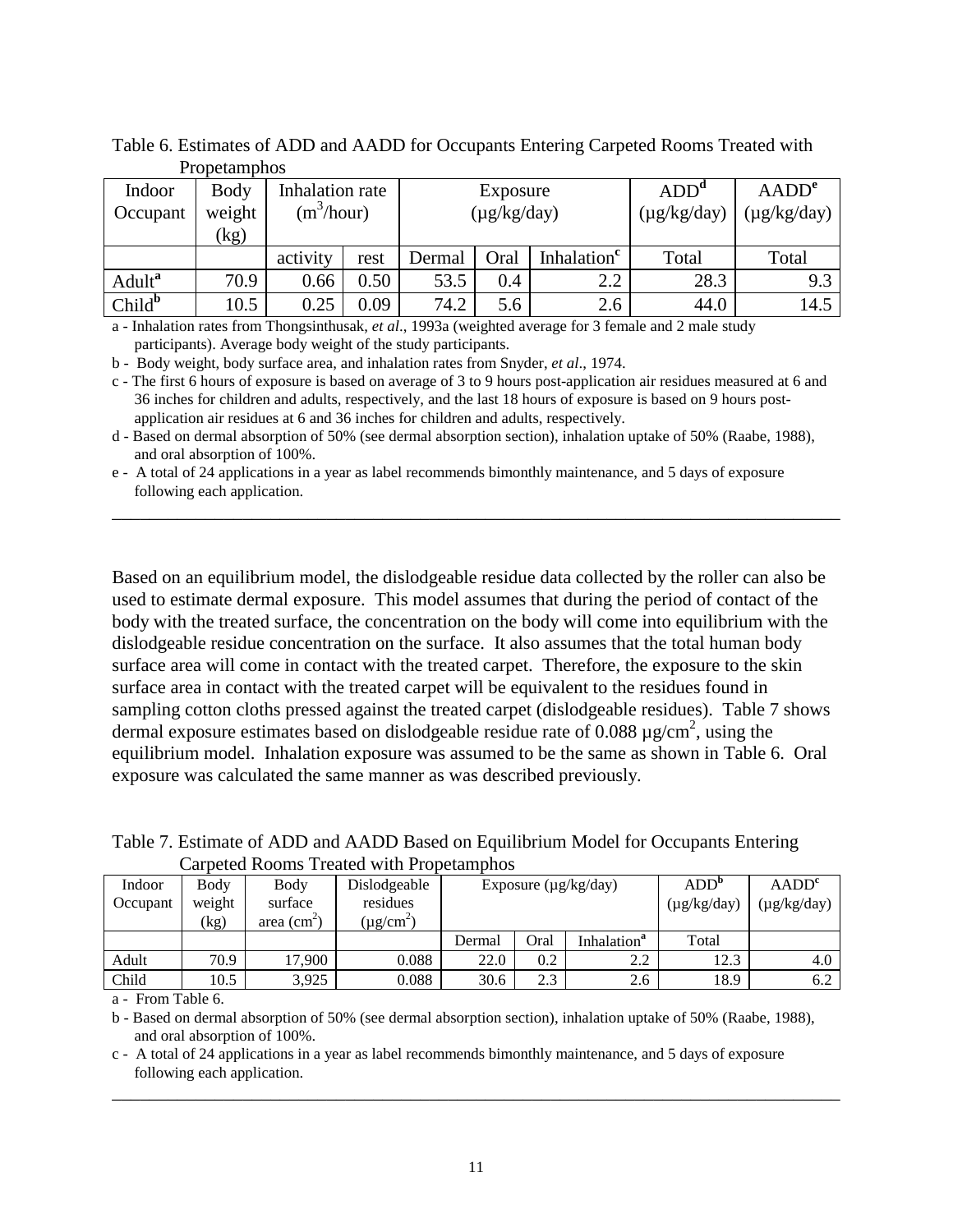This study indicates that dermal exposure was the primary route of exposure and occurred mainly to upper and lower parts of the body. Hand exposure, which includes the oral exposure, accounted for 14.2% of the total dermal exposure. Exposure to the head was minor. The roller method indicated that only 0.5% of residues on the carpet is dislodgeable (Table 4). Based on the dislodgeable residue values in Table 4 and dermal exposure values in Table 5, an average dermal transfer factor of  $43,800 \text{ cm}^2$  hour can be obtained. None of the actual carpet residues, dislodgeable residues, or dermal exposure values shown in Tables 4 and 5 exhibit a declining pattern over the time period of monitoring. This is consistent with a propetamphos dislodgeability study, indicating almost no residue dissipation over four weeks following the application (Zoecon, 1988). In this study, however, dislodgeable residues showed a slow and gradual decline over the same period, indicating approximately 50% decline in 5 days. Assuming that the exposure would decline parallel to the reduction in dislodgeable residues, the AADD in Tables 6 and 7 were calculated based on average 5 days of exposure after each application and two applications each month.

## **EXPOSURE APPRAISAL**

The science of risk assessment is filled with uncertainty, and the risk assessor tends to be very conservative when making the numerous assumptions that are inherent in the process. It is incumbent upon the risk assessor to openly and honestly discuss the sources of uncertainty so that the risk manager can put them in perspective. The best risk estimates are made with adequate high quality data. Unfortunately, for many chemicals such data are lacking.

There are several factors in most exposure assessments that make them very conservative. Even with "reasonable" input parameters for exposure calculation, there is a high degree of conservatism (tendency to overestimate exposure) not immediately apparent. These factors are very real, but typically hidden and therefore not acknowledged. Below is a brief narrative on the most important factors that produce overestimates.

#### Dermal versus Oral Plasma Levels

Dosage is expressed as a single static value both in worker exposure and animal toxicology studies. The rate of dermal absorption is always lower than the rate of oral absorption in animals used for toxicology testing. Adverse effects occur when plasma levels in the target organ exceed a critical level. However, dermal acquisition occurs over the entire workday, and because dermal absorption is slower than oral, plasma levels for the same total absorbed dosage will not be nearly as high for a dermal versus oral exposure. A dermal dose acquired over the entire workday produces peak plasma levels much lower than the bolus oral feeding dosage acquired by animals in seconds to minutes. Because the effect is highly dependent on plasma level, treating an eight-hour dermal acquisition as a bolus is so conservative that it outweighs any other perceived source of underestimating exposure. The net effect of assuming instantaneous dermal dose acquisition and absorption is an overestimate of peak plasma concentration compared to the oral route by several fold for the same absorbed dose (Table 8). Note that the lower the dose, the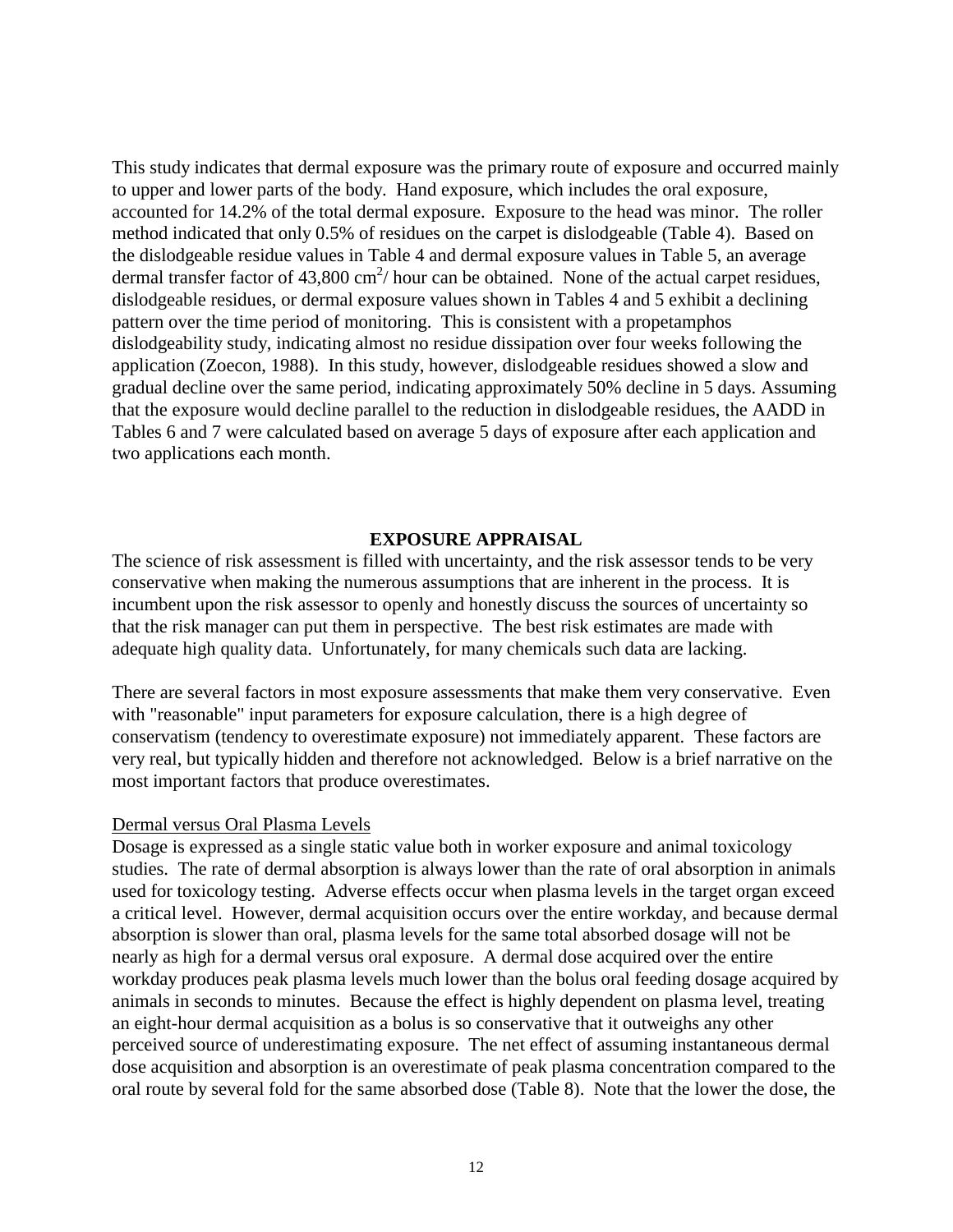more pronounced this difference becomes. This difference is particularly pertinent when comparing the doses used in a toxicology study to those to which a human would be exposed.

| Tommunded for Toni Flood bed Dooe |          |                                    |                    |                 |  |  |  |  |
|-----------------------------------|----------|------------------------------------|--------------------|-----------------|--|--|--|--|
| <b>Applied Dose</b>               | Route of | Absorption                         | Peak Level         | Ratio of Levels |  |  |  |  |
| (mg)                              | Exposure | (% of Applied) <sup><i>b</i></sup> | $(\mu g/L/mg)^{C}$ | Oral vs. Dermal |  |  |  |  |
| 6.1                               | oral     | 100.0                              | 100.0(3 h)         |                 |  |  |  |  |
| 200.0                             | dermal   | 1.5                                | 73.3(22 h)         |                 |  |  |  |  |
| 20.0                              | dermal   | 3.4                                | 32.4(22 h)         | 3.1             |  |  |  |  |
| 2.0                               | dermal   | 8.0                                | 12.5(22 h)         |                 |  |  |  |  |

Table 8. Peak Plasma Levels in Man After Oral and Dermal Exposure to Fluazifop-Butyl*a* , Normalized for Total Absorbed Dose

*a* adapted from Auton *et al*. (1993).

 ratios between dermal and oral administration would have been (proportionally) higher, if a value lower than the *b in vivo* absorption as measured by Auton *et al*. (1993), except for oral; note that the peak plasma concentration default of 100% were used for oral absorption of this pesticide.

 *c* normalized for total absorbed dose; in parentheses are the intervals between the time of dosing and the time at \_\_\_\_\_\_\_\_\_\_\_\_\_\_\_\_\_\_\_\_\_\_\_\_\_\_\_\_\_\_\_\_\_\_\_\_\_\_\_\_\_\_\_\_\_\_\_\_\_\_\_\_\_\_\_\_\_\_\_\_\_\_\_\_\_\_\_\_\_\_\_\_\_\_\_\_\_\_\_\_\_\_\_\_\_\_\_\_\_\_\_\_ which the peak plasma level occurred.

Lower urinary metabolite concentrations (an indication of lower peak plasma concentrations) are also seen with dermally applied pesticides when compared with the urinary metabolite concentration observed following oral dosing (Krieger *et al*., 1993).

# Short Workday Exposure Monitoring Overestimates Full Day

Another source of overestimated dose comes from partial-day monitoring. Figure 2 shows that if an estimate of full-day exposure were extrapolated from 1/3 day (four bins picked) the exposure would be overestimated by more than 50 - 80% and from 1/2 day (six bins picked) 20 - 40%. Shorter monitoring periods are encouraged because it allows an investigator to obtain two or more replicates per individual per day of monitoring. Note that hand residues remain virtually constant indicating that they rapidly come into equilibrium with their environment. Thus summing hand washes taken throughout the day grossly overestimates actual dose. This same principle is operative for pesticide handler exposure monitoring studies.

# Conclusion About Exposure Estimates

These factors are operating in the vast majority of exposure estimates and because they are multiplicative, result in overestimates of several fold. The concern that the maximally exposed individual is not adequately represented by mean estimates of exposure is not well founded when considering all the "hidden" conservatism built into all estimates of exposure resulting from the dermal route.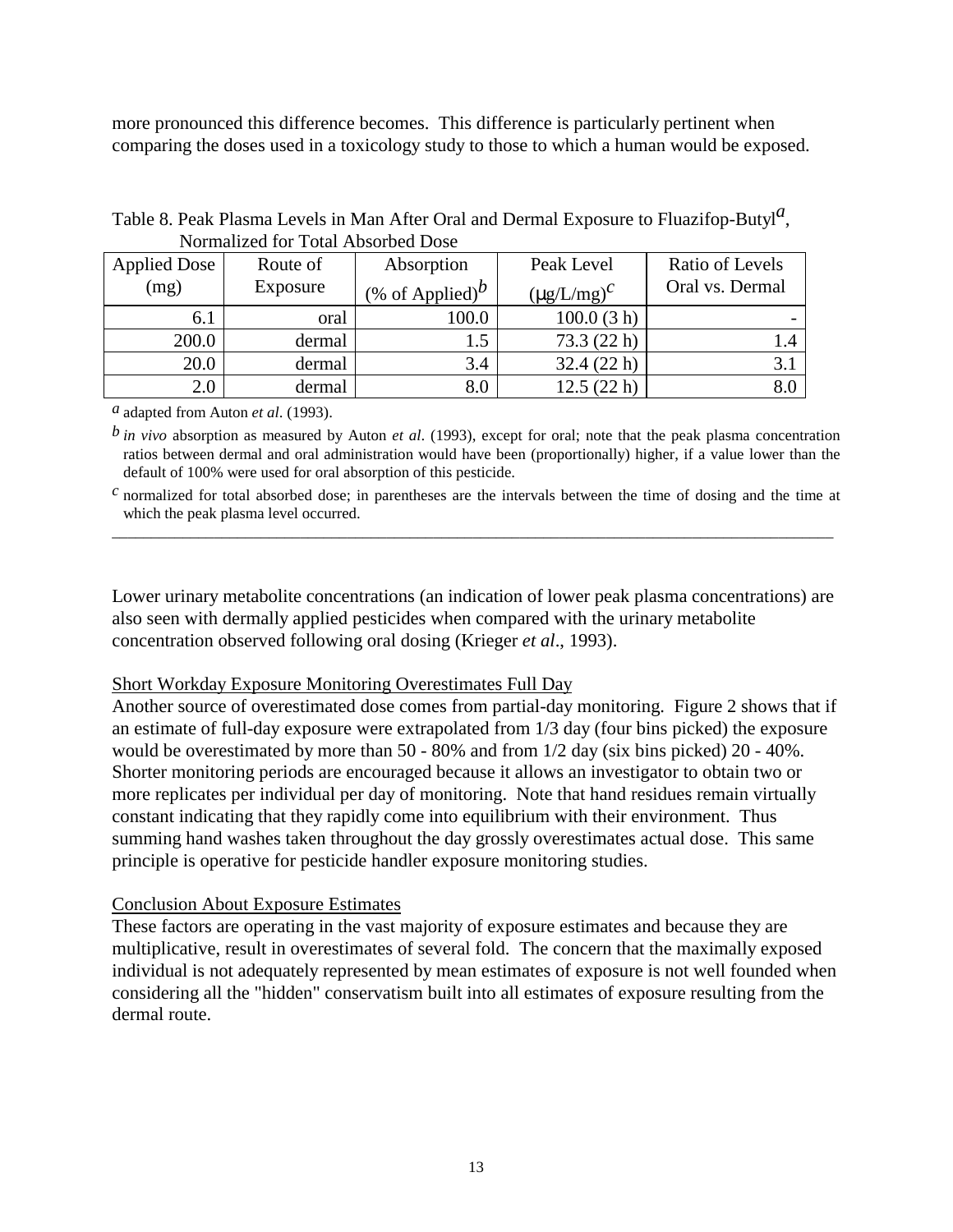

Figure 2. Dermal Monitoring Residues vs. Peach Production, Sutter County, 1989*a*

*a* adapted from Spencer *et al*. (1995).

#### **REFERENCES**

- Auton J.R., Ramsey J.D. and Woollen, B.H. 1993. Modeling dermal pharmacokinetics using *in vitro* data. Part II. Fluazifop-butyl in man. *Human and Expertl Toxicol* 12:207-213.
- Beck, L. S. 1984. Dermal sensitization study in albino guinea pigs on test article. Zoecon Industries 1985 (formerly MIDECO, 1984). DPR Doc. No. 50228-042, record number 23825.
- Bhuta, S.I. 1979. Propetamphos single dose rat pharmacokinetics: SAN 52-139-<sup>14</sup>C, absorption, blood level, distribution, and excretion in the rat. Sandoz, Inc. DPR Doc. No. 50228-016.
- Braun, M. 1985. Dermal sensitization study in albino guinea pigs with test article Zoecon RF-270 EC Lot 247-45-1. Zoecon Corporation, 1988 (formerly MIDECO, Inc., 1984). Zoecon Industries 1985 (formerly MIDECO, 1984). DPR Doc. No. 50228-049, record number 67662.
- Department of Pesticide Regulation (DPR). 1994. Pesticide use report: Annual 1992, Indexed by Chemical. Information Systems Branch.
- Department of Pesticide Regulation (DPR). 1995a. Pesticide use report: Annual 1993, Indexed by Chemical. Information Systems Branch.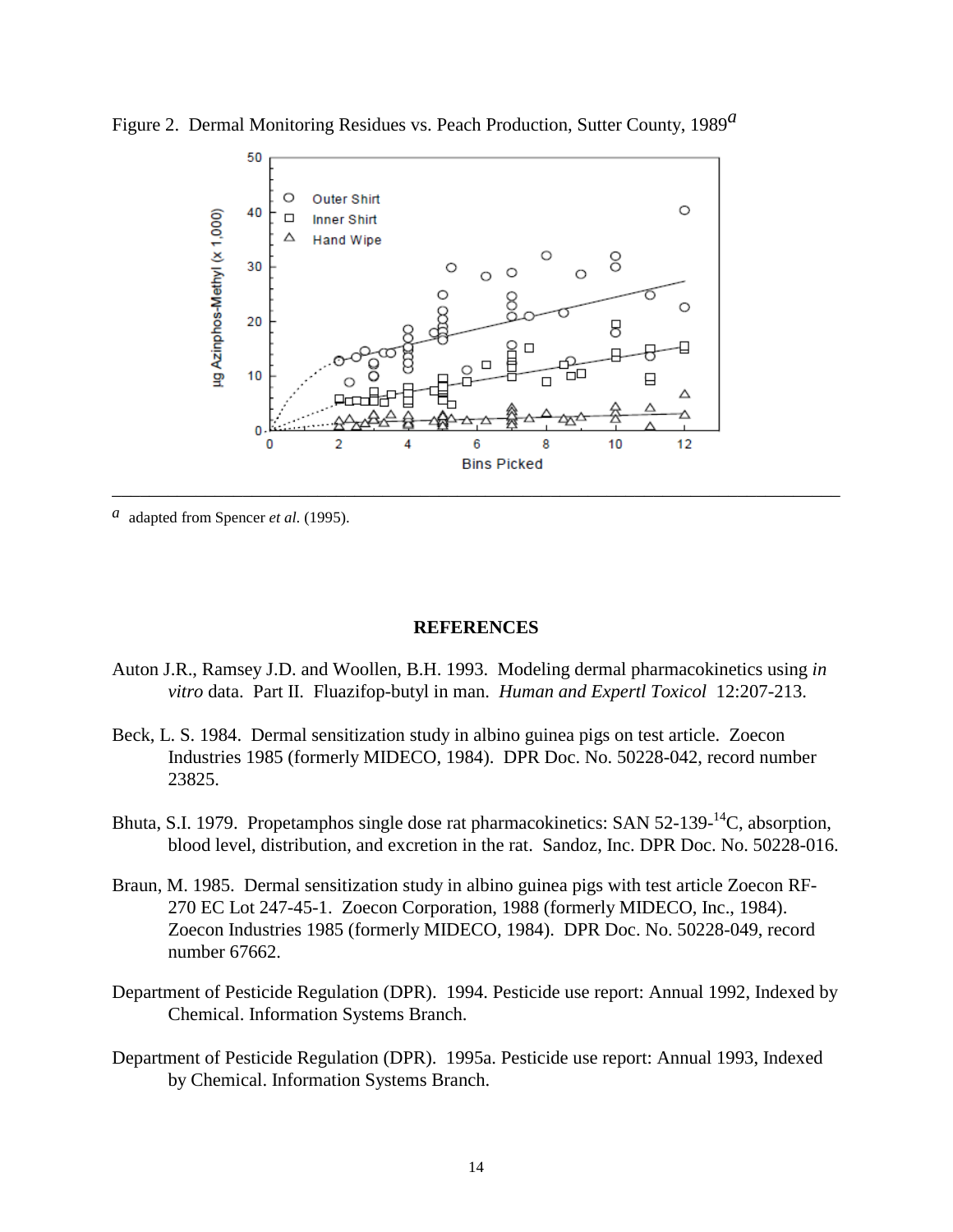- Department of Pesticide Regulation (DPR). 1996. Pesticide use report: Annual 1994, Indexed by Chemical. Information Systems Branch.
- Department of Pesticide Regulation (DPR). 1995b. Case Reports Received by the California Pesticide Illness Surveillance Program in Which Health Effects were Attributed to Exposure to Propetamphos, 1982 - 1993. Worker Health & Safety Branch.
- Donahue, J.M. 1996. Memorandum of July 5 to Oshima, R.J. on the revised policy on dermal absorption for pesticides. Worker Health and Safety Branch, DPR.
- Durham, W.F. and Wolfe, H.R. 1962. Measurement of the exposure of workers to pesticides. *Bull. World Health Org*. 26:75-79.
- Fong, H.R. 1990. Review of data regarding reevaluation of dislodgeability study and assessment of dislodgeability study, Memorandum of July 3 to G. Sprock of Pesticide Registration Branch. Worker Health and Safety Branch, DPR. DPR Doc. No. 50228-054.
- Krieger, R.I., Thongsinthusak, T., Ross, J.H., Brodberg, R., Taylor, S., Fredrickson, S., Begum, S., and Dong, M.H. 1991. Situational chemical exposure studies provide human metabolism and urine clearance for chlorpyrifos, dimethoate, and malathion. Worker Health and Safety Branch, DPR, HS-1618.
- Munro, J.T. 1992. Daily work period and annual workdays for commercial applicators of pesticides in California. Pest Control Operators of California, Inc. (A letter to J.R. Sanborn of Worker Health and Safety Branch dated December 14.)
- Patel, J.R. and Winkler, V.W. 1982. Propetamphos rat metabolism after single and multiple dose treatments. Sandoz, Inc. DPR Doc. No. 50228-016.
- Patel, J.R., Januszanis, M. and Winkler, V.W. 1982. Propetamphos multiple dose rat pharmacokinetics (group C): Absorption, excretion, tissue distribution, and tissue binding. DPR Doc. No. 50228-016.
- Raabe, O.G. 1988. Inhalation uptake of xenobiotic vapors by people. California Air Resources Board, Contract A5-155-33. University of California, Davis, California.
- Ross, J.H., Fong, H.R., Thongsinthusak, T. and Krieger, R.I. 1992. Experimental method to estimate indoor pesticide exposure to children. In *Similarities and Differences Between Children and Adults: Implications for Risk Assessment.* PP 226-241. ed., P.S. Guzelian, ILSI Press, Washington, D.C.
- Rosenheck, L. and Hudlow, B. 1993. Evaluation of indoor occupant exposure to a broadcast application of Safrotin. Pan Agricultural Laboratories, Inc., Madera, CA. DPR Doc. No. 50228-066.